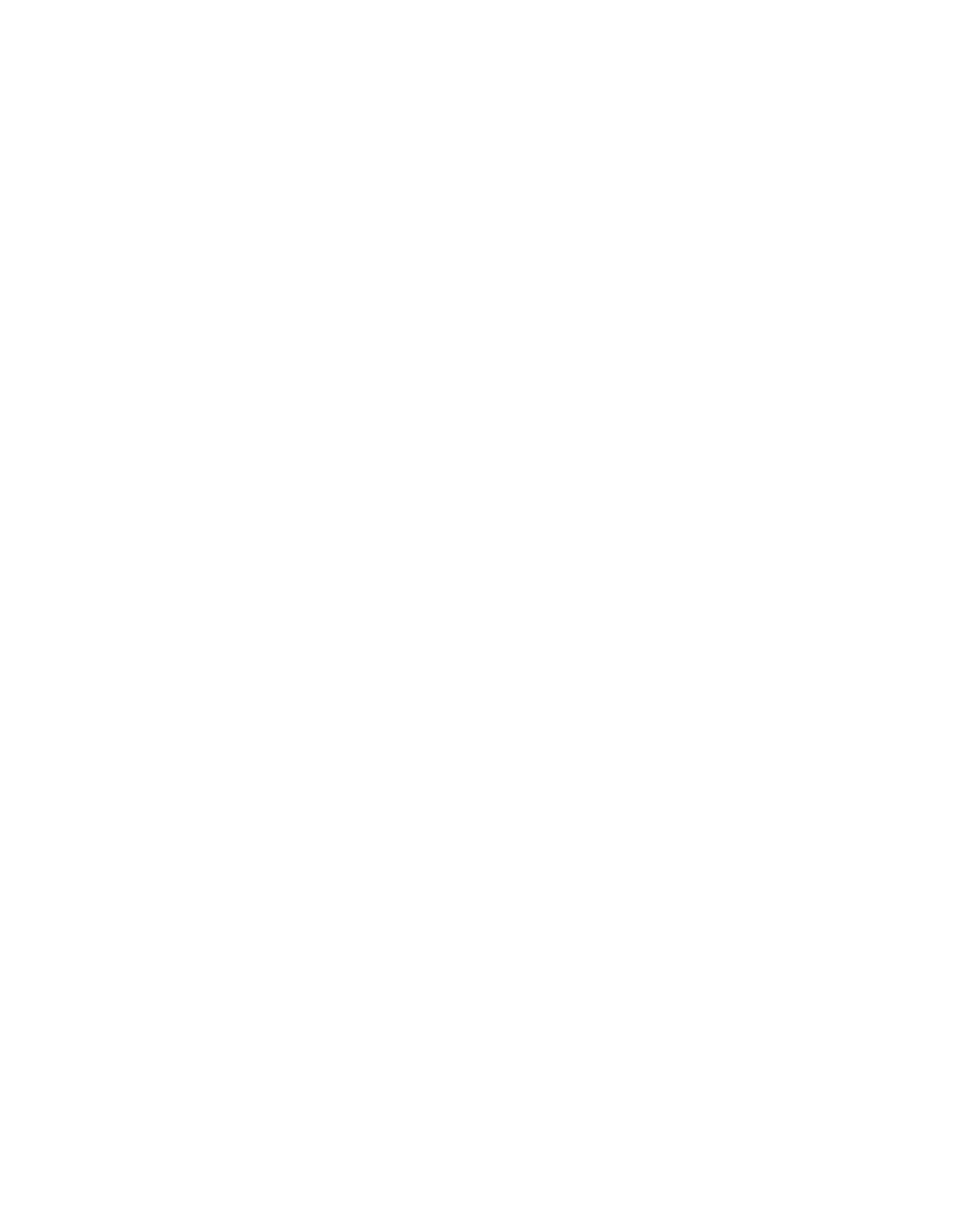# LAW OF<br>
URGIN ISLANDS Banks and Trust Companies Regulations 5<br>
Statutory Instrument]<br>
BANKS AND TRUST COMPANIES REGULATIONS – SECTION 28<br>
(S.I.s 18/1991 and 20/2011 and Act 12 of 2001) BANKS AND TRUST COMPANIES REGULATIONS – SECTION 28

(S.I.s 18/1991 and 20/2011 and Act 12 of 2001)

### Commencement

[14 June 1991]

### Short title

1. These Regulations may be cited as the Banks and Trust Companies Regulations.

### Application form for banking and trust licences

2. The application to the Commission for licences under section 4(1) of the Act, shall be made in accordance with Guidelines issued pursuant to the Financial Services Commission Act and set forth in Schedule 1. (Repealed by S.I. 20/2011, replaced 2010 and amended 2012)

### Form of notice of principal office and authorised agents

3. The notice to be given to the Commission under section  $9(1)$  of the Act shall be in duplicate in the form set forth in Schedule 2. (Amended by Act 12 of 2001)

### Application for approval of issue or transfer of shares and other interests

4. The application to be made to the Commission for written approval of the issue, transfer or other disposal of shares or other interests pursuant to section 14 of the Act shall be in duplicate in the form set forth in Schedule 3. (Amended by Act 12 of 2001)

### Application for exemption from approval of issue or transfer of shares and other interest

5. (1) The application to the Commission for exemption from the written approval of the issue, transfer or other disposal of shares or other interests required pursuant to section 14 of the Act shall be in duplicate in the form set forth in Schedule 4. (Amended by Act 12 of 2001)

 (2) The names of banks and trust companies exempt from the provisions of section 14 of the Act shall be published in the Gazette in January of each year.

### Application for use of restricted word by non-licensee

6. (1) The application to be made to the Commission by a person not applying for a licence for the use of a word in its name that is restricted by section  $16(1)$  and (2) of the Act shall be in accordance with Guidelines issued pursuant to the Financial Services Commission Act set out in Schedule 5A and other guidelines set forth in Schedule 5B. (Amended by Act 12 of 2001 and replaced 2011)

 (2) The name of each company approved under section 16(1) and (2) of the Act shall be published in the *Gazette*.

### Application for approval of directors and senior officers

7. The application to be made to the Commission for written approval of the appointment of a director or other senior officer pursuant to section 19(2) of the Act shall be in accordance with Guidelines issued pursuant to the Financial Services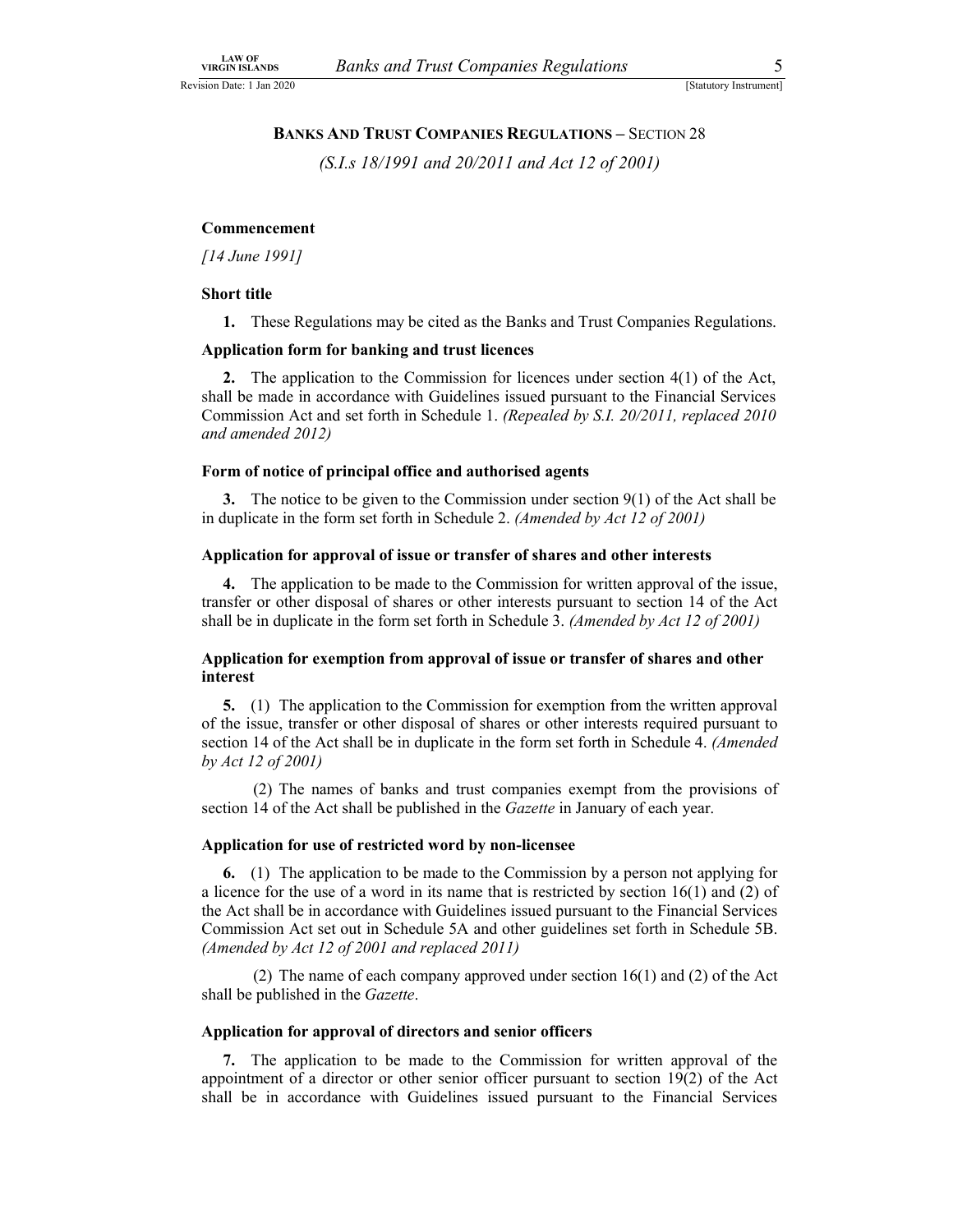Estatutory Instrument]<br>
Estatutory Instrument]<br>
Extritutory Instrument]<br>
Extritutory Instrument]<br>
Commission Act set forth in Schedule 6. *(Amended by Act 12 of 2001 and replaced*<br>
2009) Commission Act set forth in Schedule 6. (Amended by Act 12 of 2001 and replaced 2009)

### Application for exemption from approval of directors and senior officers

8. (1) The application to be made to the Commission for exemption from the written approval of the appointment of a director or other senior officer pursuant to section 19(3) of the Act shall be in duplicate in the form set forth in Schedule 7. (Amended by Act 12 of 2001)

 (2) The names of banks and trust companies exempt from the provisions of section 19(2) of the Act shall be published in the Gazette in January of each year.

### Exemptions from particulars to be specified in application for a banking licence

9. The holder of a banking licence in the year prior to the commencement of this Act shall be exempt from providing the following particulars set forth in Schedule 1 to the Act—

- (a) in the case of a bank granted an exemption pursuant to section 14 of the Act, the names and addresses of all shareholders;
- (b) in the case of a bank granted an exemption pursuant to section 19(3) of the Act, the names and addresses of all officers and managers in branches outside the Virgin Islands;
- (c) evidence in writing that the applicant itself or some person directly or indirectly connected with the applicant is possessed of solid and practical experience in banking business or trust business, as the case may be;
- (d) an undertaking in writing to provide and set apart a fully paid up capital before or at the time it commences business, such as the Commission may in its absolute discretion determine, or by a guarantee under seal of such sum given by a holding or parent company or other company approved by the Commission; (Amended by Act 12 of 2001)
- (e) in the case of a bank granted an exemption pursuant to section 19(3) of the Act, character references in writing, together with such other evidence as the Commission may require, that neither the applicant nor any director or officer of the applicant has a criminal record either in the Virgin Islands or elsewhere; (Amended by Act 12 of 2001)
- $(f)$  in the case of banks granted an exemption pursuant to section 14 of the Act, the names of all non-Virgin Islands subsidiaries with addresses of their registered offices;
- (g) references, including one from a bank or trust company;
- (h) statement of assets and liabilities at the end of the month prior to the submission of the application certified by a director or senior officer; and
- (i) statement of capital of any other company held, directly or through a subsidiary, as an asset of the applicant.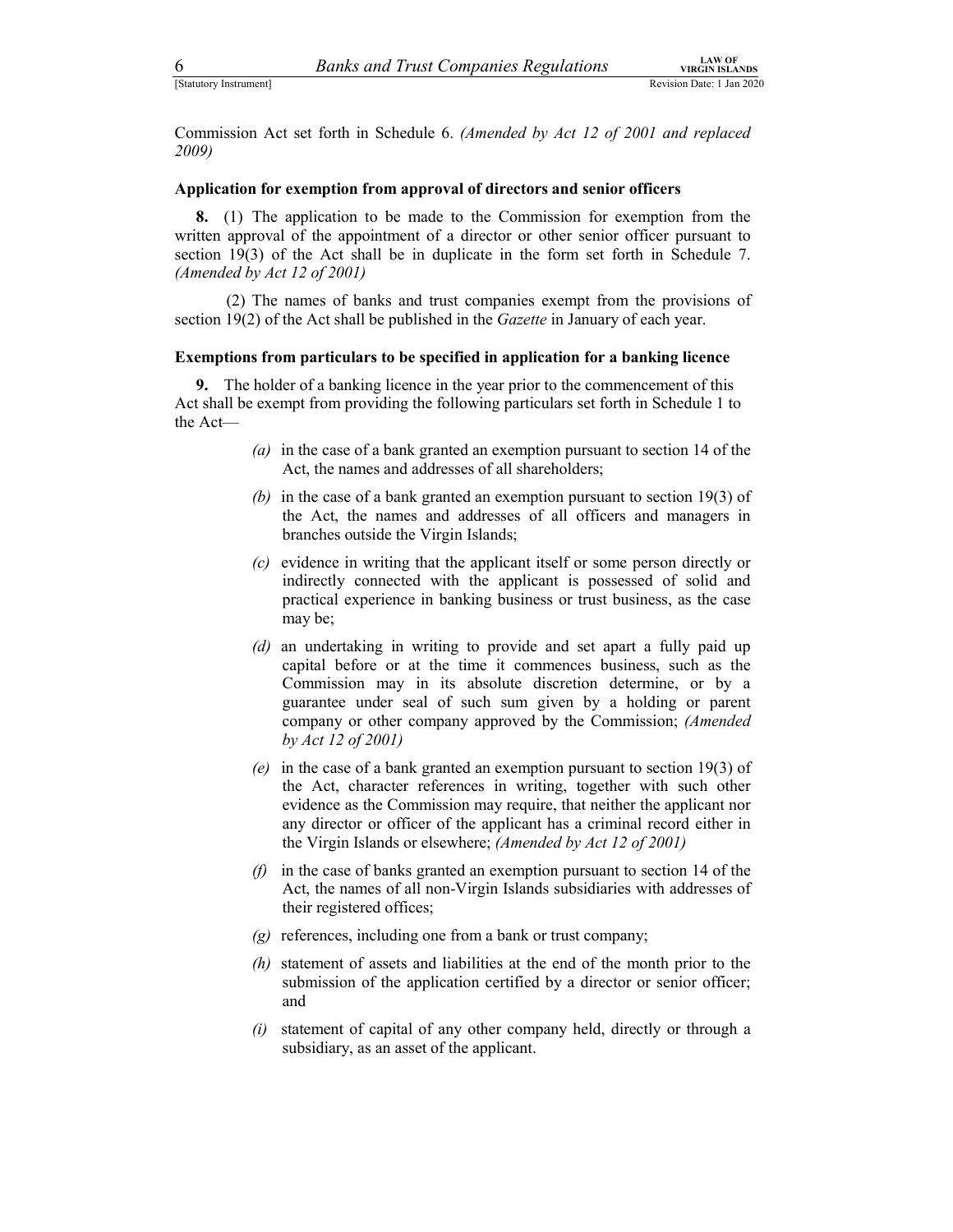Revision Date: 1 Jan 2020 [Statutory Instrument] [Statutory Instrument]

## LAW OF<br>
SIGEN ISLANDS Banks and Trust Companies Regulations Total (Statutory Instrument)<br>
Exemption from particulars to be specified in application for a general trust<br>
licence Exemption from particulars to be specified in application for a general trust licence

10. A trust company that is the holder of a licence issued under the Business, Professions and Trade Licences Act in the year prior to the commencement of this Act shall be exempt from providing a statement of assets and liabilities at the end of the month prior to the submission of the application certified by a director or senior officer.

11. (Repealed by S.I. 20/2011)

12. (Repealed by S.I. 20/2011)

13. (Repealed by S.I. 20/2011)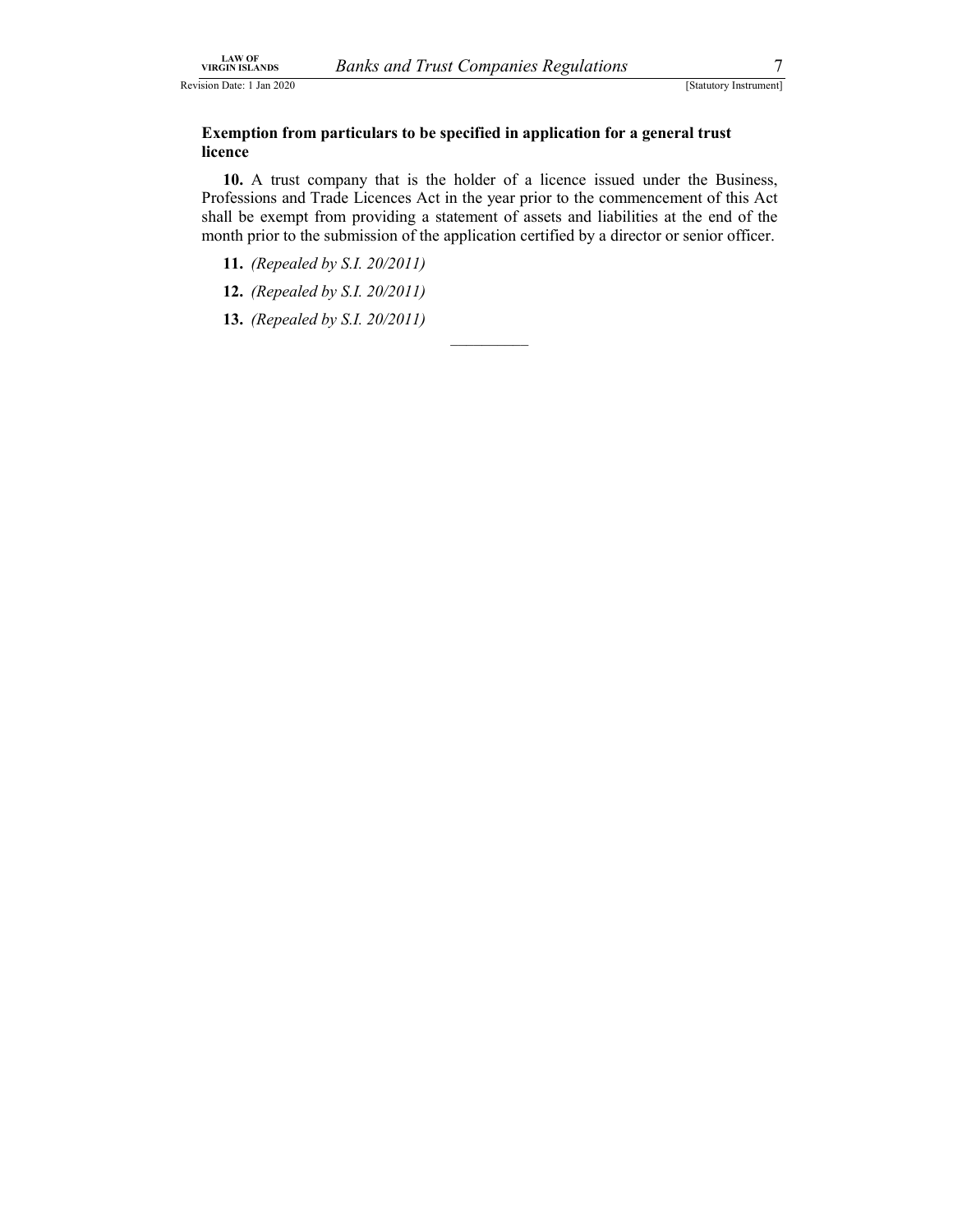### SCHEDULE 1

### (Regulation 2)

### FINANCIAL SERVICES COMMISSION APPROVED FORMS AND RELATED GUIDELINES

| 8<br><b>Banks and Trust Companies Regulations</b>                                                                                                                                                                    | <b>LAW OF</b><br><b>VIRGIN ISLANDS</b> |
|----------------------------------------------------------------------------------------------------------------------------------------------------------------------------------------------------------------------|----------------------------------------|
| [Statutory Instrument]                                                                                                                                                                                               | Revision Date: 1 Jan 2020              |
| <b>SCHEDULE 1</b>                                                                                                                                                                                                    |                                        |
| (Regulation 2)                                                                                                                                                                                                       |                                        |
| <b>FINANCIAL SERVICES COMMISSION</b><br><b>APPROVED FORMS AND RELATED GUIDELINES</b>                                                                                                                                 |                                        |
| Issued by the Financial Services Commission pursuant to section 41B of the Financial<br>Services Commission Act and published in accordance with the Financial Services<br>(Approved Forms Publication) Regulations. |                                        |
|                                                                                                                                                                                                                      |                                        |
|                                                                                                                                                                                                                      | 30 March 2010                          |
|                                                                                                                                                                                                                      | 27 May 2010                            |
|                                                                                                                                                                                                                      | 31 March 2010                          |

AMENDED BY FINANCIAL SERVICES COMMISSION APPROVED FORMS AND RELATED GUIDELINES (AMENDMENT) GUIDELINES 2012 (with effect from 1 February, 2012) (Published in Gazette 9 February 2012)

### \_\_\_\_\_\_\_\_\_\_ CONTENTS

### Introduction<br>Guidelines

- 1. Application
- 2. Definitions
- 3. Division of approved forms
- 4. Completing approved forms
- 5. Attachments to applications
- 6. Providing additional information
- 7. Effecting corrections to completed application form
- 8. Requiring additional information
- 9. Electronic filing
- 10. When application considered to be properly filed
- 11. Payment of fees
- 12. Attestation
- 13. Processing applications
- 14. Submission of completed applications

**SCHEDULE** 

- General Part: Application for a licence or certificate as a Financial Services Business Provider (General)
- Part 1: Application for a licence or certificate as a Financial Services Business Provider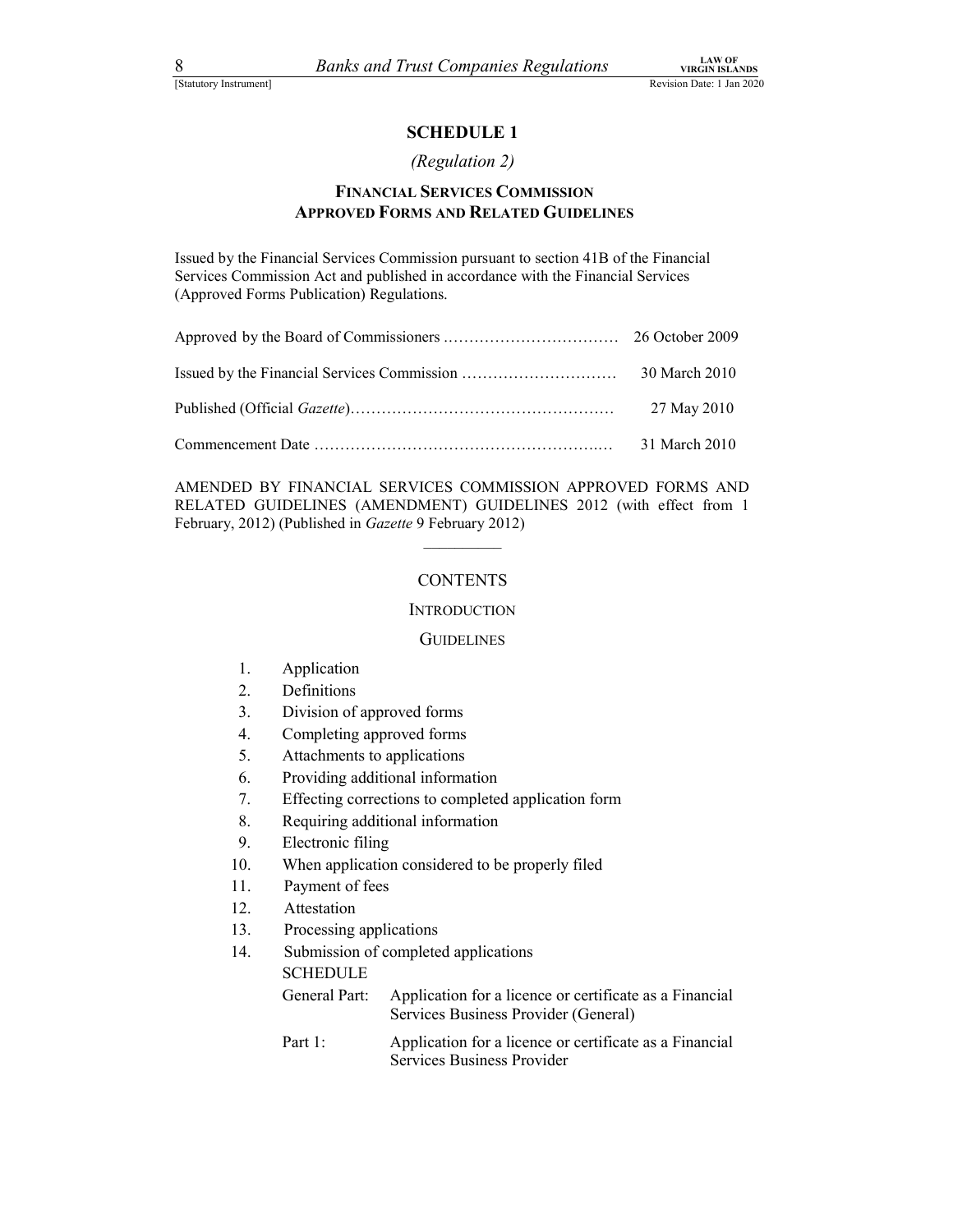| <b>LAW OF</b>                                  |          |                                                                                                     |
|------------------------------------------------|----------|-----------------------------------------------------------------------------------------------------|
| <b>VIRGIN ISLANDS</b><br>sion Date: 1 Jan 2020 |          | <b>Banks and Trust Companies Regulations</b><br>9                                                   |
|                                                |          |                                                                                                     |
|                                                |          | [Statutory Instrument]                                                                              |
|                                                | Part 2:  |                                                                                                     |
|                                                |          | Additional information required in the case of a<br>Banking and Fiduciary Services Business Licence |
|                                                |          | Application                                                                                         |
|                                                | Part 3:  | Additional information required in the case of an                                                   |
|                                                | Part 4:  | Insurance Licence Application<br>Additional information required for application for                |
|                                                |          | an Investment Business licence, Recognition and                                                     |
|                                                |          | Registration of Mutual Funds and Related                                                            |
|                                                |          | Functionaries                                                                                       |
|                                                | Part 5:  | Additional information the applicant wishes to                                                      |
|                                                | Part 5A: | provide<br>Director's/Trustee's Certificate                                                         |

### **INTRODUCTION**

Section 41B of the Financial Services Commission Act, ("the Act") empowers the Commission to approve forms for the purposes of the regulatory legislation. When such forms are approved by the Commission, they are to be published in the manner specified in regulations made pursuant to section 62(2) of the Act. The Financial Services (Approved Forms Publication) Regulations, provide that such approved forms are to be published in the Gazette and on the Commission's website. These statutory requirements in relation to the forms outlined in the Schedule hereto have been adhered to.

It is therefore a requirement that any person wishing to submit an application to the Commission in respect of a licensed business activity must do so utilising the approved forms outlined in the Schedule. Applicants are to be guided by the guidelines provided hereunder and any applicant who may be uncertain as to the requirement or meaning of any subject contained in or connected with any approved form should consult the Commission for clarification.

All parts of the approved forms as applicable to an applicant for any specific licensable business must be properly and accurately completed. No information should be provided which has the effect of misleading the Commission in its consideration of an application. It should be noted that the approved forms outlined in the Schedule are designed to facilitate the receipt and efficient consideration of all applications for licences and certificates. This process would be immensely aided and progressed in a timely manner if complete and accurate information is provided at the time of submission of an application.

The Commission has been moving towards an electronic filing system and applicants are encouraged to submit their applications electronically. Where attachments to an application cannot be forwarded in electronic form, the hard copies thereof must be submitted at the time or shortly after the submission of the electronic application. It is expected that once the relevant electronic filing system of the Commission is fully functional, all future applications would be received and processed electronically.

The Schedule is divided into a General Part and 6 specific Parts. The General Part guides applicants with respect to the specific Parts applicable to them which they must complete. In addition, each specific Part outlines its scope of application consistent with the instructions for completion provided in the third column of the General Part. The last Part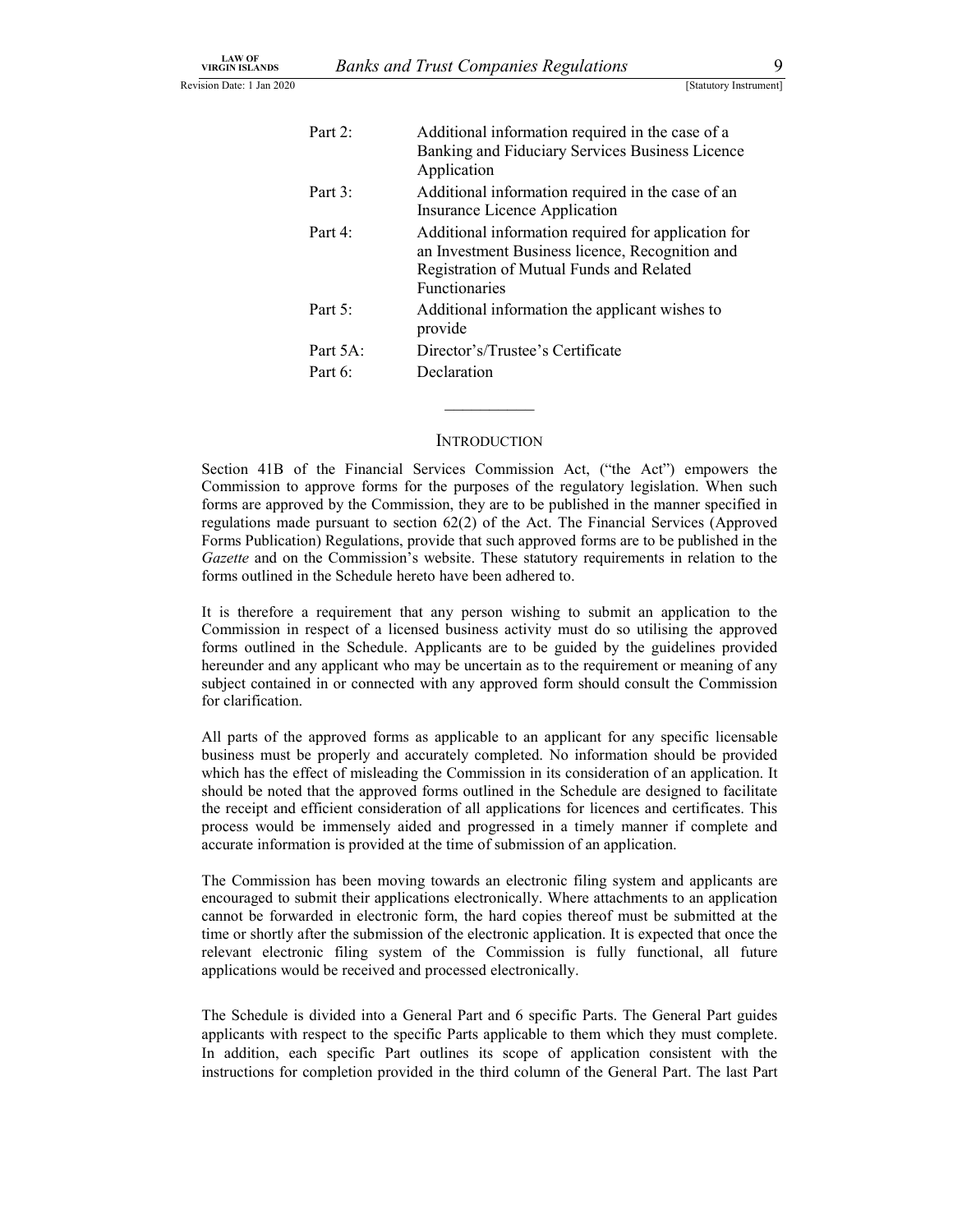10 Banks and Trust Companies Regulations<br>
Statutory Instrument]<br>
Statutory Instrument]<br>
Completed by all applicants where applicable and completion of the<br>
fifth Part is optional. *(Amended 1 February 2012)* on declarations must be completed by all applicants where applicable and completion of the fifth Part is optional. (Amended 1 February 2012)

### **GUIDELINES**

### Application

- 1.1 These Guidelines apply in relation to the approved forms outlined in the Schedules. In completing an approved form, every applicant is required to have regard to these Guidelines to assist them in properly completing the approved forms applicable in their case.
- 1.2 The approved forms generally relate to applications for licences under the regulatory legislation as provided in the first column of the General Part. While segregated portfolio companies are incorporated or registered under the BVI Business Companies Act, approval must first be obtained from the Commission and hence the need for compliance with the application process outlined hereunder.
- 1.3 An application for incorporation as a segregated portfolio company must be accompanied by an application for recognition or registration as a mutual fund, and must be submitted at the same time. In such a case the applicant should tick the relevant boxes in the General Part of the Schedule in relation to the recognition or registration of a mutual fund as well as the incorporation as a segregated portfolio company. In this regard, there is no need to complete the same forms twice.
- 1.4 While the approved forms outlined in Parts 1 through 5 of the Schedule generally relate to applications for licences under the regulatory legislation, some postlicensing transactions are also required to be carried out using an approved form as stipulated in the relevant regulatory legislation. The submission of a director's/trustee's certificate at the time of submission of a licensee's audited financial statements is one such post-licensing transaction and must be submitted using the approved form as provided for in Part 5A of the Schedule. (Inserted by amendment 1 February 2012)

### Definitions

- 2.1 For the purposes of completing an approved form, an applicant should have regard to these definitions—
	- "approved form" means a form outlined in the Schedule as applicable in relation to an application for a licence;
	- "Commission" means the Financial Services Commission established under section 3(1) of the Financial Services Commission Act;
	- "licence" means an authorisation, licence, registration or recognition issued or granted under a regulatory legislation for purposes of carrying out financial services business as defined in section 2(1) of the Financial Services Commission Act;
	- "licensee" means a person that holds a licence;
	- "regulatory legislation" means any financial services legislation that is listed in Part I of Schedule 2 of the Financial Services Commission Act;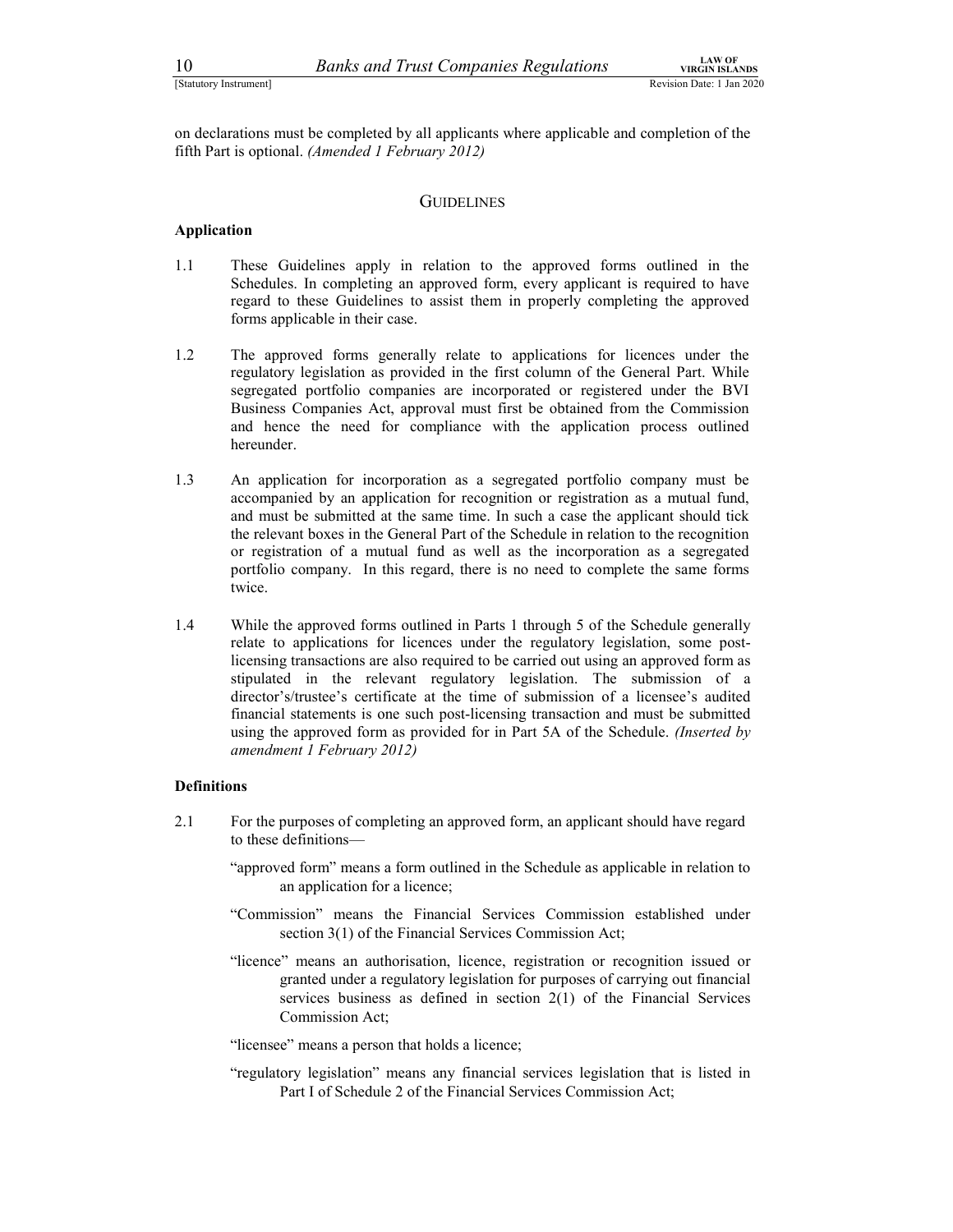LAW OF<br>
VIRGIN ISLANDS Banks and Trust Companies Regulations 11<br>
Statutory Instrument]<br>
Statutory Instrument<br>
Statutory Instrument<br>
Statutory Instrument<br>
Statutory Instrument<br>
Statutory Instrument<br>
Statutory Instrument<br>
Ap "senior officer" has the meaning assigned to it in the Regulatory Code and the Approved Persons Regime.

- 2.2 Any term not defined in these Guidelines will be construed in accordance with the provisions of the Financial Services Commission Act and/or a relevant regulatory legislation.
- 2.3 Any reference to "application form" will be construed to relate to the approved form.
- 2.4 Any reference to "licence" will be construed to include a "certificate" as the context requires.

### Division of approved forms

- 3. The approved forms are divided as follows—
	- (a) General Part: this Part outlines the applicable regulatory legislation, the type of authorisation that is being sought by an application and the instructions that guide the applicant on the additional Parts of the Schedule to be completed;
	- (b) Part 1: this Part is to be completed by all applicants;
	- (c) Part 2: this Part requires additional information to be provided in the case of an application for a banking or fiduciary services business licence;
	- (d) Part 3: this Part requires additional information to be provided in the case of an application for insurance licence;
	- (e) Part 4: this Part requires additional information to be provided in the case of an application for an investment business licence, recognition and registration of mutual funds and licensing of related functionaries under the Securities and Investment Business Act;
	- (f) Part 5: this Part is of general application in relation to all applications and provides an avenue for applicants to volunteer information which may assist with the consideration of their applications or simply be of interest to the Commission;
	- (fa) Part 5A: this Part is to be completed by a director or trustee of a licensee or public fund (where applicable) at the time of submission of the licensee's or public fund's audited financial statements; and (Inserted by amendment 1 February 2012)
	- $(g)$  Part 6: this Part provides a declaration form which every applicant must subscribe to.

### Completing approved forms

4.1 Every applicable Part of the Schedule with respect to an application is to be fully and accurately completed before the application is filed with the Commission. Where an applicant is uncertain regarding the information to be provided in respect of any particular Part, he or she should seek clarification from the Commission.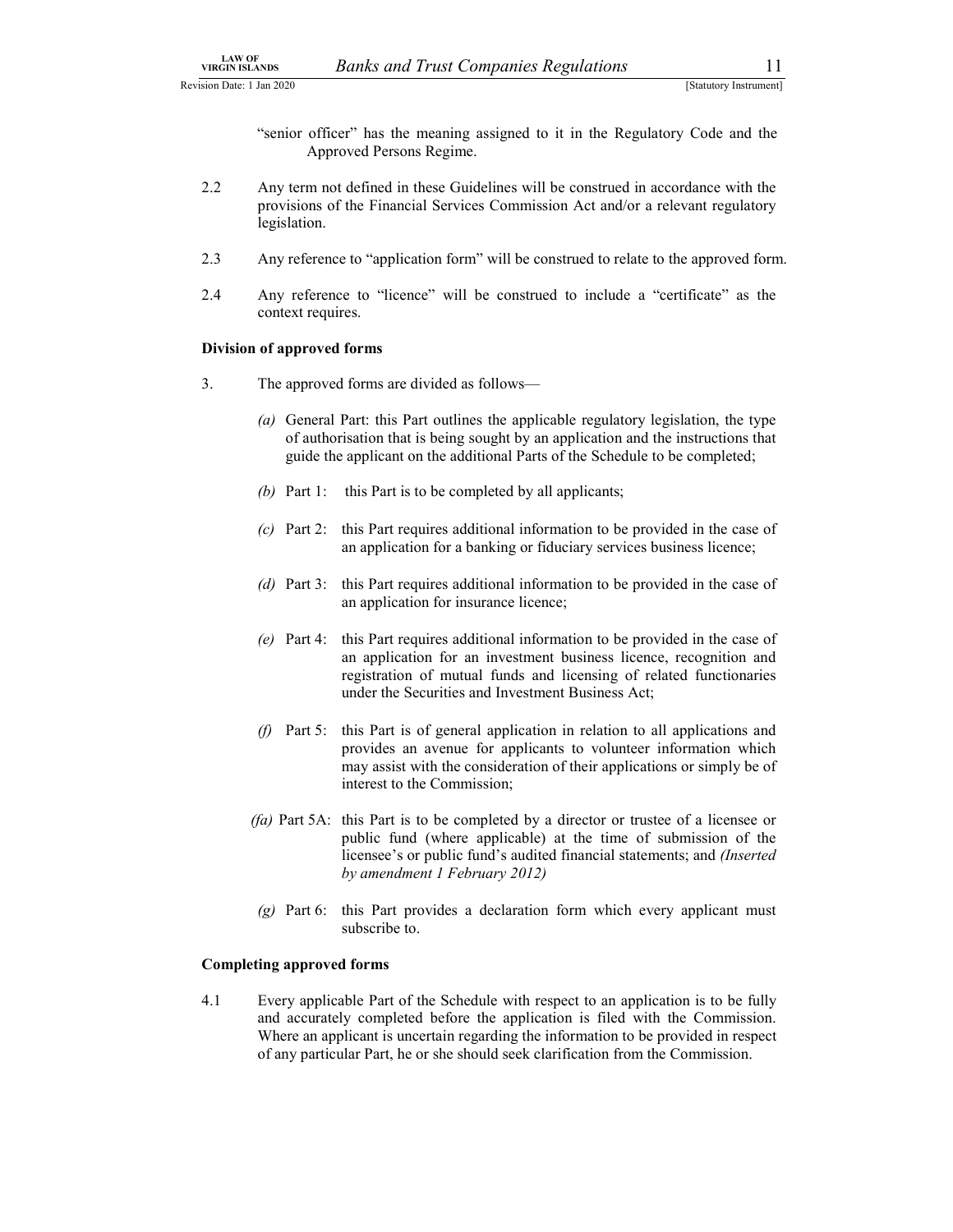- 12 Banks and Trust Companies Regulations<br>
Statutory Instrument]<br>
<sup>1</sup> Evision Date: 1 Jan 2020<br>
<sup>1</sup> Actuatory Instrument]<br>
<sup>1</sup> Actuatory Instrument<br>
<sup>1</sup> Actuatory Instrument<br>
<sup>1</sup> Actuator Revision Date: 1 Jan 2020<br>
<sup>1</sup> Actu <sup>12</sup><br>
<sup>[Statutory Instrument]<br>
<sup>2020</sup><br>
<sup>2020</sup><br>
<sup>2020</sup><br>
<sup>2020</sup><br>
<sup>2020</sup><br>
<sup>2020</sup><br>
<sup>2020</sup><br>
<sup>2020</sup><br>
<sup>2020</sup><br>
<sup>2020</sup><br>
<sup>2020</sup><br>
<sup>2020</sup><br>
<sup>2020</sup><br>
<sup>2020</sup><br>
<sup>2020</sup><br>
<sup>2020</sup><br>
<sup>2020</sup><br>
<sup>2020</sup><br>
<sup>2020</sup><br>
<sup>2020</sup><br>
<sup>2020</sup><br>
<sup>2020</sup><br>
<sup>2020</sup><br>
<sup>2020</sup></sup> available or known to an applicant, then the applicant should state so. It would not assist the processing of an application where information supplied in relation thereto cannot be properly defended or attested.
- 4.3 Where information that is required to be provided in an approved form does not apply in respect of an applicant, that should be stated in the application. However, it should be noted that if, upon consideration of the application, the Commission forms the view that the information is indeed required, the applicant will be notified accordingly and the processing of the application will be discontinued until the required information is provided.
- 4.4 Where in respect of a particular question on the form the required response is not applicable to an applicant, this should be noted on the form by the words "not applicable" or "n/a".

### Attachments to applications

- 5.1 Where information required in an approved form is in the form of a separate document or is required to be attached to an application, the document is to be attached to the application form. Every attachment must be appropriately and, where necessary sequentially, marked through numbering or lettering in the form of exhibits in order to enable proper reference and to facilitate the consideration of an application. In this regard, it might be considered helpful to separately provide a table of contents outlining the title and order of the documents attached to an application.
- 5.2 Where an application is filed electronically online but its attachment is contained in a separate compact disc or other electronic storage device, the compact disc or other electronic storage device must be submitted to the Commission either at the time of filing the application electronically online or shortly thereafter. It should be noted that an application will not be considered as filed until all the relevant attachments are received by the Commission.
- 5.3 Where the responses to any questions that fall under the same paragraph heading in the approved form require the applicant to provide the details of the responses as an attachment to an application, the details of the responses may be contained in a single attachment, but shall be separated and numbered or lettered in a manner that would enable the Commission to easily decipher which particular questions the detailed responses relate to. This does not apply to questions that fall under different paragraph headings of the approved form, responses to which must be contained in separate attachments.

### Providing additional information

- 6.1 It is open to every applicant who considers it necessary or helpful to the consideration of an application or for any other reason to provide additional information not specifically requested in an approved form by providing that information in Part 5 of the Schedule.
- 6.2 Full and accurate disclosure is essential to the due processing of an application. In this regard, it is incumbent on an applicant to disclose the details of any significant event that has occurred prior to the filing of an application which may be relevant to the proper determination of the application. If the applicant is uncertain as to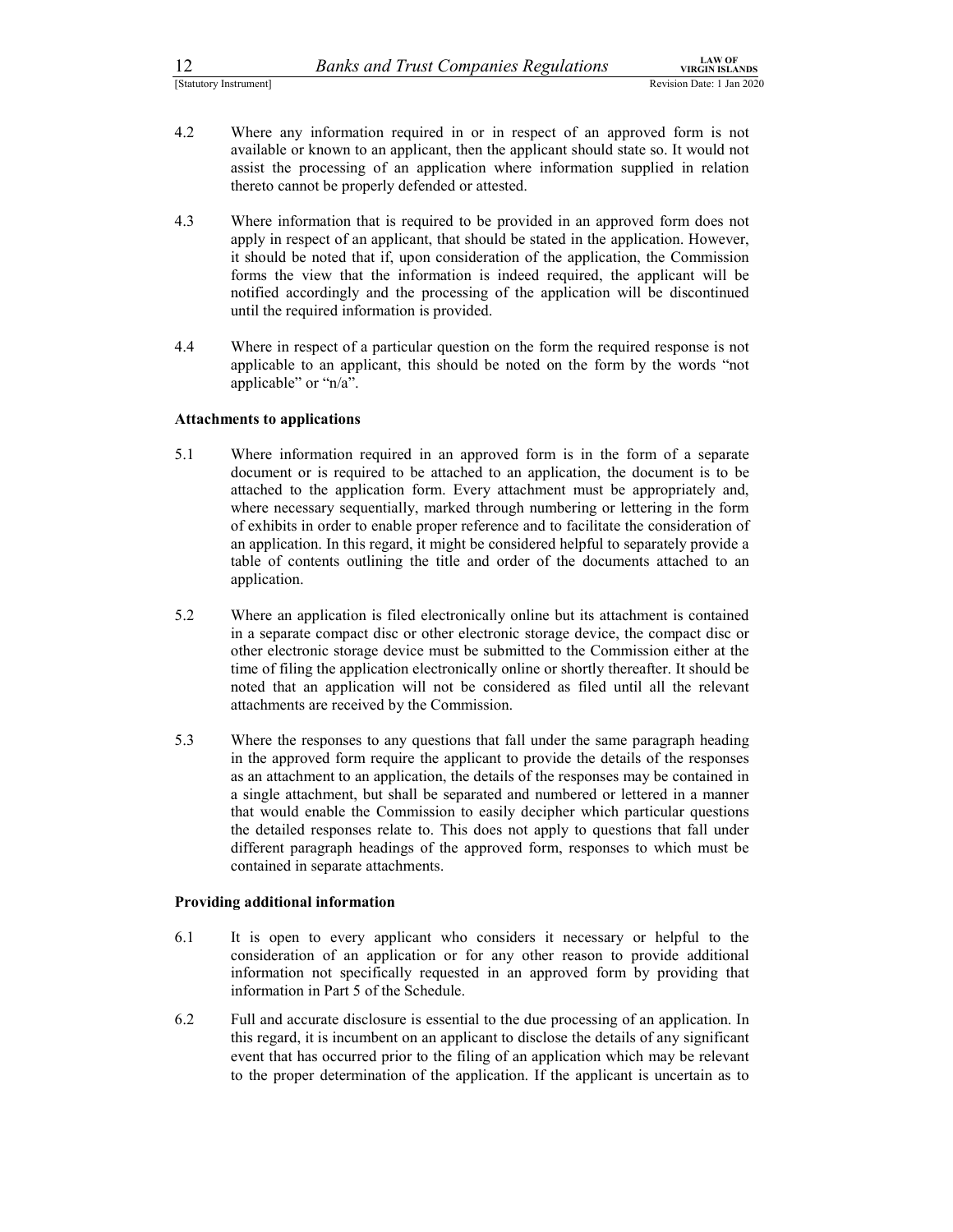LAW OF<br>
SIGEN ISLANDS Banks and Trust Companies Regulations 13<br>
Statutory Instrument]<br>
Whether or not the event concerned may be relevant, then the details of the event<br>
should be provided in Part 5 of the Schedule for the whether or not the event concerned may be relevant, then the details of the event should be provided in Part 5 of the Schedule for the Commission's consideration.

6.3 If, following the filing of an application (but before a licence is granted), a significant event occurs that the applicant is aware of and which might affect the Commission's consideration of the application, the applicant must notify the Commission of the event by providing the details thereof.

### Effecting corrections to completed application form

- 7.1 If, after filing an application, an applicant becomes aware that information provided in or in relation to the application has changed or is inaccurate or may be misleading, the applicant is required to notify the Commission of that fact forthwith and, in any case, not more than 3 days after becoming so aware. The applicant should identify the changed, inaccurate or misleading information and provide the changed or accurate information.
- 7.2 If it comes to the knowledge of the Commission after granting a licence that the applicant had been aware of any changed, inaccurate or misleading information in or in relation to the application prior to the granting of the licence which, had the Commission been notified of in a timely manner, might have affected the Commission's decision with respect to the application, the Commission may rescind its grant of the licence and/or exercise any of its powers, including taking enforcement action, under the Financial Services Commission Act.

### Requiring additional information

8. It should be noted that the Commission, in the exercise of its general powers to determine fitness and propriety, reserves the right to seek clarification or request additional information from an applicant. Where such a clarification is sought or request is made, consideration of the relevant application may be suspended until the clarification sought or requested information is received. It is therefore essential that where, for any reason, clarification sought or requested information is not available or cannot be provided, that fact is notified to the Commission as quickly as possible in order to enable the Commission to dispose of the application appropriately.

### Electronic filing

- 9.1 The Commission encourages the completion and submission of applications online utilising the approved forms provided on the Commission's website. When the Commission's online filing system is fully rolled out and functional, no application shall be received or considered to be properly filed unless it is processed electronically online.
- 9.2 Where, for any reason, an attachment of a supporting or other required document is contained in a compact disc or other electronic storage device which cannot be transmitted online, the applicant shall act in accordance with paragraph 5.2 above.

### When application considered to be properly filed

10. The Commission will consider an application received by it to be fully completed and ready for processing when all the required applicable information in respect of the application is provided. However, this does not derogate from any request the Commission may make for the provision of further or additional information or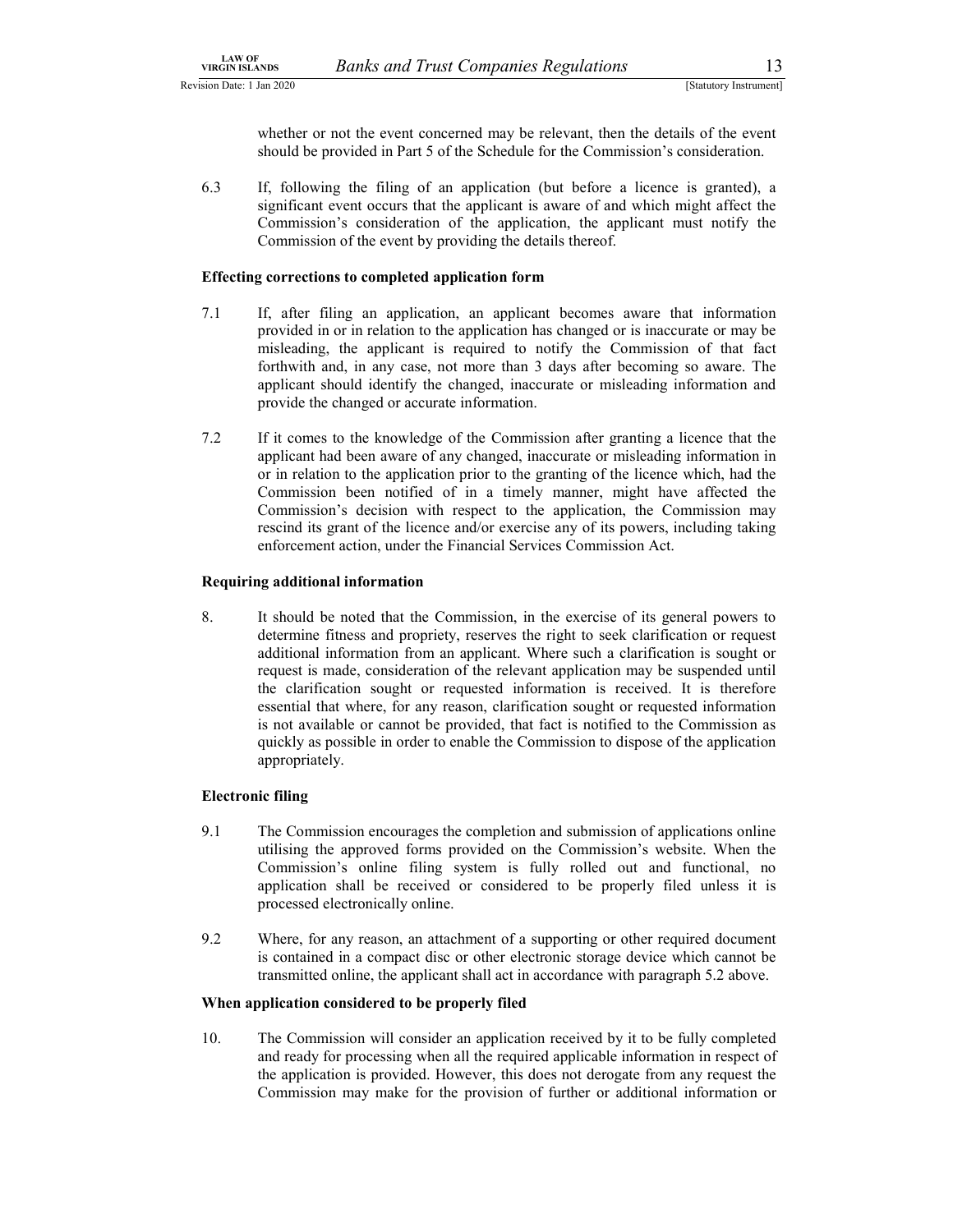14 *Banks and Trust Companies Regulations* **Examplements**<br>
Estatutory Instrument]<br> **EXECUTE COMPANIES AND REGIST CONSTAND REGIST DETERMINENT REVISION DATE:** 1 Jan 2020<br> **EXECUTE CONSTAND REGIST DETERMINENT DETERMINENT OF A** documents. In such a case, the completed application will be retained for processing pending receipt of the further or additional information or documents requested.

### Payment of fees

11. Every application filed with the Commission must be accompanied by the requisite fee applicable in relation to the application. No application shall be processed by the Commission unless the fee payable is received.

### Attestation

- 12.1 Every application must contain the declaration outlined in Part 6 of the Schedule. It must be properly signed by a director, manager or other equivalent functionary or proposed functionary of the applicant and all the required information must be provided. Where available, it is acceptable to append the applicant's seal on the declaration in addition to the functionary's signature. However, the seal must not be so appended as to conceal or obliterate any word of or the signature on the declaration.
- 12.2 The contact details of the person making the declaration should contain the person's physical address, his or her telephone and facsimile numbers and his or her email address. However, the Commission will not insist on the provision of a facsimile number or an email address where the person signing the declaration does not have one. It should be noted nevertheless that the provision of such information is essential in facilitating the processing of an application, especially where the Commission finds the need to communicate information and/or documents on an urgent basis.

### Processing of applications

- 13.1 All completed applications received by the Commission will be processed by the relevant Division to which the application relates for the consideration of the Commission's Licensing and Supervisory Committee.
- 13.2 The Commission will endeavour to process all completed applications and communicate the Commission's decisions to the applicants in a timely manner within the framework of the Commission's Performance Accountability and Supervisory Service Standards.

### Submission of completed applications

14. All completed applications, along with supporting documents and/or other attachments should be addressed to the Financial Services Commission at the address outlined in the General Part of the Schedule for the attention of the appropriate Division of the Commission which has responsibility for the subject matter of the application.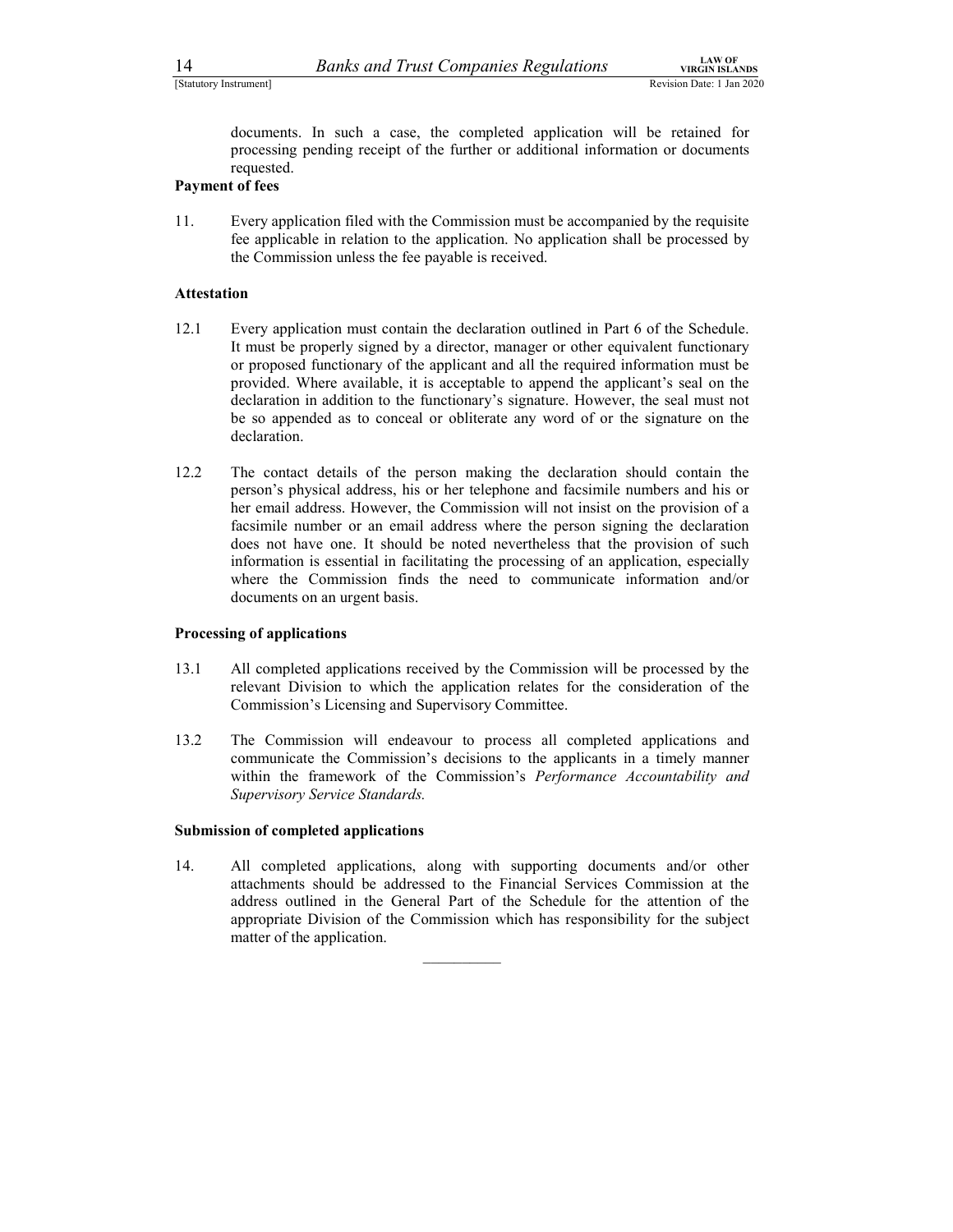### **SCHEDULE**

### GENERAL PART

### APPLICATION FOR A LICENCE OR CERTIFICATE AS A FINANCIAL SERVICES BUSINESS PROVIDER (GENERAL)

| Financial Services Commission, | Date:  |  |
|--------------------------------|--------|--|
|                                |        |  |
| Pasea Estate, Road Town,       | $Ref+$ |  |
| Tortola                        |        |  |
| BRITISH VIRGIN ISLANDS         |        |  |

Re:

We attach our application hereunder:

| Legislation                                                           |                            | Type of authorisation being sought                                                                                        | <b>Instructions for</b>    |
|-----------------------------------------------------------------------|----------------------------|---------------------------------------------------------------------------------------------------------------------------|----------------------------|
|                                                                       |                            | (Tick the applicable type)                                                                                                | completion                 |
|                                                                       | $\Box$                     | <b>General Banking</b>                                                                                                    |                            |
| Section $4(1)$ of<br>the Banks and                                    | $\Box$                     | <b>Restricted Class I Banking</b>                                                                                         |                            |
| <b>Trust Companies</b>                                                | $\Box$                     | <b>Restricted Class II Banking</b>                                                                                        |                            |
| Act                                                                   | $\Box$                     | Class I Trust                                                                                                             | Complete Parts 1,          |
|                                                                       | $\Box$                     | Class II Trust                                                                                                            | 2 & 6                      |
|                                                                       | □                          | Class III Trust                                                                                                           |                            |
|                                                                       | □                          | <b>Class II Restricted Trust</b>                                                                                          |                            |
|                                                                       | □                          | <b>Class III Restricted Trust</b>                                                                                         |                            |
| Section $17C(1)$<br>of the Banks and<br><b>Trust Companies</b><br>Act | □                          | Director's/Trustee's Certificate                                                                                          | Complete Part 5A           |
| Section $4(1)$ of<br>the Company<br>Management Act                    | $\Box$                     | Company Management                                                                                                        | Complete Parts 1<br>&6     |
| Section $17C(1)$<br>of the Company<br>Management Act                  | $\Box$                     | Director's/Trustee's Certificate                                                                                          | Complete Part 5A           |
| Section 12 of the<br>Insurance Act                                    | □<br>□<br>□<br>□<br>$\Box$ | Category A, B, C and D Insurer<br>Insurance Agent<br><b>Insurance Broker</b><br><b>Insurance Manager</b><br>Loss Adjuster | Complete Parts 1,<br>3 & 6 |
| Section $57(1)$ of<br>the Insurance<br>Act                            | □                          | Director's/Trustee's Certificate                                                                                          | Complete Part 5A           |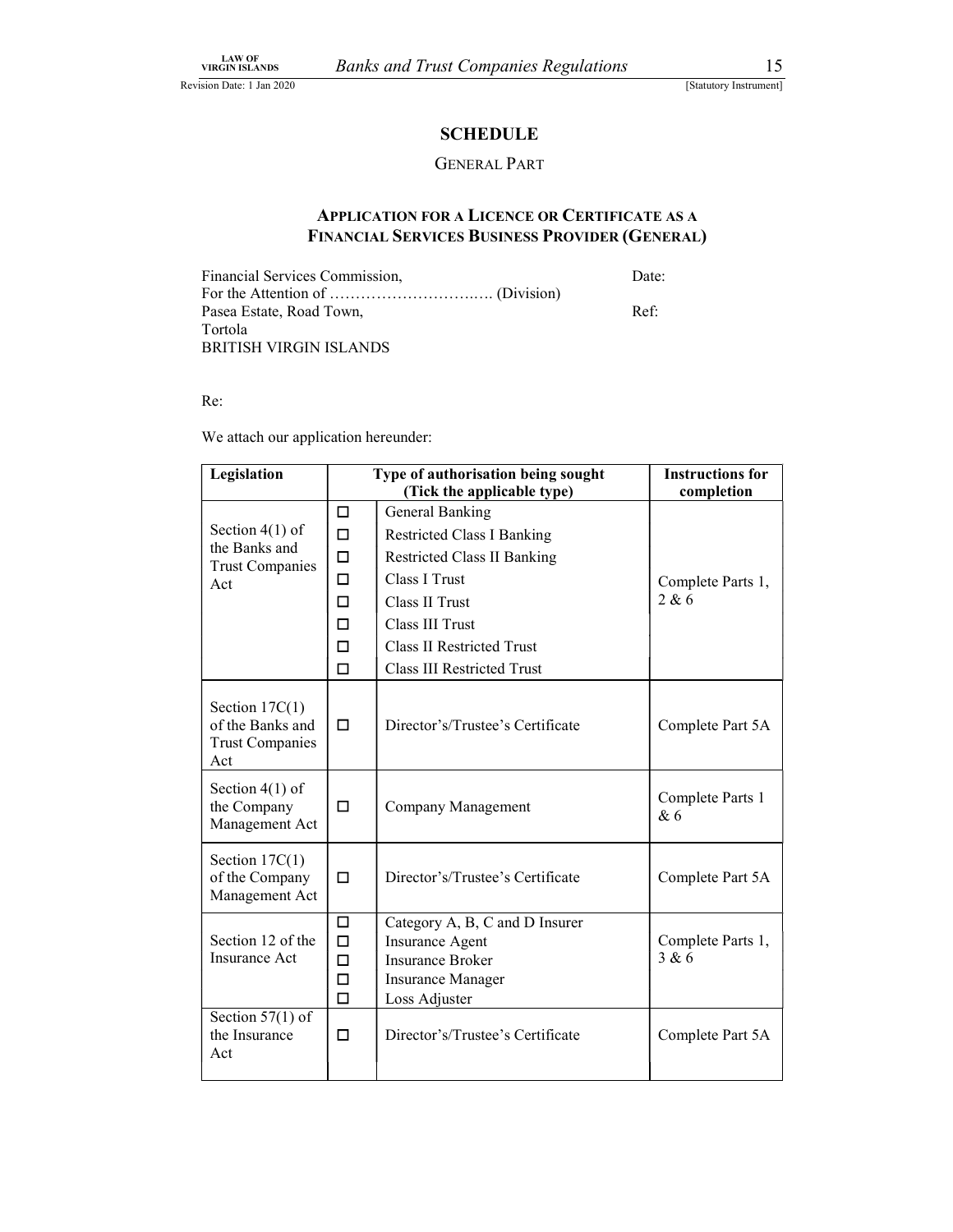| Statutory Instrument |  |
|----------------------|--|
|                      |  |

| 16                                                                      |                                                                                                                                                                   | <b>Banks and Trust Companies Regulations</b>                                                                                                                                                                                                                                                                                                                                                                                                                                                                                                                                                                                                                                                                                                                                                                                                                                                                                                                                                                                                                                                                         | <b>LAW OF</b><br><b>VIRGIN ISLANDS</b> |
|-------------------------------------------------------------------------|-------------------------------------------------------------------------------------------------------------------------------------------------------------------|----------------------------------------------------------------------------------------------------------------------------------------------------------------------------------------------------------------------------------------------------------------------------------------------------------------------------------------------------------------------------------------------------------------------------------------------------------------------------------------------------------------------------------------------------------------------------------------------------------------------------------------------------------------------------------------------------------------------------------------------------------------------------------------------------------------------------------------------------------------------------------------------------------------------------------------------------------------------------------------------------------------------------------------------------------------------------------------------------------------------|----------------------------------------|
| [Statutory Instrument]                                                  |                                                                                                                                                                   |                                                                                                                                                                                                                                                                                                                                                                                                                                                                                                                                                                                                                                                                                                                                                                                                                                                                                                                                                                                                                                                                                                                      | Revision Date: 1 Jan 2020              |
| Legislation                                                             |                                                                                                                                                                   | Type of authorisation being sought<br>(Tick the applicable type)                                                                                                                                                                                                                                                                                                                                                                                                                                                                                                                                                                                                                                                                                                                                                                                                                                                                                                                                                                                                                                                     | <b>Instructions for</b><br>completion  |
| Section 6 of the<br>Securities and<br>Investment<br><b>Business Act</b> | □<br>□<br>□<br>$\Box$<br>□<br>$\Box$<br>$\Box$<br>□<br>$\Box$<br>$\Box$<br>$\Box$<br>$\Box$<br>$\Box$<br>$\Box$<br>$\Box$<br>$\Box$<br>$\Box$<br>$\Box$<br>$\Box$ | Category 1 - Dealing in Investments<br>Sub-category A - Dealing as Agent<br>Sub-category B - Dealing as Principle<br>Category 2 - Arranging Deals in<br>Investments<br>Category 3 - Investment Management<br>Sub-category A - Managing Segregated<br>Portfolios (excluding<br>Mutual Funds)<br>Sub-category B - Managing Mutual<br>Funds<br>Sub-category $C -$ Managing Pension<br>Schemes<br>Sub-category D - Managing Insurance<br>Products<br>Sub-category $E -$ Managing Other<br>Types of Investment<br>Category 4 - Investment Advice<br>Sub-category A - Investment Advice<br>(excluding Mutual<br>Funds)<br>Sub-category B - Investment Advice<br>(Mutual Funds)<br>Category 5 - Custody of Investments<br>Sub-category A - Custody of<br>Investments<br>(excluding Mutual<br>Funds)<br>Sub-category B - Custody of<br>Investments (Mutual<br>Funds)<br>Category 6 - Administration of<br>Investments<br>Sub-category $A -$ Administration of<br>Investments<br>(excluding Mutual<br>Funds)<br>Sub-category $B -$ Administration of<br>Investments (Mutual<br>Funds)<br>Category 7 – Operating an Investment | Complete Parts 1,<br>4 and 6           |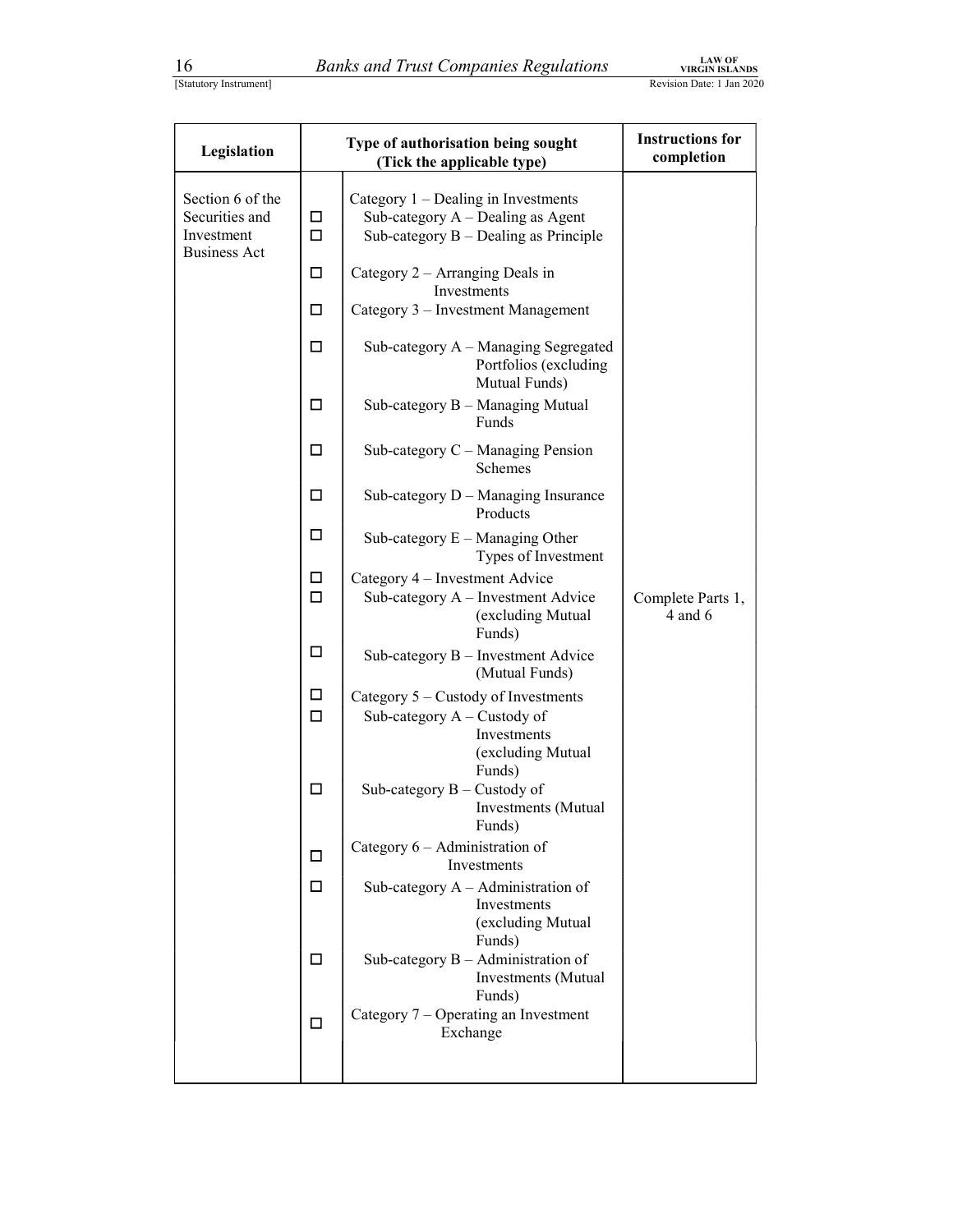| <b>LAW OF</b>                                                                                                                                       |                                 |                                                                                                        |                                                                                                                             |
|-----------------------------------------------------------------------------------------------------------------------------------------------------|---------------------------------|--------------------------------------------------------------------------------------------------------|-----------------------------------------------------------------------------------------------------------------------------|
| <b>VIRGIN ISLANDS</b><br>sion Date: 1 Jan 2020                                                                                                      |                                 | <b>Banks and Trust Companies Regulations</b>                                                           | 17<br>[Statutory Instrument]                                                                                                |
|                                                                                                                                                     |                                 |                                                                                                        |                                                                                                                             |
| Legislation<br>Type of authorisation being sought (Tick the<br>applicable type)                                                                     |                                 |                                                                                                        | <b>Instructions for</b><br>completion                                                                                       |
| Section $71(1)$ of<br>the Securities<br>and Investment<br><b>Business Act</b>                                                                       | $\Box$                          | Director's/Trustee's Certificate                                                                       | Complete Part 5A                                                                                                            |
| Sections 4 and<br>12 of the Mutual<br>Funds<br>Regulations<br>(Applicable upon<br>enactment and<br>operation of the<br>Mutual Funds<br>Regulations) | □<br>$\Box$<br>$\Box$<br>$\Box$ | Mutual Fund - Private<br>Mutual Fund - Professional<br>Mutual Fund - Public<br>Recognised Foreign Fund | Complete Part 1<br>$Q.1-5, 10, 11, 15,$<br>and Parts 4 and 6<br>Complete Part 1<br>Q.1-5, 9-11, 15, 16<br>and Parts 4 and 6 |
|                                                                                                                                                     |                                 | Segregated Portfolio Company<br>(Mutual Funds)                                                         |                                                                                                                             |
| Section 3 of the<br>Segregated                                                                                                                      | $\Box$<br>$\Box$                | Registration<br>Incorporation                                                                          | Complete Part 1<br>$Q.1-5, 10, 11, 15,$<br>(also $9 & 16$ if in<br>relation to a<br>Public Fund), Part<br>4 and Part 6      |
| Portfolio<br>Companies<br>Regulations                                                                                                               | $\Box$                          | Notification of creation of a segregated<br>portfolio                                                  | Complete Part 1<br>$Q.1-5, 10, 11, 15,$<br>(also $9 & 16$ if in                                                             |
|                                                                                                                                                     | $\Box$                          | Approval to create a segregated portfolio                                                              | relation to a<br>Public Fund),<br>Sections 3 and 4<br>of Part 4, and Part<br>6                                              |
| Section 9 of the<br>Financing and                                                                                                                   | □<br>$\Box$                     | <b>Financing Business</b><br>Money Services Business                                                   | Complete Parts 1<br>& 6                                                                                                     |

NB: Please note that any applicant may complete Part 5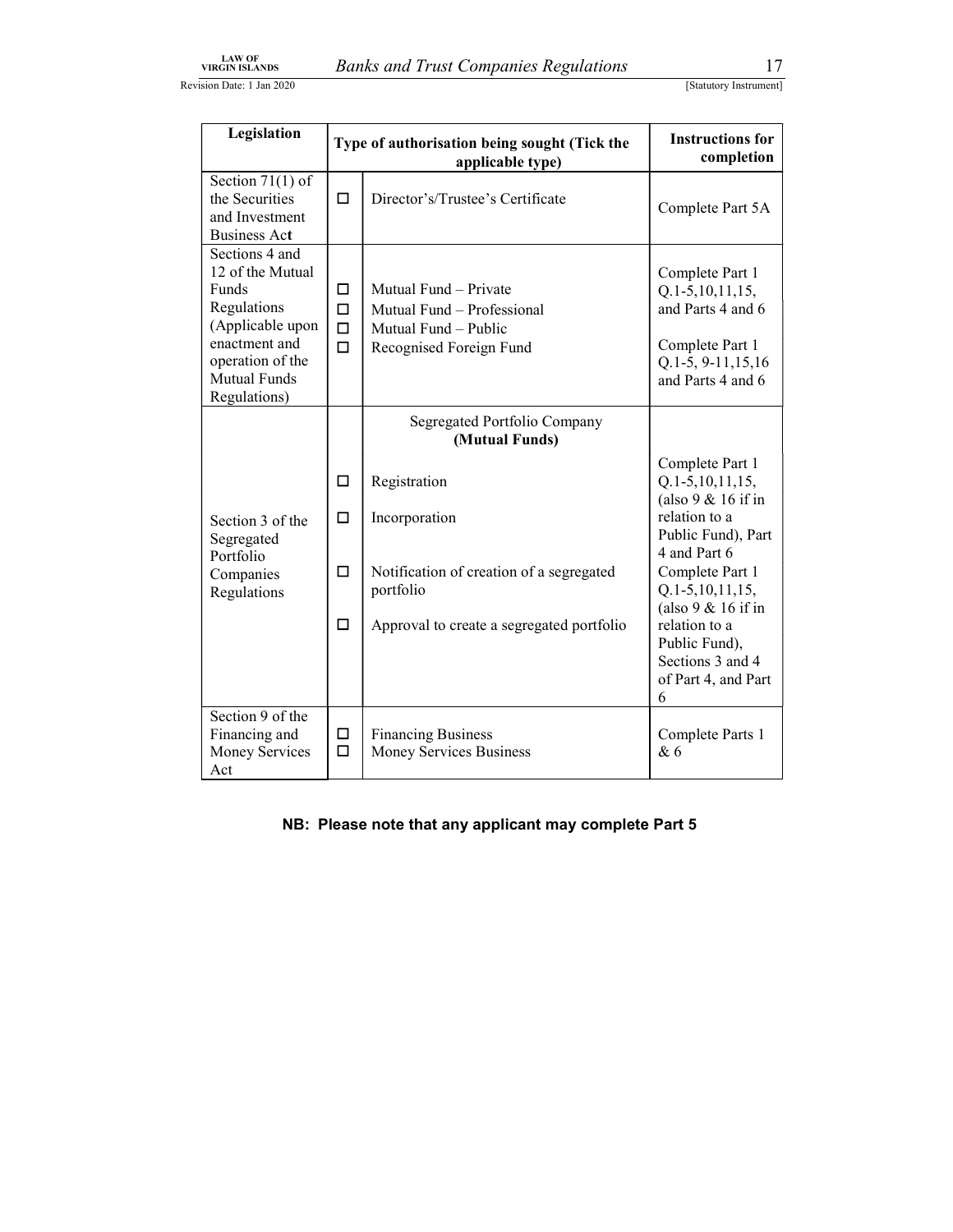## 18 *Banks and Trust Companies Regulations* **EXAMPLE CONVICTS LANGER**<br>
Statutory Instrument]<br> **APPLICATION FOR A LICENCE OR CERTIFICATE AS A**<br> **FINANCIAL SERVICES BUSINESS PROVIDER** APPLICATION FOR A LICENCE OR CERTIFICATE AS A FINANCIAL SERVICES BUSINESS PROVIDER

### 1. Name of Applicant

| 18   | <b>Banks and Trust Companies Regulations</b><br>[Statutory Instrument]                              | Revision Date: 1 Jan 2020 | <b>LAW OF</b><br><b>VIRGIN ISLANDS</b> |
|------|-----------------------------------------------------------------------------------------------------|---------------------------|----------------------------------------|
|      | <b>APPLICATION FOR A LICENCE OR CERTIFICATE AS A</b><br><b>FINANCIAL SERVICES BUSINESS PROVIDER</b> |                           |                                        |
|      | PART 1: TO BE COMPLETED BY ALL APPLICANTS                                                           |                           |                                        |
| 1.   | Name of Applicant                                                                                   |                           |                                        |
|      |                                                                                                     |                           |                                        |
| Tel: | Fax:                                                                                                | E-mail:                   |                                        |
|      |                                                                                                     |                           |                                        |
| 2.   | <b>Name of Registered Agent</b>                                                                     |                           |                                        |
|      |                                                                                                     |                           |                                        |
| Tel: | Fax:                                                                                                | E-mail:                   |                                        |

### 2. Name of Registered Agent

| Tel:                   | Fax:                                   | E-mail:                                                                |  |
|------------------------|----------------------------------------|------------------------------------------------------------------------|--|
| 2.                     | Name of Registered Agent               |                                                                        |  |
|                        |                                        |                                                                        |  |
| Tel:                   | Fax:                                   | E-mail:                                                                |  |
| 3.                     |                                        | Name of Person completing application (if different from 1 or 2 above) |  |
| Tel:                   | Fax:                                   | E-mail:                                                                |  |
|                        |                                        |                                                                        |  |
| 4.<br><b>Addresses</b> |                                        |                                                                        |  |
|                        | Principal Office in the Virgin Islands | Registered Office                                                      |  |

### 3. Name of Person completing application (if different from 1 or 2 above)

| Tel: | Fax: | E-mail: |
|------|------|---------|

### 4. Addresses

| 2.   | Name of Registered Agent               |      |                   |  |
|------|----------------------------------------|------|-------------------|--|
|      |                                        |      |                   |  |
|      |                                        |      |                   |  |
| Tel: |                                        | Fax: | E-mail:           |  |
|      |                                        |      |                   |  |
| Tel: |                                        | Fax: | E-mail:           |  |
| 4.   | <b>Addresses</b>                       |      |                   |  |
|      | Principal Office in the Virgin Islands |      | Registered Office |  |
|      |                                        |      |                   |  |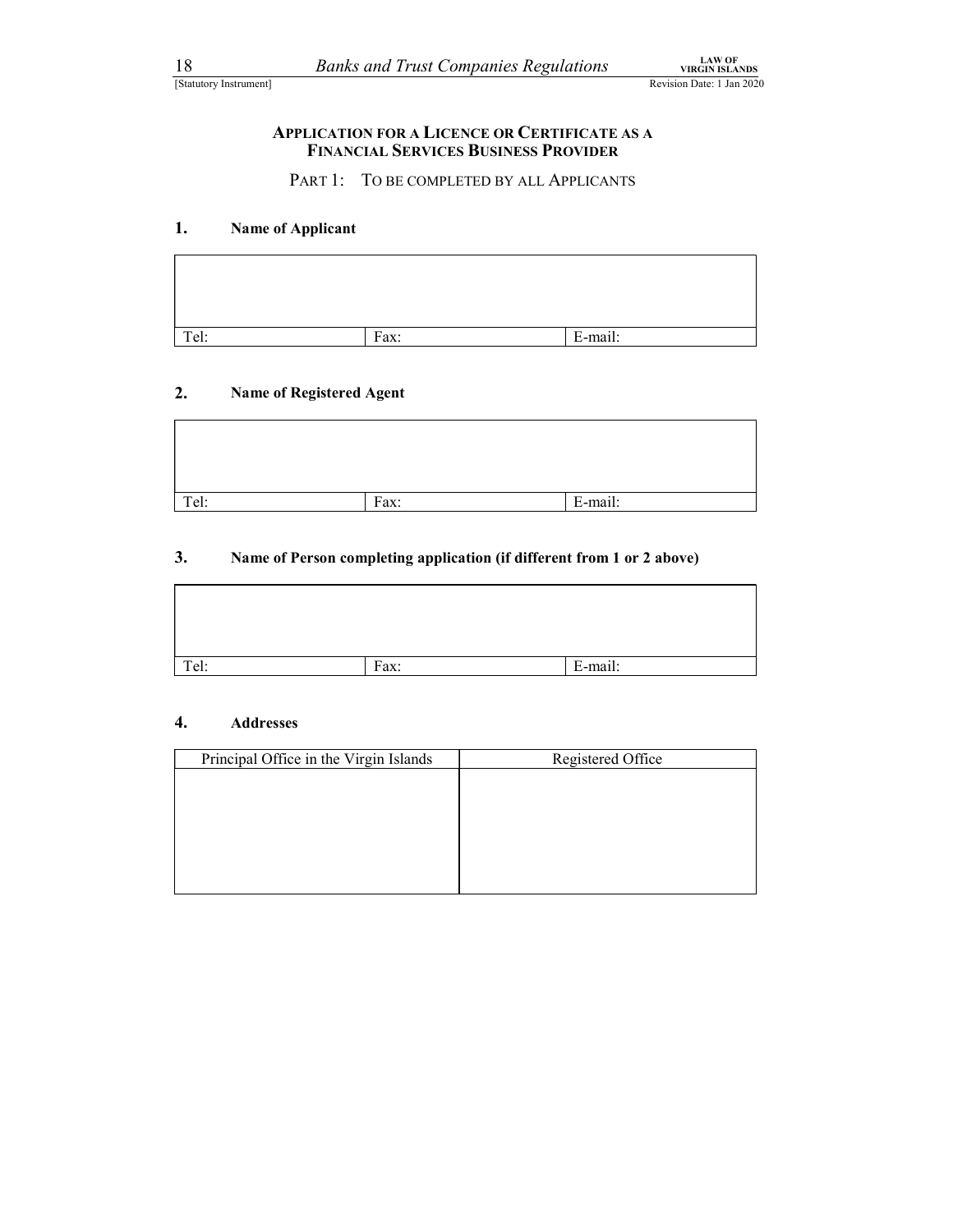Revision Date: 1 Jan 2020 [Statutory Instrument] [Statutory Instrument]

Date of Incorporation/Registration

Place of Incorporation/Registration

Registration or Incorporation Number



Provide as an attachment and properly marked, the following (as applicable)—

- (i) Certificate of Incorporation/Limited Partnership (certified by Registry of Corporate Affairs)
- (ii) Memorandum of Association
- (iii) Charter/Articles of Association
- (iv) Trust Deed
- (v) Partnership Deed
- (vi) Evidence of Good Standing

### 6. Experience in relevant business

Does the Applicant or some other person in an employment Yes  $\square$  No  $\square$ relationship with the Applicant possess practical experience in the relevant business? If Yes, please provide as an attachment and properly marked, evidence of the practical experience.

### 7. Applicant's Business Record

7.1 Does the Applicant conduct or carry out financial services business from jurisdictions outside of the Virgin Islands?

 $Yes:$  No:  $\Box$ 

If Yes, please provide below details of the address outside the Virgin Islands that financial services business is carried out from.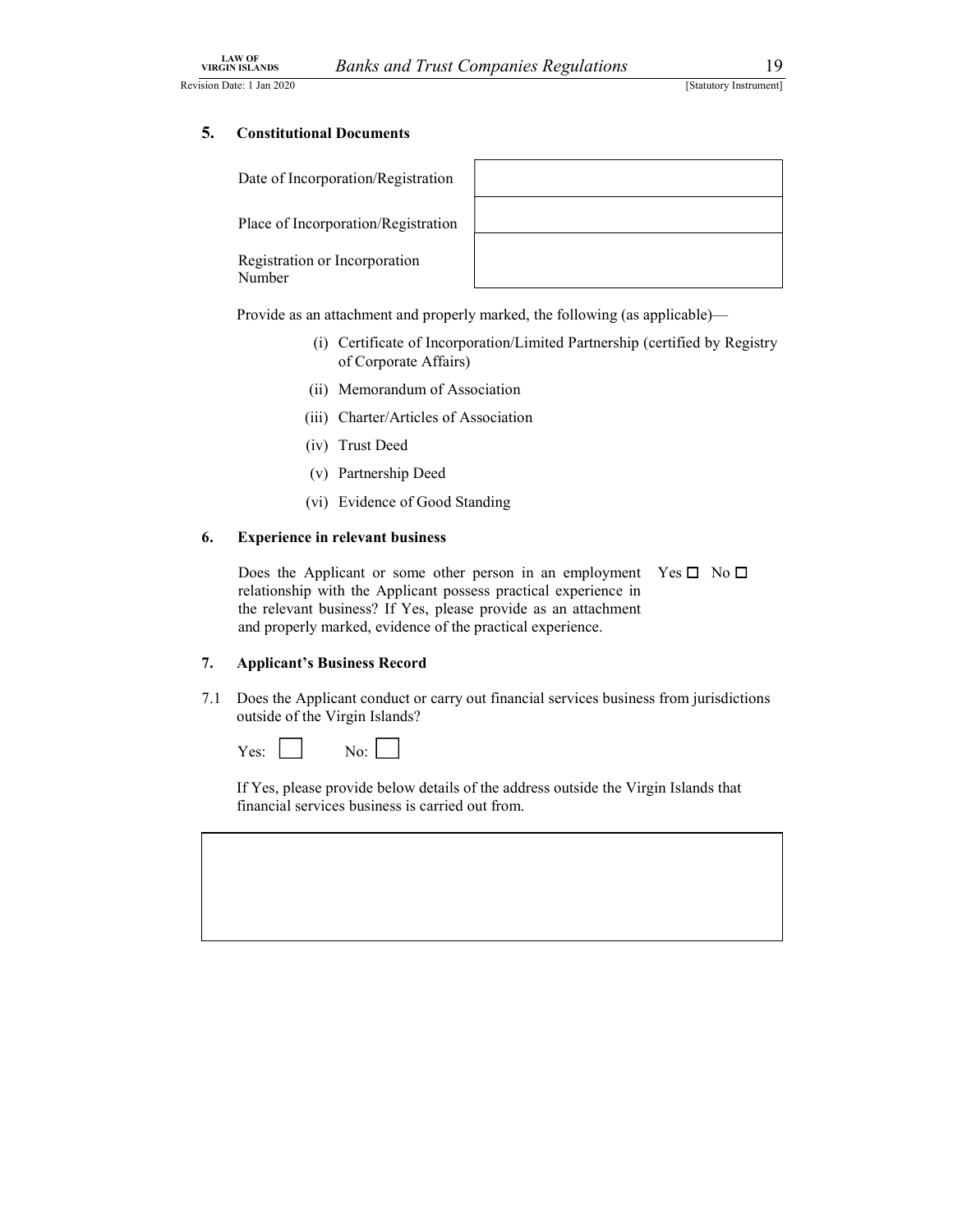20 Banks and Trust Companies Regulations<br>
Statutory Instrument]<br>
22 Please indicate below the countries or territories in which the Applicant intends to<br>
22 Please indicate below the countries or territories in which the A 20<br>  $20$ <br>
[Statutory Instrument]<br>
7.2 Please indicate below the countries or territories in which the Applicant intends to<br>
carry out financial services business. carry out financial services business.

7.3 Has the Applicant applied to regulatory authorities in other jurisdictions?

| u. | NΛ |  |
|----|----|--|

**Yes**  $\Box$  **No**  $\Box$ <br>If Yes, please provide details below:

### 8. Ownership Structure/Group Structure

(Applicable also for change in ownership/group structure)

8.1 Shareholders and Controllers

Please provide information relating to the legal owner of the Applicant by listing all shareholders and controllers of the Applicant. For each person not yet approved by the Commission Form A of the Approved Persons Regime is required to be appended to the Application and properly marked.

| Shareholder's/ | No. of        | Type of       | Nominal   | $%$ of the    | For Official    |
|----------------|---------------|---------------|-----------|---------------|-----------------|
| Controller's   | <b>Shares</b> | <b>Shares</b> | or        | voting rights | Financial       |
| Name           |               |               | Par value | exercisable   | <b>Services</b> |
|                |               |               | of Shares | directly or   | Commission      |
|                |               |               |           | indirectly    | Use Only        |
|                |               |               |           | (where        |                 |
|                |               |               |           | applicable)   |                 |
|                |               |               |           |               | Approved        |
|                |               |               |           |               | (Y/N)           |
|                |               |               |           |               |                 |
|                |               |               |           |               |                 |
|                |               |               |           |               |                 |
|                |               |               |           |               |                 |
|                |               |               |           |               |                 |
|                |               |               |           |               |                 |

(Note: Continue on a separate sheet if required)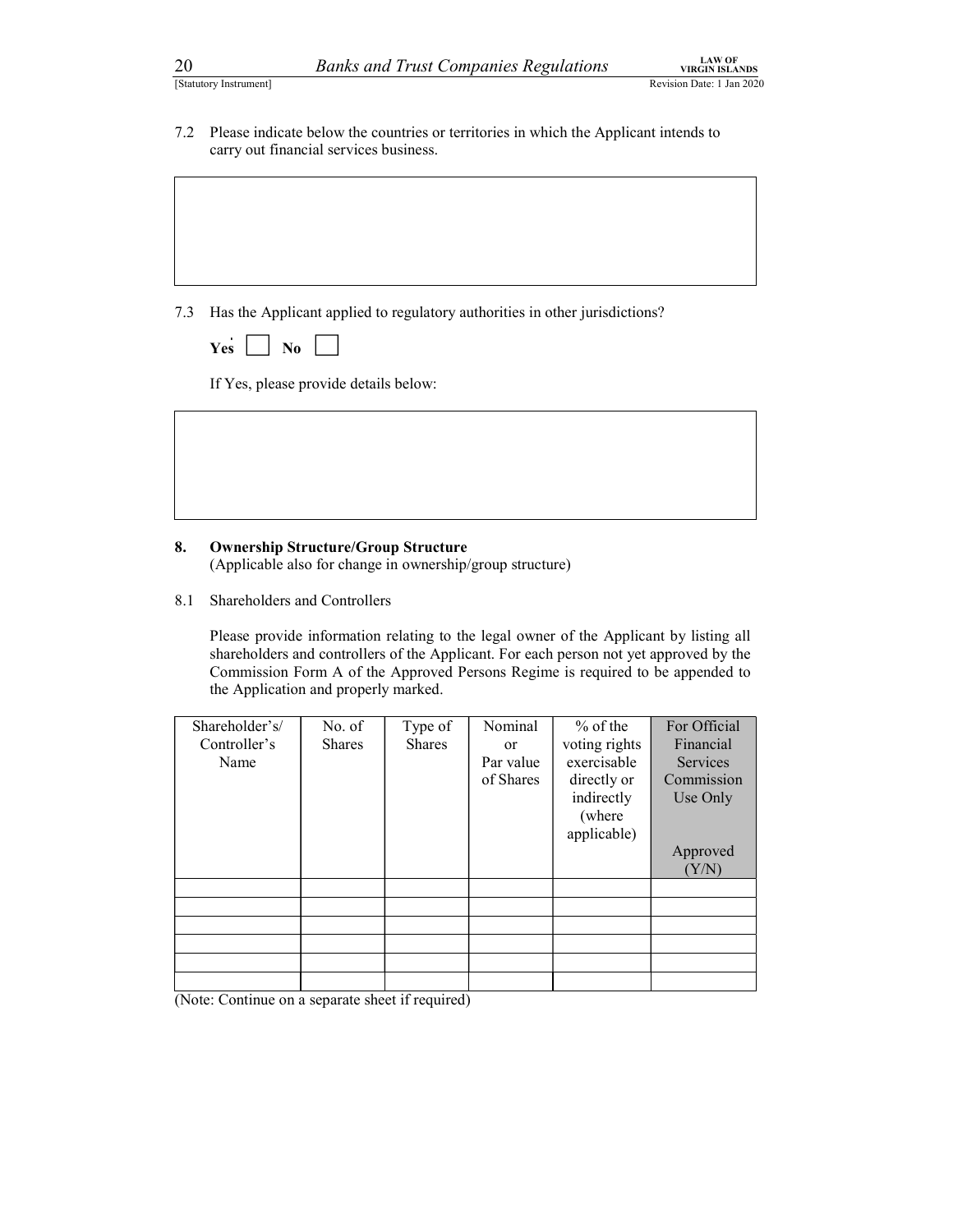EXAMPLE COMPANIES Regulations<br>
Sion Date: 1 Jan 2020<br>
8.2 Status of Shares<br>
Are any of the shares subject to a charge, lien or other encumbrance?<br> **1988**<br> **1988**<br> **1988**<br> **1988**<br> **1988**<br> **1988**<br> **1988**<br> **1988**<br> **1988** Are any of the shares subject to a charge, lien or other encumbrance?

| No<br>Y es |
|------------|
|------------|

If Yes, please provide below details of the charge, lien, etc., including beneficiary information.

### 8.3 Corporate Shareholders

 If any of the shareholders listed in question 8.1 above are corporate shareholders please provide the name(s) of the individuals representing each corporate shareholder as well as the beneficial owner of the shares.

| Name of Corporate<br>Shareholder                                                     | Name of individual<br>representing the Corporate<br>Shareholder                       | Name of<br>Beneficial<br>Owner | For Official     | Financial<br><b>Services</b><br>Commission<br>Use Only<br>Approved<br>(Y/N) |
|--------------------------------------------------------------------------------------|---------------------------------------------------------------------------------------|--------------------------------|------------------|-----------------------------------------------------------------------------|
|                                                                                      |                                                                                       |                                |                  |                                                                             |
| 8.4<br><b>Trust Relationships</b><br>and properly marked, the following information: | If the Applicant is owned/to be owned by a $Trust(s)$ , please provide as attachments |                                |                  |                                                                             |
|                                                                                      |                                                                                       |                                |                  |                                                                             |
|                                                                                      |                                                                                       |                                | <b>Enclosed?</b> |                                                                             |
|                                                                                      | <b>Information Required</b>                                                           | Yes                            | N <sub>o</sub>   | N/A                                                                         |
| Copy of the Trust Deed                                                               |                                                                                       |                                |                  |                                                                             |
| Copy of any supplement Deeds removing or adding                                      |                                                                                       |                                |                  |                                                                             |
| beneficiaries                                                                        |                                                                                       |                                |                  |                                                                             |
|                                                                                      | Copy of any supplement Deeds or Appointment and Retirement                            |                                |                  |                                                                             |
| of Trustees<br>Names and addresses of the beneficiaries                              |                                                                                       |                                |                  |                                                                             |

|                                                                                                                                                                     |     |                  | Approved<br>(Y/N) |
|---------------------------------------------------------------------------------------------------------------------------------------------------------------------|-----|------------------|-------------------|
|                                                                                                                                                                     |     |                  |                   |
|                                                                                                                                                                     |     |                  |                   |
|                                                                                                                                                                     |     |                  |                   |
| 8.4 Trust Relationships<br>If the Applicant is owned/to be owned by a $Trust(s)$ , please provide as attachments<br>and properly marked, the following information: |     |                  |                   |
|                                                                                                                                                                     |     | <b>Enclosed?</b> |                   |
| <b>Information Required</b>                                                                                                                                         | Yes | No               | N/A               |
| Copy of the Trust Deed                                                                                                                                              |     |                  |                   |
| Copy of any supplement Deeds removing or adding<br>beneficiaries                                                                                                    |     |                  |                   |
|                                                                                                                                                                     |     |                  |                   |
| Copy of any supplement Deeds or Appointment and Retirement<br>of Trustees                                                                                           |     |                  |                   |
| Names and addresses of the beneficiaries                                                                                                                            |     |                  |                   |
| Names and current address of the settlor(s)                                                                                                                         |     |                  |                   |
| Names and current addresses of the trustee(s)                                                                                                                       |     |                  |                   |
| Name and address of the relevant supervisory body that                                                                                                              |     |                  |                   |
| regulates the trustee<br>Relationship of the settlor to the beneficiaries                                                                                           |     |                  |                   |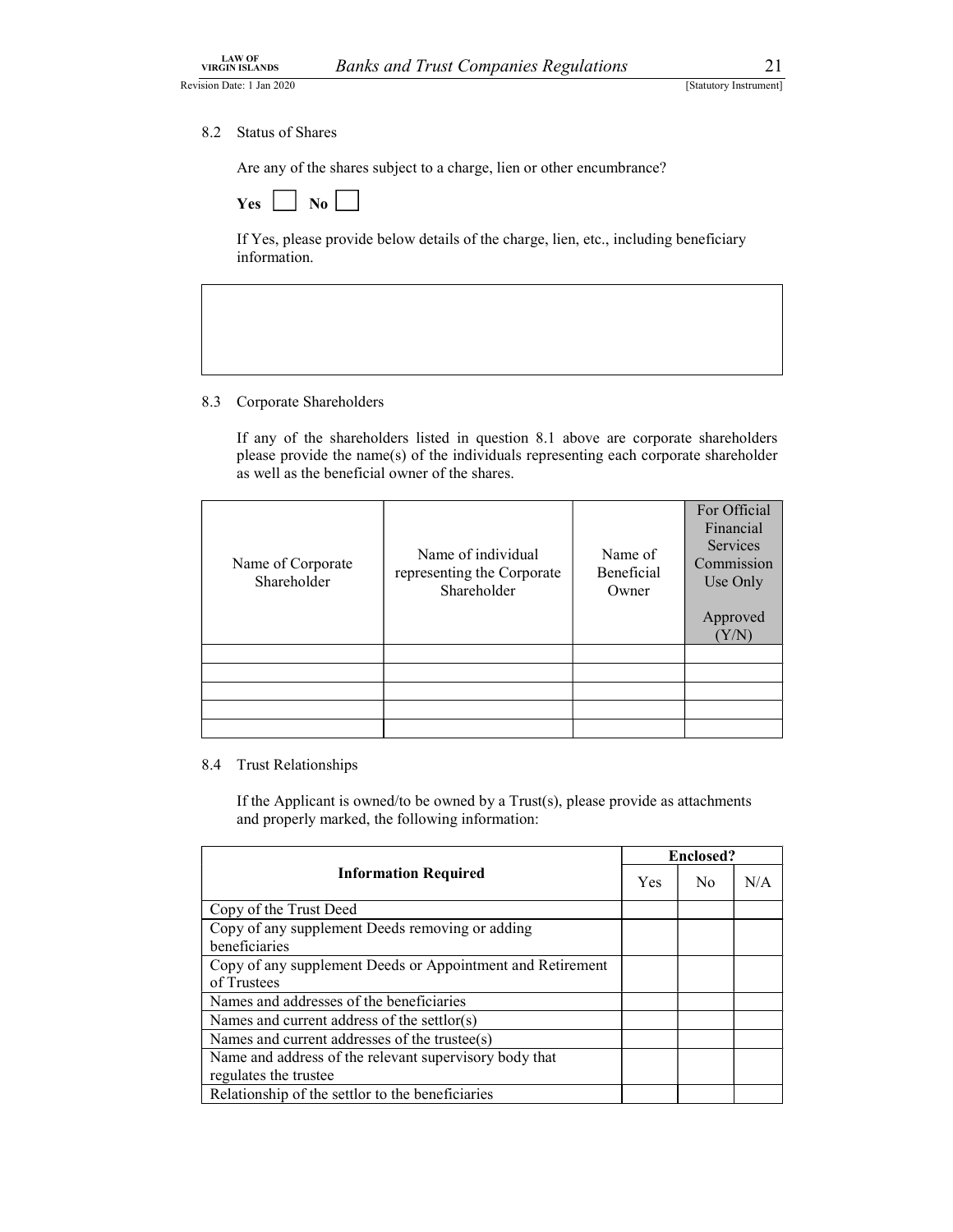22 Banks and Trust Companies Regulations<br>
Statutory Instrument]<br>
If any of the required information listed above is applicable and is not provided with<br>
this Application please provide below the reasons for this: If any of the required information listed above is applicable and is not provided with this Application please provide below the reasons for this:

| 22                     | <b>Banks and Trust Companies Regulations</b>                                                                                                          |          | <b>LAW OF</b><br><b>VIRGIN ISLANDS</b> |  |
|------------------------|-------------------------------------------------------------------------------------------------------------------------------------------------------|----------|----------------------------------------|--|
| [Statutory Instrument] |                                                                                                                                                       |          | Revision Date: 1 Jan 2020              |  |
|                        | If any of the required information listed above is applicable and is not provided with<br>this Application please provide below the reasons for this: |          |                                        |  |
|                        |                                                                                                                                                       |          |                                        |  |
|                        |                                                                                                                                                       |          |                                        |  |
|                        |                                                                                                                                                       |          |                                        |  |
|                        |                                                                                                                                                       |          |                                        |  |
|                        |                                                                                                                                                       |          |                                        |  |
|                        |                                                                                                                                                       |          |                                        |  |
|                        | In respect of any Trust(s) identified in question 8.4, please detail any other parties who                                                            |          |                                        |  |
| 8.5                    | control and/or exercise significant influence over the Trust(s).                                                                                      |          |                                        |  |
| Name                   | <b>Address</b>                                                                                                                                        | Capacity |                                        |  |
|                        |                                                                                                                                                       |          |                                        |  |
|                        |                                                                                                                                                       |          |                                        |  |
|                        |                                                                                                                                                       |          |                                        |  |
|                        |                                                                                                                                                       |          |                                        |  |
|                        |                                                                                                                                                       |          |                                        |  |
|                        |                                                                                                                                                       |          |                                        |  |
|                        |                                                                                                                                                       |          |                                        |  |
|                        |                                                                                                                                                       |          |                                        |  |

| <b>FOR OFFICIAL USE ONLY</b>                                                                                              |
|---------------------------------------------------------------------------------------------------------------------------|
| Reason(s) for disapproval of any shareholders/controllers listed under 8.1 or<br>corporate shareholders listed under 8.3: |
|                                                                                                                           |
|                                                                                                                           |
|                                                                                                                           |
|                                                                                                                           |
|                                                                                                                           |
|                                                                                                                           |
|                                                                                                                           |
|                                                                                                                           |
|                                                                                                                           |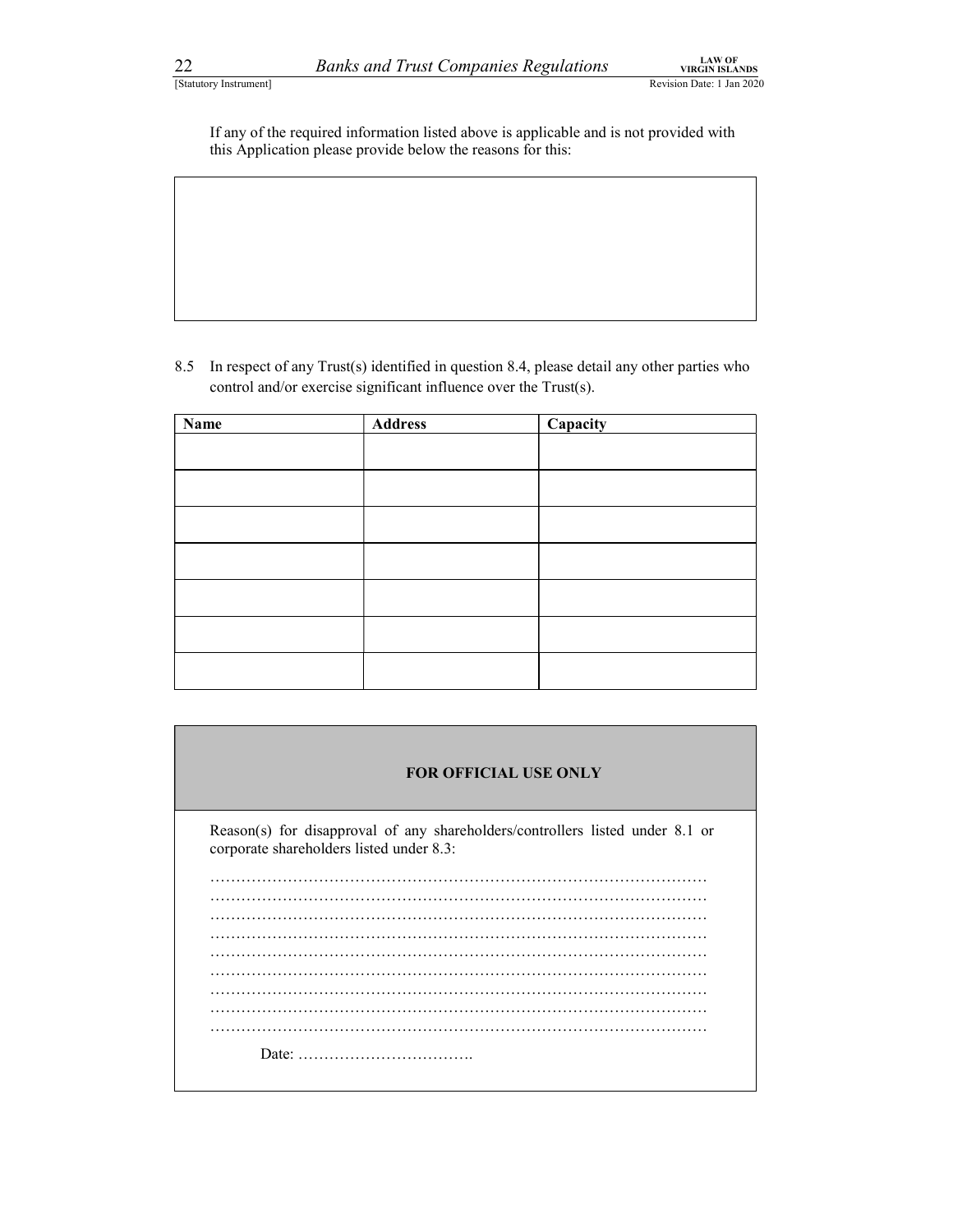### 9. Approved Persons

|    | <b>LAW OF</b><br><b>VIRGIN ISLANDS</b>              | <b>Banks and Trust Companies Regulations</b>                                         | 23                     |
|----|-----------------------------------------------------|--------------------------------------------------------------------------------------|------------------------|
|    | ision Date: 1 Jan 2020                              |                                                                                      | [Statutory Instrument] |
| 9. | <b>Approved Persons</b>                             |                                                                                      |                        |
|    | 9.1. Directors and Senior Officers of the Applicant |                                                                                      |                        |
|    |                                                     | List all the Directors and Senior Officers of the Applicant. For each person not yet |                        |
|    | be appended to the Application properly marked.     | approved by the Commission Form A of the Approved Persons Regime is required to      |                        |
|    | Name                                                | Position(s) held<br>(e.g. Director, Manager, or<br>equivalent position)              | Number                 |
|    |                                                     |                                                                                      |                        |
|    |                                                     |                                                                                      |                        |
|    |                                                     |                                                                                      |                        |
|    |                                                     |                                                                                      |                        |
|    |                                                     |                                                                                      |                        |

(Note: Continue on a separate sheet if required)

### 9.2 Corporate Directors

If any of the directors listed above are corporate directors, please provide the name(s) of the individual directors representing each corporate director. If any corporate director is represented by an individual who is not a director, this name must also be provided.

| Name of Corporate Director | Name of director/individual representing the<br>Corporate Director |  |
|----------------------------|--------------------------------------------------------------------|--|
|                            |                                                                    |  |
|                            |                                                                    |  |
|                            |                                                                    |  |

### 10. Financial Statements and Auditors

10.1 Financial Statements

10.1.1. Proposed first accounting period: Start (dd/mm/yyyy) \_\_\_/\_\_\_/

End (dd/mm/yyyy)  $\frac{1}{\sqrt{2}}$ 

10.1.2. Proposed Financial Year End: (day/month)

10.1.3. Please indicate the accounting standard to be used by the Applicant: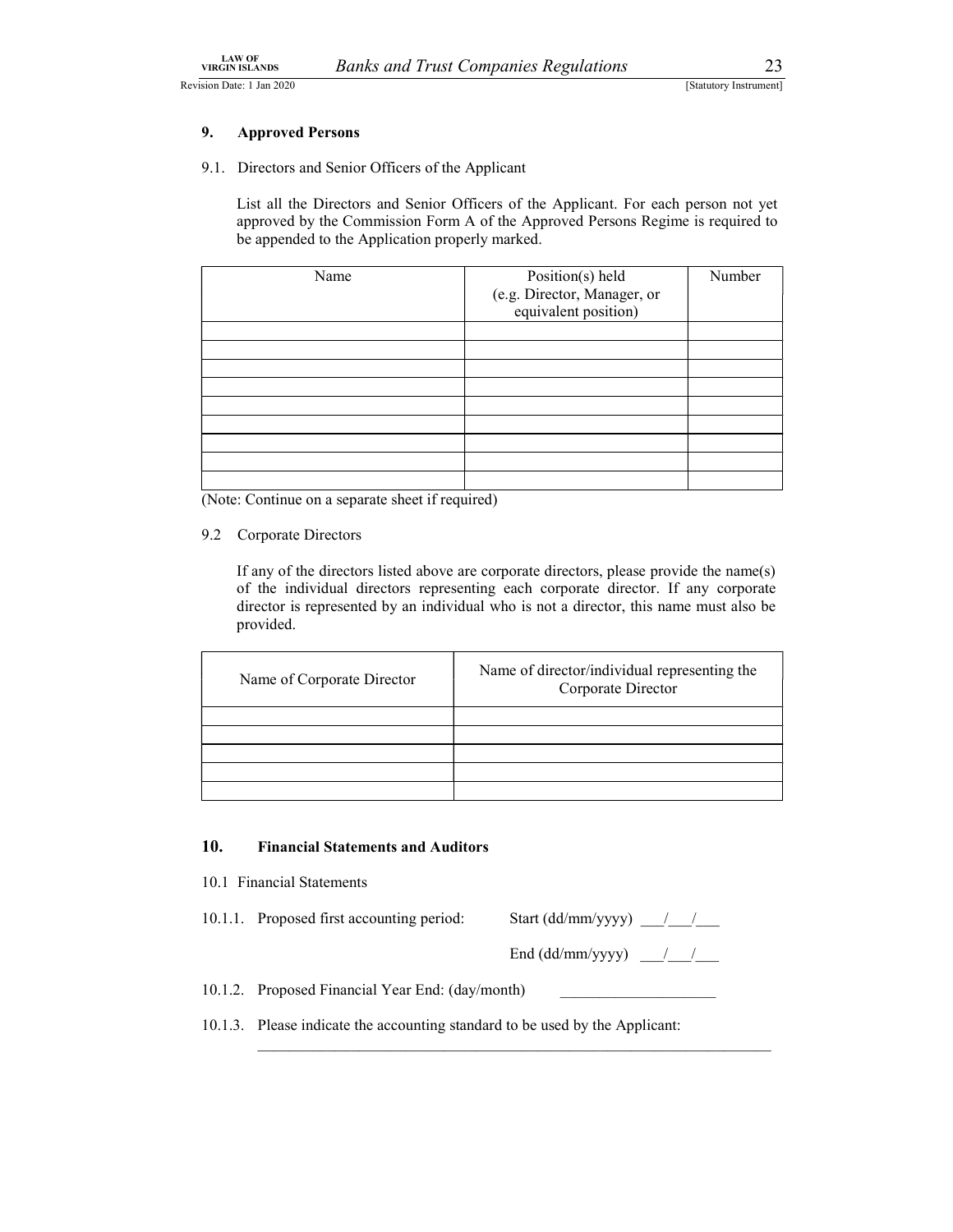24 Banks and Trust Companies Regulations<br>
Statutory Instrument]<br>
2020<br>
2020<br>
2020<br>
2020<br>
2020<br>
2020<br>
2020<br>
2020<br>
2020<br>
2020<br>
2020<br>
2020<br>
2020<br>
2020<br>
2020<br>
2020<br>
2020<br>
2020<br>
2020<br>
2020<br>
2020<br>
2020<br>
2020<br>
2020<br>
2020<br>
2020<br>
2

<sup>1</sup><br>
<sup>1</sup> Examples (Statutory Instrument)<br>
<sup>10.2</sup> Auditors/Actuaries (the latter in the case of an application for a long-term insurer)<br>
<sup>10.2</sup> Auditors/Actuaries (the latter in the case of an application for a long-term in Please provide below the name and address of, and attach a letter properly marked, from, the intended or proposed Auditors/Actuaries confirming their willingness to act for the Applicant.

10.3 Submission of Application for Auditor/Actuary

Where an Auditor/Actuary has expressed willingness to act for the Applicant, has an application been submitted on the Auditor's/Actuaries behalf?  $Yes \Box No \Box$ **EXAMPLE 18 EXAMPLE SET SET SET SET SET SET SET SET SERVIT SERVIT SERVIT SERVIT SERVIT SERVIT SERVIT SERVIT SERVIT SERVIT SERVIT SERVIT SERVIT SERVIT SERVIT SERVIT SERVIT SERVIT SERVIT SERVIT SERVIT SERVIT SERVIT SERVIT S** 

### 11. Solicitors/Legal Advisers (if any)

Please provide below the name and address of, and attach a letter properly marked, from, the Solicitors/Legal Advisers confirming their willingness to act for the Applicant. (Please note that Solicitors/Legal Advisers must be independent from directors and shareholders) Please provide below the name and address of, and attach a letter properly marked,<br>
from, the Solicitors/Legal Advisers confirming their willingness to act for the<br>
Applicant. (Please note that Solicitors/Legal Advisers mu

### 12. Compliance Procedures

Attach and properly mark, a copy of the Applicant's draft compliance manual which should include client acceptance procedures and know-your-customer policies.

### 13. Financial Resources and Insurance Arrangements

13.1 Paid up capital (information to be provided where applicable)

| US\$ |  |
|------|--|
|------|--|

Provide as an attachment and properly marked—

- (a) an undertaking in writing to contribute capital before or at the time Applicant commences business; or
- (b) a guarantee in writing and under seal from the holding or parent of the Applicant or other company that capital will be contributed and set apart before or at the time Applicant commences business.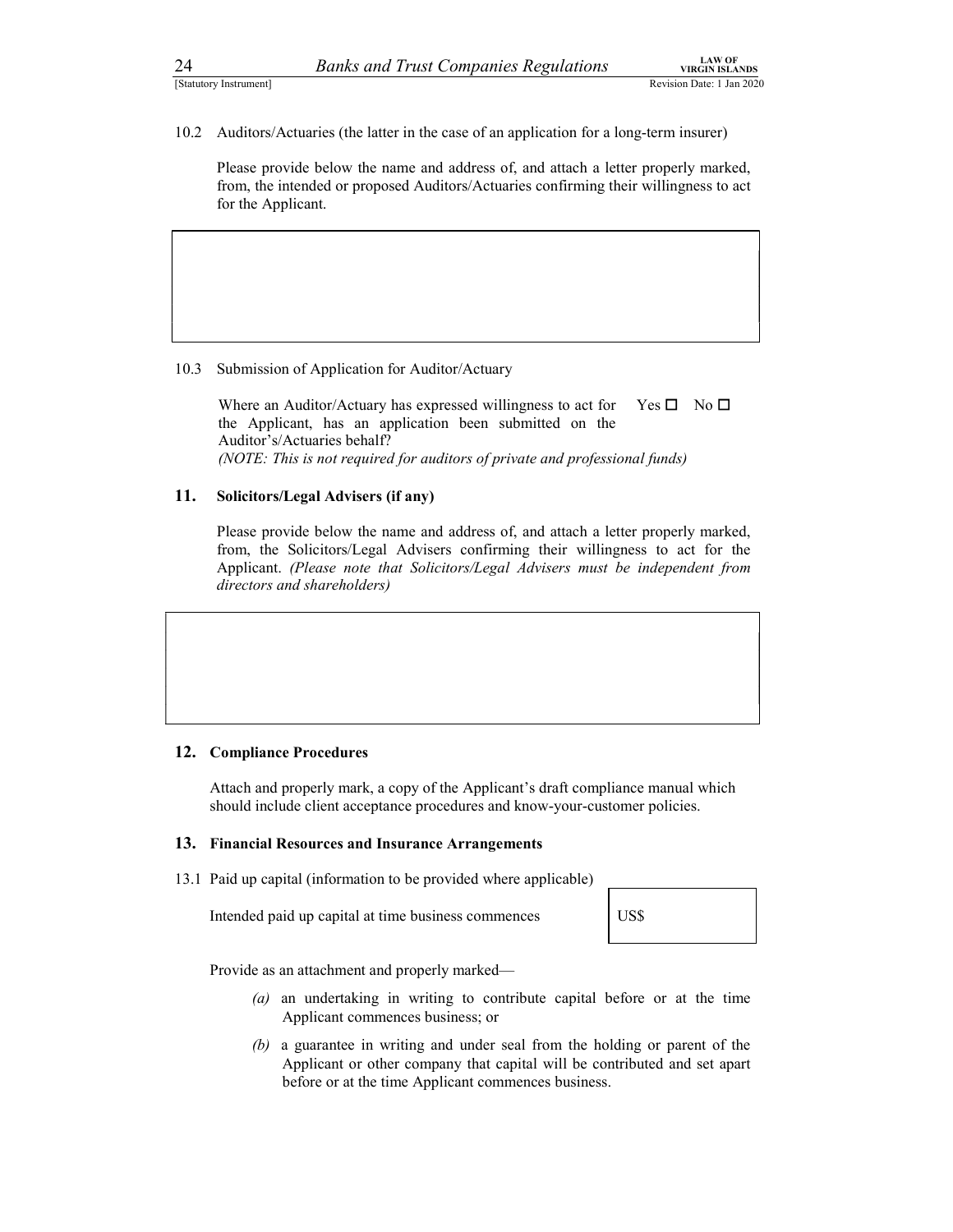LAW OF<br>
VIRGIN ISLANDS Banks and Trust Companies Regulations 25<br>
Statutory Instrument]<br>
13.2. Statement of capital held in other companies<br>
Provide as an attachment and properly marked a statement of capital of any other LAW OF<br>
13.2. Statement of capital held in other companies Regulations<br>
13.2. Statement of capital held in other companies<br>
Provide as an attachment and properly marked, a statement of capital of any other<br>
company held, d Provide as an attachment and properly marked, a statement of capital of any other company held, directly or through a subsidiary, as an asset of the Applicant.

If none, please state so here

13.3. Statement of assets and liabilities (where applicant has been established for a period of more than one month prior to application)

Provide as an attachment and properly marked, a statement of the assets and liabilities as at the end of the month prior to the submission of the Application certified by a director or senior officer of the Applicant. Yes No

13.4. Accounts of holding company

Provide as an attachment and properly marked, annual accounts, duly audited and certified, of the holding company of the Applicant for the preceding 3 years, if applicable.

13.5. Professional Indemnity Cover

|                                                               | <b>Yes</b> | No. |  |
|---------------------------------------------------------------|------------|-----|--|
| Does the Applicant have professional indemnity cover?         |            |     |  |
| If Yes, provide as an attachment and properly marked, details |            |     |  |
| of the cover and include a copy of the policy schedule.       |            |     |  |

### 14. Business plan

Provide as an attachment and properly marked, a business plan outlining the background of the Applicant, planned areas, business development and objectives, management structure and operations, sources of business, operating policies and internal controls, and financial projections confirmed by auditor (where applicable).

### 15. Regulatory or other action against the Applicant

State whether the Applicant has been the subject of any of the following and, if so, provide full details including reasons.

|                                                                                                                                                                    | <b>Yes</b> | No. |  |
|--------------------------------------------------------------------------------------------------------------------------------------------------------------------|------------|-----|--|
| Refusal of an application for registration, licensing,<br>recognition or authorisation by any authority in any<br>country or jurisdiction?                         | □          | □   |  |
| Suspension, cancellation or revocation of registration,<br>licence or certificate, recognition or authorisation by any<br>authority in any country or jurisdiction | □          |     |  |
| Regulatory or enforcement action by any authority in any<br>country or jurisdiction                                                                                | П          | □   |  |
| Proceedings relating to receivership or<br>creditors'<br>compromise                                                                                                | □          | □   |  |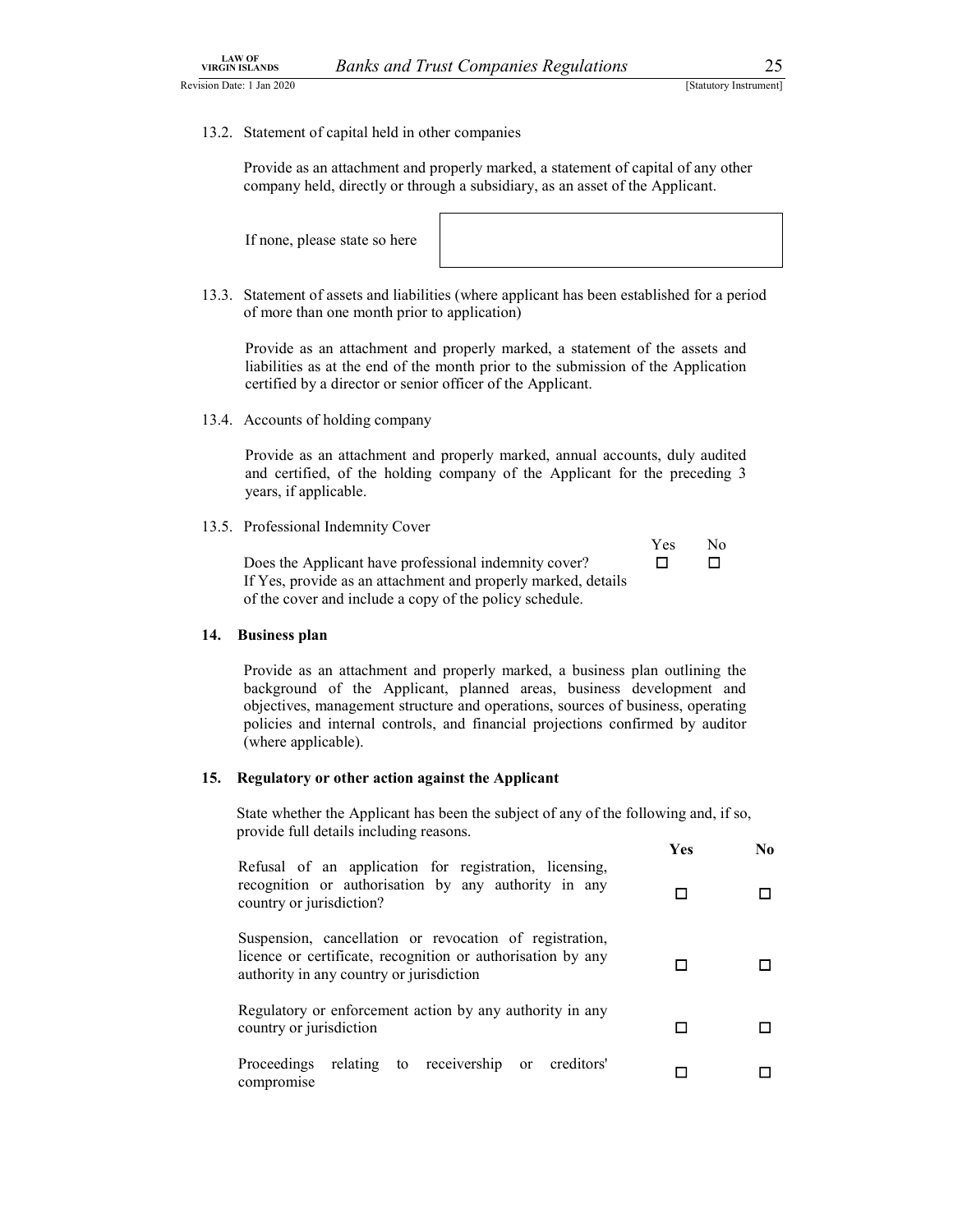26 Banks and Trust Companies Regulations<br>
Statutory Instrument]<br>
Provide as an attachment and properly marked, details for any of the questions above<br>
to which you have answered yes. Provide as an attachment and properly marked, details for any of the questions above to which you have answered yes.

26<br>
<u>Banks and Trust Companies Regulations</u><br>
Shandow Instanton<br>
Revision Date: 1 Jan 2020<br>
Provide as an attachment and properly marked, details for any of the questions above<br>
to which you have answered yes.<br> **16.** Fitne Has the Applicant or any of its officers at any time been convicted of any criminal offence by any court in the Virgin Islands or elsewhere? Has the Applicant or any of its officers at any time been<br>convicted of any criminal offence by any court in the Virgin<br>Islands or elsewhere?<br>Is the Applicant or any of its officers currently the subject of a

criminal investigation or an extradition request?

Has the Applicant, in the last 10 years, been censured or disciplined by any professional body to which it belongs or belonged, or any of its officers been dismissed from office or employment or refused entry to any profession or occupation in the Virgin Islands or elsewhere?

Has the Applicant or any of its officers, in the last 10 years, filed for bankruptcy or been adjudicated bankrupt by a court in the Virgin Islands or elsewhere? Has the Applicant or any of its officers, in the last 10 years,<br>
filed for bankruptcy or been adjudicated bankrupt by a court in<br>
the Virgin Islands or elsewhere?<br>
Has the Applicant or any of its officers at any time fail

satisfy any debt due and payable from the Applicant or officer as a judgment-debtor under an order of a court in the Virgin Islands or elsewhere? Has the Applicant or any of its officers at any time failed to<br>satisfy any debt due and payable from the Applicant or officer<br>as a judgment-debtor under an order of a court in the Virgin<br>Islands or elsewhere?<br>Has the Appli

been found liable in a civil suit which elicited dishonest or unlawful conduct?

Has the Applicant or any of its officers, in connection with the formation, control or management of any corporate, partnership or unincorporated institution, within the last 10 years, been adjudged by a court in any jurisdiction civilly liable for any fraud, malfeasance or other misconduct towards such a body or company, or towards any members thereof? Has the Applicant or any of its officers, in connection with the<br>formation, control or management of any corporate,<br>partnership or unincorporated institution, within the last 10<br>years, been adjudged by a court in any juris

institution with which the Applicant was associated as a director, shareholder or controller, anywhere, been compulsorily wound up or made any compromise or arrangement with its creditors where they did not receive or have not yet received full settlement of their claims, either while the Applicant was associated with it or within one year after the Applicant ceased to be associated with it? Has any body corporate, partnership or unincorporated<br>institution with which the Applicant was associated as a<br>director, shareholder or controller, anywhere, been<br>compulsorily wound up or made any compromise or<br>arrangement

institution with which the Applicant was associated as a director, shareholder or controller, anywhere, been fined or censured by any securities commission, banking commission or any similar regulatory commission or body?



Note: If the answer to any of the above questions is Yes, full details of the response must be provided as an attachment to the Application.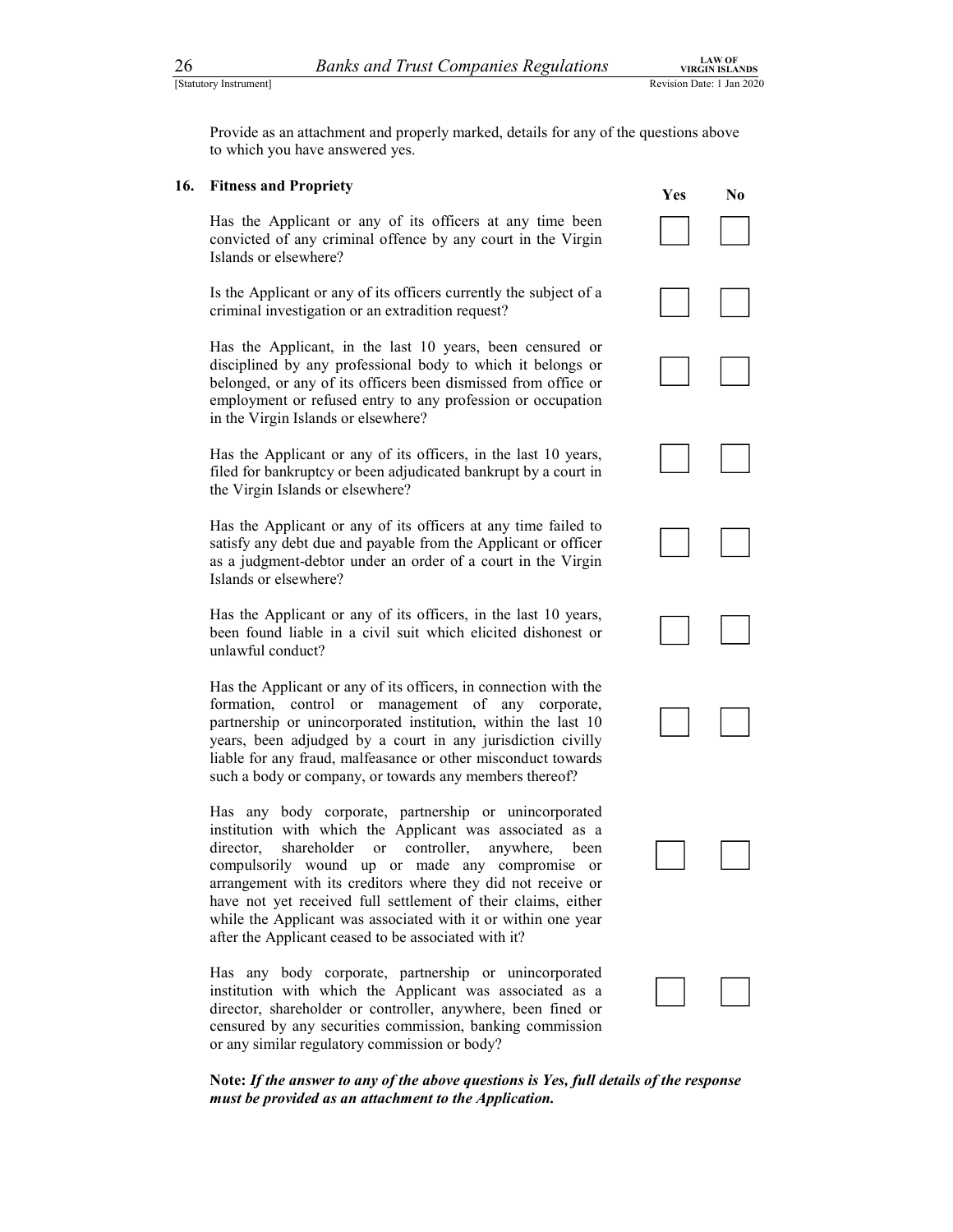### 17. Additional Information

LAW OF<br>
VIRGIN ISLANDS Banks and Trust Companies Regulations 27<br>
Statutory Instrument]<br>
17. Additional Information<br>
Provide as an attachment and properly marked details of any other matter which you Provide as an attachment and properly marked, details of any other matter which you reasonably believe may be relevant to the assessment of the fit and proper status of the Applicant.

### 18. References

(required only where Applicant has been established for a period of more than one month prior to filing Application)

Provide as an attachment and properly marked, 2 references for the Applicant, one of which must be from a regulated entity either in the Virgin Islands or elsewhere.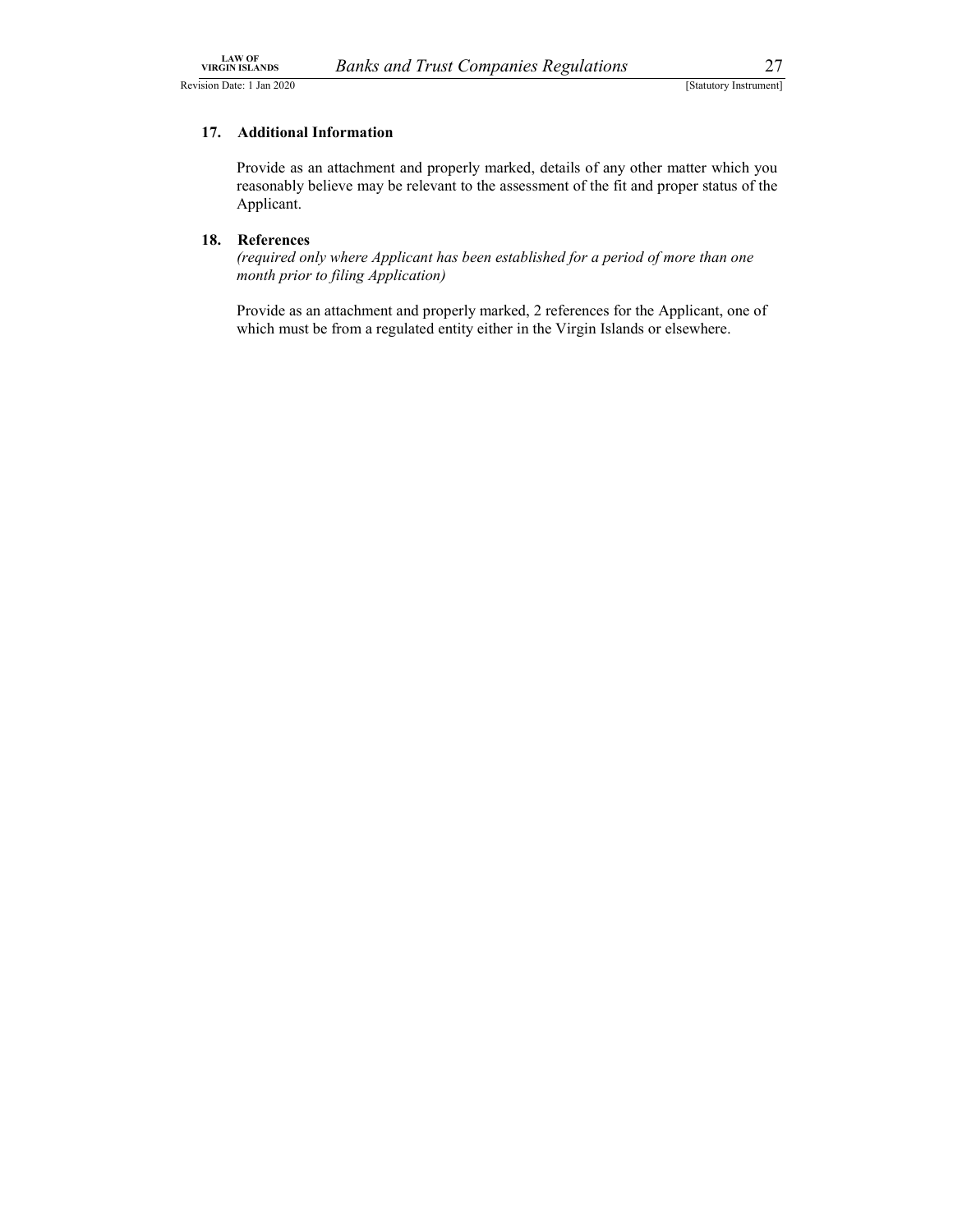28 Banks and Trust Companies Regulations<br>
<sup>LAW OF</sup><br>
<sup>LAW OF</sup><br>
PART 2: ADDITIONAL INFORMATION REQUIRED IN THE CASE OF A BANKING OR<br>
FIDUCIARY SERVICES BUSINESS LICENCE APPLICATION Banks and Trust Companies Regulations<br>
Revision Date: 1 Jan 2020<br>
PART 2: ADDITIONAL INFORMATION REQUIRED IN THE CASE OF A BANKING OR<br>
FIDUCIARY SERVICES BUSINESS LICENCE APPLICATION<br>
9. Registered Office/Registered Agent FIDUCIARY SERVICES BUSINESS LICENCE APPLICATION

### 19. Registered Office/Registered Agent Services

| Registered Office | Registered Agent |  |
|-------------------|------------------|--|

### 20. Authorised Agents

| 28  | <b>Banks and Trust Companies Regulations</b><br>[Statutory Instrument]                                                                |                                               | <b>LAW OF</b><br><b>VIRGIN ISLANDS</b><br>Revision Date: 1 Jan 2020 |
|-----|---------------------------------------------------------------------------------------------------------------------------------------|-----------------------------------------------|---------------------------------------------------------------------|
|     |                                                                                                                                       |                                               |                                                                     |
|     | PART <sub>2</sub> :<br>ADDITIONAL INFORMATION REQUIRED IN THE CASE OF A BANKING OR<br>FIDUCIARY SERVICES BUSINESS LICENCE APPLICATION |                                               |                                                                     |
| 19. | <b>Registered Office/Registered Agent Services</b>                                                                                    |                                               |                                                                     |
|     | Please indicate if the Applicant intends to provide any of the following services:                                                    |                                               |                                                                     |
|     | Registered Office<br>Registered Agent                                                                                                 |                                               |                                                                     |
| 20. | <b>Authorised Agents</b>                                                                                                              |                                               |                                                                     |
|     | Please provide below the names and addresses of persons who have been appointed to<br>act as Authorised Agents for the Applicant:     |                                               |                                                                     |
|     | Name of Authorised Agent                                                                                                              | Address, Telephone, Fax and E-mail<br>address |                                                                     |
|     |                                                                                                                                       |                                               |                                                                     |
|     |                                                                                                                                       |                                               |                                                                     |
|     |                                                                                                                                       |                                               |                                                                     |
|     |                                                                                                                                       |                                               |                                                                     |
|     |                                                                                                                                       |                                               |                                                                     |
|     |                                                                                                                                       |                                               |                                                                     |
|     |                                                                                                                                       |                                               |                                                                     |

### 21. Subsidiary companies of Applicant (to be included in the licence)

21.1 List below all the subsidiary companies of the Applicant that are to be included in the licence.

| Name | Principal Office | Registered Office | Activity |
|------|------------------|-------------------|----------|
|      |                  |                   |          |
|      |                  |                   |          |
|      |                  |                   |          |
|      |                  |                   |          |
|      |                  |                   |          |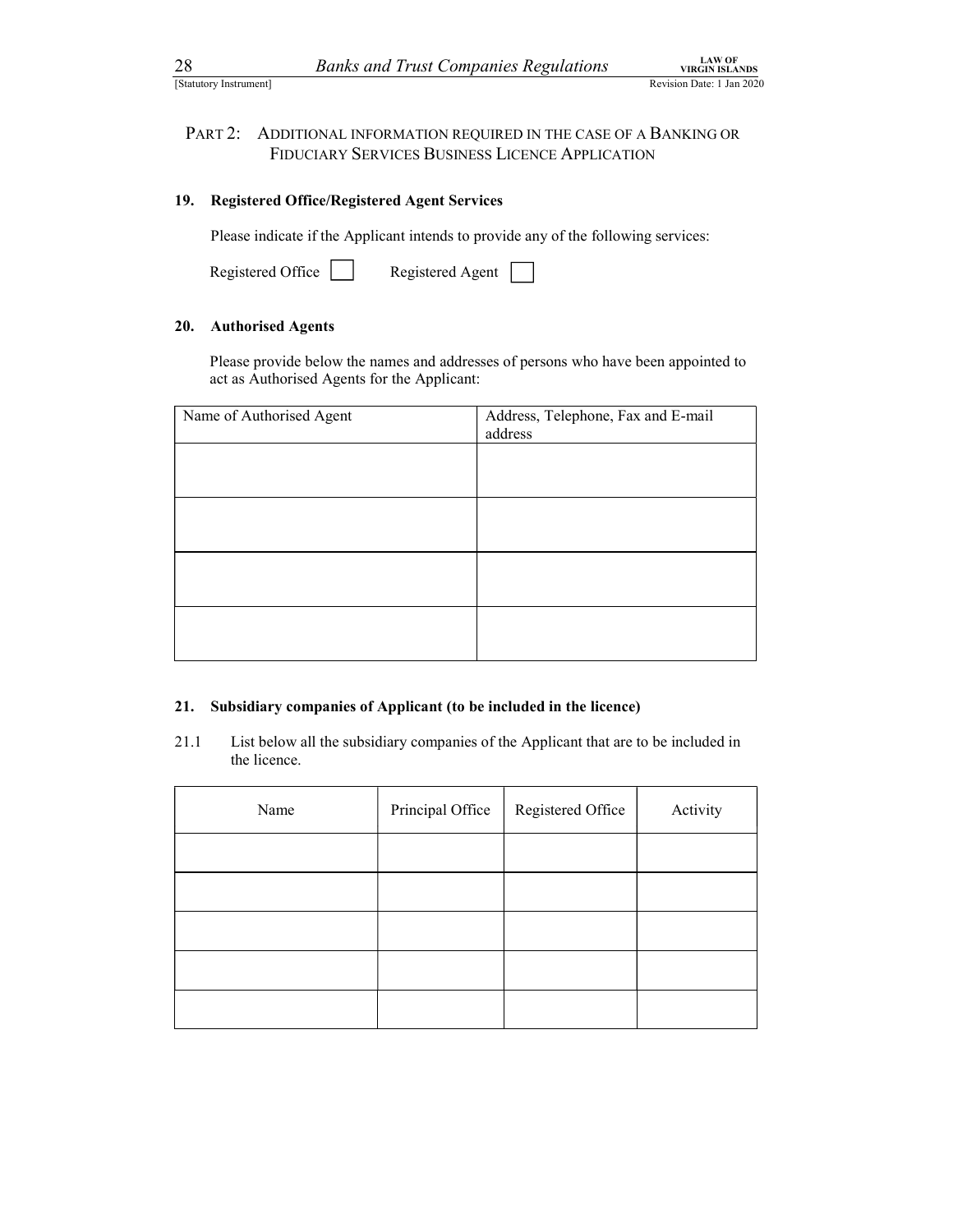| <b>LAW OF</b> | VIRGIN ISLANDS        |                                                          | <b>Banks and Trust Companies Regulations</b>          |                                                 | 29                     |
|---------------|-----------------------|----------------------------------------------------------|-------------------------------------------------------|-------------------------------------------------|------------------------|
|               | sion Date: 1 Jan 2020 |                                                          |                                                       |                                                 | [Statutory Instrument] |
| 21.2.         |                       | Due Incorporation of Subsidiary Companies                |                                                       | For                                             |                        |
|               |                       | Name of<br>Subsidiary                                    |                                                       | Financial<br>Services<br>Commission<br>use only |                        |
|               |                       | Date of<br>Incorporation                                 |                                                       | $\Box$                                          |                        |
|               |                       | Place of<br>Incorporation                                |                                                       | $\Box$                                          |                        |
|               |                       | Registration<br>or<br>Incorporation<br>Number            |                                                       | □                                               |                        |
|               |                       | Please attach<br>and properly<br>mark, the<br>following: | Certificate of<br>Incorporation                       | □                                               |                        |
|               |                       |                                                          | Memorandum<br>of Association                          | $\Box$                                          |                        |
|               |                       |                                                          | Charter/Articles<br>of Association                    | $\Box$                                          |                        |
|               |                       |                                                          | Evidence of<br>Good Standing<br>(where<br>applicable) | $\Box$                                          |                        |

# LAW OF<br>
EXECUTE ISLANDS BANKS and Trust Companies Regulations 29<br>
Statutory Instrument<br>
21.2. Due Incorporation of Subsidiary Companies

|                         |                  | For<br>Financial |
|-------------------------|------------------|------------------|
| Name of                 |                  | Services         |
| Subsidiary              |                  | Commission       |
|                         |                  | use only         |
| Date of                 |                  | П                |
| Incorporation           |                  |                  |
| Place of                |                  | П                |
| Incorporation           |                  |                  |
| Registration            |                  |                  |
| or                      |                  | П                |
| Incorporation           |                  |                  |
| Number                  |                  |                  |
| Please attach           |                  |                  |
| and properly            | Certificate of   |                  |
| mark, the<br>following: | Incorporation    |                  |
|                         | Memorandum       |                  |
|                         | of Association   | п                |
|                         | Charter/Articles | п                |
|                         | of Association   |                  |
|                         | Evidence of      |                  |
|                         | Good Standing    |                  |
|                         | (where           |                  |
|                         | applicable)      |                  |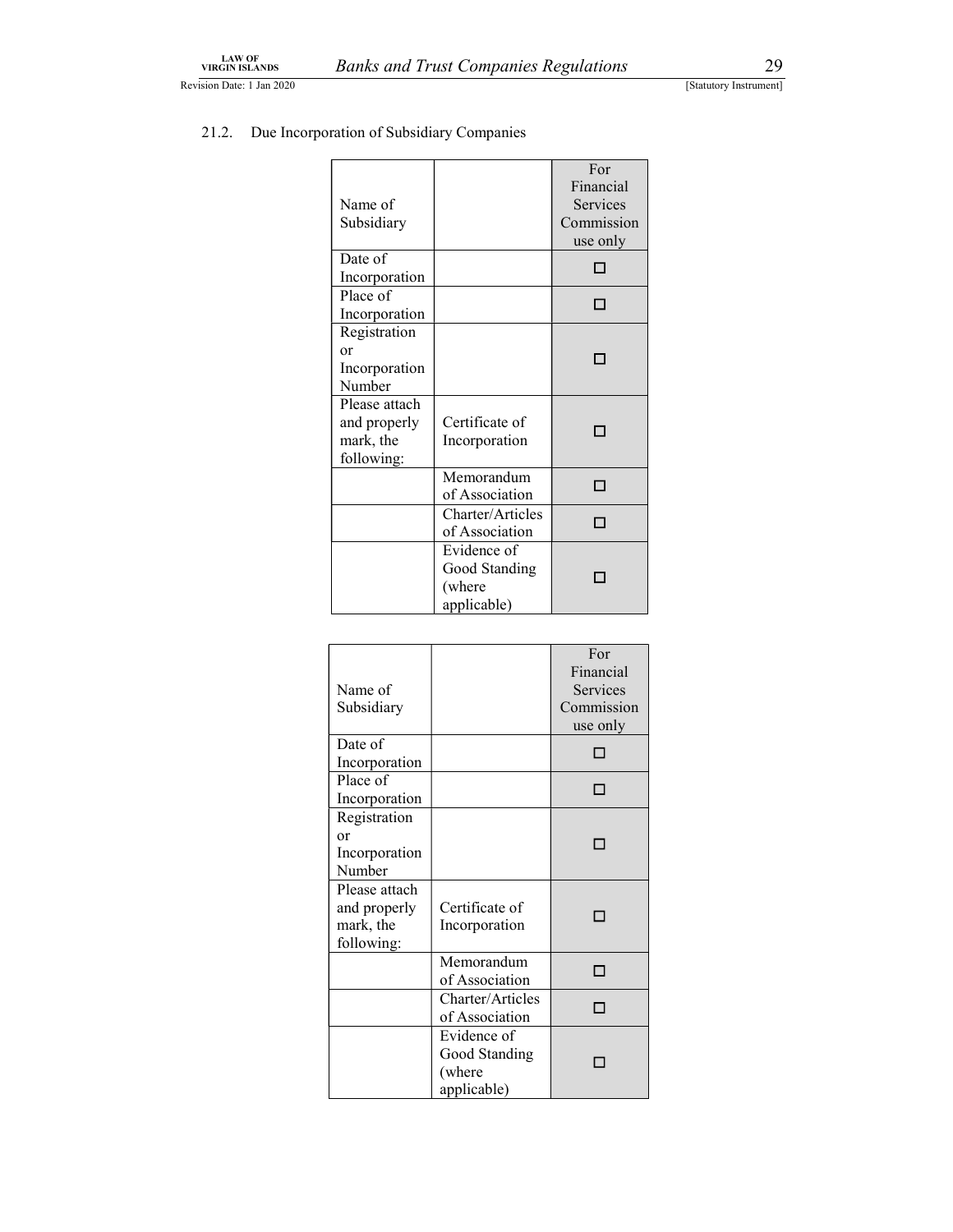| Name of<br>Subsidiary                                    |                                                       | For<br>Financial<br>Services<br>Commission<br>use only |
|----------------------------------------------------------|-------------------------------------------------------|--------------------------------------------------------|
| Date of<br>Incorporation                                 |                                                       | П                                                      |
| Place of<br>Incorporation                                |                                                       | П                                                      |
| Registration<br><sub>or</sub><br>Incorporation<br>Number |                                                       | □                                                      |
| Please attach<br>and properly<br>mark, the<br>following: | Certificate of<br>Incorporation                       |                                                        |
|                                                          | Memorandum<br>of Association                          | п                                                      |
|                                                          | Charter/Articles<br>of Association                    | п                                                      |
|                                                          | Evidence of<br>Good Standing<br>(where<br>applicable) |                                                        |

| Name of<br>Subsidiary                                    |                                                       | For<br>Financial<br>Services<br>Commission<br>use only |
|----------------------------------------------------------|-------------------------------------------------------|--------------------------------------------------------|
| Date of<br>Incorporation                                 |                                                       |                                                        |
| Place of<br>Incorporation                                |                                                       |                                                        |
| Registration<br>or<br>Incorporation<br>Number            |                                                       |                                                        |
| Please attach<br>and properly<br>mark, the<br>following: | Certificate of<br>Incorporation                       |                                                        |
|                                                          | Memorandum<br>of Association                          |                                                        |
|                                                          | Charter/Articles<br>of Association                    |                                                        |
|                                                          | Evidence of<br>Good Standing<br>(where<br>applicable) |                                                        |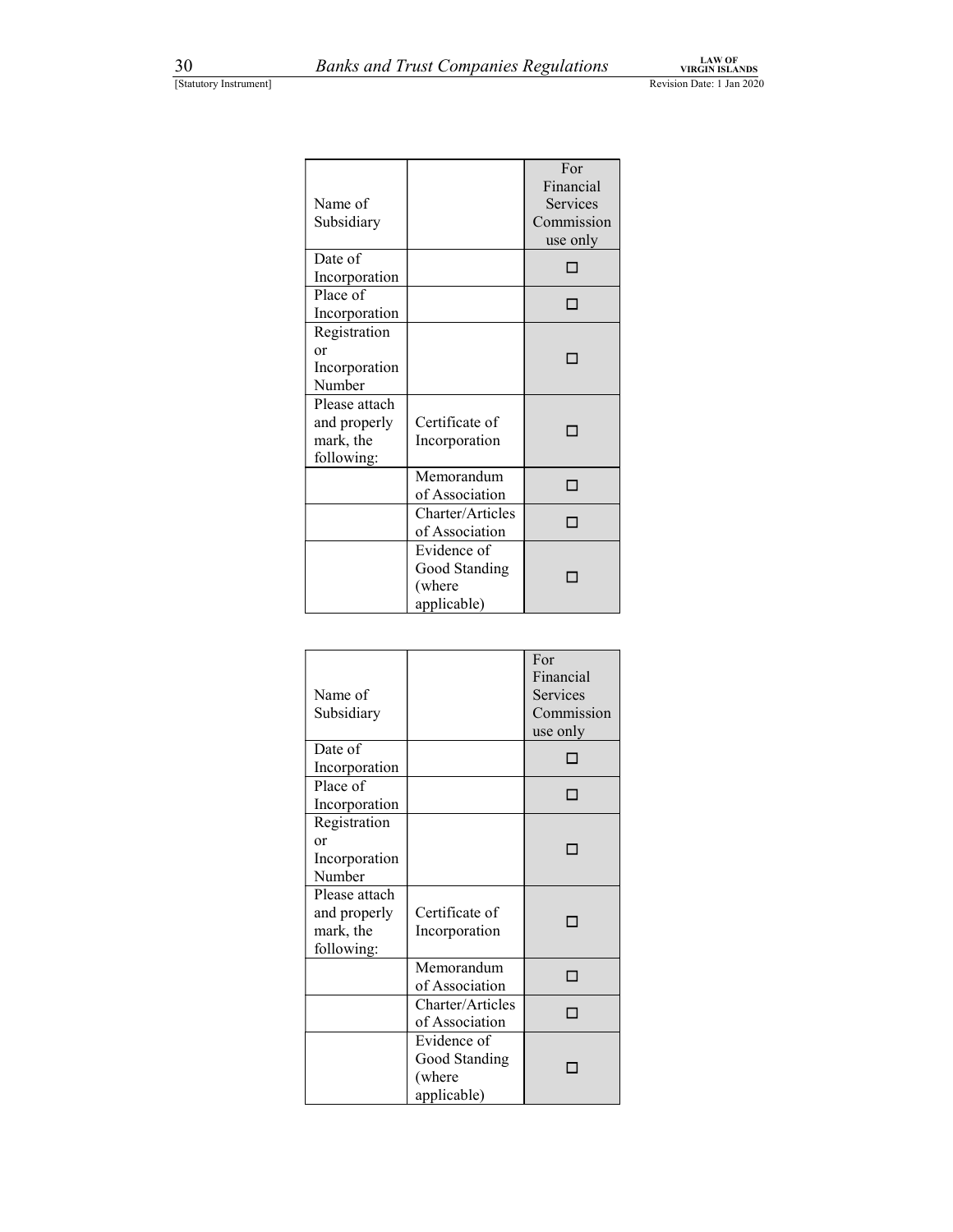| Name of<br>Subsidiary                                    |                                                       | For<br>Financial<br>Services<br>Commission<br>use only |
|----------------------------------------------------------|-------------------------------------------------------|--------------------------------------------------------|
| Date of<br>Incorporation                                 |                                                       | □                                                      |
| Place of<br>Incorporation                                |                                                       | П                                                      |
| Registration<br>or<br>Incorporation<br>Number            |                                                       | П                                                      |
| Please attach<br>and properly<br>mark, the<br>following: | Certificate of<br>Incorporation                       |                                                        |
|                                                          | Memorandum<br>of Association                          | п                                                      |
|                                                          | Charter/Articles<br>of Association                    | п                                                      |
|                                                          | Evidence of<br>Good Standing<br>(where<br>applicable) |                                                        |

| Name of<br>Subsidiary                                    |                                                       | For<br>Financial<br>Services<br>Commission<br>use only |
|----------------------------------------------------------|-------------------------------------------------------|--------------------------------------------------------|
| Date of<br>Incorporation                                 |                                                       |                                                        |
| Place of<br>Incorporation                                |                                                       | п                                                      |
| Registration<br><b>or</b><br>Incorporation<br>Number     |                                                       |                                                        |
| Please attach<br>and properly<br>mark, the<br>following: | Certificate of<br>Incorporation                       |                                                        |
|                                                          | Memorandum<br>of Association                          | п                                                      |
|                                                          | Charter/Articles<br>of Association                    | п                                                      |
|                                                          | Evidence of<br>Good Standing<br>(where<br>applicable) |                                                        |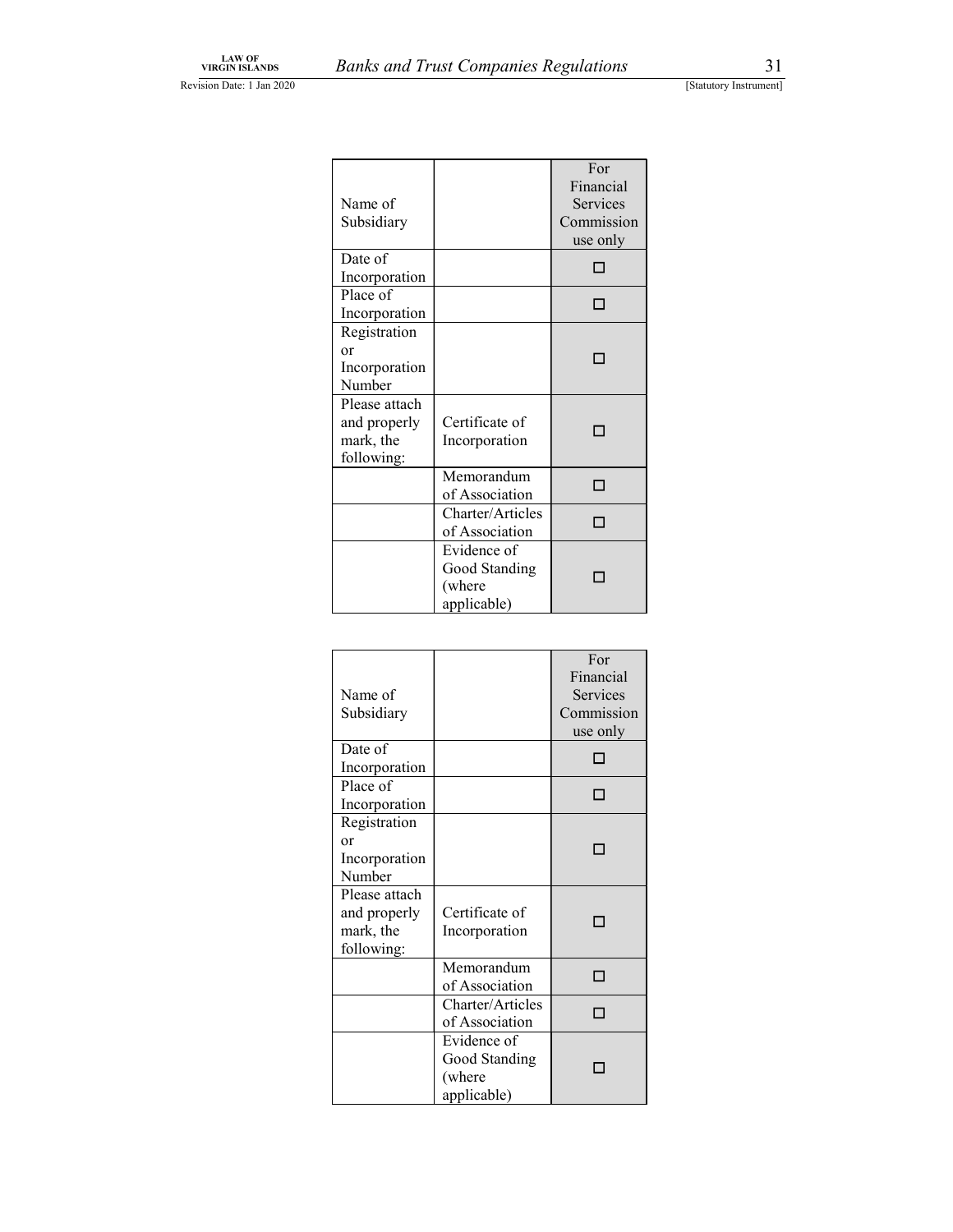# 32 Banks and Trust Companies Regulations<br>
Statutory Instrument]<br>
22. Subsidiary companies of Applicant (not to be included in the licence)<br>
1. Subsidiary companies of Applicant (not to be included in the licence)<br>
1. Is th 22. Subsidiary companies of Applicant (not to be included in the licence)

 List below all the subsidiary companies of the Applicant that are NOT to be included in the licence.

| Name | Principal Office | Registered Office | Activity |
|------|------------------|-------------------|----------|
|      |                  |                   |          |
|      |                  |                   |          |
|      |                  |                   |          |
|      |                  |                   |          |
|      |                  |                   |          |
|      |                  |                   |          |

### 23. Additional Banking Licence Requirements

 In the case of an application for a Banking license, the following additional information must be provided with the Application—

- (1) A letter from the home supervisory authority, in the case of an Application to establish a branch or subsidiary, confirming its satisfaction with the Application to establish a branch or subsidiary by the Bank, subject to its supervision.
- (2) A Business Plan which must include the following information—
	- A. Business objectives and rationale for the proposed operation outlining—
		- (i) Background;
		- (ii) Market Environment;
		- (iii) Strategic Objectives; and
		- (iv) Financial Objectives.
	- B. Management structure and operations outlining—
		- (i) Overview of management structure;
		- (ii) Group structure;
		- (iii) Head office/parental support;
		- (iv) Staffing; and
		- (v) Location.
	- C. Business Development outlining—
		- (i) Overall objectives;
		- (ii) Source(s) of funding;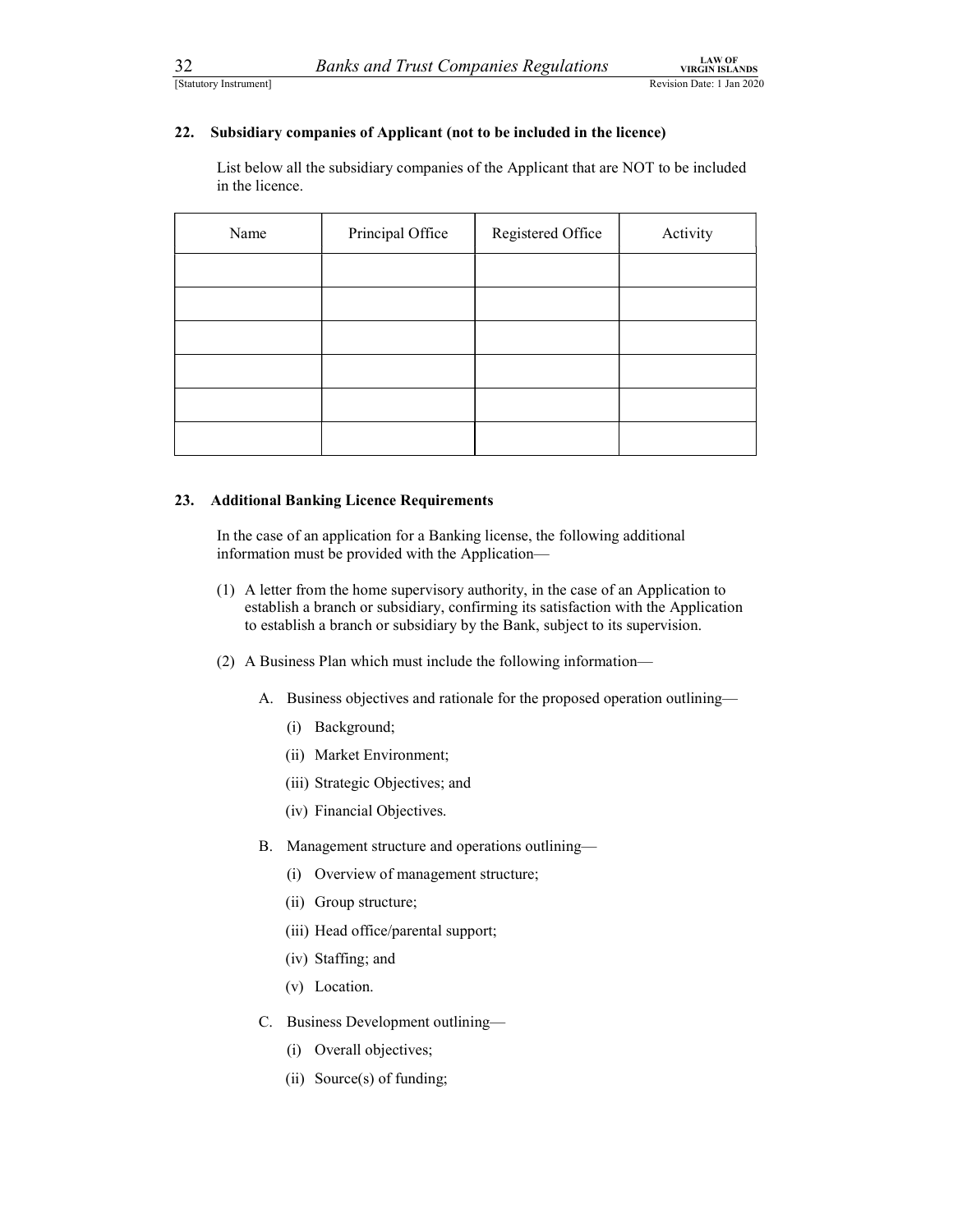- (iii) Products/types of assets;
- (iv) Off balance sheet operations;
- (v) Investment business; and
- (vi) Marketing Strategy.
- D. Financial Projections (3 years) outlining—
	- (i) Balance Sheet;
	- (ii) Income Statement;
	- (iii) Assumptions; and
	- (iv) Sensitivity Analysis.
- E. Operating Policies outlining—
	- (i) Capital adequacy;
	- (ii) Liquidity;
	- (iii) Risk concentration (i.e. large exposures, country risk); and
	- (iv) Risk management (i.e. limits, financial controls).
- F. Internal Controls outlining—
	- (i) General control environment;
	- (ii) Management information; and
	- (iii) Internal audit.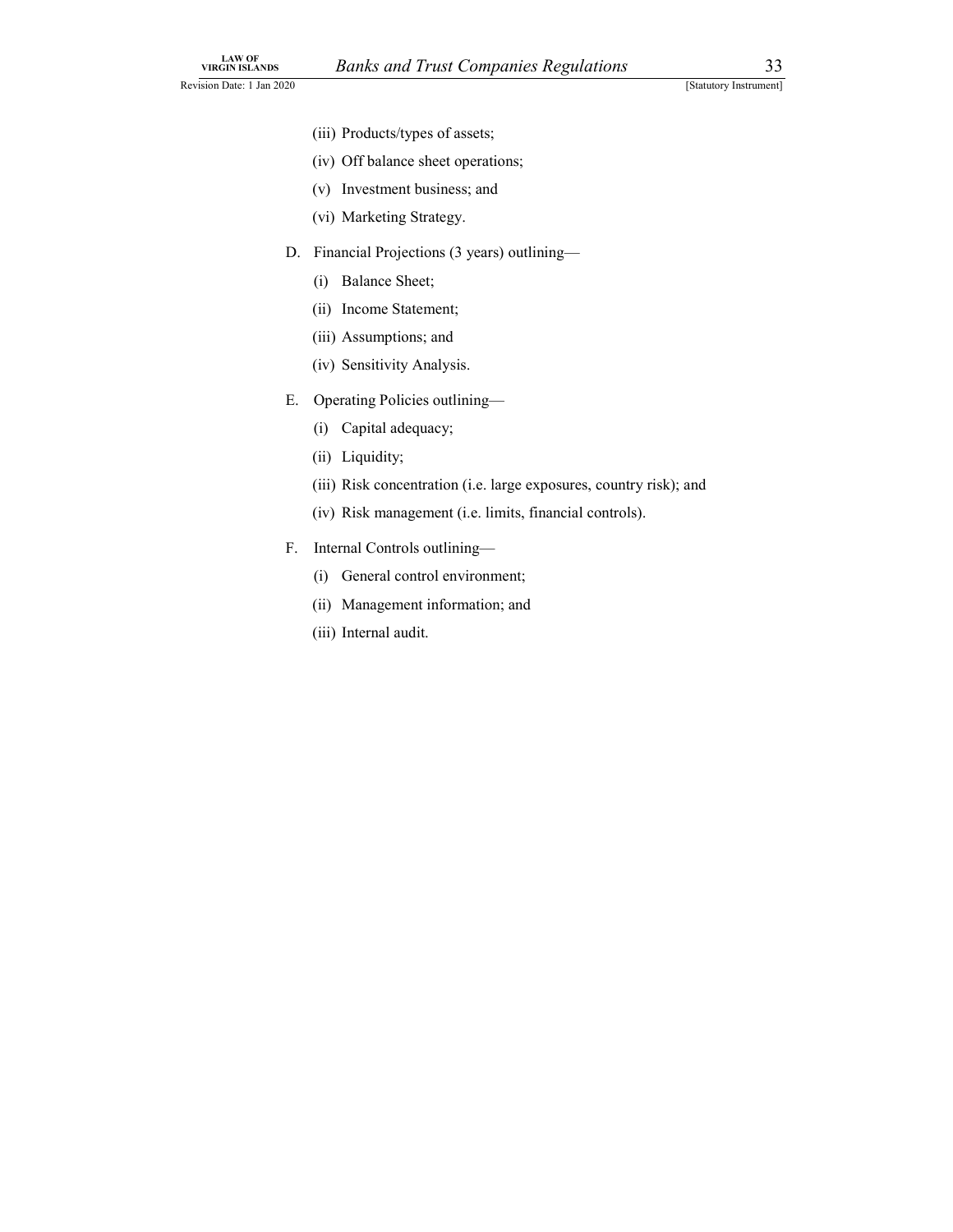## 34 Banks and Trust Companies Regulations<br>
Statutory Instrument]<br>
PART 3: ADDITIONAL INFORMATION REQUIRED IN THE CASE OF<br>
AN INSURANCE LICENCE APPLICATION Banks and Trust Companies Regulations<br>
TRGIN BLANDS<br>
PART 3: ADDITIONAL INFORMATION REQUIRED IN THE CASE OF<br>
AN INSURANCE LICENCE APPLICATION<br>
The and Address of Insurance Manager/Agent<br>
Se provide below the name and addre AN INSURANCE LICENCE APPLICATION

### 24. Name and Address of Insurance Manager/Agent

### 25. State whether the Applicant insurer proposes to carry on insurance business:

| Name and Address of Insurance Manager/Agent                                                                                                                                            |                  |                          |
|----------------------------------------------------------------------------------------------------------------------------------------------------------------------------------------|------------------|--------------------------|
| Please provide below the name and address of, and attach a letter properly marked,<br>from, the Insurance Manager/Agent confirming his or her willingness to act for the<br>Applicant. |                  |                          |
|                                                                                                                                                                                        |                  |                          |
| State whether the Applicant insurer proposes to carry on insurance business:                                                                                                           |                  |                          |
| (Tick one)<br>In the Territory (domestic business)<br>From within the Territory<br>In and from within the Territory.                                                                   | □<br>$\Box$<br>П |                          |
| <b>Financial Projections</b>                                                                                                                                                           |                  |                          |
| Provide as an attachment and properly marked, 5 year financial projections.                                                                                                            |                  |                          |
| <b>Contributed capital</b><br>Has the whole of the capital been contributed in cash?                                                                                                   | Yes<br>$\Box$    | N <sub>0</sub><br>$\Box$ |
|                                                                                                                                                                                        |                  |                          |

### 26. Financial Projections

### 27. Contributed capital

|                                                        | Yes | No. |
|--------------------------------------------------------|-----|-----|
| Has the whole of the capital been contributed in cash? |     |     |

Yes No If the answer is No, provide as an attachment and properly marked, details of why this has not been the case.

### 28. Increase in capital

|                                                                      | <b>Yes</b> | N٥ |
|----------------------------------------------------------------------|------------|----|
| Does the Applicant intend to increase the contributed capital before |            |    |
| commencing to carry on the insurance business for which the $\Box$   |            |    |
| Application is being made?                                           |            |    |

If the answer is Yes, provide as an attachment and properly marked, details of the proposed increase.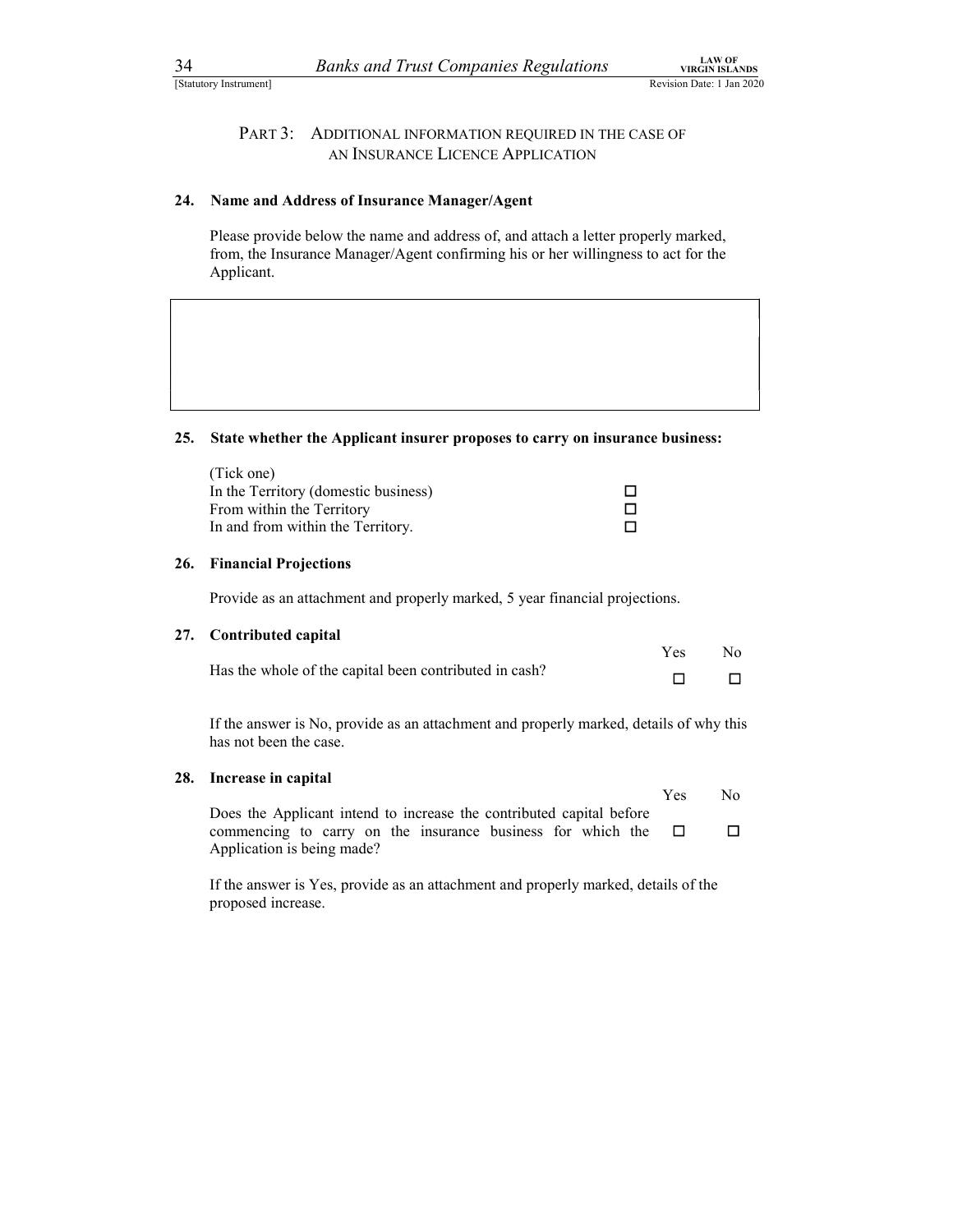### 29. Classes of Business

LAW OF<br>
VIRGIN ISLANDS Banks and Trust Companies Regulations 35<br>
Statutory Instrument]<br>
29. Classes of Business<br>
State what classes of general or long-term business the Applicant insurer proposes to State what classes of general or long-term business the Applicant insurer proposes to carry on. (Tick as many as are applicable)

| <b>General Business</b>       | <b>Long-term Business</b>  |  |
|-------------------------------|----------------------------|--|
| Motor Insurance               | <b>Annuity Business</b>    |  |
|                               | Life Insurance, excluding  |  |
| <b>Property Insurance</b>     | investment-related life    |  |
|                               | <i>s</i> nsurance          |  |
|                               | Investment-related life    |  |
| Liability Insurance           | <i>s</i> nsurance          |  |
| Pecuniary Insurance           | Permanent Health Insurance |  |
| Marine and Aviation Insurance |                            |  |
| Accident and Health Insurance |                            |  |

Note: Approval will not be granted to Applicants seeking to conduct both general and long-term insurance business.

### 30. Other business

|                                                                                                                                                                       | Yes | No |  |
|-----------------------------------------------------------------------------------------------------------------------------------------------------------------------|-----|----|--|
| Is the Applicant carrying on or proposing to carry on any<br>other business? If so, provide as an attachment and<br>properly marked, details of that other business.  |     |    |  |
| If the Applicant answers Yes, are the accounts, assets<br>and liabilities related to insurance being kept separate<br>and distinct from those of such other business? |     |    |  |

### 31. Additional Requirements for Business Plan for Insurance Providers

- (1) General description outlining:
	- Feasibility study
- (2) Marketing outlining:
	- (i) Planned areas and type of business;
	- (ii) Method of solicitation; and
	- (iii) Source of business.

### (3) Technical outlining:

- (i) Classes and types of policy (standard, claims made/occurrence);
- (ii) Details of underwriting;
- (iii) Claim and accounting techniques;
- (iv) Deductibles/Excess/Retention;
- (v) Reinsurer(s) names, limits and premiums (provide accounts if possible);
- (vi) Stop loss or excess protection;
- (vii) Past history of book(s) of business;
- (viii) Proportion of unrelated business;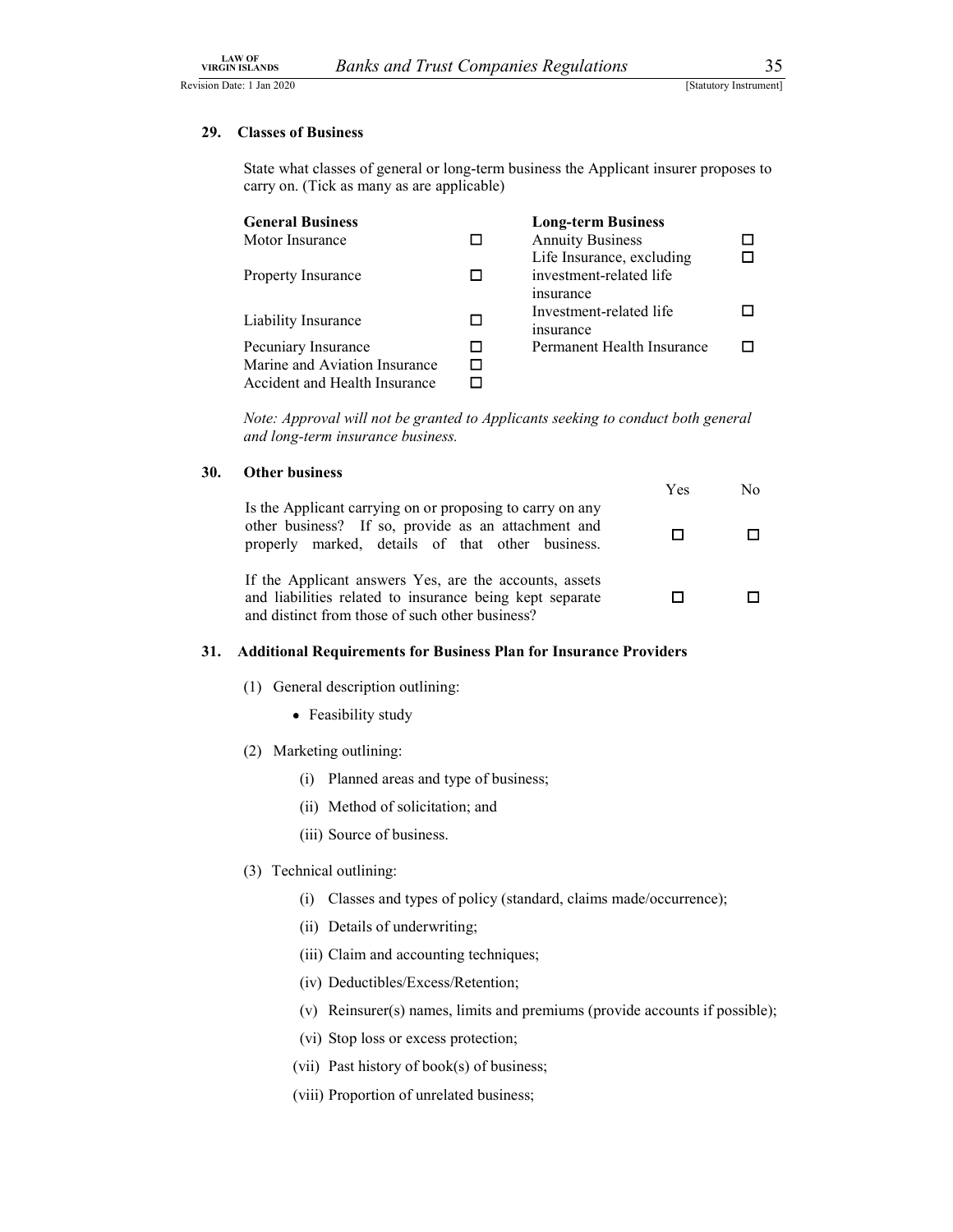- (ix) Underwriting guidelines; and
- (x) Commission structure.
- (4) Investment strategy outlining:
	- (i) Dividend policies; and
	- (ii) Details of any loans.
- (5) 5 Year Financial projections.
- (6) Endorsement for intermediaries.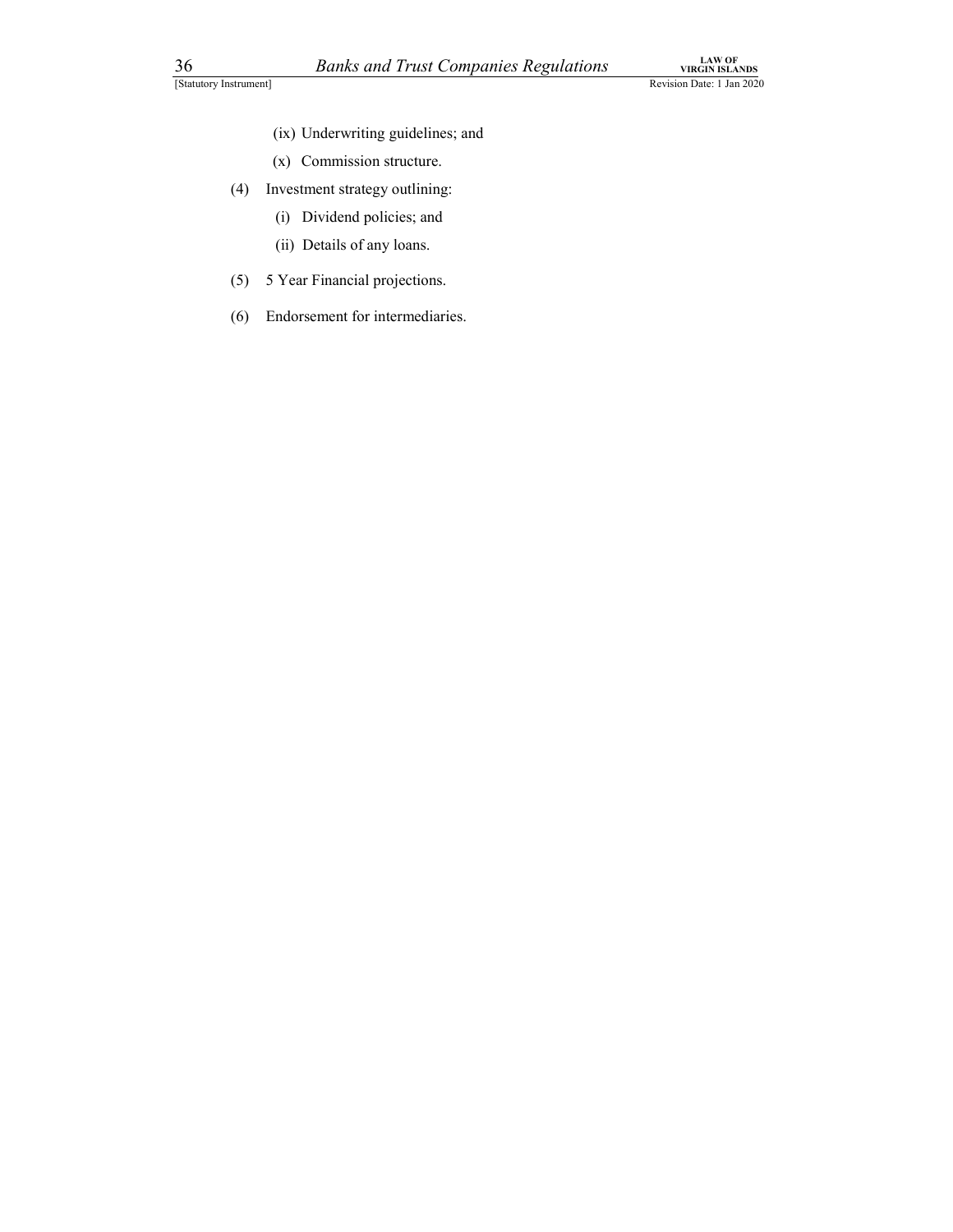LAW OF BANKS AND TRISTANDS BANKS AND TRISTANDS SIGN DATE: 1 Jan 2020<br>
Sign Date: 1 Jan 2020<br>
PART 4: ADDITIONAL INFORMATION REQUIRED FOR APPLICATION FOR AN<br>
INVESTMENT BUSINESS LICENCE, RECOGNITION AND REGISTRATION NETANDS BANKS and Trust Companies Regulations<br>
[Statutory Instrument]<br>
PART 4: ADDITIONAL INFORMATION REQUIRED FOR APPLICATION FOR AN<br>
INVESTMENT BUSINESS LICENCE, RECOGNITION AND REGISTRATION<br>
OF MUTUAL FUNDS AND RELATED Banks and Trust Companies Regulations<br>
[Statutory Instrument]<br>
ADDITIONAL INFORMATION REQUIRED FOR APPLICATION FOR AN<br>
INVESTMENT BUSINESS LICENCE, RECOGNITION AND REGISTRATION<br>
OF MUTUAL FUNDS AND RELATED FUNCTIONARIES<br>
-OF MUTUAL FUNDS AND RELATED FUNCTIONARIES

SECTION 1 – General Requirements (This section to be completed by all persons applying for a licence under the Securities and Investment Business Act)

32. Address of the Applicant's place(s) of business (i.e. registered office and, if

applicable, other place of business) in the BVI. ………………………………………………………………………………………… ………………………………………………………………………………………… ………………………………………………………………………………………… ………………………………………………………………………………………… …………………………………………………………………………………………

33. The address of any place(s) of business that the Applicant may have outside the BVI.

………………………………………………………………………………………… ………………………………………………………………………………………… ………………………………………………………………………………………… ………………………………………………………………………………………… …………………………………………………………………………………………

### 34. Authorised Representative

Provide the name and address of the Authorised Representative that has been

appointed to act on behalf of the Applicant. ……………………………………………………………………………………….... ………………………………………………………………………………………… ………………………………………………………………………………………… ………………………………………………………………………………………… …………………………………………………………………………………………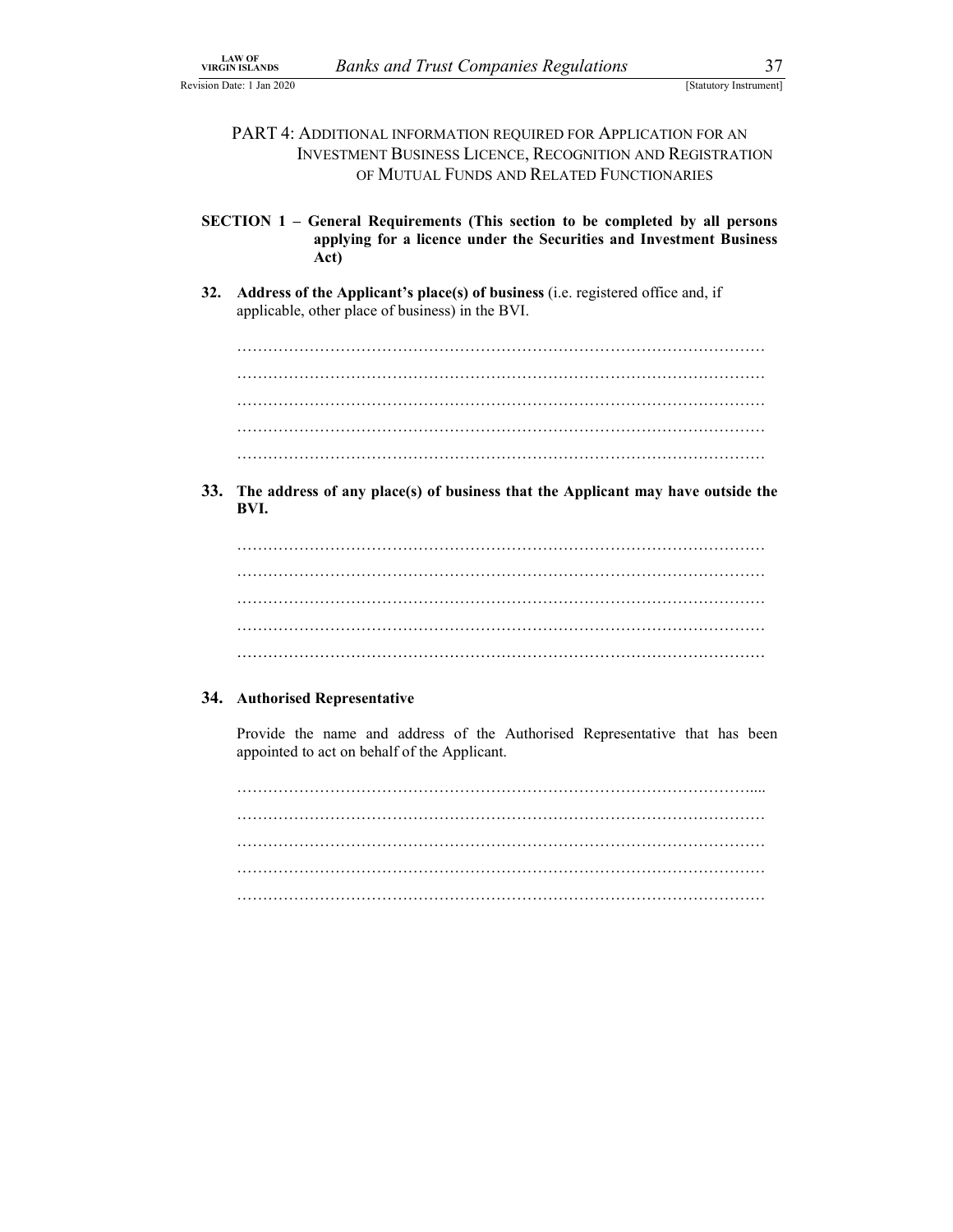38 Banks and Trust Companies Regulations<br>
Statutory Instrument]<br>
SECTION II - Additional Information Required for Managers, Administrators or<br>
Manager/Administrator SECTION II - Additional Information Required for Managers, Administrators or Manager/Administrator

35. State below the name and address of the Regulatory Authority(ies) to which Applicant or Applicant's group companies report

### 36. Services To Be Provided

State below the details of Mutual Funds for which the manager/administrator will act and describe the services to be provided (continue on separate sheet if necessary).

| Fund Name of | Public, Private or | Jurisdiction of | Services to be Provided |
|--------------|--------------------|-----------------|-------------------------|
| Mutual Fund  | Professional       | Domicile        |                         |
|              |                    |                 |                         |
|              |                    |                 |                         |
|              |                    |                 |                         |
|              |                    |                 |                         |
|              |                    |                 |                         |
|              |                    |                 |                         |
|              |                    |                 |                         |
|              |                    |                 |                         |
|              |                    |                 |                         |
|              |                    |                 |                         |
|              |                    |                 |                         |
|              |                    |                 |                         |
|              |                    |                 |                         |
|              |                    |                 |                         |
|              |                    |                 |                         |
|              |                    |                 |                         |
|              |                    |                 |                         |
|              |                    |                 |                         |
|              |                    |                 |                         |
|              |                    |                 |                         |

Note: Copies of all sub-delegation agreements must be provided where management or administrative services are sub-delegated to other persons.

### 37. Resourcing

Provide as an attachment and properly marked, a description of the human resources and administrative facilities available to the Applicant, including details of the use of information technology. Also include details of any data security and back-up arrangements.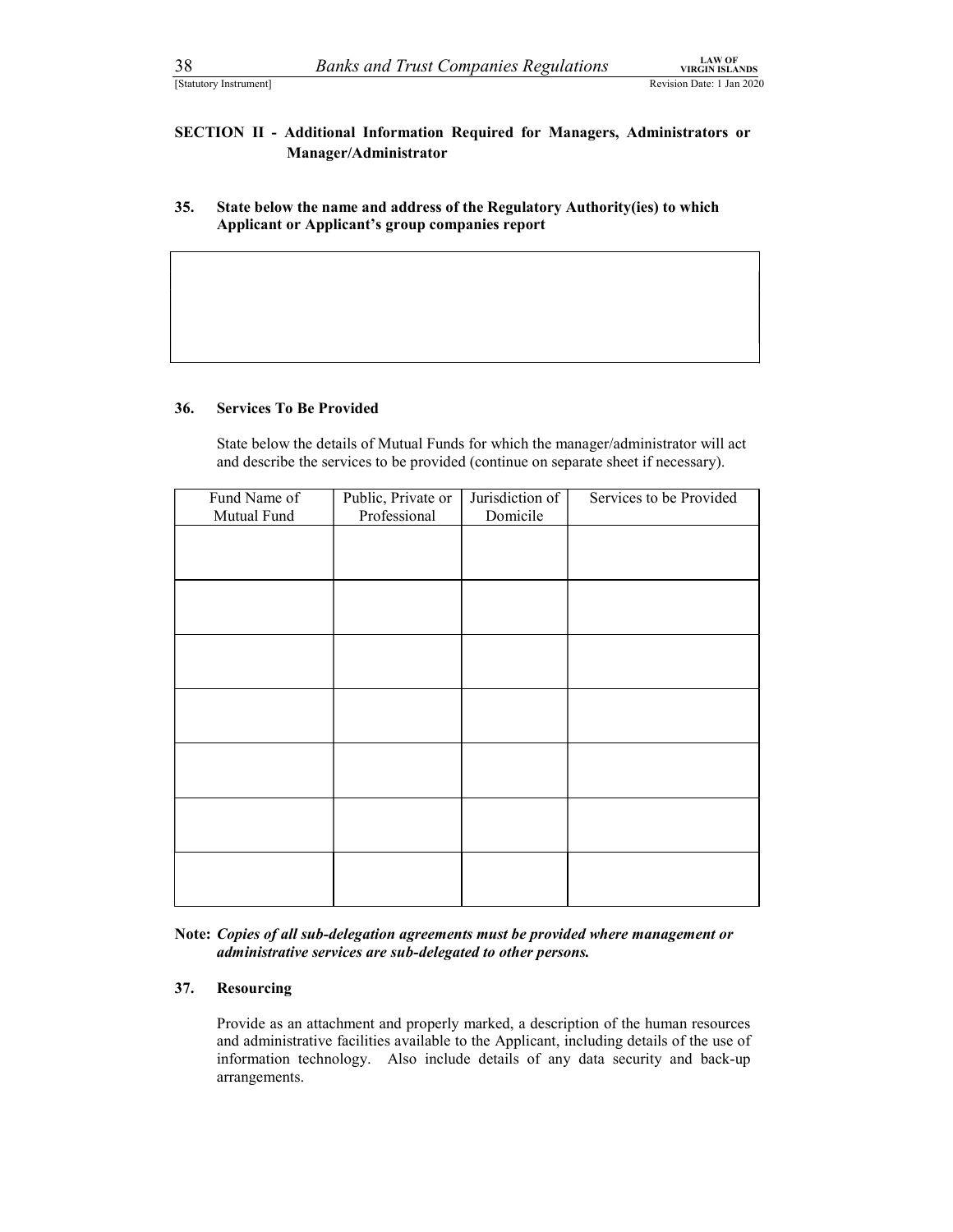### 38. Bankers

LAW OF<br>
URGIN ISLANDS Banks and Trust Companies Regulations 39<br>
Statutory Instrument]<br>
38. Bankers<br>
State below the name and address of the bank(s) with which the State below the name and address of the bank(s) with which the manager/administrator will maintain client's money accounts (indicate the main bankers) and which the Applicant would utilise for the performance of its day to day activities, including the collection of fees.

### SECTION III – Fund Recognition or Registration (General)

|     | 39. Name of Fund/SPC:                                                                                       |
|-----|-------------------------------------------------------------------------------------------------------------|
| 40. | Public<br>Professional<br><b>Type of Fund:</b><br>Private                                                   |
| 41. | Legal Constitution of Fund: (Attach and properly mark all copies of the Fund's<br>constitutional documents) |
|     | Partnership<br>Unit Trust<br>Company                                                                        |
|     | Segregated Portfolio Company                                                                                |
|     | 42. Country or jurisdiction where legally constituted:                                                      |
|     | 43. Date Fund legally constituted:<br>dd<br>mm<br>yy                                                        |
|     | 44. If the Fund is a non-BVI Fund, please describe the nature and scope of business<br>of the Fund:         |
|     |                                                                                                             |
|     |                                                                                                             |
|     |                                                                                                             |
|     |                                                                                                             |
|     |                                                                                                             |

### 45. Details of Functionaries:

State the following details for each functionary of the Mutual Fund. If the application is for a Mutual Fund SPC, state the functionaries that will be appointed to act in respect of each segregated portfolio.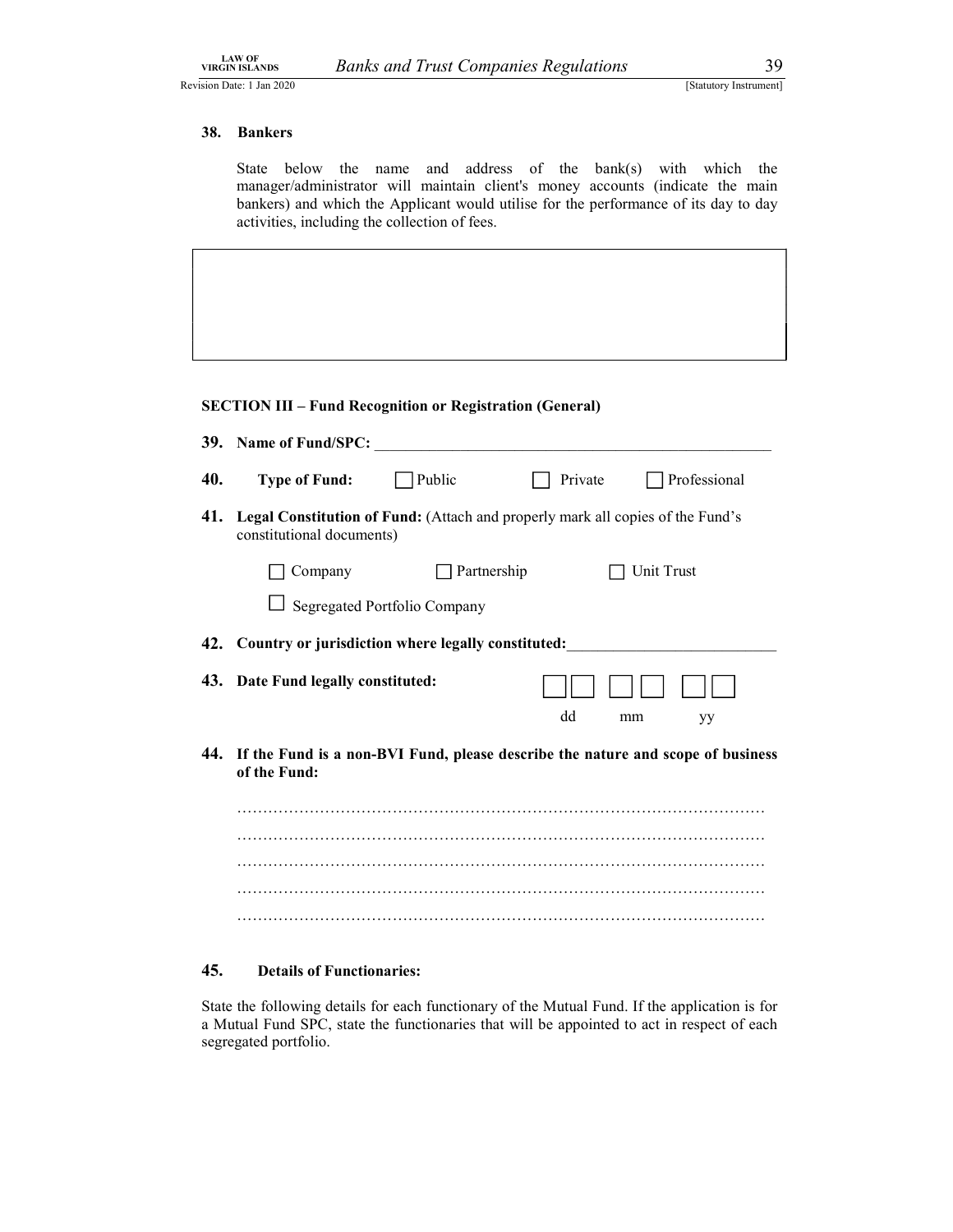| 40<br>[Statutory Instrument] |                                  | <b>Banks and Trust Companies Regulations</b> |                                      | <b>LAW OF</b><br><b>VIRGIN ISLANDS</b><br>Revision Date: 1 Jan 2020               |
|------------------------------|----------------------------------|----------------------------------------------|--------------------------------------|-----------------------------------------------------------------------------------|
| (a)                          | Manager(s)                       |                                              |                                      |                                                                                   |
| Name                         | Jurisdiction of<br>Incorporation | <b>Address of</b><br>place of<br>business    | <b>Business</b><br><b>Activities</b> | Name of portfolio(s) for<br>which the functionary is<br>appointed (if applicable) |
|                              |                                  |                                              |                                      |                                                                                   |
|                              |                                  |                                              |                                      |                                                                                   |
|                              |                                  |                                              |                                      |                                                                                   |
|                              |                                  |                                              |                                      |                                                                                   |
|                              |                                  |                                              |                                      |                                                                                   |
|                              |                                  |                                              |                                      |                                                                                   |
|                              | (b) Administrator(s)             |                                              |                                      |                                                                                   |
|                              |                                  |                                              |                                      |                                                                                   |
| Name                         | Jurisdiction of<br>Incorporation | <b>Address of</b><br>place of<br>business    | <b>Business</b><br><b>Activities</b> | Name of portfolio(s) for<br>which the functionary is<br>appointed (if applicable) |

### (b) Administrator(s)

| Name | Jurisdiction of<br>Incorporation | <b>Address of</b><br>place of<br>business | <b>Business</b><br><b>Activities</b> | Name of portfolio(s) for<br>which the functionary is<br>appointed (if applicable) |
|------|----------------------------------|-------------------------------------------|--------------------------------------|-----------------------------------------------------------------------------------|
|      |                                  |                                           |                                      |                                                                                   |
|      |                                  |                                           |                                      |                                                                                   |
|      |                                  |                                           |                                      |                                                                                   |
|      |                                  |                                           |                                      |                                                                                   |
|      |                                  |                                           |                                      |                                                                                   |
|      |                                  |                                           |                                      |                                                                                   |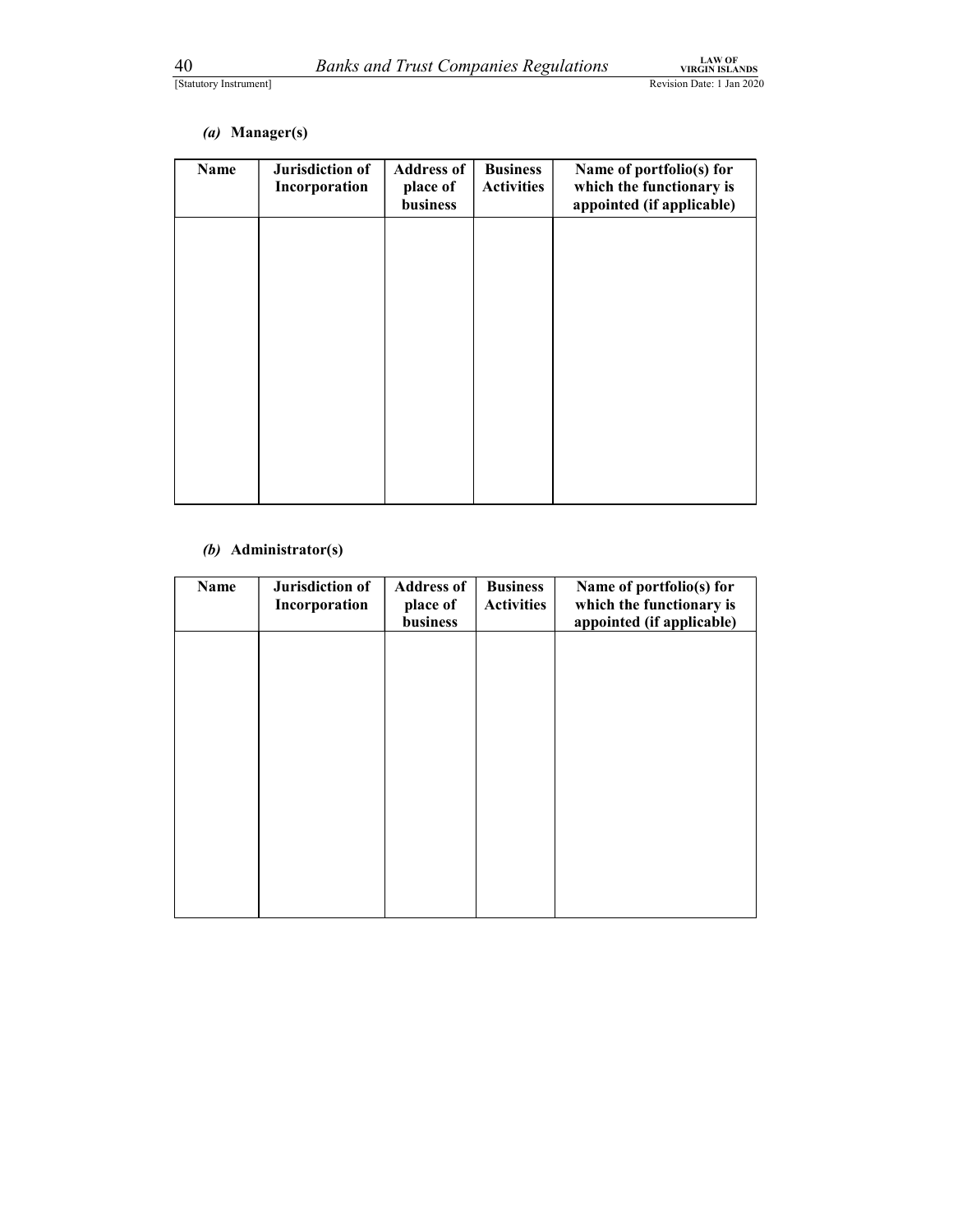| LAW OF<br>VIRGIN ISLANDS<br>ision Date: 1 Jan 2020 |                                  | <b>Banks and Trust Companies Regulations</b> |                                      | 41<br>[Statutory Instrument]                                                      |
|----------------------------------------------------|----------------------------------|----------------------------------------------|--------------------------------------|-----------------------------------------------------------------------------------|
| (c)                                                | <b>Investment Advisor(s)</b>     |                                              |                                      |                                                                                   |
| Name                                               | Jurisdiction of<br>Incorporation | <b>Address of</b><br>place of<br>business    | <b>Business</b><br><b>Activities</b> | Name of portfolio(s) for which<br>the functionary is appointed<br>(if applicable) |
|                                                    |                                  |                                              |                                      |                                                                                   |
|                                                    |                                  |                                              |                                      |                                                                                   |
|                                                    |                                  |                                              |                                      |                                                                                   |
|                                                    |                                  |                                              |                                      |                                                                                   |
|                                                    |                                  |                                              |                                      |                                                                                   |
|                                                    |                                  |                                              |                                      |                                                                                   |
| (d)                                                | Custodian(s)                     |                                              |                                      |                                                                                   |
| Name                                               | Jurisdiction of                  | <b>Address of</b><br>place of                | <b>Business</b><br><b>Activities</b> | Name of portfolio(s) for which<br>the functionary is appointed                    |
|                                                    | Incorporation                    | business                                     |                                      | (if applicable)                                                                   |

### (c) Investment Advisor(s)

### (d) Custodian(s)

| Name | Jurisdiction of<br>Incorporation | <b>Address of</b><br>place of<br>business | <b>Business</b><br><b>Activities</b> | Name of portfolio(s) for which<br>the functionary is appointed<br>(if applicable) |
|------|----------------------------------|-------------------------------------------|--------------------------------------|-----------------------------------------------------------------------------------|
|      |                                  |                                           |                                      |                                                                                   |
|      |                                  |                                           |                                      |                                                                                   |
|      |                                  |                                           |                                      |                                                                                   |
|      |                                  |                                           |                                      |                                                                                   |
|      |                                  |                                           |                                      |                                                                                   |
|      |                                  |                                           |                                      |                                                                                   |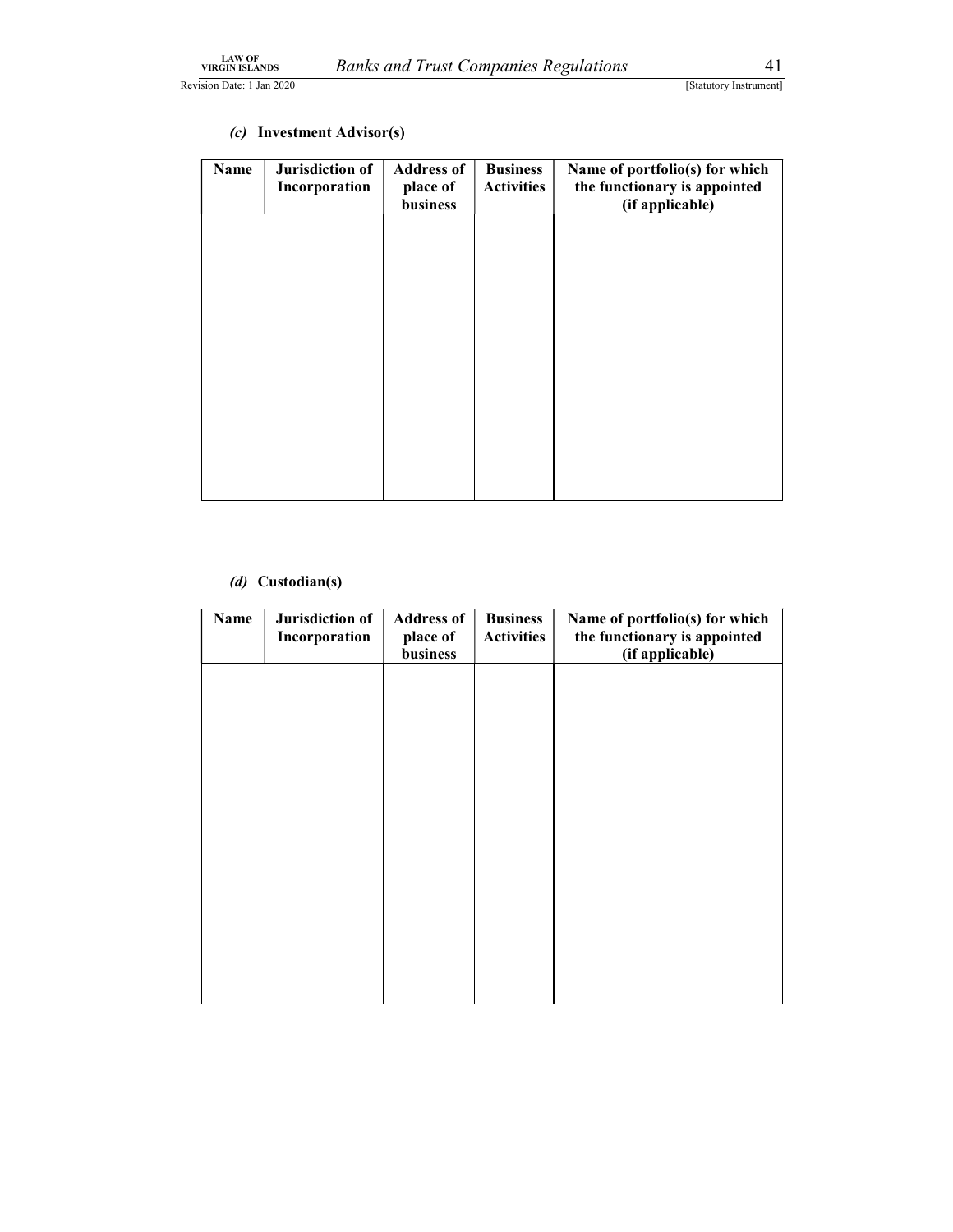### (e) Trustee(s)

| 42        | [Statutory Instrument]           | <b>Banks and Trust Companies Regulations</b> |                                      | <b>LAW OF</b><br><b>VIRGIN ISLANDS</b><br>Revision Date: 1 Jan 2020               |
|-----------|----------------------------------|----------------------------------------------|--------------------------------------|-----------------------------------------------------------------------------------|
|           | (e) Trustee(s)                   |                                              |                                      |                                                                                   |
| Name      | Jurisdiction of<br>Incorporation | <b>Address of</b><br>place of<br>business    | <b>Business</b><br><b>Activities</b> | Name of portfolio(s) for which<br>the functionary is appointed<br>(if applicable) |
|           |                                  |                                              |                                      |                                                                                   |
|           |                                  |                                              |                                      |                                                                                   |
|           |                                  |                                              |                                      |                                                                                   |
|           |                                  |                                              |                                      |                                                                                   |
|           |                                  |                                              |                                      |                                                                                   |
|           |                                  |                                              |                                      |                                                                                   |
| $\varphi$ | <b>Prime Broker(s)</b>           |                                              |                                      |                                                                                   |
| Name      | Jurisdiction of<br>Incorporation | <b>Address of</b><br>place of<br>business    | <b>Business</b><br><b>Activities</b> | Name of portfolio(s) for which<br>the functionary is appointed<br>(if applicable) |
|           |                                  |                                              |                                      |                                                                                   |

### (f) Prime Broker(s)

| Name | Jurisdiction of<br>Incorporation | <b>Address of</b><br>place of<br>business | <b>Business</b><br><b>Activities</b> | Name of portfolio(s) for which<br>the functionary is appointed<br>(if applicable) |
|------|----------------------------------|-------------------------------------------|--------------------------------------|-----------------------------------------------------------------------------------|
|      |                                  |                                           |                                      |                                                                                   |
|      |                                  |                                           |                                      |                                                                                   |
|      |                                  |                                           |                                      |                                                                                   |
|      |                                  |                                           |                                      |                                                                                   |
|      |                                  |                                           |                                      |                                                                                   |
|      |                                  |                                           |                                      |                                                                                   |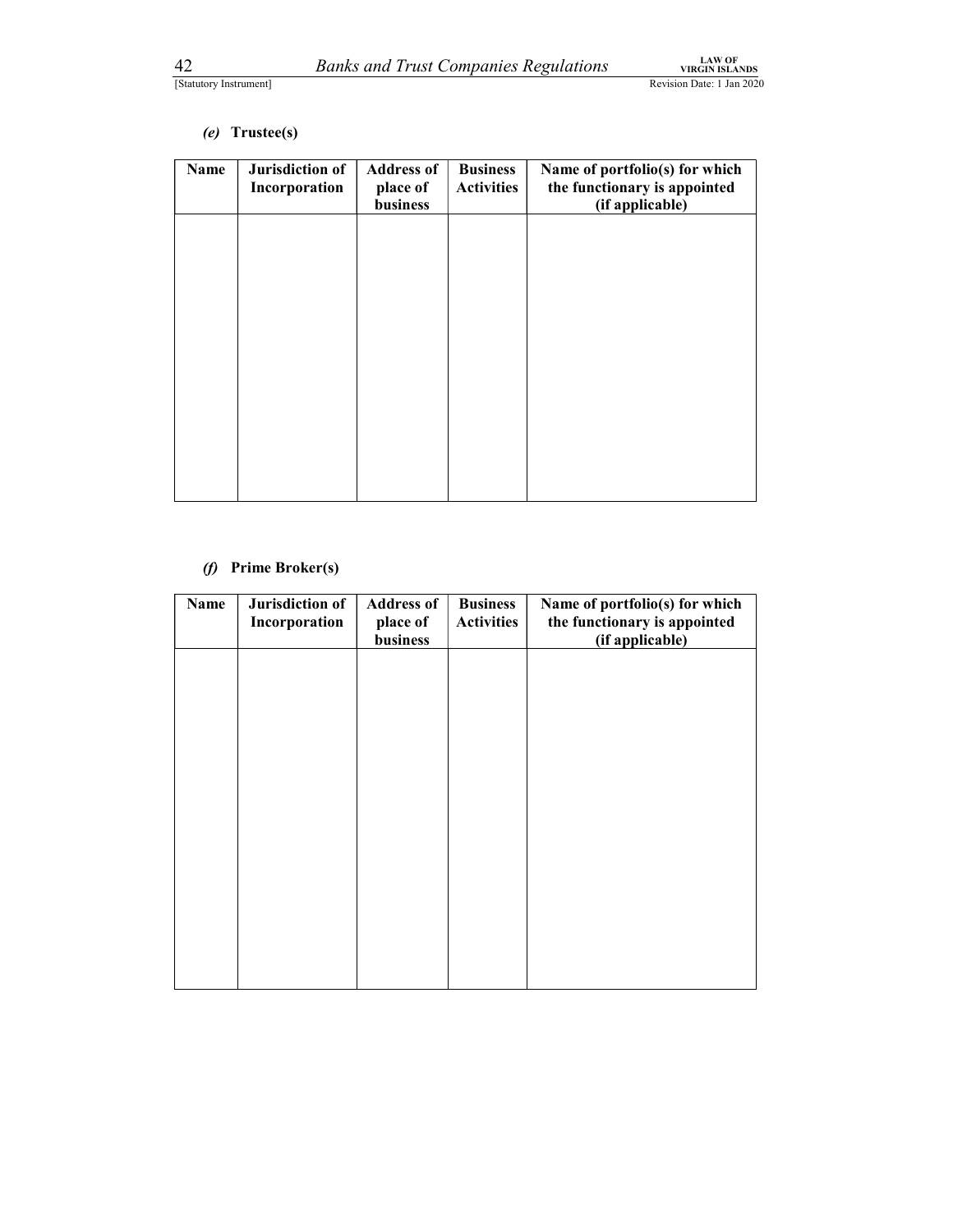### (g) Other(s)

| <b>LAW OF<br/>VIRGIN ISLANDS</b><br>sion Date: 1 Jan 2020 |                                                    | <b>Banks and Trust Companies Regulations</b> |                                      | 43<br>[Statutory Instrument]                                                      |
|-----------------------------------------------------------|----------------------------------------------------|----------------------------------------------|--------------------------------------|-----------------------------------------------------------------------------------|
| Name                                                      | $(g)$ Other(s)<br>Jurisdiction of<br>Incorporation | <b>Address of</b><br>place of<br>business    | <b>Business</b><br><b>Activities</b> | Name of portfolio(s) for which<br>the functionary is appointed<br>(if applicable) |

### SECTION IV – Additional Information for the Recognition of a Private or Professional Fund

- 46. Proof of classification (Private Fund): (To be completed by private mutual fund Applicants only)
	- (a) Do the Fund's constitutional documents limit the Fund to no more than 50 investors?
		- YES NO
	- (b) If Yes, indicate the relevant clause in the constitutional documents:
	- (c) If No, state the provision which requires invitations to purchase shares to be made on a private basis\*. Also provide an explanation of the method of making such invitation and an indication of how many invitations will be

made. …………………………………………………………………………………………... …………………………………………………………………………………………... …………………………………………………………………………………………... ………………………………………………………………………………………….. …………………………………………………………………………………………..

\*"Private basis" could be evidenced by a prohibition placed on the making of invitations to purchase shares other than to specified persons (however described) and in a manner which is not calculated to lead to shares becoming available to other persons or to a large number of persons; or a restriction to invitations which are made only by reason of a private or business connection between the respective parties. In all cases, an indication of the number of invitations that will be made to purchase shares must be provided.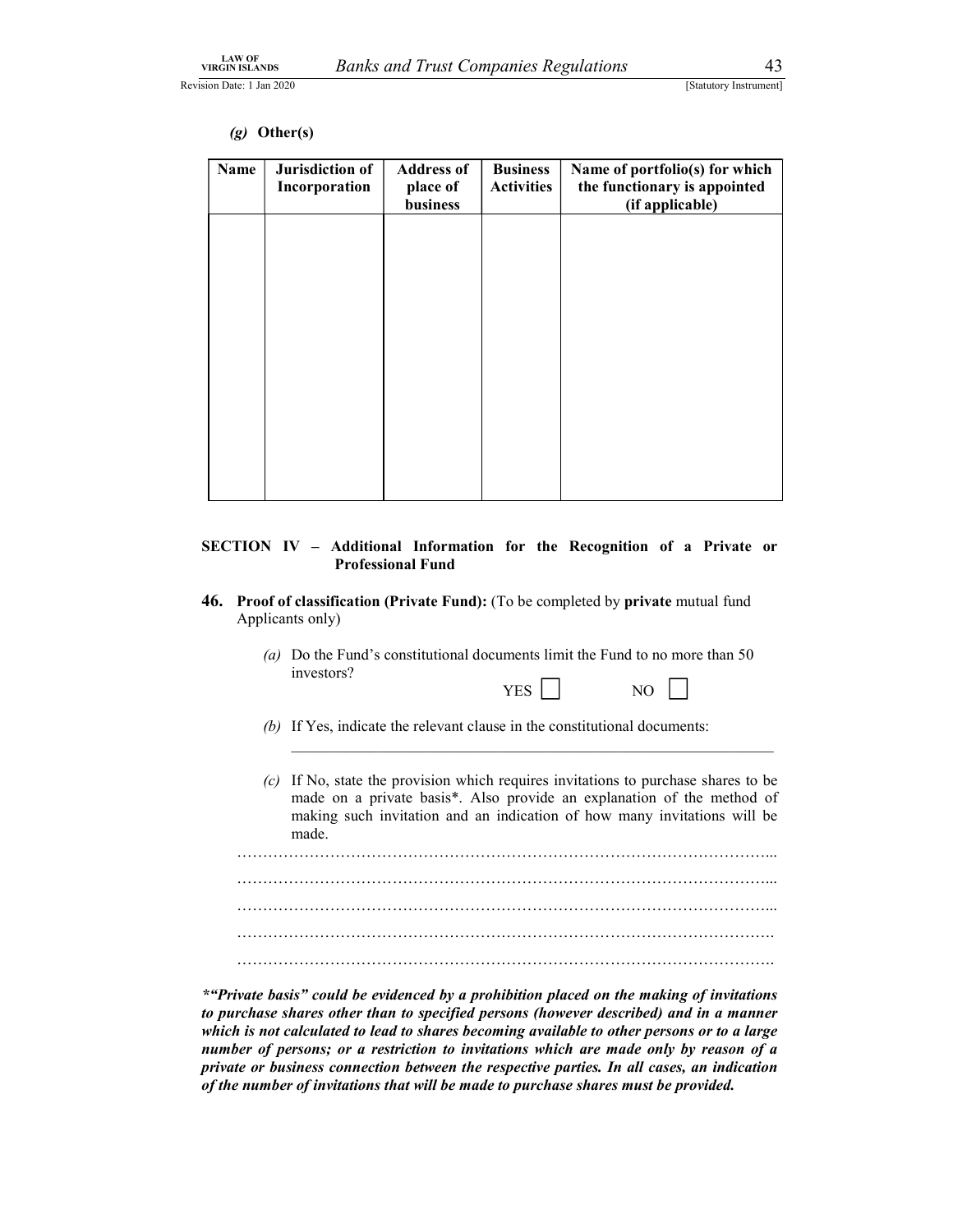### 47. Proof of Classification (Professional Fund)

Estatutory Instrument]<br>
Estatutory Instrument]<br>
Estatutory Instrument]<br> **47. Proof of Classification (Professional Fund)**<br>
(To be completed by **professional** mutual fund Applicants only) (To be completed by professional mutual fund Applicants only)

Please indicate the condition the mutual fund meets in order to be classified as a Professional Fund:

| $\overline{\phantom{a}}$ |  |  |
|--------------------------|--|--|
|                          |  |  |

Minimum initial investment of US\$100,000 (or its equivalent in any other currency) for each investor.

State relevant section in offering document:



Professional investor declaration filed.\*\*

\*\*The shares of a professional fund must be made available only to "professional investors", defined in section  $40(1)$  of the Act as a person-

- (a) whose ordinary business involves, whether for that person's own account or the account of others, the acquisition or disposal of property of the same kind as the property, or a substantial part of the property, of the fund; or
- (b) who has signed a declaration that he or she, whether individually or jointly with his or her spouse, has net worth in excess of such sum as shall be specified in the Mutual Fund Regulations or its equivalent in any other currency and that he or she consents to being treated as a professional investor. In this respect, incorporation of the professional investor declaration within the subscription document would be acceptable. See example declaration below:

Professional Investor Declaration: (To be subscribed by a Professional Fund as necessary under paragraph 47 above)

I/We\* hereby declare that in subscribing for shares/units/limited partnership interests\* in the Fund I am/each of us is\* a Professional Investor within the meaning of the Securities and Investment Business Act, in that:

### [Check one or both]

my/our ordinary business involves, whether for my/our own account or the account(s) of (an)other(s), the acquisition or disposal of property of the same kind as the property, or a substantial part of the property, which is (or will be) owned by the Fund, as detailed in the Information Memorandum/Relevant Offering Document\*; or

my/our net worth (in the case of a natural person, either individually or jointly with my spouse) exceeds one million dollars in the United States Currency (US \$1,000,000) or its equivalent in any other currency, and I/we consent to being treated as such a Professional Investor for the purposes of investment in the Fund.

\*Delete as necessary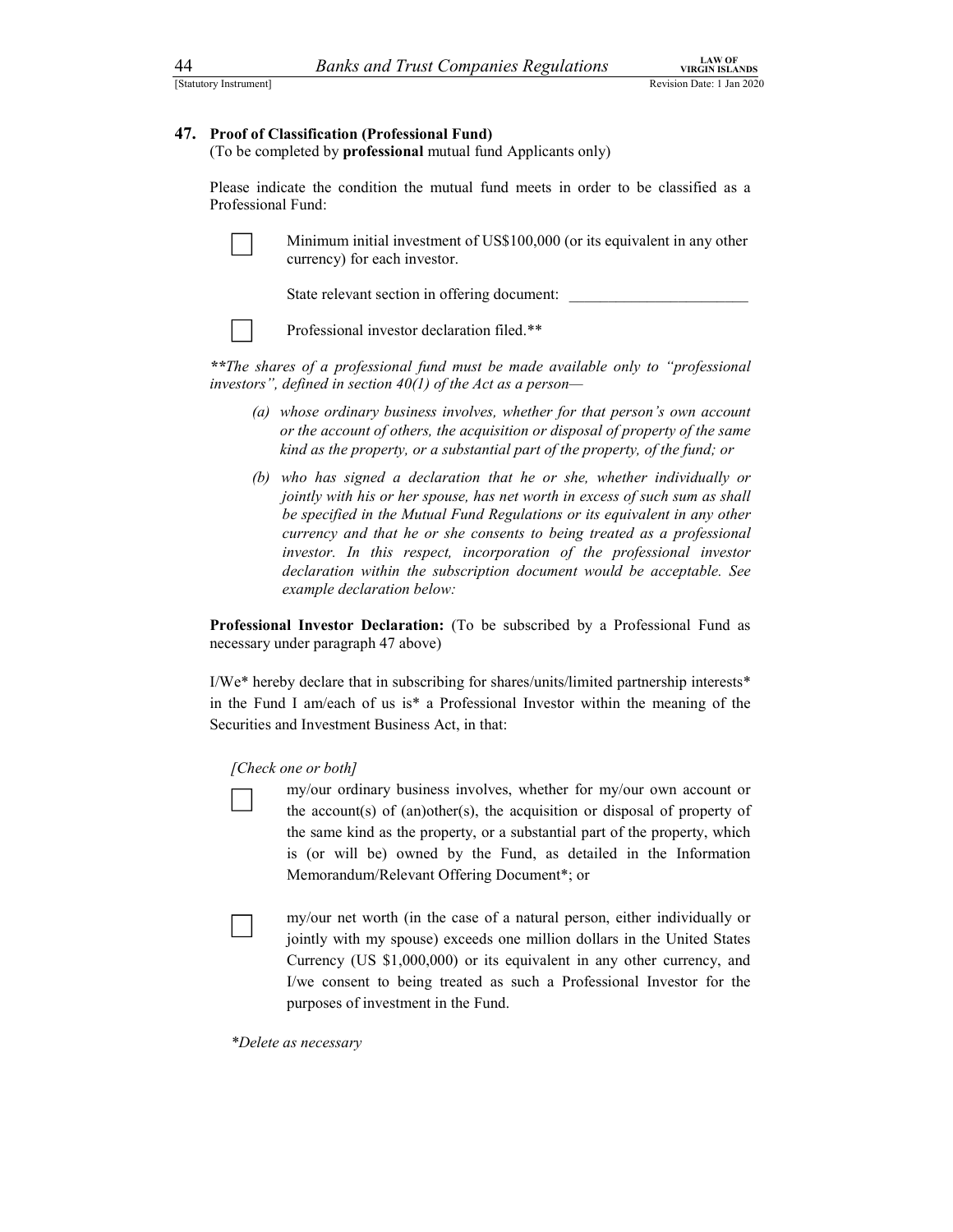- LAW OF<br>
VIRGIN ISLANDS Banks and Trust Companies Regulations 45<br>
Statutory Instrument]<br>
48. Segregated Portfolio Company (To be completed by SPC Applicants)—<br>
(a) Name of Administrator of SPC 48. Segregated Portfolio Company (To be completed by SPC Applicants)—
	- (a) Name of Administrator of SPC\_\_\_\_\_\_\_\_\_\_\_\_\_\_\_\_\_\_\_\_\_\_\_\_\_\_\_\_\_\_\_\_\_\_\_\_\_
	- (b) Name of Auditor of SPC  $\overline{\phantom{a}}$
	- (c) If this Application is in respect of a notification of creation of a segregated portfolio, please provide the date of creation of the segregated portfolio:
	- (d) List the name, identification or designation of each portfolio.

| NAME/IDENTIFICATION/DESIGNATION |  |
|---------------------------------|--|
|                                 |  |
|                                 |  |
|                                 |  |
|                                 |  |
|                                 |  |
|                                 |  |
|                                 |  |
|                                 |  |
|                                 |  |
|                                 |  |
|                                 |  |
|                                 |  |
|                                 |  |
|                                 |  |
|                                 |  |
|                                 |  |
|                                 |  |
|                                 |  |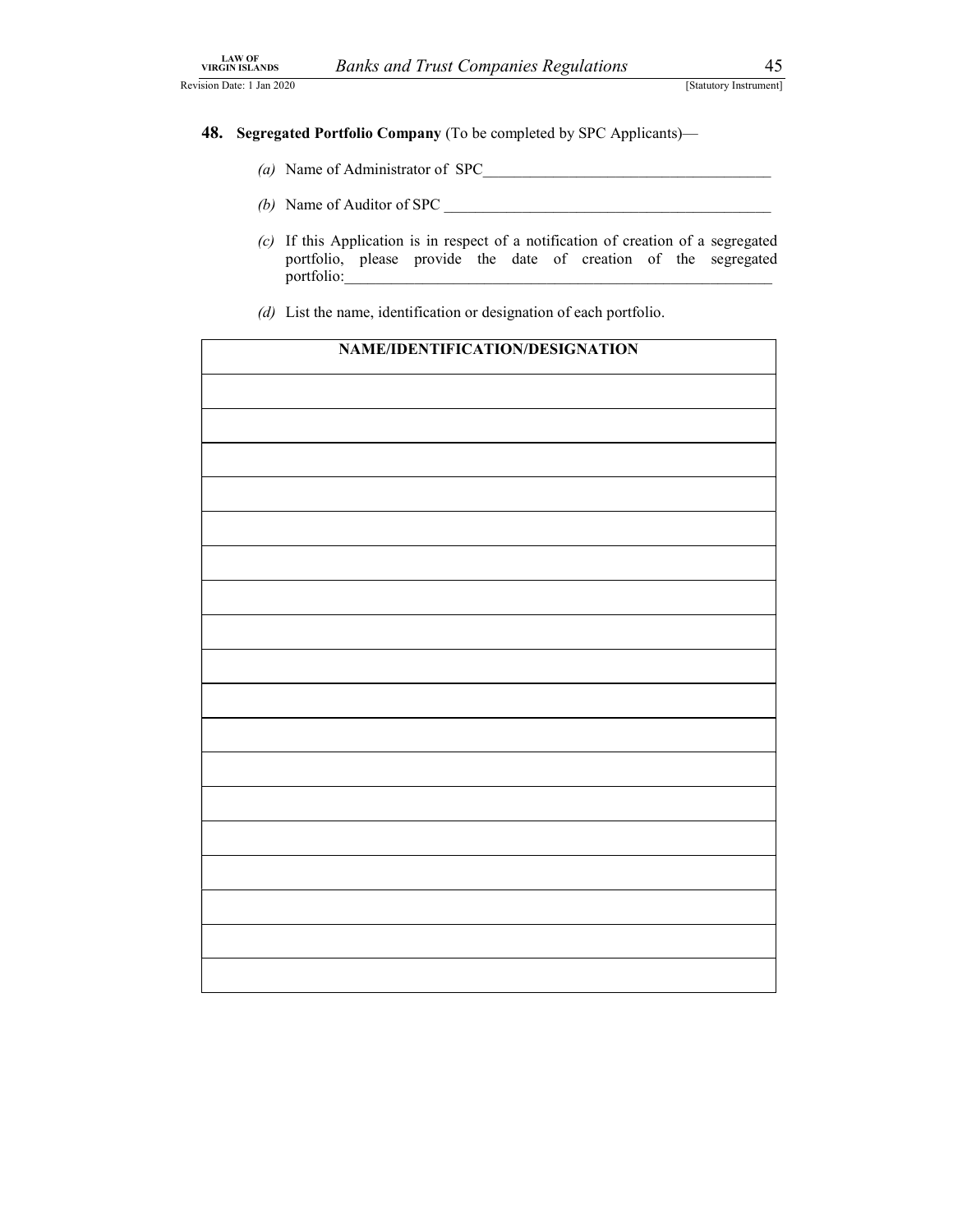| 46  | <b>LAW OF</b><br><b>Banks and Trust Companies Regulations</b><br><b>VIRGIN ISLANDS</b>                                                                                                                                          |
|-----|---------------------------------------------------------------------------------------------------------------------------------------------------------------------------------------------------------------------------------|
|     | [Statutory Instrument]<br>Revision Date: 1 Jan 2020                                                                                                                                                                             |
| 49. | Has the fund issued, or intends to issue, an offering document? Yes [<br>No                                                                                                                                                     |
|     | If Yes, please provide a copy of the offering document or the proposed offering<br>document.                                                                                                                                    |
|     | If No, please explain why no offering document is to be issued, including, in<br>particular, how relevant information concerning the Fund and any invitation or offer<br>will be provided to investors and potential investors. |
|     |                                                                                                                                                                                                                                 |
|     |                                                                                                                                                                                                                                 |
|     |                                                                                                                                                                                                                                 |
|     |                                                                                                                                                                                                                                 |
|     | <b>SECTION V-Additional Information for the Registration of a Public Fund</b>                                                                                                                                                   |
| 50. | Please provide the name and address of any promoters of the Fund.                                                                                                                                                               |
|     |                                                                                                                                                                                                                                 |
|     |                                                                                                                                                                                                                                 |
|     |                                                                                                                                                                                                                                 |
| 51. | Please indicate the place or places where the Fund's financial and other                                                                                                                                                        |
|     | records will be kept.                                                                                                                                                                                                           |
|     |                                                                                                                                                                                                                                 |
|     |                                                                                                                                                                                                                                 |
|     |                                                                                                                                                                                                                                 |
|     | Note: Copies of all functionary agreements related to this Fund should be provided<br>with this Application.                                                                                                                    |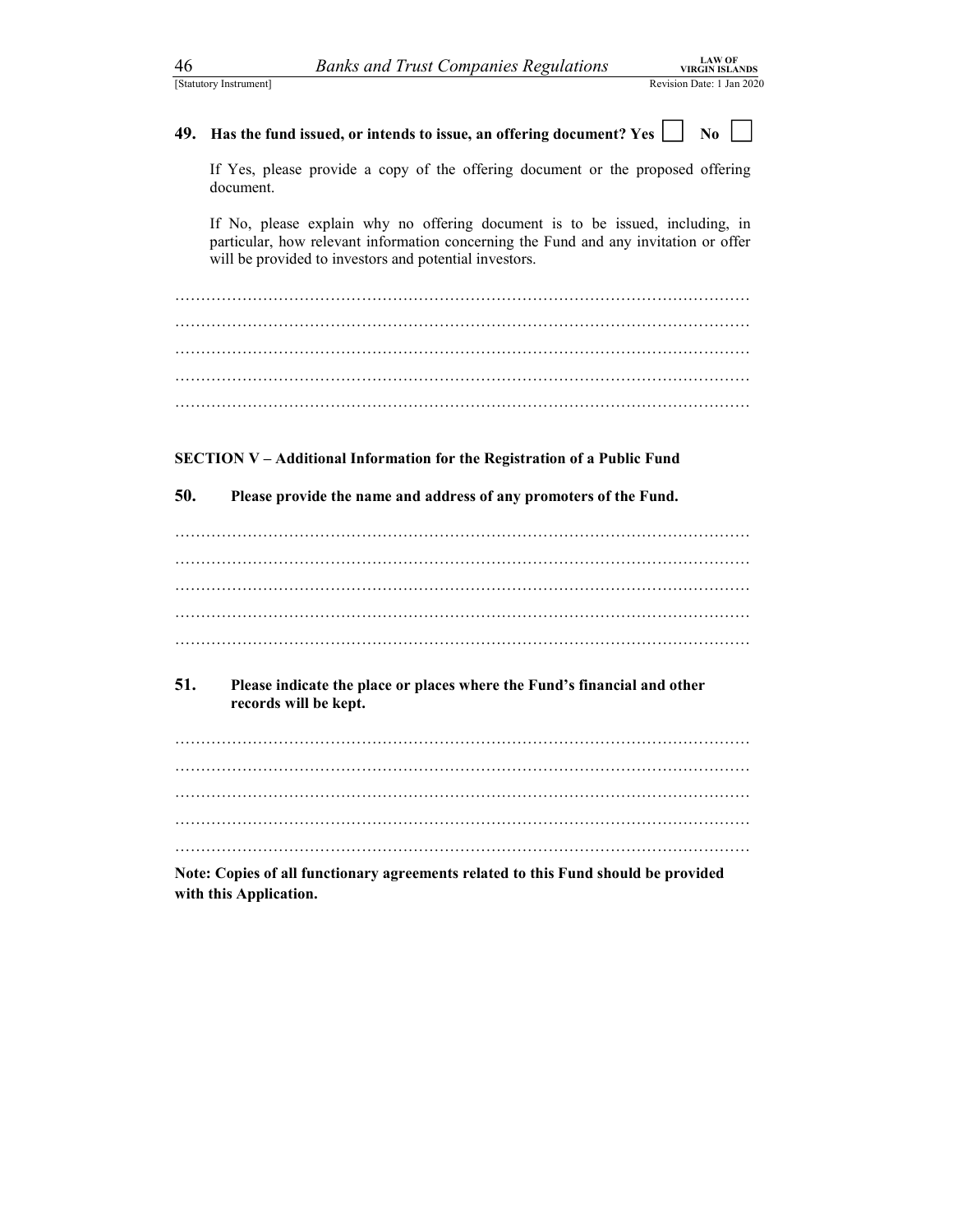LAW OF<br>
URGIN ISLANDS Banks and Trust Companies Regulations (Statutory Instrument)<br>
Exteriory Instrument)<br>
PART 5: ADDITIONAL INFORMATION THE APPLICANT WISHES TO PROVIDE<br>
(Please refer to paragraph 6 of the Guidelines) AW OF<br>
IN ISLANDS Banks and Trust Companies Regulations [Statutory Instrument]<br>
PART 5: ADDITIONAL INFORMATION THE APPLICANT WISHES TO PROVIDE<br>
(Please refer to paragraph 6 of the Guidelines) (Please refer to paragraph 6 of the Guidelines)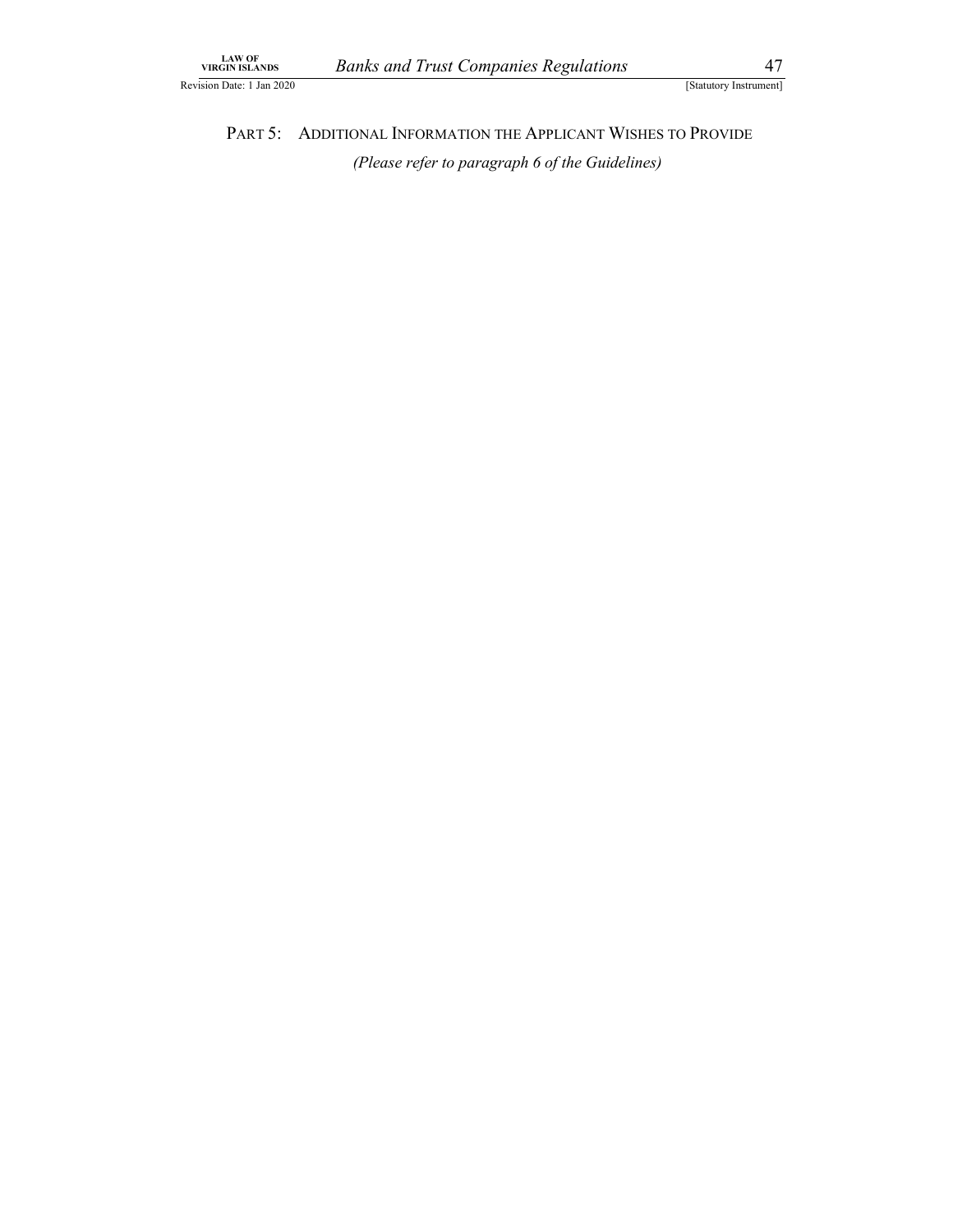# A8 Banks and Trust Companies Regulations<br>
Statutory Instrument]<br>
PART 5A: DIRECTOR'S/TRUSTEE'S CERTIFICATE<br>
Director's/Trustee's Certificate

### Director's/Trustee's Certificate

| 48<br>[Statutory Instrument]     | <b>Banks and Trust Companies Regulations</b><br>Revision Date: 1 Jan 2020                                                                                                                                                           | <b>LAW OF</b><br><b>VIRGIN ISLANDS</b> |
|----------------------------------|-------------------------------------------------------------------------------------------------------------------------------------------------------------------------------------------------------------------------------------|----------------------------------------|
|                                  |                                                                                                                                                                                                                                     |                                        |
|                                  | PART 5A: DIRECTOR'S/TRUSTEE'S CERTIFICATE                                                                                                                                                                                           |                                        |
|                                  | <b>Director's/Trustee's Certificate</b>                                                                                                                                                                                             |                                        |
|                                  | Audited financial statements of _____________ for the financial year ending _________                                                                                                                                               |                                        |
|                                  | Pursuant to section (tick appropriate regulatory legislation)                                                                                                                                                                       |                                        |
|                                  | $17C(1)(a)$ of the Banks and Trust Companies Act;<br>$17C(1)(a)$ of the Company Management Act;<br>$57(1)(a)$ of the Insurance Act;                                                                                                 |                                        |
|                                  | $23(1)(a)$ of the Financing and Money Services Act;<br>$71(1)(a)$ of the Securities and Investment Business Act;                                                                                                                    |                                        |
|                                  | and section 59 of the Regulatory Code.                                                                                                                                                                                              |                                        |
|                                  | (Name of Licensee/Public Fund), holder of Licence                                                                                                                                                                                   |                                        |
|                                  | No. _________ issued by the Financial Services Commission, has prepared and hereby                                                                                                                                                  |                                        |
|                                  | submits the attached financial statements for the financial year ending                                                                                                                                                             |                                        |
|                                  | In preparing these financial statements, the undersigned, being a duly authorised                                                                                                                                                   |                                        |
|                                  | director/trustee of the licensee/public fund, hereby certifies that:                                                                                                                                                                |                                        |
|                                  | financial<br>the<br>statements have been prepared in accordance<br>accounting standard (specify accounting standard used);                                                                                                          | with                                   |
| ٠                                | the financial statements have been audited and the auditor's report is attached<br>herewith <sup>1</sup> ;                                                                                                                          |                                        |
| $\bullet$                        | the financial statements have been duly signed and dated, and approved by the<br>board of directors of the licensee/public fund;                                                                                                    |                                        |
| ٠                                | the auditor's certificate of compliance is attached herewith?;                                                                                                                                                                      |                                        |
| ٠                                | a report concerning the activities of the licensee/public fund, made to the<br>members of the licensee/public fund for the financial year under review, is also<br>herewith (please identify the name of the report, if<br>attached |                                        |
| ٠                                | the following prescribed documents are also forwarded herewith <sup>3</sup> :                                                                                                                                                       |                                        |
|                                  |                                                                                                                                                                                                                                     |                                        |
|                                  |                                                                                                                                                                                                                                     |                                        |
|                                  |                                                                                                                                                                                                                                     |                                        |
|                                  |                                                                                                                                                                                                                                     |                                        |
| Director/Trustee<br>[Print Name] | [Signature]                                                                                                                                                                                                                         |                                        |
|                                  | Date: $\qquad \qquad$                                                                                                                                                                                                               |                                        |

²Applicable to Banks and Trust Companies and Company Management licensees only. ³Applicable only where additional documents have been prescribed by the Commission or pursuant to the relevant

regulatory legislation.

(Inserted by amendment 1 February 2012)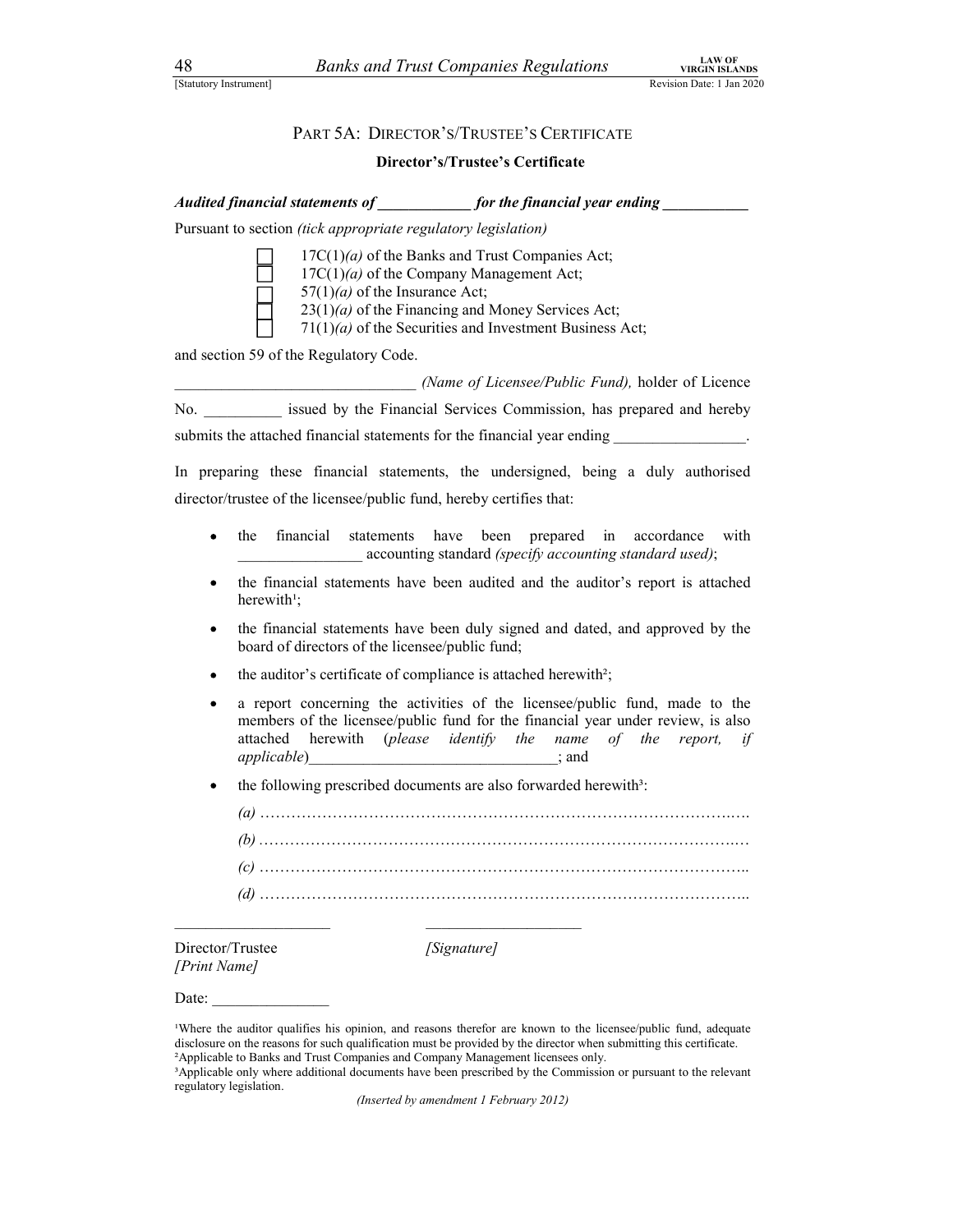*d Trust Companies Regulations* 49<br>
[Statutory Instrument]<br>
PART 6: DECLARATION<br>
Applicant/Applicant's agent herein, do hereby declare, on<br>
(name of Applicant) that the information<br>
to our knowledge and belief, true and ac I,\_\_\_\_\_\_\_\_\_\_\_\_\_\_\_\_\_\_\_\_\_\_\_, Applicant/Applicant's agent herein, do hereby declare, on behalf of \_\_\_\_\_\_\_\_\_\_\_\_\_\_\_\_\_\_\_, (name of Applicant) that the information provided in this Application is, to our knowledge and belief, true and accurate and that all documents submitted with this Application with respect to the Applicant have been verified as authentic. I understand that providing false or misleading information in respect of this Application may cause the Commission to deny the Application and may cause enforcement action to be taken against the Applicant.

| Signed b<br>Name:                            |  |
|----------------------------------------------|--|
|                                              |  |
| Position:                                    |  |
| <b>Contact Details:</b>                      |  |
|                                              |  |
| email address, telej<br>lephone <sup>.</sup> |  |
| <i>facsimile numbers</i> )                   |  |
|                                              |  |
| Date:                                        |  |

| Financial Services Commission USE ONLY           |          |        |          |  |
|--------------------------------------------------|----------|--------|----------|--|
| Date Received:                                   |          |        |          |  |
| Application processed by:                        |          |        |          |  |
| Date considered by LSC:                          |          |        |          |  |
| Application                                      | Approved | Denied | Deferred |  |
| Reason(s) for denial or deferral (if applicable) |          |        |          |  |
|                                                  |          |        | .        |  |
|                                                  |          |        |          |  |
|                                                  |          |        |          |  |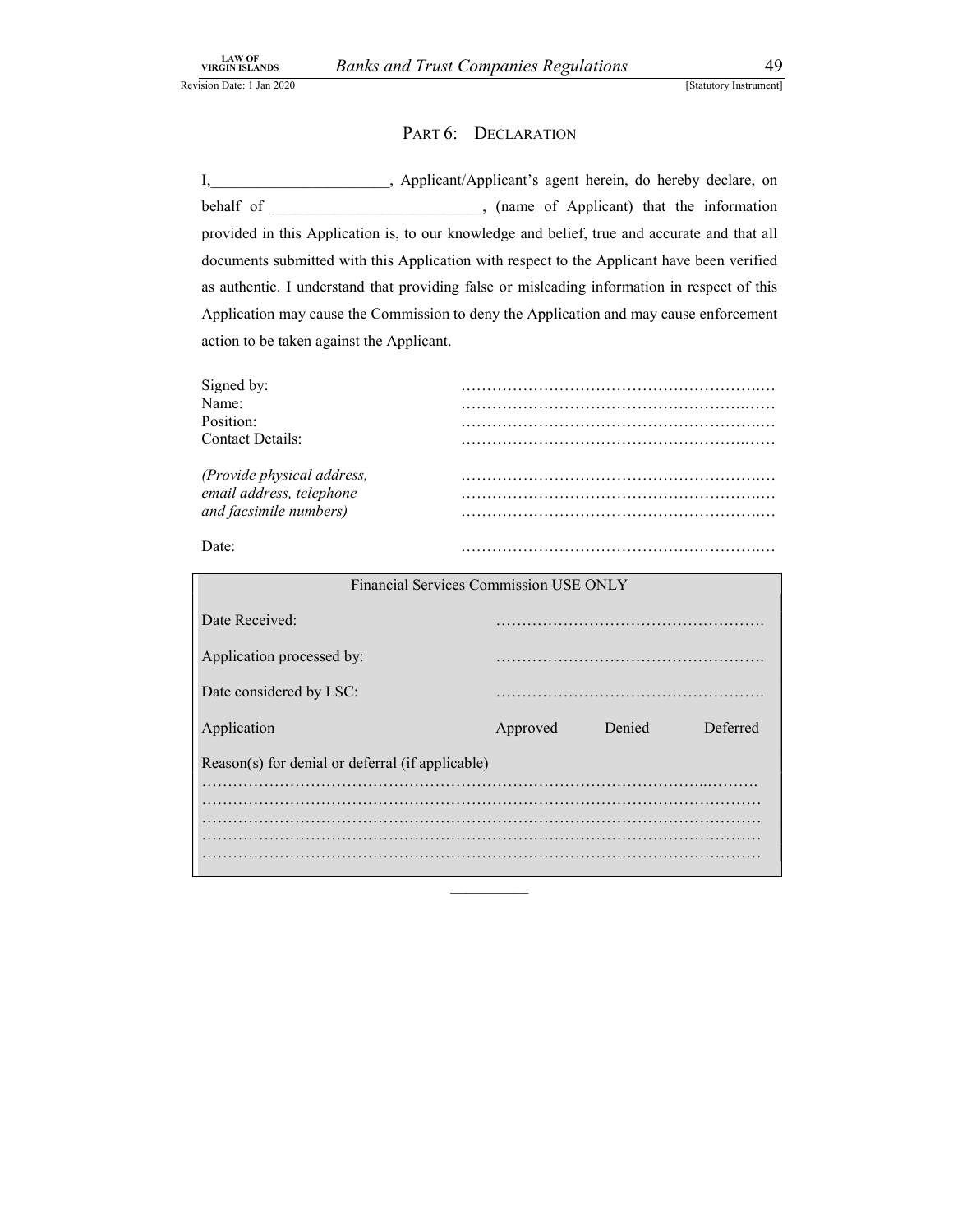### SCHEDULE 2

### (Regulation 3)

# *Banks and Trust Companies Regulations*<br>
<sup>Revision Date: 1 Jan 2020<br> **SCHEDULE 2**<br> *Regulation 3)*<br> **BANKS AND TRUST COMPANIES REGULATIONS**<br> **SCILE OF PRINCIPAL OFFICE AND AUTHORISED AGENTS**</sup> NOTICE OF PRINCIPAL OFFICE AND AUTHORISED AGENTS

Financial Services Commission Road Town, Tortola.

Dear Sirs,

### Re:

We hereby give notice that our principal office in the Virgin Islands and authorised agents are as follows—

- 1. Principal office:
- 2. Authorised agents (2)—

a. Name:

Address:

b. Name:

Address:

We enclose herewith from each of the above-named persons a written consent to act as an authorised agent. ...................................................................... Approved

Yours faithfully,

For official use

.............................................................. Not approved

Authorised agents

(Amended by Act 12 of 2001)  $\frac{1}{2}$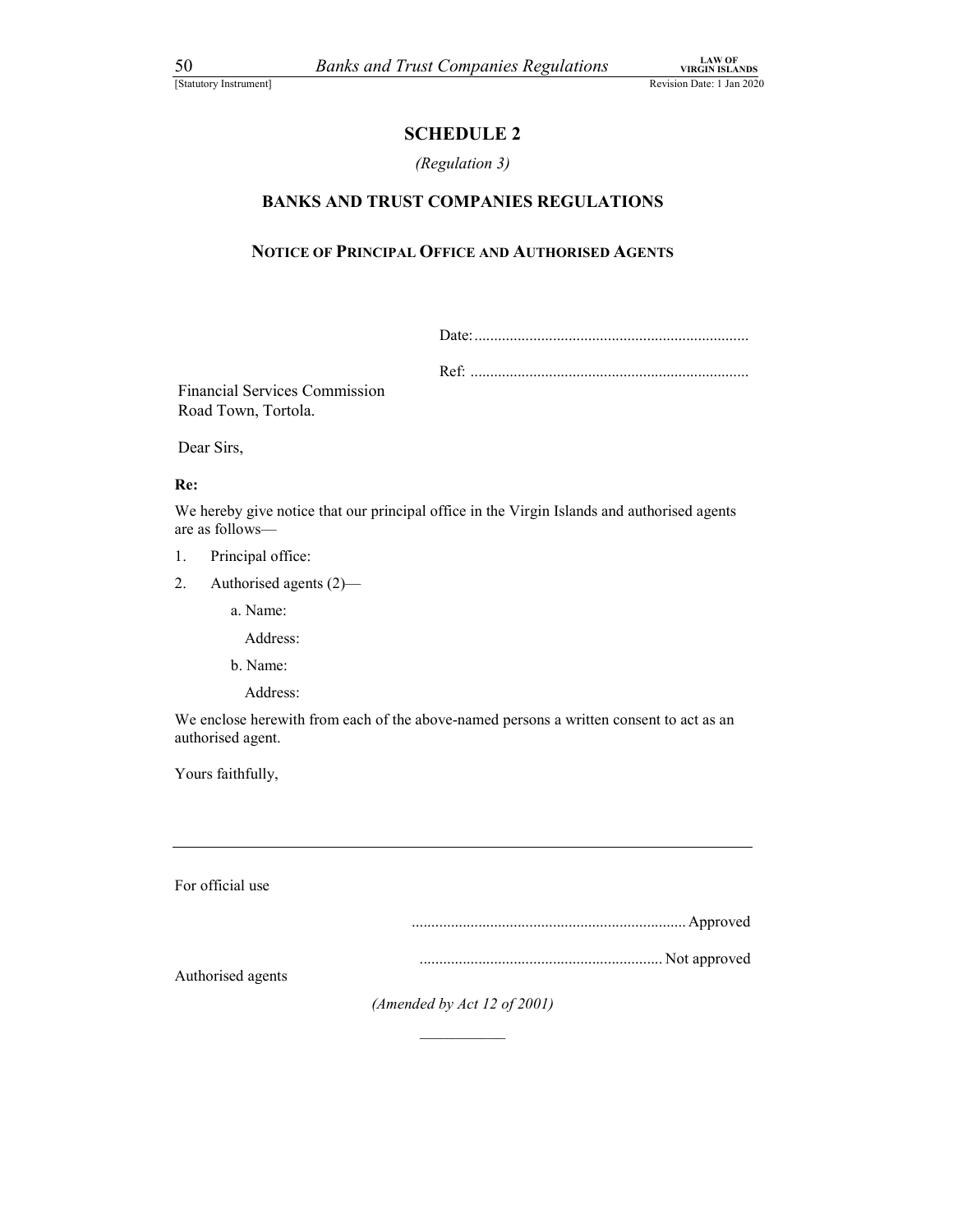$\mathcal{L}_\text{max}$  and  $\mathcal{L}_\text{max}$  and  $\mathcal{L}_\text{max}$  and  $\mathcal{L}_\text{max}$  and  $\mathcal{L}_\text{max}$ 

### (Regulation 4)

### BANKS AND TRUST COMPANIES REGULATIONS

### ust Companies Regulations<br>
[Statutory Instrument]<br>
SCHEDULE 3<br>
(Regulation 4)<br>
ST COMPANIES REGULATIONS<br>
FOR APPROVAL OF ISSUE OR APPLICATION FOR APPROVAL OF ISSUE OR TRANSFER OF SHARES OR OTHER INTERESTS Date: ....................................................................

Ref: ......................................................................

 $\mathcal{L}_\mathcal{L} = \{ \mathcal{L}_\mathcal{L} = \{ \mathcal{L}_\mathcal{L} = \{ \mathcal{L}_\mathcal{L} = \{ \mathcal{L}_\mathcal{L} = \{ \mathcal{L}_\mathcal{L} = \{ \mathcal{L}_\mathcal{L} = \{ \mathcal{L}_\mathcal{L} = \{ \mathcal{L}_\mathcal{L} = \{ \mathcal{L}_\mathcal{L} = \{ \mathcal{L}_\mathcal{L} = \{ \mathcal{L}_\mathcal{L} = \{ \mathcal{L}_\mathcal{L} = \{ \mathcal{L}_\mathcal{L} = \{ \mathcal{L}_\mathcal{$  $\mathcal{L}_\mathcal{L} = \{ \mathcal{L}_\mathcal{L} = \{ \mathcal{L}_\mathcal{L} = \{ \mathcal{L}_\mathcal{L} = \{ \mathcal{L}_\mathcal{L} = \{ \mathcal{L}_\mathcal{L} = \{ \mathcal{L}_\mathcal{L} = \{ \mathcal{L}_\mathcal{L} = \{ \mathcal{L}_\mathcal{L} = \{ \mathcal{L}_\mathcal{L} = \{ \mathcal{L}_\mathcal{L} = \{ \mathcal{L}_\mathcal{L} = \{ \mathcal{L}_\mathcal{L} = \{ \mathcal{L}_\mathcal{L} = \{ \mathcal{L}_\mathcal{$ 

Financial Services Commission, Road Town, Tortola.

Dear Sirs,

Re:

We apply herewith for your approval of the issue/transfer/other disposition\* of shares/other interests\* in the above-mentioned company/partnership\*.

Name and address of allottee or transferee of shares or other interests<sup>\*</sup>

If the interests being issued, transferred or otherwise disposed of are not shares, please give a description IT the interests being<br>issued, transferred or<br>otherwise disposed<br>of are not shares, please<br>give a description<br>thereof\*

Number of shares or or percentage of total interests to which Producted of states of<br>or percentage of total<br>interests to which<br>application relates\*<br>Yours faithfully,

For official use ……………………………. Approved

………………..……..…… Not approved \_\_\_\_\_\_\_\_\_\_

Complete and/or delete as appropriate.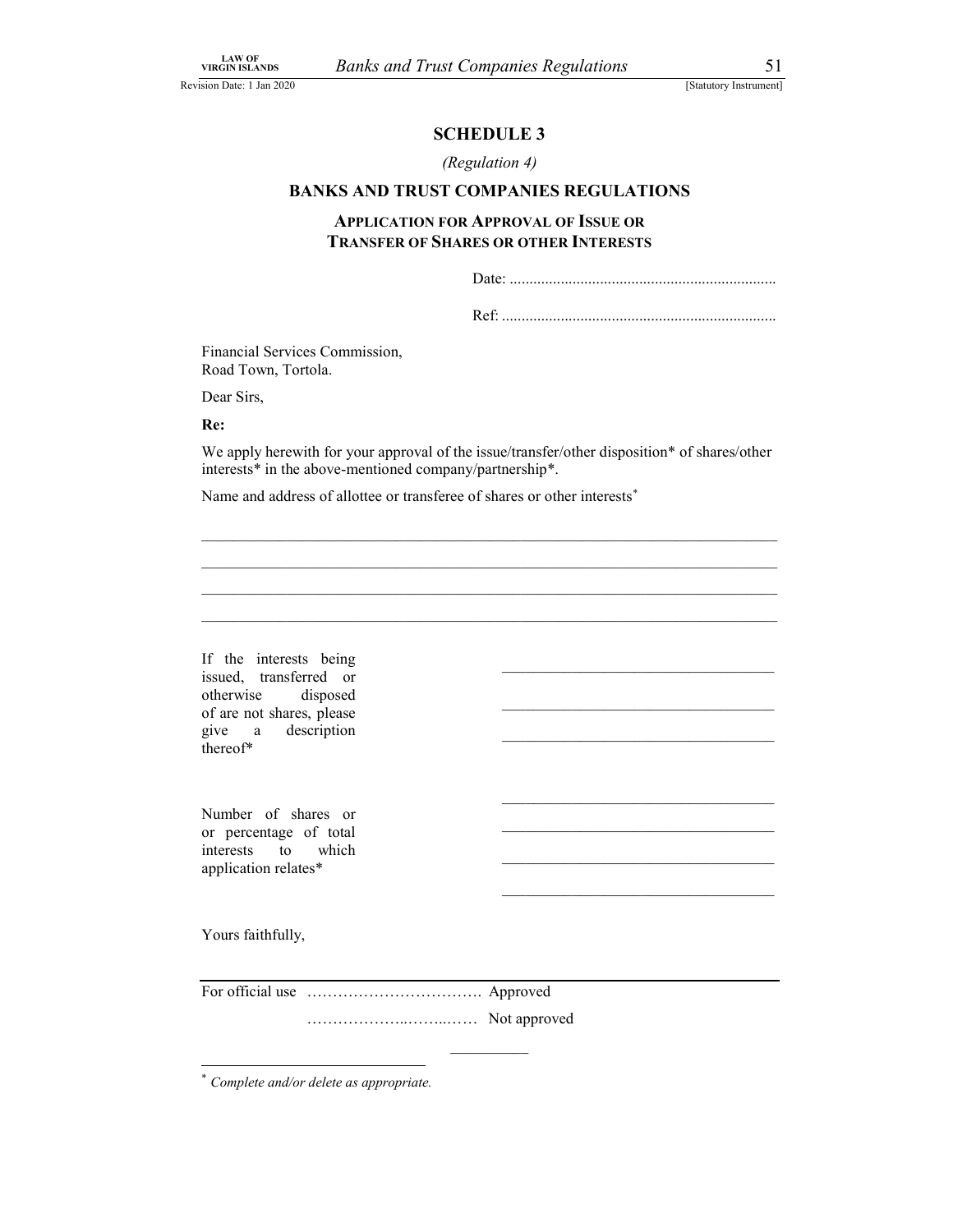### (Regulation 5)

## THE COMPANIES Regulations<br>
NET COMPANIES REGULATIONS<br>
SCHEDULE 4<br>
SCHEDULE 4<br>
SCHEDULE 4<br>
SCHEDULE 4<br>
SCHEDULE 4 BANKS AND TRUST COMPANIES REGULATIONS

### APPLICATION FOR EXEMPTION FROM APPROVAL OF TRANSFER OF SHARES AND OTHER INTERESTS

Date:......................................................................

Ref: .......................................................................

Financial Services Commission Road Town, Tortola.

Dear Sirs,

Re:

We apply herewith for the following exemption from the provisions of section 14 of the Act requiring written approval of the Commission prior to the issue, transfer or other disposal of shares or other interests.

The reasons for this application are as follows:<br>
The reasons for this application are as follows:<br>
Yours faithfully,

For official use

...................................................................... Approved

.............................................................. Not approved

(Amended by Act 12 of 2001)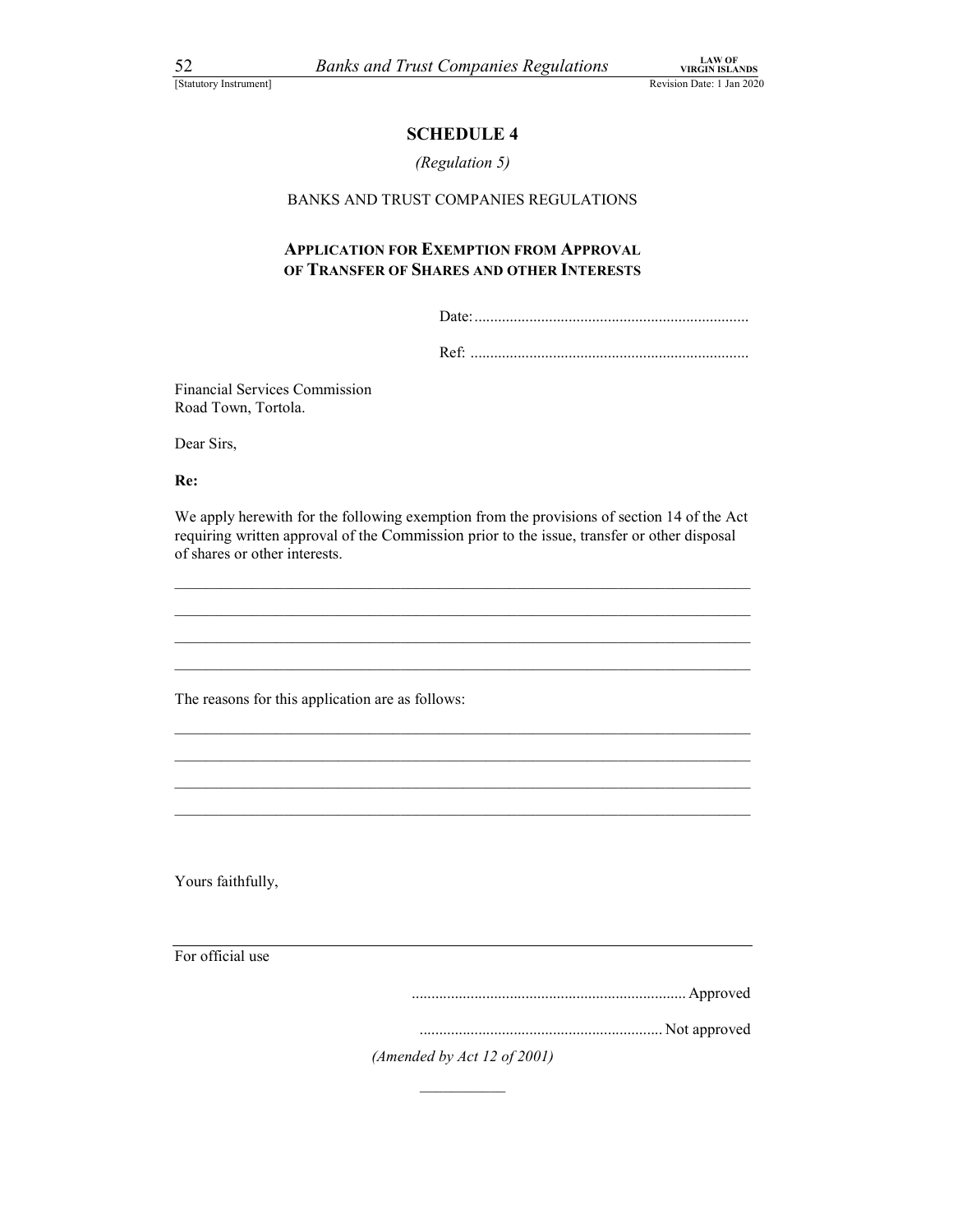### (Regulation 6)

## FUST Companies Regulations<br>
[Statutory Instrument]<br>
SCHEDULE 5A<br>
(Regulation 6)<br>
ST COMPANIES REGULATIONS<br>
TISH VIRGIN ISLANDS BANKS AND TRUST COMPANIES REGULATIONS

### FINANCIAL SERVICES COMMISSION

### GUIDELINES IN RELATION TO THE USE OF RESTRICTED COMPANY NAMES

| <b>LAW OF<br/>VIRGIN ISLANDS</b> | <b>Banks and Trust Companies Regulations</b>                         |                        |
|----------------------------------|----------------------------------------------------------------------|------------------------|
| ision Date: 1 Jan 2020           |                                                                      | [Statutory Instrument] |
|                                  | <b>SCHEDULE 5A</b>                                                   |                        |
|                                  | (Regulation 6)                                                       |                        |
|                                  | <b>BANKS AND TRUST COMPANIES REGULATIONS</b>                         |                        |
|                                  | <b>BRITISH VIRGIN ISLANDS</b>                                        |                        |
|                                  | FINANCIAL SERVICES COMMISSION                                        |                        |
|                                  |                                                                      |                        |
|                                  | <b>GUIDELINES IN RELATION TO THE USE OF RESTRICTED COMPANY NAMES</b> |                        |
|                                  |                                                                      | 30 August 2011         |
|                                  |                                                                      | 15 September 2011      |
|                                  |                                                                      | 29 September 2011      |
|                                  |                                                                      | 17 October 2011        |
|                                  |                                                                      |                        |
|                                  | <b>CONTENTS</b>                                                      |                        |

### **INTRODUCTION**

PART I: In Relation to the Regulatory Legislation

- A: Banks and Trust Companies Act
	- B: Company Management Act
- C: Insurance Act
- D: Securities and Investment Business Act

### PART II: In Relation to Registry Legislation (Companies Generally)

- A: Current Requirements In Relation to Company Name Endings
- B: Current Restrictions on the Use of Company Names
- C: BVI Business Companies (Restricted Company Names) Notice
- PART III: Guide to Applying for Consent/Approval for Use of a Restricted Name Application for Consent or Approval When an Application for Consent or Approval may be Submitted Consent or Approval before Filing for Registration Refusal of Consent or Approval by the Commission Requesting Additional Information or Seeking Clarification Change of Circumstance Inaccurate or Misleading Information Effect of Granting Consent or Approval by the Commission Fee Payable on Application for use of a Restricted Name Processing of Applications Submitting Applications for Consent or Approval

### SCHEDULE: Sample Form R803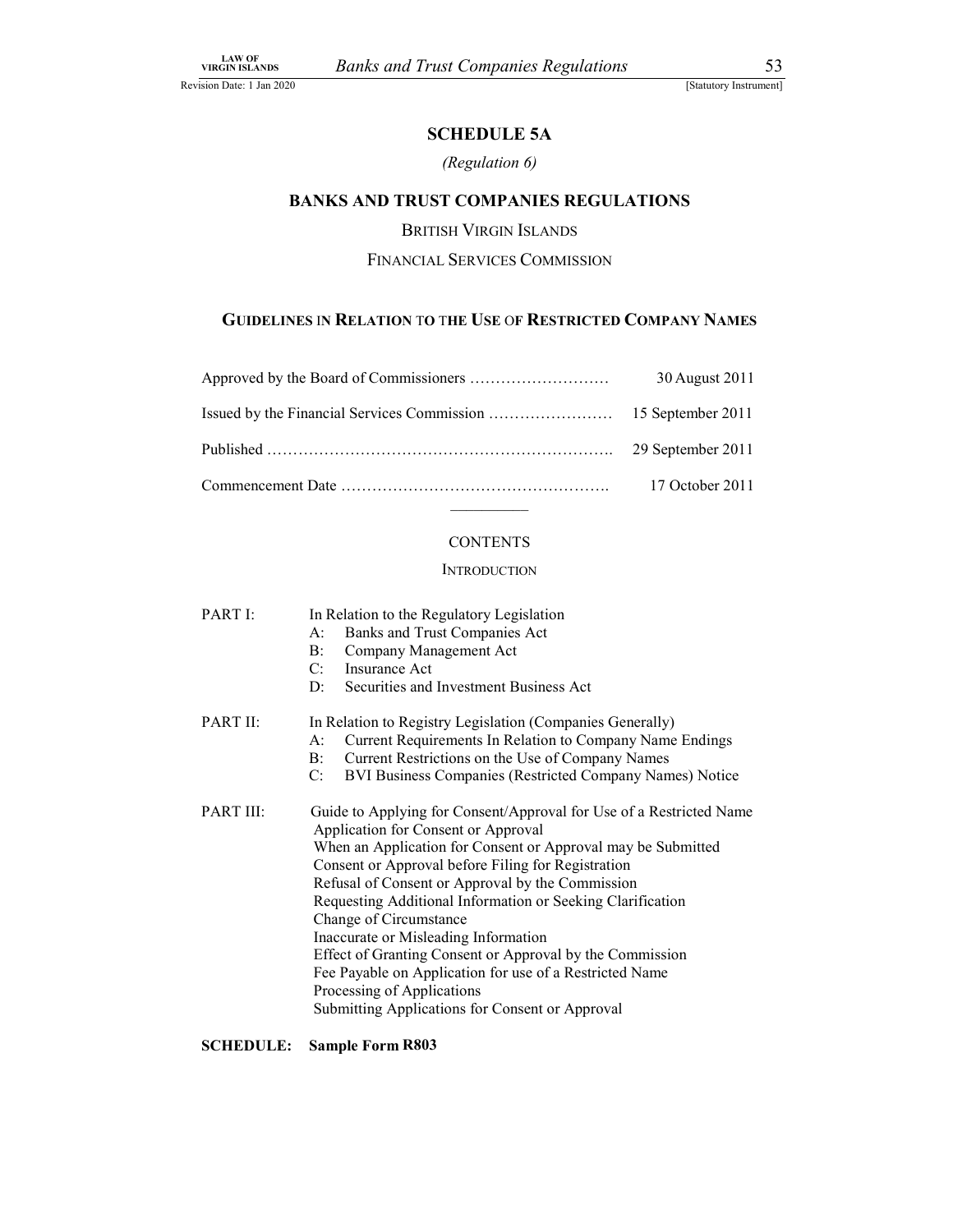### **INTRODUCTION**

54 Banks and Trust Companies Regulations<br>
Statutory Instrument]<br>
INTRODUCTION<br>
The process of incorporating, registering or licensing a company in the Virgin Islands The process of incorporating, registering or licensing a company in the Virgin Islands includes verification that the name of the company or any description thereof is available and appropriate, and that it meets the requirements or does not offend against the restrictions comprised in the applicable regulatory or registry legislation. Section 17 of the BVI Business Companies Act ("the BVI Business Companies Act") outlines words and phrases that may be used as part of the ending of the name of a company. Those words and phrases are by no means exhaustive and essentially relate to the common endings associated with most companies. Generally the ending of the name of a company gives an idea of the type of entity the company is; it is understood therefore that not all companies will necessarily have the same or any of the endings outlined in section 17. The BVI Business Companies Act introduces the concept of a restricted company name whereby a company that has as part of its name a restricted word or phrase cannot be registered, whether in relation to incorporation, continuation, merger or consolidation, unless it has the written consent of the Commission. It is in that context that the BVI Business Companies Act empowers the Commission to specify words or phrases to be restricted for purposes of incorporation, continuation, etc.

2. A similar scenario obtains in relation to non-profit companies that wish to bear a name with an ending other than any of those prescribed under section 17. It is required that they obtain the authorisation of the Commission before they can be registered with a name that is not specified in section 17; that is by virtue of section 17A of the BVI Business Companies Act.

3. It should be noted also that the various regulatory legislation, namely the Banks and Trust Companies Act, Company Management Act, Insurance Act and Securities and Investment Business Act also make provision with respect to the use of restricted names. The registry legislation (BVI Business Companies Act) generally makes reference to words or phrases. In these Guidelines the term "restricted name" is used to cover restricted names under the regulatory legislation and words, phrases and abbreviations as referenced in the BVI Business Companies Act.

4. Accordingly, these Guidelines are issued by the Financial Services Commission ("the Commission") to assist firstly, in drawing attention to the restricted names comprised in the various regulatory legislation as well as the restricted names prescribed by the Commission, and secondly, in processing an application for obtaining the consent or approval of the Commission. The Commission will rely on the Guidelines in dealing with all applications seeking consent or approval to use a restricted name and users are therefore advised to make reference and adhere to these Guidelines in order to facilitate the processing of their applications. Failure to so refer and adhere may result in a delay in processing an application as the Registrar will not incorporate or register a company that has a restricted name unless he or she is satisfied that the consent or approval of the Commission has been obtained.

### PART I

### IN RELATION TO THE REGULATORY LEGISLATION

5. Generally, the regulatory legislation prohibit the use by any person of certain specific names or phrases or their derivatives as part of the name, description or title under which the person carries on business from within the Virgin Islands. The prohibition includes any representation that suggests that the person is licensed to carry on business in the name, description or title which comprises a restricted name, phrase or any derivative thereof. It is therefore essential that any person wishing to incorporate or register a company or to be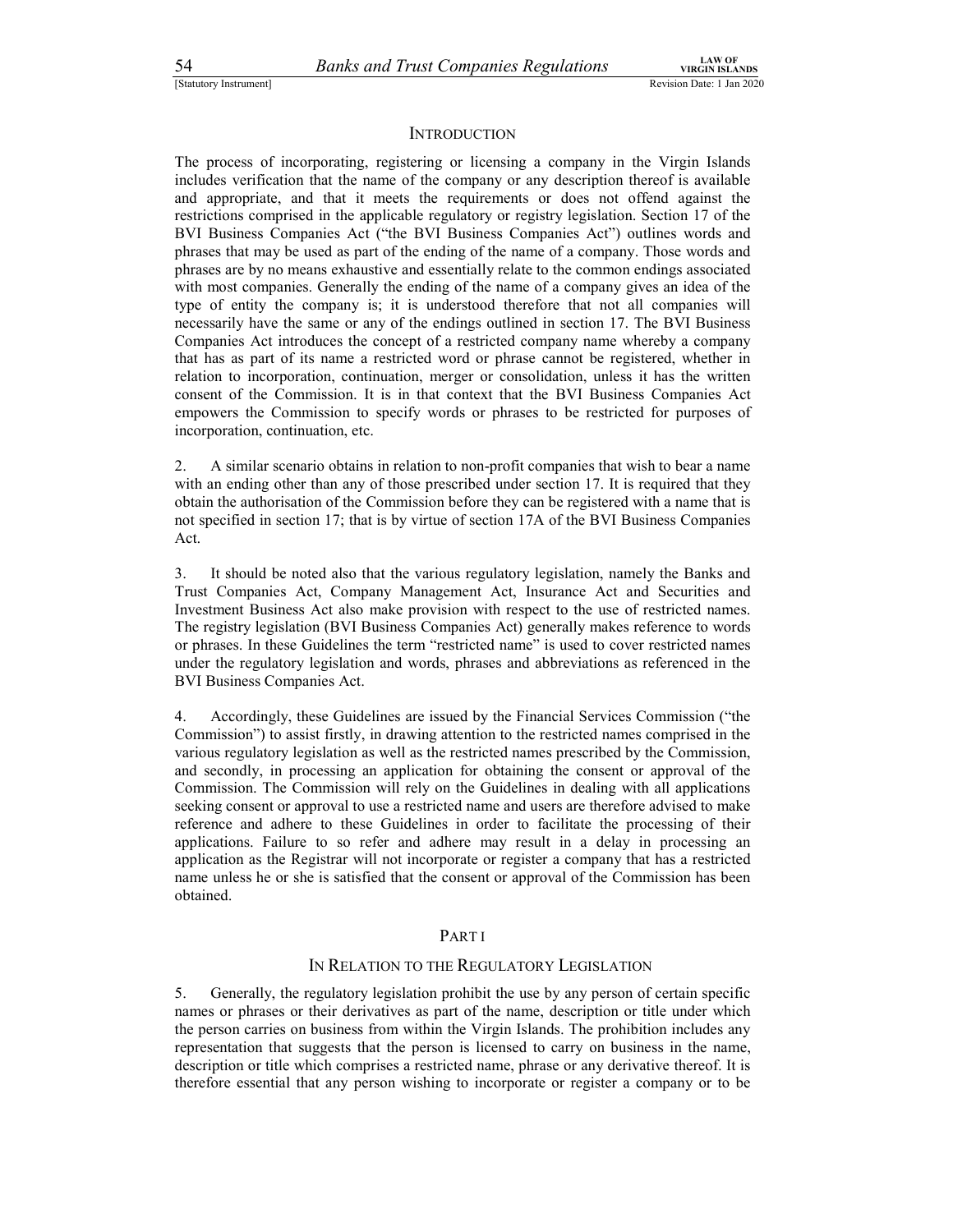Revision Date: 1 Jan 2020 [Statutory Instrument] [Statutory Instrument]

LAW OF<br>
SIGEN ISLANDS BANKS and Trust Companies Regulations 55<br>
Sion Date: 1 Jan 2020<br>
Statutory Instrument]<br>
Icensed to carry on any licenseable business activity must be aware of the applicable<br>
restrictions comprised in licensed to carry on any licenseable business activity must be aware of the applicable restrictions comprised in the relevant regulatory and registry legislation. This will ensure that an application or a filing is processed without undue delay.

6. It is important to note the specific restrictions outlined in the various regulatory legislation. However, readers are urged to make specific reference to the applicable legislation as these Guidelines are not designed to be a substitute of the relevant legislative provisions. VIRGIN BLAND **S**<br>
SURGIN BLANDS<br>
SIGN DAIR: A STANDS AND STANDS AND TRUST COMPANIES ACT<br>
(SIGNIFY) INSTANDS (SURVEY IN THE REVENITED SOMETIME TO A SURVEY IT IS WELL AND SURVEY AND TRUST CONFIRMED ACT<br>
A: BANKS AND TRUST C **THE EVALUAT SET SECTES AND TRUST COMPANIES** ACT<br>
16(1) order SEC actrises activity must be aware of the applicable<br>
idense of sections comprised in the relevant regulatory and registry legislation. This will ensure<br>
that **Banks and Trust Companies Regulations** (Statutory Instrument)<br>
on any licenseable business activity must be aware of the applicable<br>
trised in the relevant regulatory and registry legislation. This will ensure<br>
or a fili

person who is licensed to carry on business under the BTCA may use certain specified terms. These terms include the following words—

- 
- (ii) savings;
- (iii) savings and loans;
- (iv) trust;
- (vi) trustee;
- (vii) trust company;
- (vii) trust corporation; and
- (vi) fiduciary.

8. The use of the terms specified in subparagraphs  $(i) - (viii)$  include any of their derivatives or cognate terms, irrespective of the language they are in, that are comprised in the name, description or title under which a person carries on business from within the Virgin Islands. Thus a person who is not licensed under the BTCA is prohibited (save as outlined in paragraph 11 below) from using any of the terms identified in paragraph 7 above, including any derivative or cognate terms thereof. The prohibition extends to making or continuing to make any form of representation in a tangible manner that gives the impression that the person is carrying on banking or trust business. In addition, such person is prohibited from soliciting or receiving deposits from members of the public.

9. In like manner, a company that is incorporated in the Virgin Islands is, unless it is licensed under the BTCA, prohibited from being registered or having its registration continued if its name contains any of the terms specified in paragraph 7 above or their derivatives or cognate terms (save as outlined in paragraph 11 below). The Registrar of Corporate Affairs ("the Registrar") is expected to be cognisant of this prohibition at all times and thus act accordingly.

10. It is an offence for any person to act contrary to the prohibitions relating to the use of a restricted name outlined in the BTCA.

11. It should be noted, however, that notwithstanding the prohibition regarding the use of a restricted name, the Commission may give approval for a restricted name or its derivative or cognate term to be used. A person who wishes to use such a name must submit an application to the Commission for its approval. The application must contain all relevant information that would be sufficient to enable the Commission to properly process the application.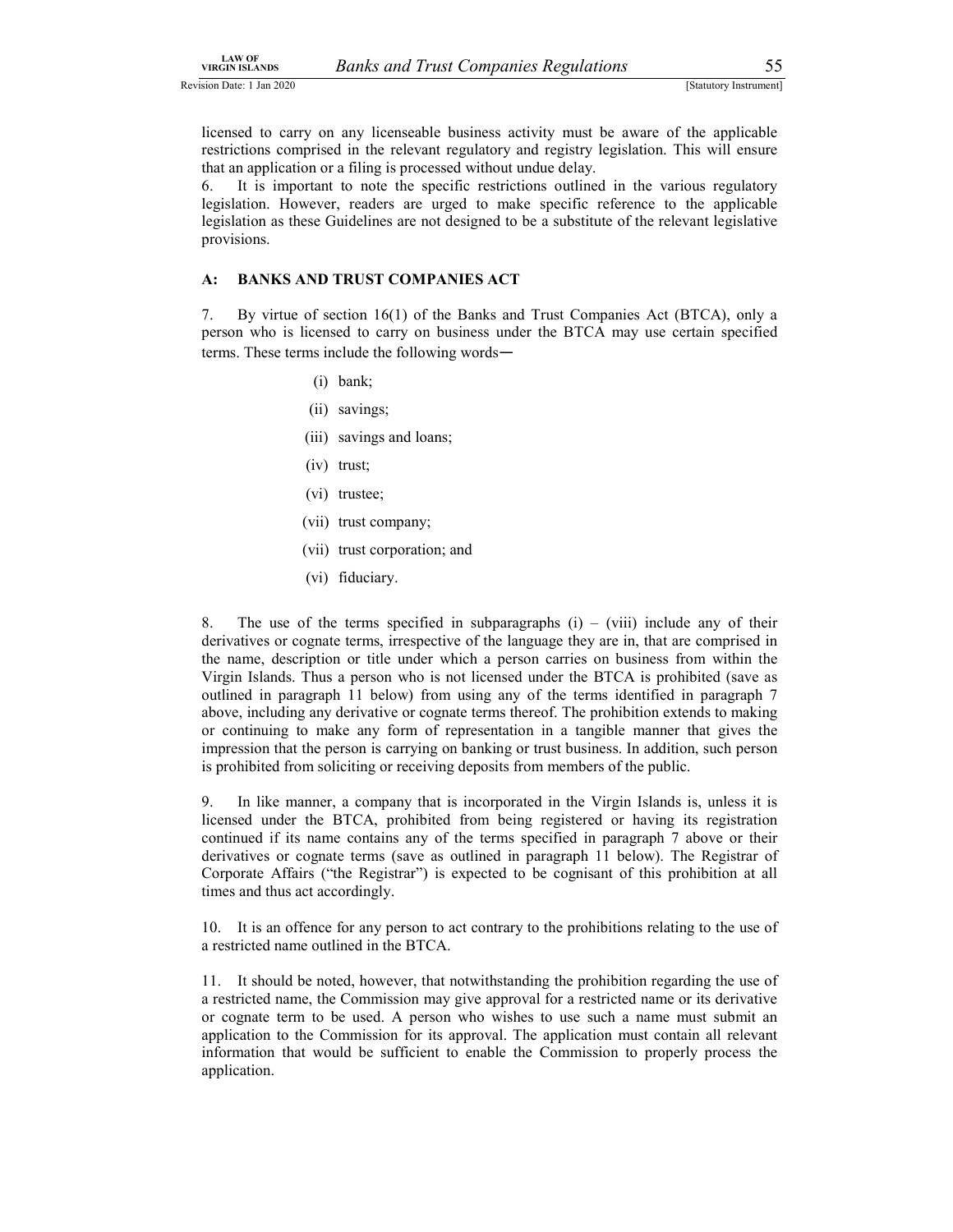56 Banks and Trust Companies Regulations<br>
Statutory Instrument]<br>
Statutory Instrument]<br>
12. An approval for use of a restricted name or any derivative or cognate term thereof<br>
given by the Commission may be withdrawn by th 12. An approval for use of a restricted name or any derivative or cognate term thereof given by the Commission may be withdrawn by the Commission where it considers it approval shall be notified in appropriate so to do in given by the Commission may be withdrawn by the Commission where it considers it appropriate so to do in the public interest. A withdrawal of approval shall be notified in writing by the Commission.

Satutory Instrument]<br>
Sanks and Trust Companies Regulations<br>
Revision Date:<br>
12. An approval for use of a restricted name or any derivative or cognate term the<br>
given by the Commission may be withdrawn by the Commission wh 13. While the Company Management Act (CMA), unlike the BTCA, does not identify specific terms or phrases whose use is restricted unless otherwise approved by the Commission, it prohibits a person who is not licensed under the Act from using any word "in the description or title under which he or she carries on business in or from within the Virgin Islands" which in the Commission's view suggests company management business. It does not matter whether the word used is in the English language or any other language. It also prohibits the making of any representation in a document or any other manner which is likely to suggest that the person is carrying on company management business. Thus whilst the prohibition with respect to the use of a word or any representation with respect to company management business is descriptive, it is essential to note that particular attention will be paid to the context in which the word is used or representation made to establish the Commission's view as to whether it suggests company management business.

14. The CMA provides further restrictive measures with respect to the use of certain names by licensees under the Act. These relate essentially to carrying on company management business under a name that is identical to the name of another person, whether within or outside the Virgin Islands, or so nearly resembles such a name as to be calculated to deceive; or that is calculated to falsely suggest any patronage of or connection with a person within or outside the Virgin Islands; or is calculated to falsely suggest that the person carrying on company management business has some special status with respect to or derived from the Government or has approval, or acts on behalf, of the Government or any of its departments or officials. In any of these circumstances the Commission may require a licensee to change its name.

15. It is an offence for any person to act contrary to the prohibitions outlined with respect to the use of a restricted name or the making of any representation in the contexts identified in the CMA.

16. It should be noted that, unlike in the BTCA, the Commission is not granted any power under the CMA to give approval for the use of a restricted name or the making of any representation that suggests company management business. The prohibitions in the CMA would appear to be strict, although arguably the Commission has power to approve the use of a restricted name by virtue of section  $18(1)(d)$  provided that the restricted word is specified in a notice published in the *Gazette*.

### C: INSURANCE ACT

17. Section 75 of the Insurance Act (IA) prohibits a person from using any of the following terms—

- (i) insurance;
- (ii) assurance;
- (iii) underwrite; and
- (iv) any combination or derivative of the terms in  $(i) (iii)$ .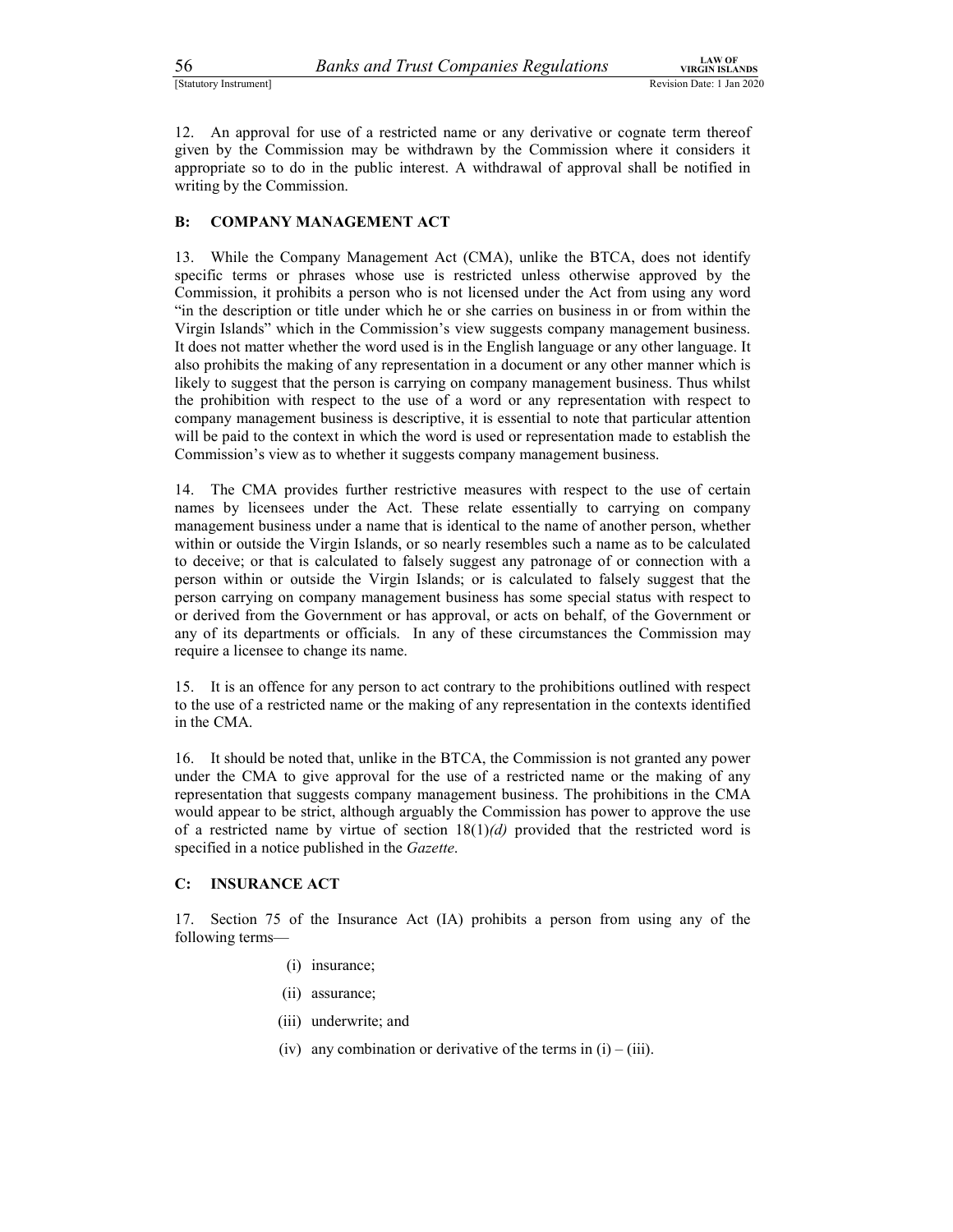LAW OF<br>
Sion Date: 1 Jan 2020<br>
Sion Date: 1 Jan 2020<br>
Sion Date: 1 Jan 2020<br>
18. The prohibition outlined in paragraph 17 above extends to the use of any other word<br>
or phrase by a person that suggests insurance business, 18. The prohibition outlined in paragraph 17 above extends to the use of any other word or phrase by a person that suggests insurance business, the business of insurance management or the business of an insurance intermediary. The prohibitions apply irrespective of whether the use relates to the name under which a person is registered or in the description or title under which the business is conducted in or from within the Virgin Islands. Furthermore, any representation made by a person in any manner which is likely to suggest that the person is carrying on or is licensed or otherwise entitled to carry on insurance business or the business of insurance manager, insurance intermediary or loss adjustor is prohibited.

19. Accordingly, the Registrar is required not to register a company or register a change of name of a BVI business company to a name that includes any of the prohibited terms outlined in paragraph 17 above, unless the company is a licensee, has approval of the Commission to use a restricted name or is otherwise authorised to use the name by virtue of another enactment.

20. It should be noted, however, that notwithstanding the above prohibition the Commission may grant approval for use of the restricted names. This is processed through a formal application process. In addition, the prohibitions do not apply to a licensed insurer, insurance manager, insurance intermediary or loss adjustor if its registered name does not in any way suggest that it is carrying on business that is required to be licensed under the IA other than that for which it is authorised by its licence to carry on.

21. It is an offence for any person to act contrary to the prohibitions outlined with respect to the use of a restricted name or the making of any representation in the contexts identified in the IA.

### D: SECURITIES AND INVESTMENT BUSINESS ACT

22. The provisions of the Securities and Investment Business Act (SIBA) with respect to the use of restricted names are similar to those provided in the IA. Section 95 of SIBA prohibits a person from using the terms—

- (i) fund;
- (ii) mutual fund; and
- (iii) any combination or derivative of the terms in (i) and (ii).

23. The prohibition outlined in paragraph 22 above also relates to the use of any term that may be specified in the Mutual Fund Regulations as a term that suggests a person is operating as a mutual fund or a term contained in the Investment Business Regulations (whenever enacted) that suggests investment business. The prohibitions apply irrespective of whether the use relates to the name under which a person is registered or in the description or title under which the business is conducted in or from within the Virgin Islands. Furthermore, any representation made by any person in any manner which is likely to suggest that the person is carrying on or is licensed or otherwise entitled to carry on investment business or is operating or registered as a public fund or recognised as a private or professional fund or otherwise entitled to operate as a mutual fund is prohibited.

24. Accordingly, the Registrar is required not to register a company or register a change of name of a BVI business company to a name that includes any of the prohibited terms outlined in paragraph 22 above, unless the company is authorised under SIBA or another enactment or has approval of the Commission to use a restricted name or is otherwise authorized to use the restricted name by virtue of another enactment.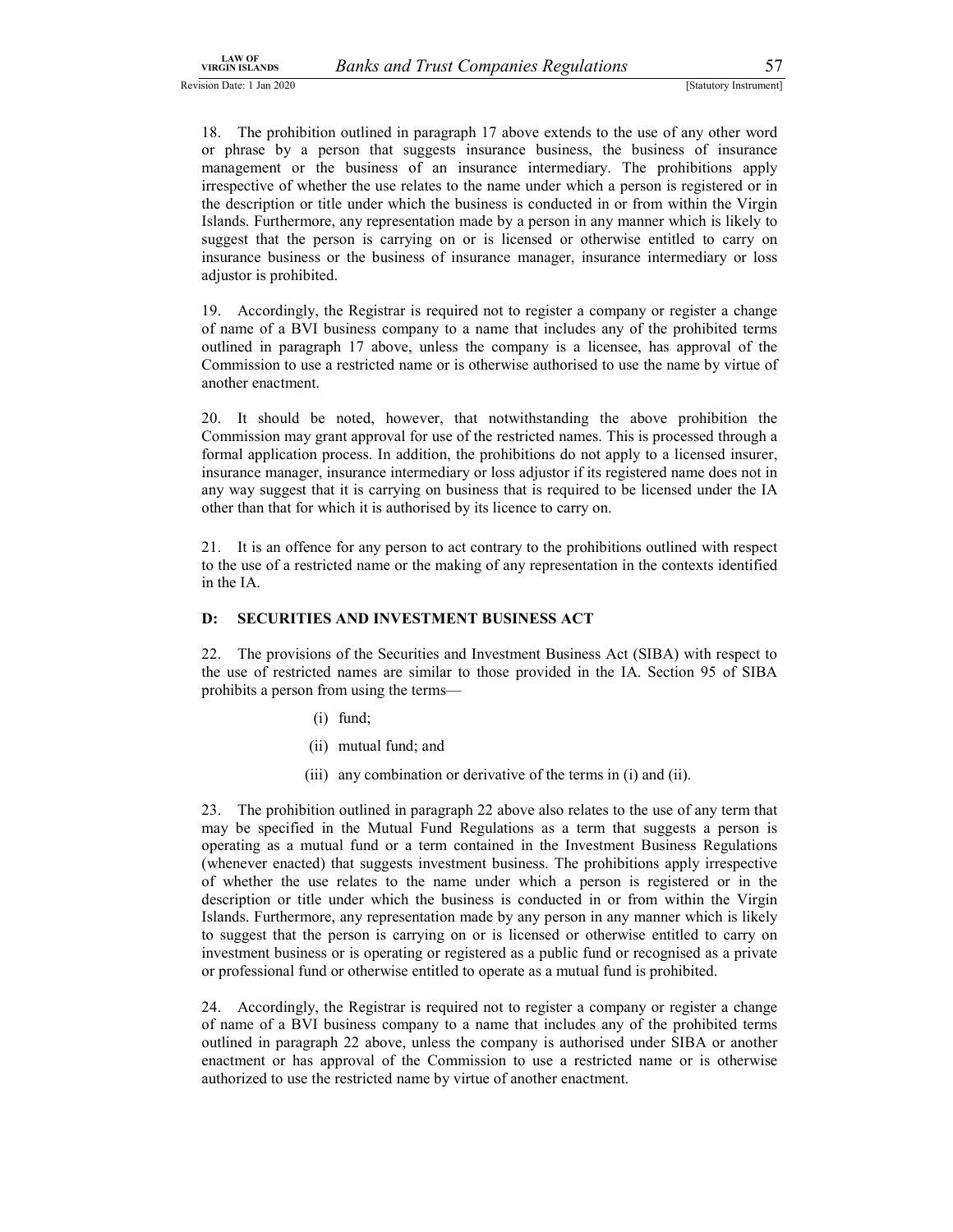58 Banks and Trust Companies Regulations<br>
Statutory Instrument]<br>
Statutory Instrument]<br>
25. It should be noted, however, that notwithstanding the above prohibition the<br>
Commission may grant approval for use of the restric <sup>258</sup><br><sup>25.</sup> It should be noted, however, that notwithstanding the above prohibition the<br><sup>25.</sup> It should be noted, however, that notwithstanding the above prohibition the<br>25. It should be noted, however, that notwithstandin Commission may grant approval for use of the restricted names. This is processed through a formal application process. In addition, the prohibitions do not apply to a person who holds an investment business licence, or a public fund or private or professional fund, if its registered name does not in any way suggest that it is carrying on business that is required to be licensed under SIBA other than that for which it is authorised by its licence to carry on, in the case of a person with an investment business licence, or in the case of a mutual fund that the fund is of a different type than that for which it is registered or recognised.

26. It is an offence for any person to act contrary to the prohibitions outlined with respect to the use of a restricted name or the making of any representation in the contexts identified in SIBA.

### PART II

### IN RELATION TO REGISTRY LEGISLATION (COMPANIES GENERALLY)

A: Current Requirements in Relation to Company Name Endings

27. The following name endings in relation to company names are recognised under section 17 of the BVI Business Companies Act—

- (a) For a **limited company**, any of the following endings may be applied—
	- (i) "Limited", "Corporation" or "Incorporated";
	- (ii) "Societe Anonyme" or "Socieda Anonima"; and
	- (iii) "Ltd", "Corp", "Inc" or "S.A.";
- (b) For an unlimited company, the word "Unlimited" or abbreviation "Unltd" applies;
- (c) For a **restricted purposes company**, the phrase "(SPV) Limited" or "(SPV) Ltd" applies;
- (d) For a segregated portfolio company, the designation "Segregated Portfolio Company" or "SPC" applies; this must, however, be placed immediately before one of the endings specified under paragraph  $(a)(i)$ ,  $(ii)$  or  $(iii)$  above;
- $(e)$  For a segregated portfolio company that is a restricted purposes company, the designation "(SPV)" applies and must form part of the designation outlined in paragraph (d) above; the designation may be placed immediately before or immediately after the designation in paragraph  $(d)$ .<br>28. Where any of the abbreviations outlined in paragraphs  $(a)$  or  $(b)$  is used as part of the

ending of a company's name, a full stop may be placed at the end of the abbreviation; this is a matter of choice for the company concerned. In the same vein, a company may choose either the full or the abbreviated form of the name ending of the company.

29. In respect of a limited company, Regulations made under the BVI Business Companies Act may specify any additional words or abbreviations as the name endings of a company. However, as at the date of publication of these Guidelines no such additional words or abbreviations have been specified and therefore only those specified in section  $17(1)(a)$ , (b) or (c) continue to apply. Any additional words or abbreviations specified in due course must be construed accordingly.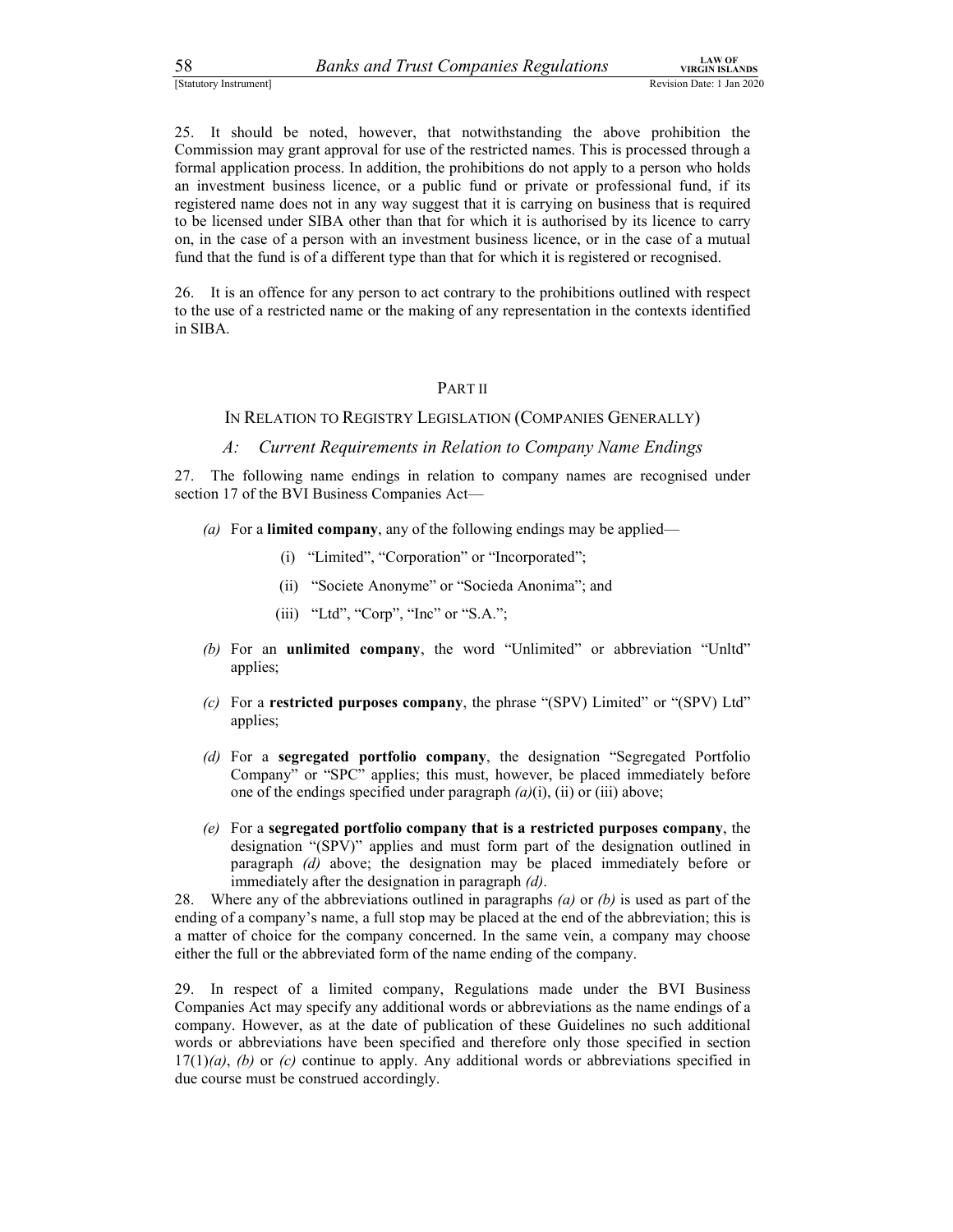LAW OF<br>
SIGN ISLANDS BANKS and Trust Companies Regulations 59<br>
SIGN UNITY ISLANDS SIGN UP AND TRISTANDS (Statutory Instrument)<br>
30. By virtue of section 19 of the BVI Business Companies Act, a company may include<br>
as part EXAN SEXANDS<br>
Sign Date: 1 Jan 2020<br>
Sign Date: 1 Jan 2020<br>
30. By virtue of section 19 of the BVI Business Companies Act, a company may include<br>
as part of its name the expression "BVI Company Number" to be followed by th as part of its name the expression "BVI Company Number" to be followed by the company number in figures and the appropriate required ending as specified under section 17.

31. The company name endings specified in section 17 are not restricted names and their use therefore does not require the approval or consent of the Commission.

Banks and Trust Companies Regulations<br>
Somewhere the SVI Business Companies Act, a company may include<br>
name the expression "BVI Company Number" to be followed by the company<br>
urres and the appropriate required ending as s **EXANDER CONDUMER COMPAIGES ACCOMPRIME COMPAIGES** (STARLOOY INSTEDUATED 130. By virtue of section 19 of the BVI Business Companies Act, a company may include as part of its name the expression "BVI Company Number" to be f be restricted in certain circumstances. The restriction applies irrespective of whether the registration is in relation to an incorporation, a continuation, change of name or merger or consolidation. The circumstances in which the restriction applies are as follows—

- (a) Where the use of the company name would contravene another enactment, principal or subsidiary; this is usually the case where another enactment prohibits the use of certain specified names, as with the regulatory legislation identified under Part I of these Guidelines;
- (b) Where the company name is identical to the name of another company previously registered under the BVI Business Companies Act or the repealed Companies Act or International Business Companies Act;
- (c) Where the company name is so similar to the name of another company registered under the BVI Business Companies Act or the repealed Companies Act or International Business Companies Act that the Registrar forms the view that the company name is likely to confuse;
- (d) Where the company name is identical to a name that has been reserved under section 25 of the BVI Business Companies Act or is so similar to a name that has been so reserved as to be likely to confuse or mislead;
- (e) Where the company name contains a restricted word or phrase the use of which the Commission has not given its consent; and
- (f) Where the Registrar forms the opinion that the company name is offensive or objectionable.

33. In relation to paragraph  $32(e)$  above, section 18(2) of the BVI Business Companies Act empowers the Commission to specify words or phrases as restricted words or phrases. The Commission takes the position that any reference to restricted words or phrases in relation to a company name includes abbreviations or derivatives or cognate terms of such words or phrases, or a combination of words or phrases, or a description or title under which the company operates. It should be noted that any word or phrase that is specified pursuant to section 18(2) must be contained in a notice published in the Gazette. In addition, the Commission would normally effect such publication on its website at www.bvifsc.vg Example 1.1 and 1.0 and 1.0 and 1.0 and 1.0 and 1.0 and 1.0 and 1.0 and 1.0 and 1.0 and 1.0 company name is identical to a name that has been reserved under section 25 of the BVI Business Companies Act or is so similar to

34. The Commission, exercising the powers granted to it by section 18(2) of the BVI Business Companies Act, on 15 September, 2011 issued the BVI Business Companies (Restricted Company Names) Notice ("the Notice"). This Notice outlines in the Schedule a list of names and phrases (including abbreviations) which are specified as restricted names and for the use of which the consent or approval of the Commission is imperative before a company of which they form a part can be registered by the Registrar. Any word or phrase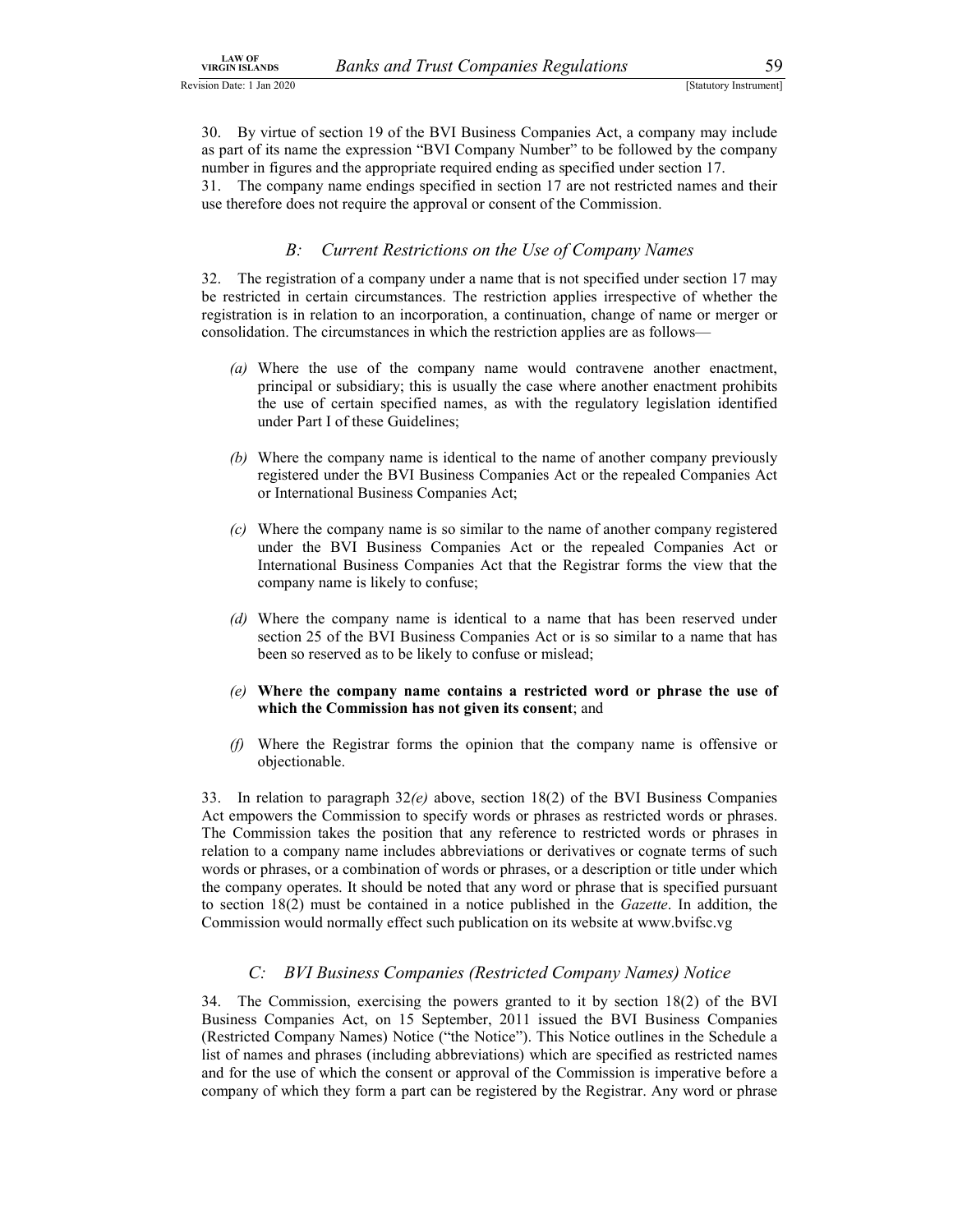$Banks and Trust Companies. Regularations  
\n(Statutory Instrument]  
\n(Statutory Instrument)  
\n(Statutory Instrument)  
\n(3) The  
\n**1.1** A W OF  
\n(3) Revision Date: 1 Jan 2020  
\n(4) Revision Date: 1 Jan 2020  
\n(5) The  
\n**2.1** The  
\n**3.2** The  
\n**4.2** The  
\n**4.2** The  
\n**5.2** The  
\n**5.2** The  
\n**6.2** The  
\n**6.2** The  
\n**6.2** The  
\n**6.2** The$ that is a derivative or a cognate term of the specified words or phrases or that is descriptive of a restricted name is, notwithstanding its absence from the Schedule, equally restricted and the consent or approval of the Commission is required in that regard as well. This will include the use of singular and plural words or phrases so long as either is specified in the Schedule. The restriction in registration applies in relation to incorporations, continuations, change of name, mergers and consolidations. The restricted names and phrases outlined in the Schedule of the Notice include those already outlined in the regulatory legislation referred to above (see Part I). Thus the Schedule of the Notice represents a comprehensive list of the restricted names and phrases the use of which the Registrar will require evidence of approval from the Commission.

35. In respect of any abbreviation contained in the Schedule of the Notice which is used as part of the name of a company, the company may (following the consent or approval of the Commission) place a full-stop at the end of the abbreviation or between the letters that form the abbreviation.

36. Once the consent or approval of the Commission is obtained in respect of the use of a restricted word or phrase and the company is duly registered, it may use and be legally designated by either the full or abbreviated form of the restricted name.

37. As the words and phrases specified in the Schedule of the Notice are by no means exhaustive, the Commission expects to review the Schedule from time to time to effect necessary amendments. In addition, the restrictions identified in section 18 of the BVI Business Companies Act will continue to be observed by the Registrar in relation to all applications for registration.

### PART III

### GUIDE TO APPLYING FOR CONSENT/APPROVAL FOR USE OF A RESTRICTED NAME

### Application for Consent or Approval

38. Where it is desired to register a company with a restricted name, it is essential to submit an application to the Commission seeking the Commission's consent or approval to use the name as part of the proposed company's name. This application must be made via VIRRGIN by completing Form R803, which is available on the Commission's website<sup>1</sup>, and attaching it to the name reservation application in VIRRGIN.<sup>2</sup> The details of Form R803 are replicated for reference purposes only in the sample Form to the Schedule<sup>3</sup> herewith. Form R803 must be fully completed and contain all the required information, along with all necessary supporting documents. Submitting an incomplete application form may result in a rejection of the application or a delay in processing the required consent or approval by the Commission.

<sup>&</sup>lt;sup>1</sup> This process is currently being reviewed to enable the complete electronic filing of the application directly through VIRRGIN.

<sup>2</sup> The same applies for the reservation of a name that is a restricted name – consent or approval must first be sought before the restricted name can be fully reserved.

 $3$  While the regulatory legislation essentially provide that the application for approval of the Commission is to be in a form to be prescribed by the Regulatory Code, the details of the form prescribed in these Guidelines is comprised in VIRRGIN and applicants must use the VIRRGIN Form R803 in seeking consent for approval of a restricted name. The framework for the form to be provided for in the Regulatory Code will be dealt with by the Commission in due course.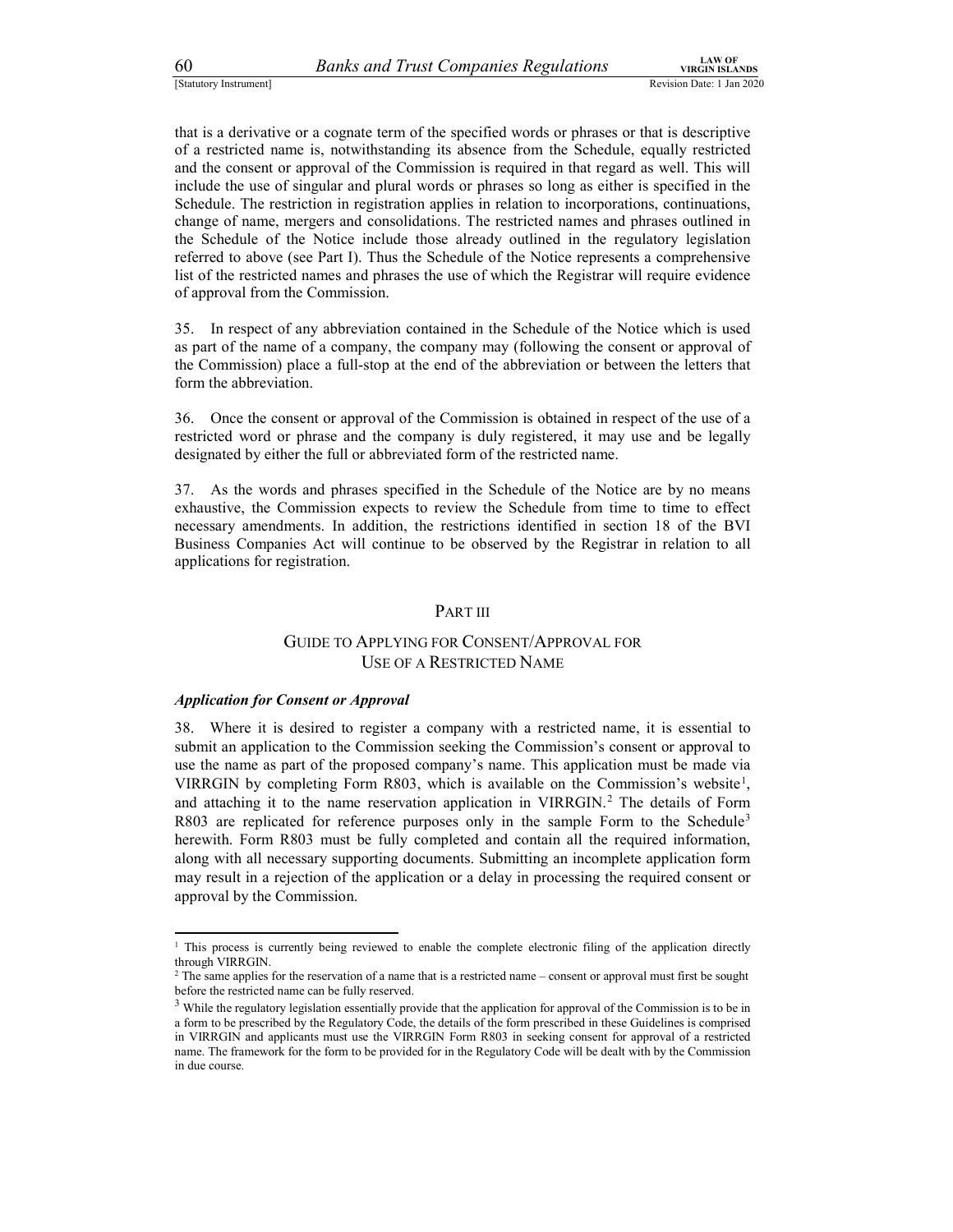### When an Application for Consent or Approval may be Submitted

LAW OF<br>
SIGEN ISLANDS Banks and Trust Companies Regulations 61<br>
Statutory Instrument]<br>
When an Application for Consent or Approval may be Submitted<br>
39. An application seeking the consent or approval of the Commission for 39. An application seeking the consent or approval of the Commission for use of a restricted name must be submitted in advance of the filing of documents for the registration of a company or the application for licensing. Where a company seeking to be licensed under any of the regulatory legislation wishes to use a restricted name or phrase, it is generally essential that the company seeks to be registered first and in that regard it must obtain the required consent or approval before the registration process can be effected. In effect, consent or approval for the use of a restricted name must be sought at the time of the name reservation process. The restrictions outlined above must be noted at all times and the paragraphs below are instructive of the process entailed in seeking consent or approval for the use of a restricted name.

### Consent or Approval before Filing for Registration

40. Where a company submits an application, via VIRRGIN to the Commission for use of a restricted name, it must await the outcome of the application before filing any documents with the Registrar<sup>4</sup> for registration of the company.

41. If the Commission grants its consent or approval to the use of a restricted name, notification of the consent or approval will be made to the Registrar, and the consent or approval will be communicated directly, via VIRRGIN to the applicant company.5

 42. If, after receipt of the consent or approval the company files its documents for the registration of the company which comprises the restricted name consented to or approved, the Registrar may, on the basis of the consent or approval received from the Commission, proceed to process the registration as she deems fit pursuant to the exercise of her powers and in accordance with the provisions of the BVI Business Companies Act and any Regulations made thereunder, including any applicable regulatory legislation. The company will be appropriately notified once the company is registered with the restricted name.

### Refusal of Consent or Approval by the Commission

43. In considering an application for consent or approval to use a restricted name, the Commission shall have due regard to the information provided in the application as comprised in or in relation to Form R803. The Commission is not bound to consider an application that is incomplete and reserves the right to reject the application or return the incomplete application to the applicant company.6 However, where the Commission considers an application and refuses to give consent or approval for the use of a restricted name, it shall provide the reason or reasons therefore in writing.

 <sup>4</sup> While the Registry of Corporate Affairs and indeed the Registrar are part of the Commission, for the purposes of these Guidelines their functions are distinct; the Registrar is statutorily mandated to perform specific functions which he or she does in his or her independent capacity. In order to ensure transparency of the application process, the Commission (without any direct participation of the Registrar) deals with all consent and approval of applications.<br><sup>5</sup> This communication will be made through the same registered agent that submitted the application.

<sup>6</sup> This is normally done through the process of defecting the application.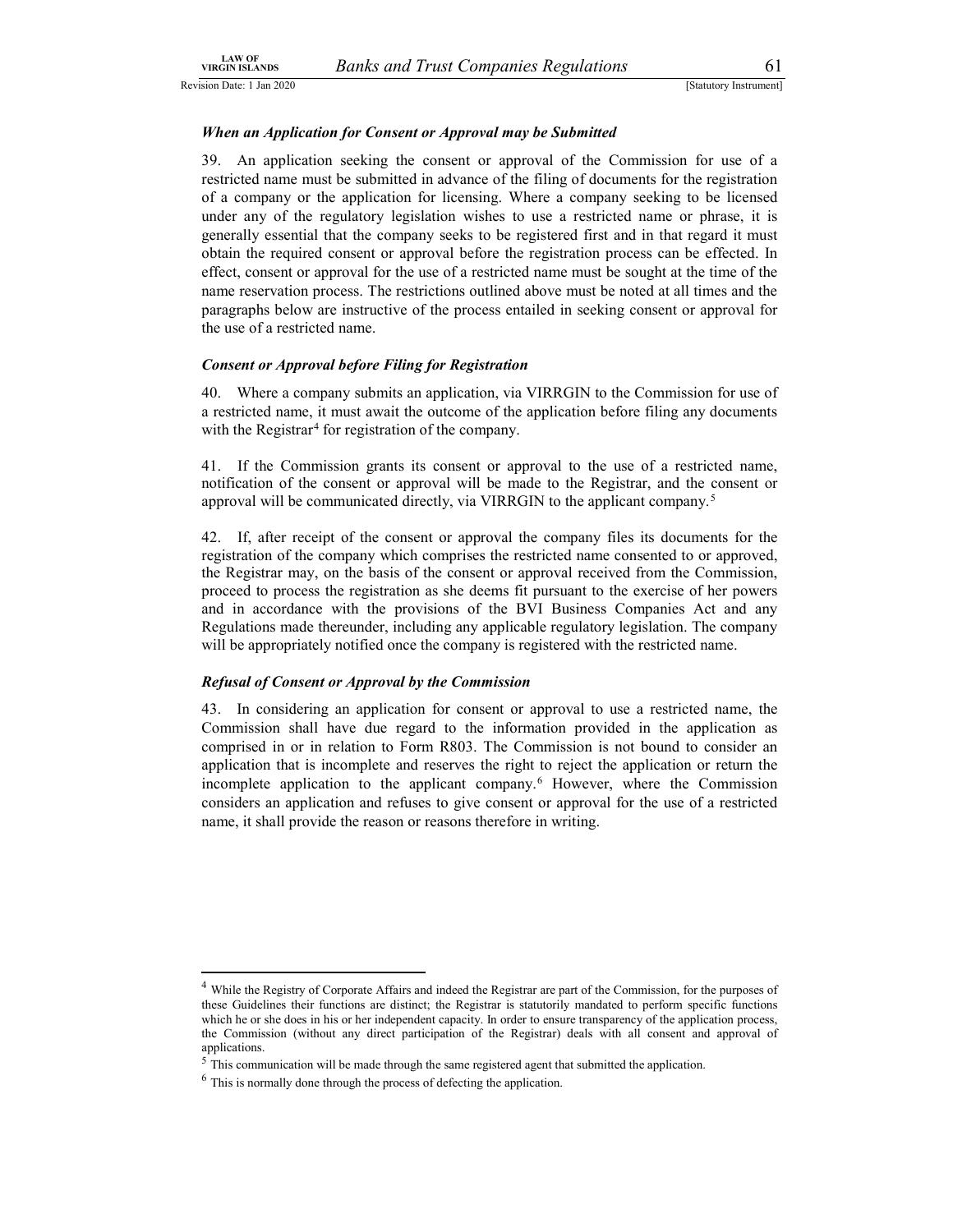### Requesting Additional Information or Seeking Clarification

Estatutory Instrument]<br>
Estatutory Instrument]<br>
Explores and Trust Companies Regulations<br>
Requesting Additional Information or Seeking Clarification<br>
44. In specific cases where the Commission considers it necessary to do 44. In specific cases where the Commission considers it necessary to do so, it may seek additional information in respect of an application in order to make an informed decision on whether or not to grant its consent or approval. It may also liaise with the Registrar on any matter it considers relevant to the consideration of an application; this shall not be construed as giving the Registrar any influence in whether or not the Commission grants its consent or approval. Any additional information requested shall be provided in such manner as the Commission requires, but without derogating from the substance of Form R803.

45. Furthermore, the Commission may seek clarification of any issue contained in or pertaining to an application for consent or approval to use a restricted name.

46. Unless otherwise specified by the Commission in writing, any additional information or clarification provided by an applicant shall be in writing.

### Change of Circumstance

47. If, after the submission of an application for consent or approval to use a restricted name, any circumstance concerning an applicant changes which may be reasonably considered to affect the Commission's decision to give or rescind its consent or approval, the applicant is required to notify the Commission of the change immediately. This requirement applies both before the Commission gives its consent or approval and after such consent or approval has been given. Thus, for instance, where a company intended to carry on fund administration business at the time of submitting an application for consent or approval to use the restricted name "Fund" but decides, before the requisite consent or approval is given, to engage in company management business instead, it must immediately notify the Commission of this change in circumstance. Similarly, if a company that was allowed to use the restricted name "Trust" subsequently decides to engage in a different type of business wholly separate and apart from trust business, it must immediately notify the Commission of this change in circumstance. These notifications are essential to enable the Commission to make an informed decision as to whether or not to grant consent or approval or to rescind its earlier consent or approval. This is also in the interest of the company concerned as it may then no longer become necessary to keep the company under regulatory supervision (as it would have ceased to be, if it already was, a licensee for regulatory purposes).

### Inaccurate or Misleading Information

48. Providing in an application for consent or approval of a restricted name information that is inaccurate or misleading is ground for refusing an application. It is therefore essential that applicants properly review their responses to the required information in Form R803 to verify the accuracy thereof before submitting their applications. Similarly, providing information which may be accurate on the surface but which may have a misleading effect may result in a refusal to give consent or approval in respect of an application. It is therefore important that all responses are sufficiently detailed and clear before an application to which they relate is submitted to the Commission.

### Effect of Granting Consent or Approval by the Commission

49. The granting by the Commission of its consent or approval on the basis of an application for the use of a restricted name is authority for the company concerned to use the restricted name as part of its company name. No further consent or approval is required either from the Commission or some other authority, save as may be otherwise provided in any enactment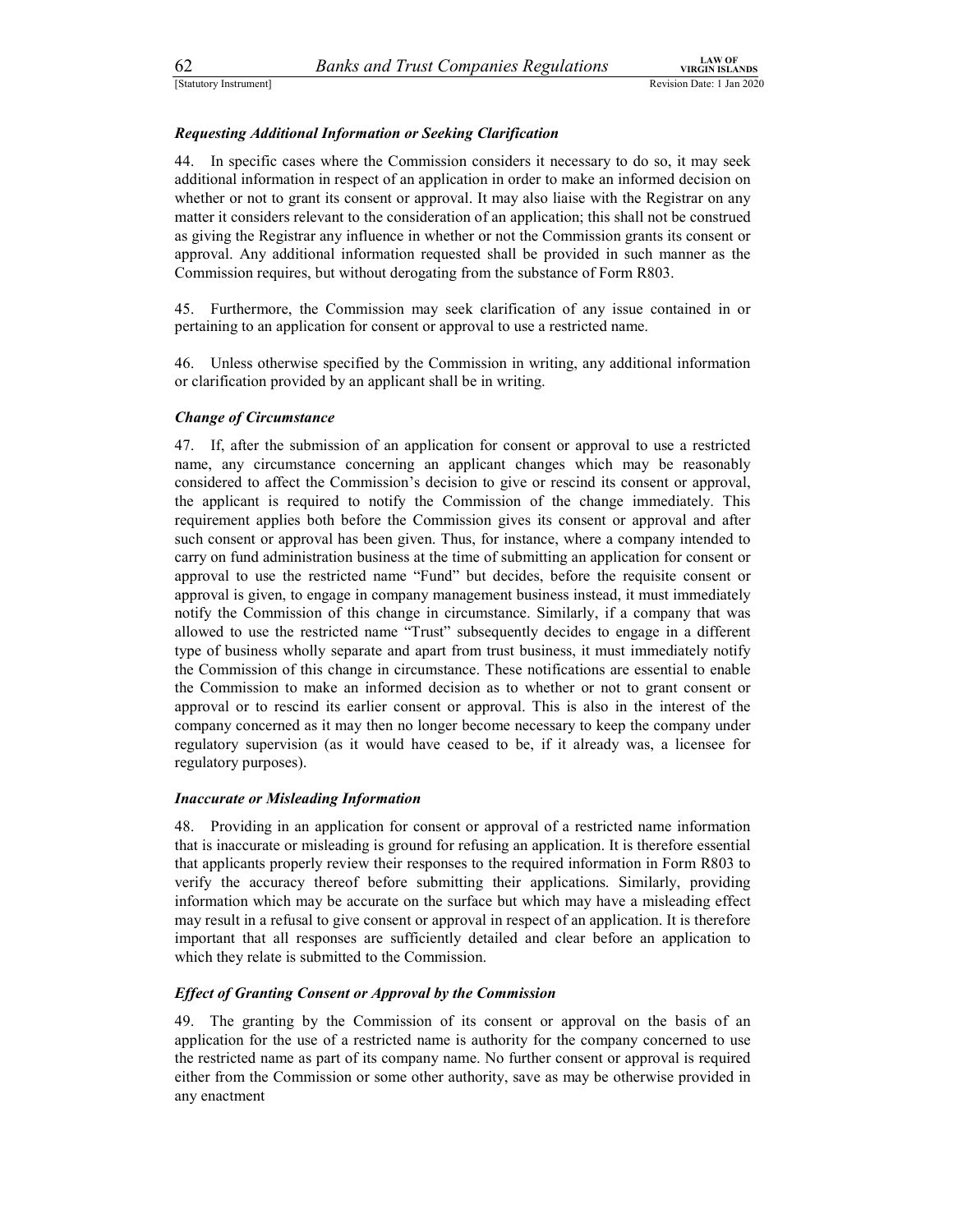LAW OF<br>
SIGNISLANDS BANKS and Trust Companies Regulations 63<br>
SIGNIVITY INSTRUMENT SONG THE SIGNISM (Statutory Instrument)<br>
50. However, it should be noted that the granting of consent or approval by the<br>
Commission is wit EAN SEANDSE<br>
Sign Date: 1 Jan 2020<br>
Sign Date: 1 Jan 2020<br>
50. However, it should be noted that the granting of consent or approval by the<br>
Commission is without prejudice to the Registrar's exercise of his or her powers u Commission is without prejudice to the Registrar's exercise of his or her powers under the BVI Business Companies Act. Thus notwithstanding the Commission's consent or approval for a company to use a specified restricted name, the Registrar may still decide not to register the company if any of the disabilities outlined in section 18(1) or other provision of the BVI Business Companies Act applies in the case of that company.

### Fee Payable on Application for use of a Restricted Name

51. Every application to the Commission seeking consent or approval to use a restricted name shall be accompanied by a non-refundable fee of \$100 payable to the Commission. However, this fee may be superseded by any other fee that may be prescribed pursuant to powers exercised under the BVI Business Companies Act or any other applicable enactment.

### Processing of Applications

52. All applications seeking the Commission's consent or approval for use of a restricted name that are complete would be processed in an expeditious manner. The Commission would normally process all complete applications in accordance with the Commission's Performance Accountability Policy and Supervisory Service Standards. Incomplete applications may take much longer to be processed by the Commission and may be denied on account of being incomplete.

### Submitting Applications for Consent or Approval

53. All applications for consent or approval of a restricted name must be filed via VIRRGIN using the appropriate Form R803.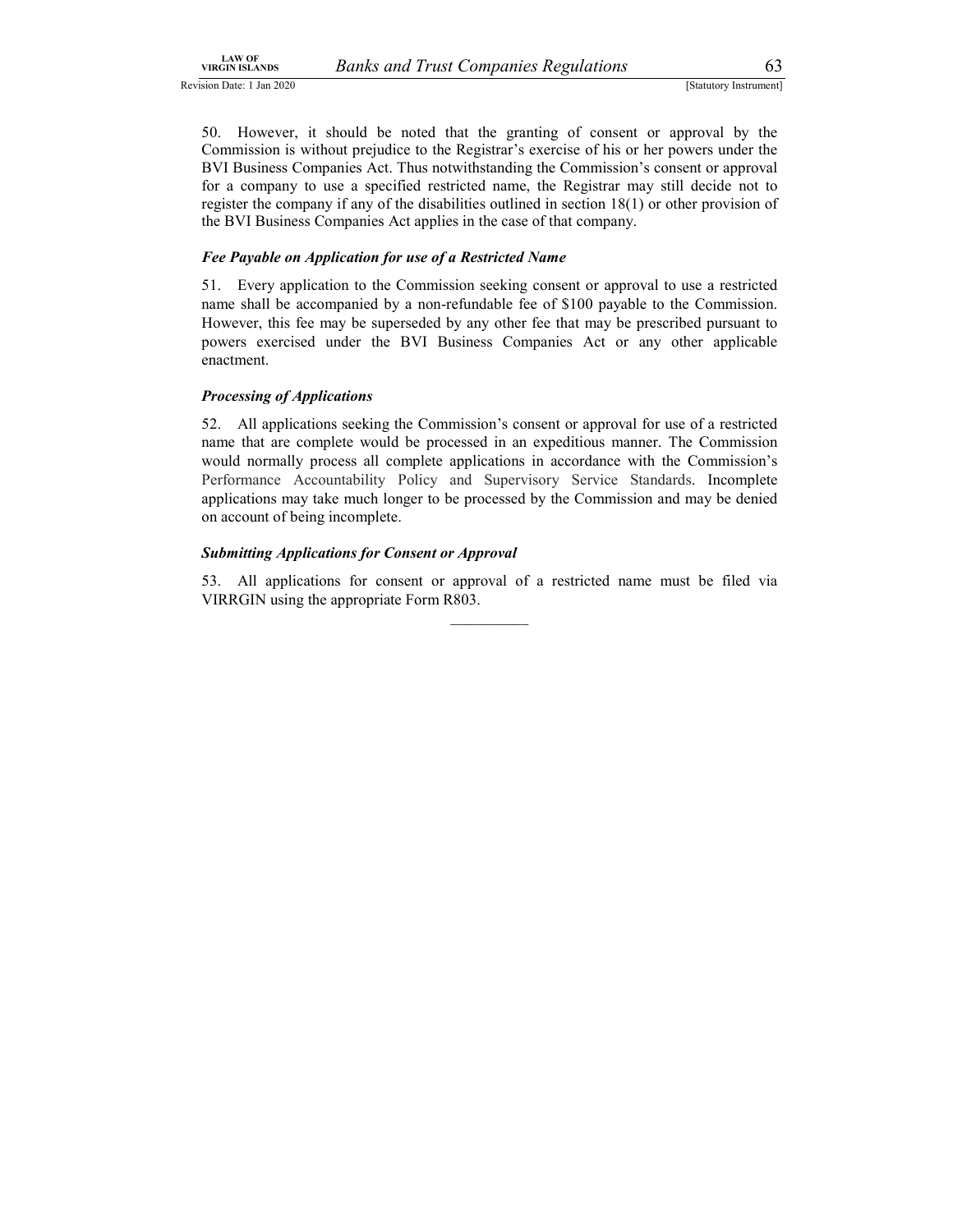### SCHEDULE

### FORM R803

### APPLICATION FOR CONSENT OR APPROVAL TO USE A RESTRICTED NAME

This application is for the consent or approval of the Financial Services Commission Due: 1 Jan 2020<br> **SCHEDULE**<br> **CONSENT OR APPROVAL TO USE A RESTRICTED NAME**<br>
This application is for the consent or approval of the Finan a restricted name

- 1. Name of person or company submitting this application
- 2. Name of intended Registered Agent
- 3. Identify the restricted name (or any derivative, cognate term or abbreviation thereof) for which the consent or approval of the Commission is being sought
- 4. What type of business is the company to which this application relates engaged in or intends to engage in? \_\_\_\_\_\_\_\_\_\_\_\_\_\_\_\_\_\_\_\_\_\_\_\_\_\_\_\_\_\_\_\_\_\_\_\_\_\_\_\_\_\_\_\_\_\_\_\_\_\_\_\_\_\_\_\_\_\_\_\_\_\_\_\_\_ \_\_\_\_\_\_\_\_\_\_\_\_\_\_\_\_\_\_\_\_\_\_\_\_\_\_\_\_\_\_\_\_\_\_\_\_\_\_\_\_\_\_\_\_\_\_\_\_\_\_\_\_\_\_\_\_\_\_\_\_\_\_\_\_\_ \_\_\_\_\_\_\_\_\_\_\_\_\_\_\_\_\_\_\_\_\_\_\_\_\_\_\_\_\_\_\_\_\_\_\_\_\_\_\_\_\_\_\_\_\_\_\_\_\_\_\_\_\_\_\_\_\_\_\_\_\_\_\_\_\_ \_\_\_\_\_\_\_\_\_\_\_\_\_\_\_\_\_\_\_\_\_\_\_\_\_\_\_\_\_\_\_\_\_\_\_\_\_\_\_\_\_\_\_\_\_\_\_\_\_\_\_\_\_\_\_\_\_\_\_\_\_\_\_\_\_
- 5. \*Does this application relate to a regulated company or a company to be regulated?
- 6. If you answered  $NO$  to 5 above, state the reason(s) for requesting the use of the restricted name identified<br>
and the state of the state of the state of the state of the state of the state of the state of the state of the state of the state of the state of the state of the state of the state of the stat

 $YES \Box$  NO  $\Box$ 

7. \*If you answered YES to 5 above, please identify the regulatory legislation to which the company relates

 $\mathcal{L}_\text{max} = \frac{1}{2} \sum_{i=1}^n \mathcal{L}_\text{max}(\mathbf{z}_i - \mathbf{z}_i)$ 

8. Is the restricted name descriptive of any type of regulated business other than the one under the regulatory legislation identified under 7 above?

| <b>YES</b> |  |  |  |
|------------|--|--|--|
|------------|--|--|--|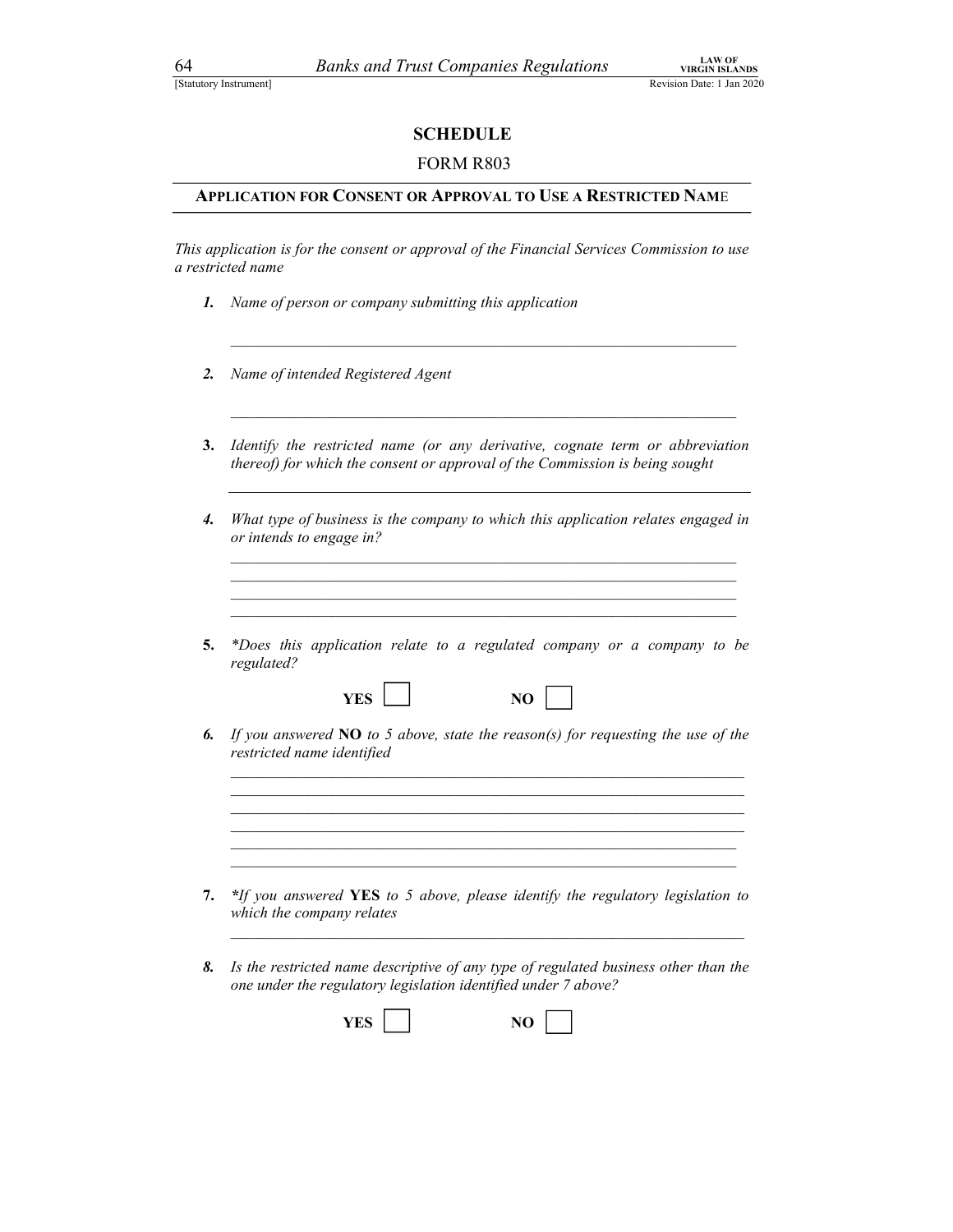$\frac{1}{\sqrt{2}}$  ,  $\frac{1}{\sqrt{2}}$  ,  $\frac{1}{\sqrt{2}}$  ,  $\frac{1}{\sqrt{2}}$  ,  $\frac{1}{\sqrt{2}}$  ,  $\frac{1}{\sqrt{2}}$  ,  $\frac{1}{\sqrt{2}}$  ,  $\frac{1}{\sqrt{2}}$  ,  $\frac{1}{\sqrt{2}}$  ,  $\frac{1}{\sqrt{2}}$  ,  $\frac{1}{\sqrt{2}}$  ,  $\frac{1}{\sqrt{2}}$  ,  $\frac{1}{\sqrt{2}}$  ,  $\frac{1}{\sqrt{2}}$  ,  $\frac{1}{\sqrt{2}}$  $\mathcal{L}_\mathcal{L} = \mathcal{L}_\mathcal{L} = \mathcal{L}_\mathcal{L} = \mathcal{L}_\mathcal{L} = \mathcal{L}_\mathcal{L} = \mathcal{L}_\mathcal{L} = \mathcal{L}_\mathcal{L} = \mathcal{L}_\mathcal{L} = \mathcal{L}_\mathcal{L} = \mathcal{L}_\mathcal{L} = \mathcal{L}_\mathcal{L} = \mathcal{L}_\mathcal{L} = \mathcal{L}_\mathcal{L} = \mathcal{L}_\mathcal{L} = \mathcal{L}_\mathcal{L} = \mathcal{L}_\mathcal{L} = \mathcal{L}_\mathcal{L}$ 

 $\mathcal{L}_\mathcal{L} = \mathcal{L}_\mathcal{L} = \mathcal{L}_\mathcal{L} = \mathcal{L}_\mathcal{L} = \mathcal{L}_\mathcal{L} = \mathcal{L}_\mathcal{L} = \mathcal{L}_\mathcal{L} = \mathcal{L}_\mathcal{L} = \mathcal{L}_\mathcal{L} = \mathcal{L}_\mathcal{L} = \mathcal{L}_\mathcal{L} = \mathcal{L}_\mathcal{L} = \mathcal{L}_\mathcal{L} = \mathcal{L}_\mathcal{L} = \mathcal{L}_\mathcal{L} = \mathcal{L}_\mathcal{L} = \mathcal{L}_\mathcal{L}$  $\mathcal{L}_\text{max}$ 

Banks and Trust Companies Regulations 65<br>
[Statutory Instrument]<br>
Statutory Instrument]<br>
Find YES to 8 above, please describe the other regulated business the<br>
me is descriptive of 9. If you answered YES to 8 above, please describe the other regulated business the restricted name is descriptive of

| 10. Has the applicant ever engaged in the type of business to which the restricted |  |  |  |  |
|------------------------------------------------------------------------------------|--|--|--|--|
| name relates?                                                                      |  |  |  |  |

| VFC<br>1 L.J | <b>NO</b> |
|--------------|-----------|
|--------------|-----------|

11. If you answered YES to 10 above, please indicate how long the applicant has engaged in the type of business and whether the same restricted name was used—

| (a) period of business             |     |                 |
|------------------------------------|-----|-----------------|
| (b) was same restricted name used? | YES | $\overline{NQ}$ |

12. Please provide along with this application any document(s) you consider might be useful in the processing of the application or that the Commission might be interested in considering.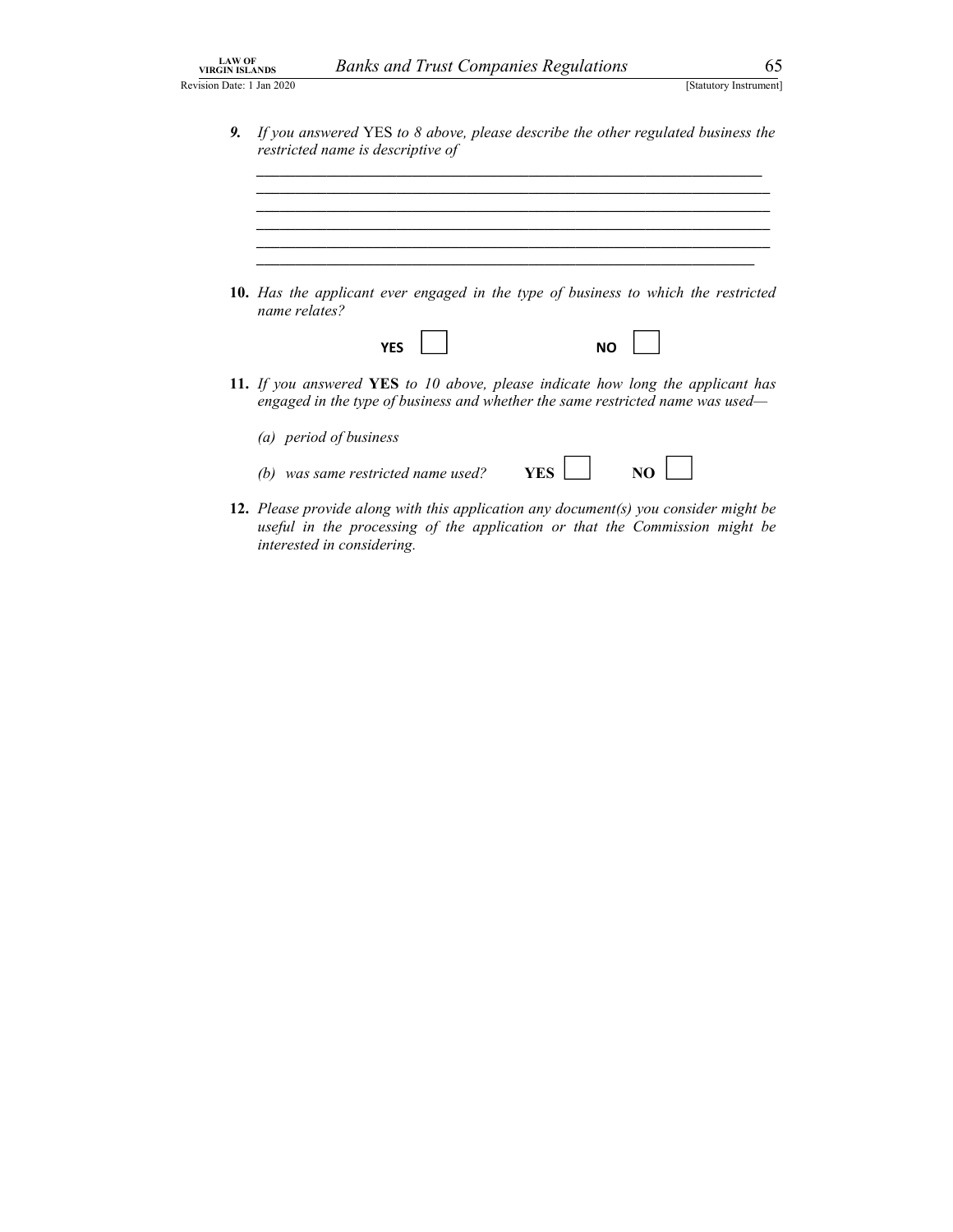Exactly Instrument]<br>
Exactly Instrument]<br>
Exactly Instrument]<br>
EXACTLON<br>
DECLARATION<br>
EXACTLON<br>
State name) of (address) do [Statutory Instrument] Revision Date: 1 Jan 2020 LAW OF VIRGIN ISLANDS DECLARATION *Banks and Trust Companies Regulations* **I.AN OF**<br>
IStatutory Instrument]<br> **I, ……………………** (state name), of ……………………………………………………… (address), do<br>
hereby declare that the information provided in this application is true and ac hereby declare that the information provided in this application is true and accurate to my knowledge and that the documents submitted with this application are authentic. I understand that providing inaccurate or misleading information in respect of this application may result in the Commission denying the application and any subsequent application which may be submitted on behalf of the applicant.

| 66<br>Statutory Instrument]                         | <b>Banks and Trust Companies Regulations</b>                                                                                                                                                                                                                                                                                                                                                                                   | <b>LAW OF</b><br><b>VIRGIN ISLANDS</b><br>Revision Date: 1 Jan 2020 |
|-----------------------------------------------------|--------------------------------------------------------------------------------------------------------------------------------------------------------------------------------------------------------------------------------------------------------------------------------------------------------------------------------------------------------------------------------------------------------------------------------|---------------------------------------------------------------------|
|                                                     | <b>DECLARATION</b>                                                                                                                                                                                                                                                                                                                                                                                                             |                                                                     |
|                                                     | hereby declare that the information provided in this application is true and accurate to my<br>knowledge and that the documents submitted with this application are authentic. I<br>understand that providing inaccurate or misleading information in respect of this<br>application may result in the Commission denying the application and any subsequent<br>application which may be submitted on behalf of the applicant. |                                                                     |
|                                                     |                                                                                                                                                                                                                                                                                                                                                                                                                                |                                                                     |
|                                                     | <b>BVI FINANCIAL SERVICES COMMISSION</b><br>[For Official Use Only]                                                                                                                                                                                                                                                                                                                                                            |                                                                     |
|                                                     | <b>Date Application Received:</b>                                                                                                                                                                                                                                                                                                                                                                                              |                                                                     |
|                                                     | <b>Application Processed by:</b>                                                                                                                                                                                                                                                                                                                                                                                               |                                                                     |
|                                                     | <b>Date Application Considered:</b>                                                                                                                                                                                                                                                                                                                                                                                            |                                                                     |
|                                                     | <b>Status of Application:</b>                                                                                                                                                                                                                                                                                                                                                                                                  |                                                                     |
| <b>Approved</b><br><b>Denied</b><br><b>Deferred</b> |                                                                                                                                                                                                                                                                                                                                                                                                                                |                                                                     |
|                                                     | Reason(s) for denial or deferral of Application (if applicable):                                                                                                                                                                                                                                                                                                                                                               |                                                                     |
|                                                     |                                                                                                                                                                                                                                                                                                                                                                                                                                |                                                                     |
|                                                     |                                                                                                                                                                                                                                                                                                                                                                                                                                |                                                                     |
|                                                     |                                                                                                                                                                                                                                                                                                                                                                                                                                |                                                                     |
|                                                     |                                                                                                                                                                                                                                                                                                                                                                                                                                |                                                                     |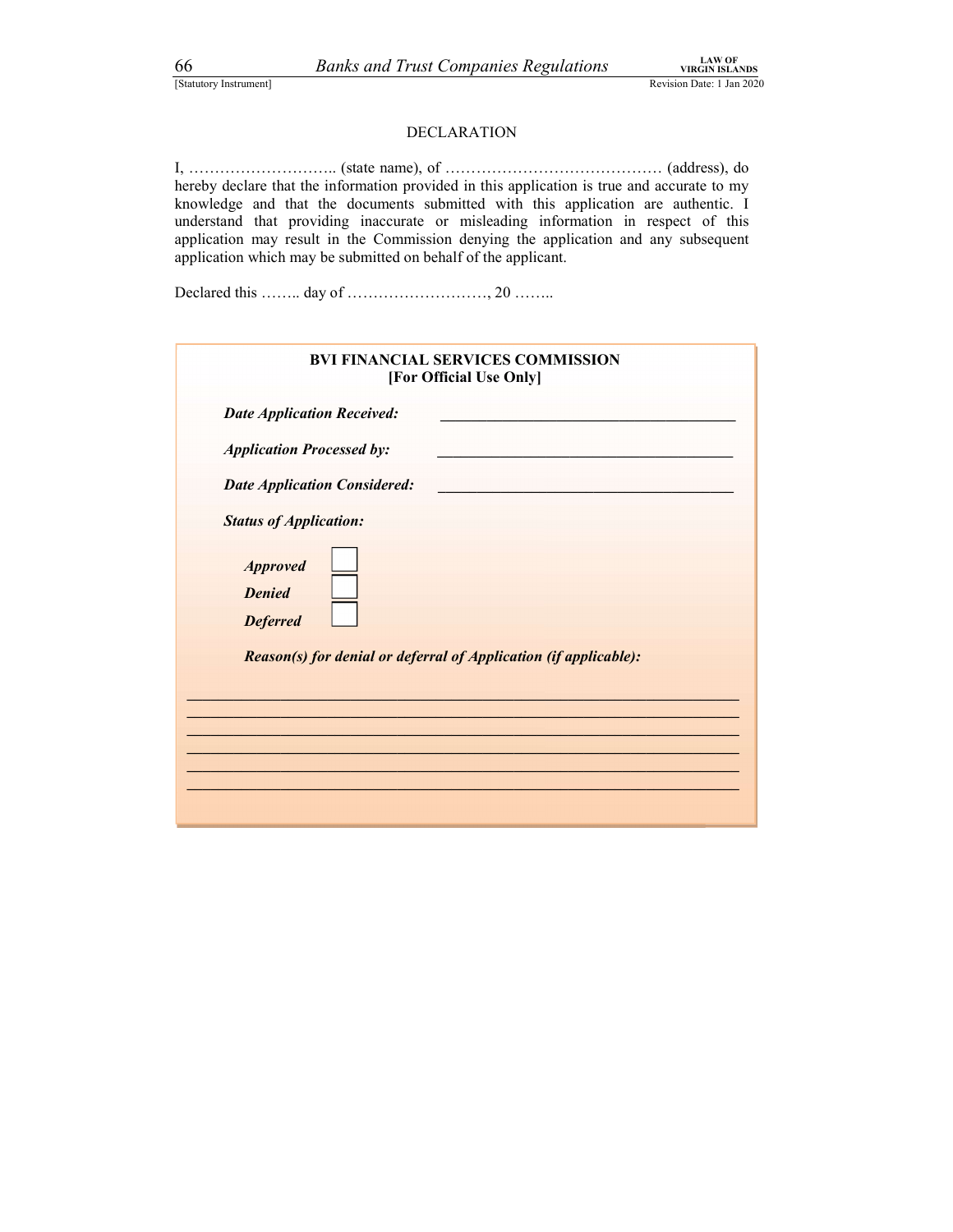### SCHEDULE 5B

### (Regulation 6)

VIRGIN ISLANDS *Banks and Trust Companies Regulations* 67<br>
[Statutory Instrument]<br> **SCHEDULE 5B**<br> *(Regulation 6)*<br> **BVI BUSINESS COMPANIES (RESTRICTED COMPANY NAMES) NOTICE**  $B_{\text{A} \rightarrow \text{M} \text{N}}^{\text{OR}}$ <br>  $B$  Examples **Companies Regulations**<br> **SCHEDULE 5B**<br>
(Regulation 6)<br> **BVI BUSINESS COMPANIES (RESTRICTED COMPANY NAMES) NOTICE**<br>  $-$  SECTION 18(2)<br>
(*S.I. 57/2011*)<br> **Examples**  $-$  SECTION 18(2)

(S.I. 57/2011)

### Commencement

[29 September 2011]

### Short title

1. This Notice may be cited as the BVI Business Companies (Restricted Company Names) Notice.

### Restricted words or phrases

### SCHEDULE

|                    | ixtsu ivitu worus of pin asts      |                                                                                                                                                                                                                                                                                               |                                             |                        |  |
|--------------------|------------------------------------|-----------------------------------------------------------------------------------------------------------------------------------------------------------------------------------------------------------------------------------------------------------------------------------------------|---------------------------------------------|------------------------|--|
|                    |                                    | 2. (1) The words and phrases listed in the Schedule, including any derivative or cognate<br>term of the words or phrases and whether or not the words or phrases are spaced, in brackets<br>or punctuated or are in the singular or plural are specified as restricted words or phrases.      |                                             |                        |  |
| letters.           |                                    | (2) Where an abbreviation contained in the Schedule is used as part of the name of a<br>company, a full-stop may be placed at the end of the abbreviation or between the abbreviated                                                                                                          |                                             |                        |  |
| phrase.            |                                    | (3) The Registrar shall not register a company that has a restricted word or phrase in<br>its name unless the Commission has given its prior written consent to the use of the word or                                                                                                        |                                             |                        |  |
| company's name.    |                                    | (4) Where the Commission consents to or approves the use of a restricted name<br>which can be designated in an abbreviated form, the company to which the restricted name<br>relates may use either the full or the abbreviated form of the restricted name as part of the<br><b>SCHEDULE</b> |                                             |                        |  |
|                    |                                    |                                                                                                                                                                                                                                                                                               |                                             |                        |  |
| Ahorra             | Captive                            | Fondos Mutuds                                                                                                                                                                                                                                                                                 | <i>i</i> -gaming                            | Provident              |  |
| Annuity<br>Anonima | Casualty<br>Chamber of<br>Commerce | Fondos Mutuos<br>Forex                                                                                                                                                                                                                                                                        | <i>i</i> -insurance<br><i>i</i> -investment | Prudential<br>Receiver |  |
| Anonyme            | Change                             | Foundation                                                                                                                                                                                                                                                                                    | i-money<br>services                         | Receivership           |  |
| Arbitrage          | Chartered                          | Fund                                                                                                                                                                                                                                                                                          | <i>i</i> -trust                             | Registry               |  |
| Association        | Church                             | Funding                                                                                                                                                                                                                                                                                       | Law                                         | Re-insurance           |  |
| Assurance          | College                            | Gambling                                                                                                                                                                                                                                                                                      | Lease                                       | Reinsurance            |  |
| Assurer            | Companies<br>Registry              | Gaming                                                                                                                                                                                                                                                                                        | Leasing                                     | Reinsurer              |  |
|                    | Company                            | Geldmittl                                                                                                                                                                                                                                                                                     | Life                                        | Risk                   |  |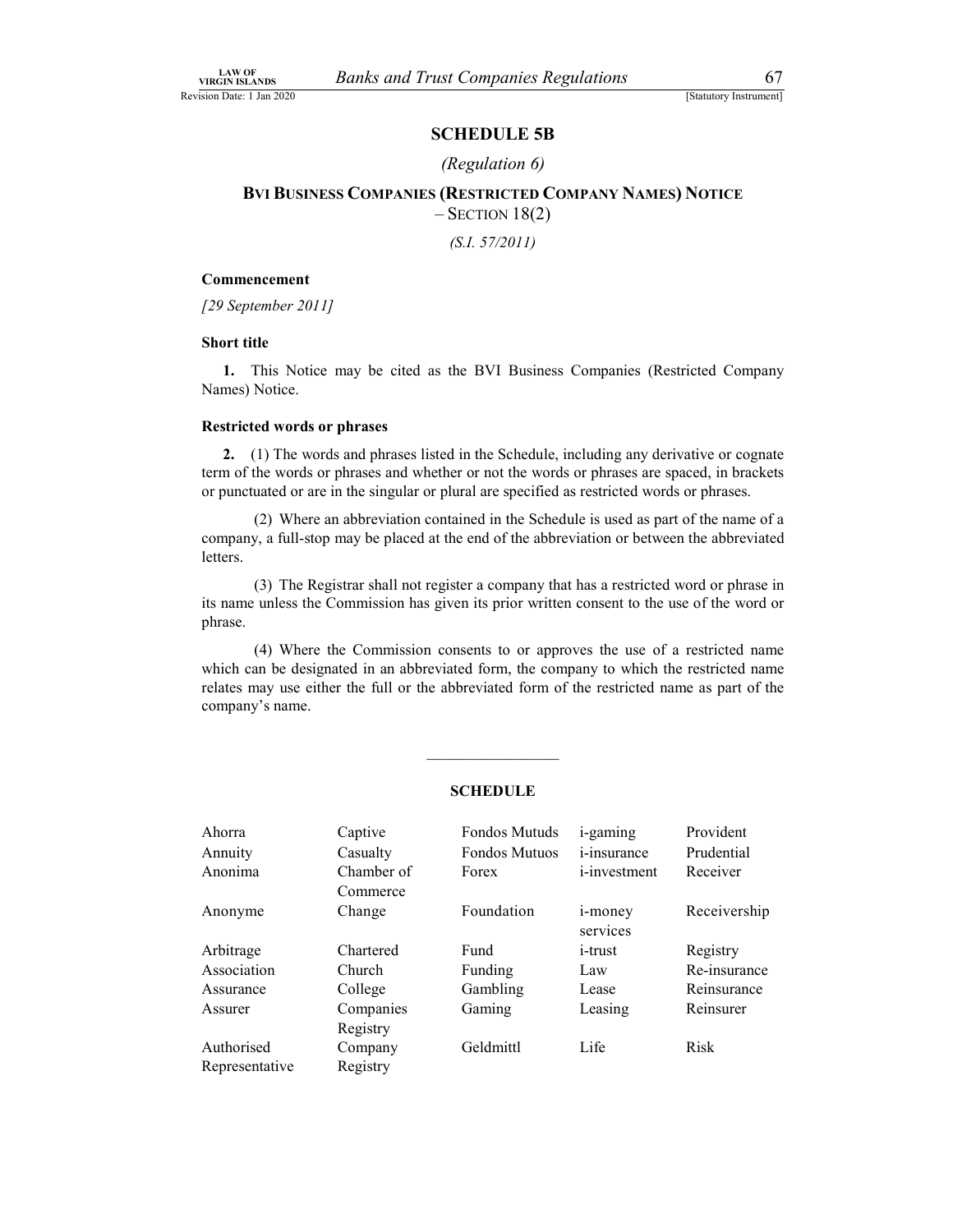| 68                      |                              | <b>Banks and Trust Companies Regulations</b> |                            | <b>LAW OF</b><br><b>VIRGIN ISLANDS</b> |
|-------------------------|------------------------------|----------------------------------------------|----------------------------|----------------------------------------|
| [Statutory Instrument]  |                              |                                              |                            | Revision Date: 1 Jan 2020              |
|                         |                              |                                              |                            |                                        |
| <b>BVI</b>              | Cooperative                  | Government                                   | Limited                    | Royal                                  |
| Banc                    | Cooperative                  | Governor                                     | Partnership<br>Liquidation | Saving                                 |
|                         | Society                      |                                              |                            |                                        |
| Banco                   | Council                      | Guarantee                                    | Liquidator                 | Savings and                            |
|                         |                              |                                              |                            | Loans                                  |
| Bancorp                 | Credit                       | Guaranteed                                   | <b>LLC</b>                 | School                                 |
| <b>Bank</b>             | Crown                        | Hedge                                        | <b>LLP</b>                 | Sovereign                              |
| Banker                  | Currency                     | Hedge Fund                                   | Loan                       | Surety                                 |
| Bankrupt                | E-change                     | <b>HMS</b>                                   | Lottery                    | Transmission                           |
| Bankruptcy              | Exchange                     | <b>IBC</b>                                   | LP                         | Trust                                  |
| Banque                  | e-bank                       | Imperial                                     | Majesty                    | Trust                                  |
|                         |                              |                                              |                            | $\operatorname{Company}$               |
| Belegginsfonds          | e-commerce                   | Indemnity                                    | Money                      | Trust                                  |
|                         |                              |                                              |                            | Corporation                            |
| (Belegginsfonds)        | e-gaming                     | Insolvency                                   | Money                      | Trustee                                |
|                         |                              |                                              | Services                   |                                        |
| Betting                 | e-savings                    | Insolvent                                    | Mutual                     | Trustee                                |
|                         |                              |                                              |                            | Company                                |
| Bingo                   | Fidelity                     | Insurance                                    | Mutual Fund                | Underwrite                             |
| <b>British</b>          | Fiduciaire                   | Insurer                                      | $\rm NTL$                  | Underwriter                            |
| <b>British Virgin</b>   | Fiduciare                    | Int                                          | Official                   | Underwriting                           |
| Islands                 |                              |                                              | Liquidator                 |                                        |
| <b>Broker</b>           | Fiduciary                    | Intl                                         | Official                   | University                             |
|                         |                              |                                              | Receiver                   |                                        |
| Brokerage               | Financing                    | Island                                       | Official                   | VI                                     |
|                         |                              |                                              | Trustee                    |                                        |
| <b>Building Society</b> | Financing<br><b>Business</b> | i-bank                                       | Partnership                | Virgin                                 |
| Bureau                  | Fondo                        |                                              | Pharmacy                   | Islands                                |
|                         | Fondos Mutude                | i-financing<br>i-fund                        | Protected                  |                                        |
|                         |                              |                                              | Cells                      |                                        |
| Caja                    |                              |                                              |                            |                                        |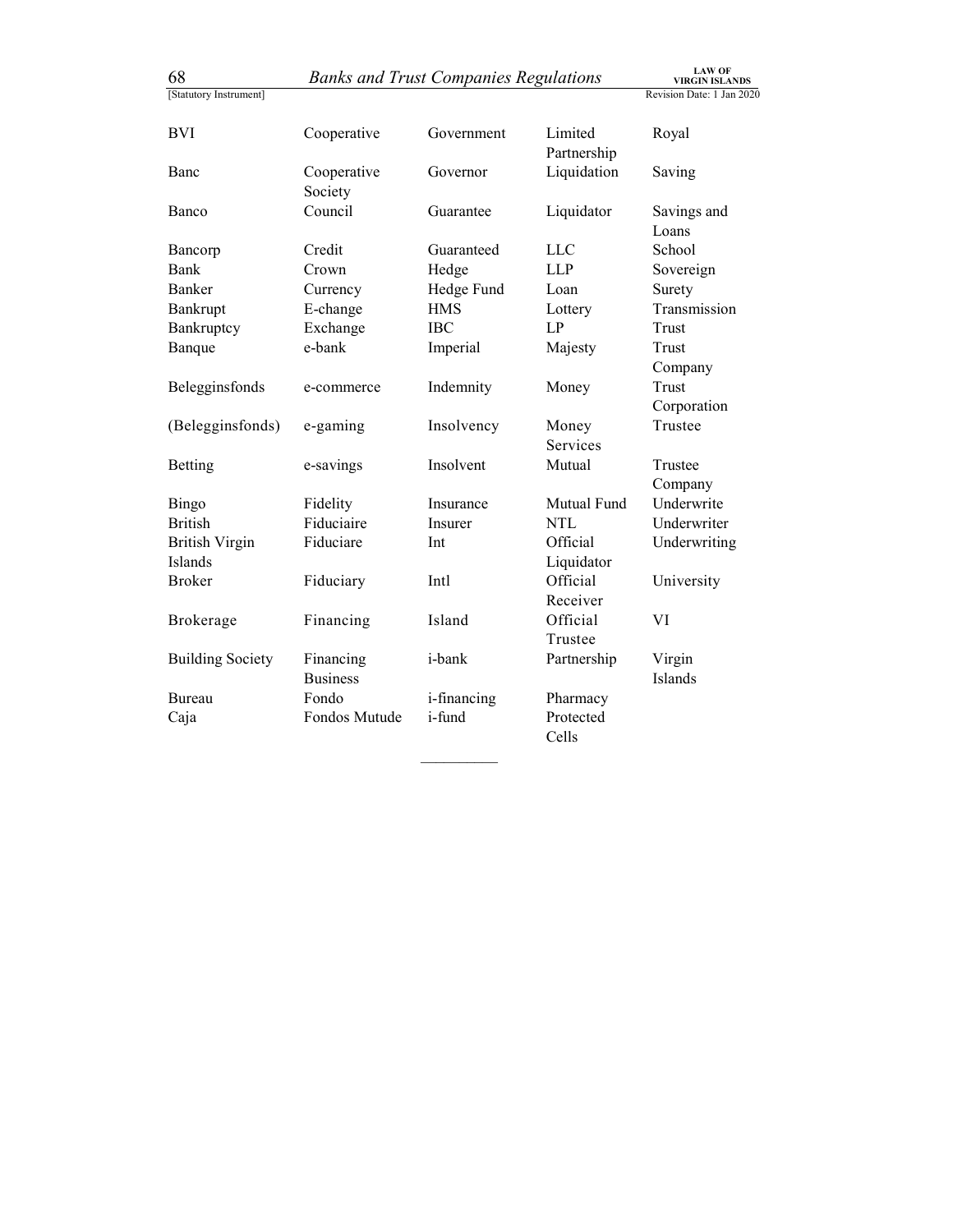### SCHEDULE 6

### (Regulation 7)

### VIRGIN ISLANDS *Banks and Trust Companies Regulations* 69<br>
[Statutory Instrument]<br>
SCHEDULE 6<br> *(Regulation 7)*<br>
BANKS AND TRUST COMPANIES REGULATIONS Banks and Trust Companies Regulations<br>
SCHEDULE 6<br>
(Regulation 7)<br>
BANKS AND TRUST COMPANIES REGULATIONS<br>
BRITISH VIRGIN ISLANDS<br>
FINANCIAL SERVICES COMMISSION Manuscript Companies Regulations<br>
SCHEDULE 6<br>
(Regulation 7)<br>
TRUST COMPANIES REGULATIONS<br>
BRITISH VIRGIN ISLANDS<br>
NCIAL SERVICES COMMISSION<br>
FOR THE APPROVED PERSONS REGIME *SCHEDULE 6*<br>
FINANCIAL SCHEDULE 6<br> *FINANCIAL SERVICES REGULATIONS*<br>
FINANCIAL SERVICES COMMISSION<br>
FINANCIAL SERVICES COMMISSION<br>
FINANCIAL SERVICES COMMISSION<br> **FINANCIAL SERVICES COMMISSION**

### GUIDELINES FOR THE APPROVED PERSONS REGIME

| 2 March 2009 |  |
|--------------|--|

### **CONTENTS**

### INTRODUCTION<br>Paragraph

1. Interpretation

### PART I

### SENIOR OFFICER POSITION

- 2. Application of Regulatory Code with respect to position of Senior Officer
- 3. Application for approval of senior officer
- 4. Consideration and approval of applications

### PART II

### DUTIES AND RESPONSIBILITIES OF A SENIOR OFFICER

- 5. Role of a senior officer
- 6. General duties and responsibilities of a senior officer
- 7. AML/CFT duties and responsibilities

### PART III

### QUALIFICATIONS AND EXPERIENCE OF A SENIOR OFFICER

8. Minimum required qualifications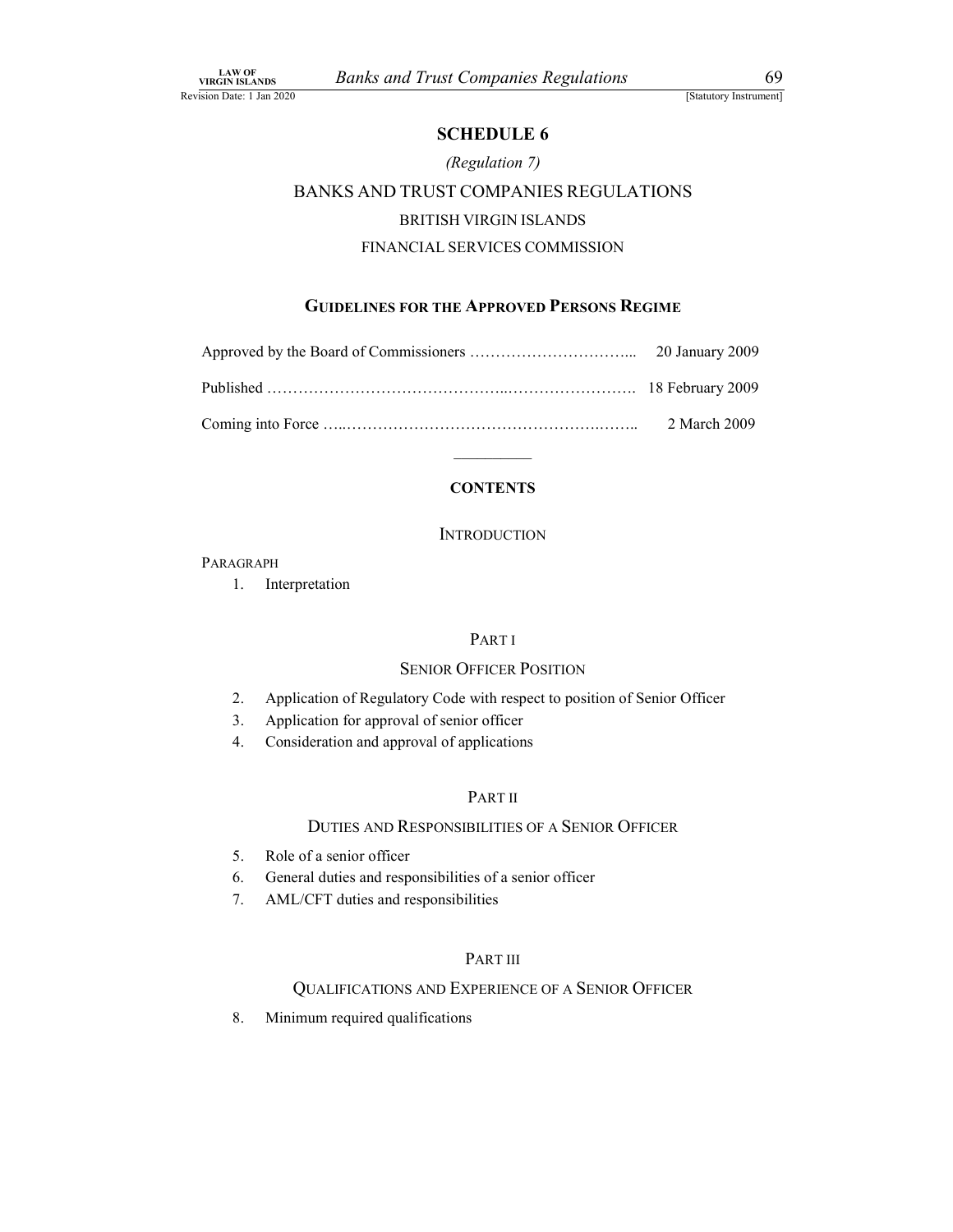### PART IV

### SUPPORTING EVIDENCE

- 9. Copies of academic qualifications
- 10. Providing designation, job description and organisational chart
- 11. Providing a police report
- 12. Providing report on dishonesty, bankruptcy, etc. of proposed senior officer
- 13. Requiring additional information
- 14. Use of affidavits

### PART V

### GENERAL PROVISIONS RELATING TO SENIOR OFFICERS

- 15. Duty to report material change
- 16. Right to rescind an approval
- 17. Ceasing to be a senior officer
- 18. Non-transferability of approval

### PART VI

## SUPPORTING EVIDENCE:<br>
SUPPORTING IS and comparational chart<br>
ding designation, job description and organisational chart<br>
ding report on dishonesty, bankruptcy, etc. of proposed senior officer<br>
ring additional information<br> OTHER INDEPENDENT OFFICERS

- 19. Application of this Part
- 20. Application of other provisions to this Part
- 21. Application for approval of actuary, auditor or other independent officer
- 22. Approval for change of auditor, and notification
- 23. Roles and duties of actuary, auditor and other independent officers
- 24. Qualification and experience of actuary, auditor or other independent officer
- 25. Continuation of approval

### PART VIA

### APPLICATION PROCESS FOR COMPLIANCE OFFICER

- 25A. Submitting application for approval of a Compliance Officer
- 25B. Declaration form for exemption from appointing, or applying for approval of appointment of, a Compliance Officer
- 25C. Meeting the Commission's fit and proper test
- 25D. Compliance Officer ceasing to be fit and proper
- 25E. An approval not conclusive of a future approval
- 25F. Matters relevant to compliance function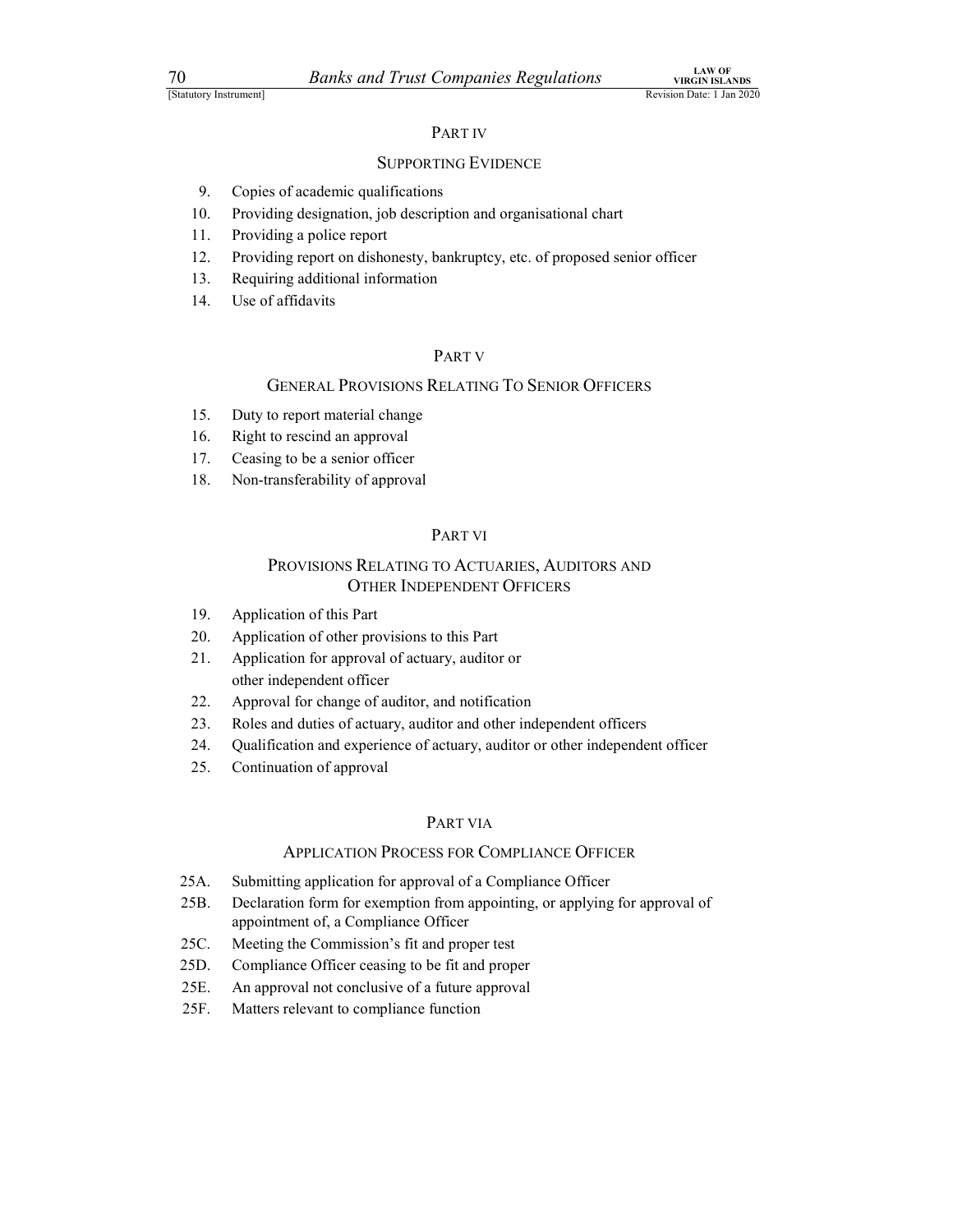### PART VII

### **MISCELLANEOUS**

- 26. Consistency in the processing of applications
- 27. Submission of applications
- 28. Savings and transitional
- 29. Commencement of the Guidelines

| <b>FORMS</b>       |                                                                                         |
|--------------------|-----------------------------------------------------------------------------------------|
| FORM A:            | Application for Approval of Directors, Compliance<br>Officers and Senior Officers       |
| FORM B-1:          | Application for Approval of Actuaries/Auditors/Other<br><b>Independent Officers</b>     |
| FORM B-2:          | Application for Approval of Change of Auditors                                          |
| FORM B-3:          | Notification of Resignation/Termination of<br>Actuary/Auditor/Other Independent Officer |
| FORM C:            | Declaration form for an exemption from appointing a<br>Compliance Officer               |
| <b>FORM D</b>      | Application for Approval of an Authorised<br>Representative                             |
| <b>APPENDICES</b>  |                                                                                         |
| <b>APPENDIX A:</b> | Guidance on Content and Structure of the Manual of<br>Compliance Procedures             |
| <b>APPENDIX B</b>  | <b>Reporting Requirements</b>                                                           |
| <b>APPENDIX C</b>  | BVI Financial Services Commission Guidance Notes on<br>complaint management             |
|                    |                                                                                         |
|                    | <b>INTRODUCTION</b>                                                                     |

These Guidelines are designed to assist the Financial Services Commission (hereinafter referred to as "the Commission") in the consideration and approval of applications for the appointment of senior officers, including applications relating to the approval of actuaries, auditors and other independent officers pursuant to any financial services legislation. These Guidelines outline senior officer duties and responsibilities and incorporate a set of rules governing the process and procedure for the approval of senior officers of a regulated person and actuaries, auditors and other independent officers.

A suitable candidate for a senior officer position must be qualified and have appropriate experience. In order to be appointed as a senior officer, a candidate must demonstrate a high level of competence and integrity. Before granting approval of an application for a senior officer, the Commission must be satisfied that the person to whom the application relates is fit and proper in accordance with the criteria established in Division 2 of Part II of the Regulatory Code. The Commission exercises judgement and discretion in assessing fitness and propriety and takes into account all relevant matters including honesty, integrity, reputation, competence, expertise, experience, capability and financial soundness. These criteria have equal application to the consideration of applications for the approval of actuaries, auditors and other independent officers, whose qualifications and experience are generally covered under their respective applicable financial services legislation.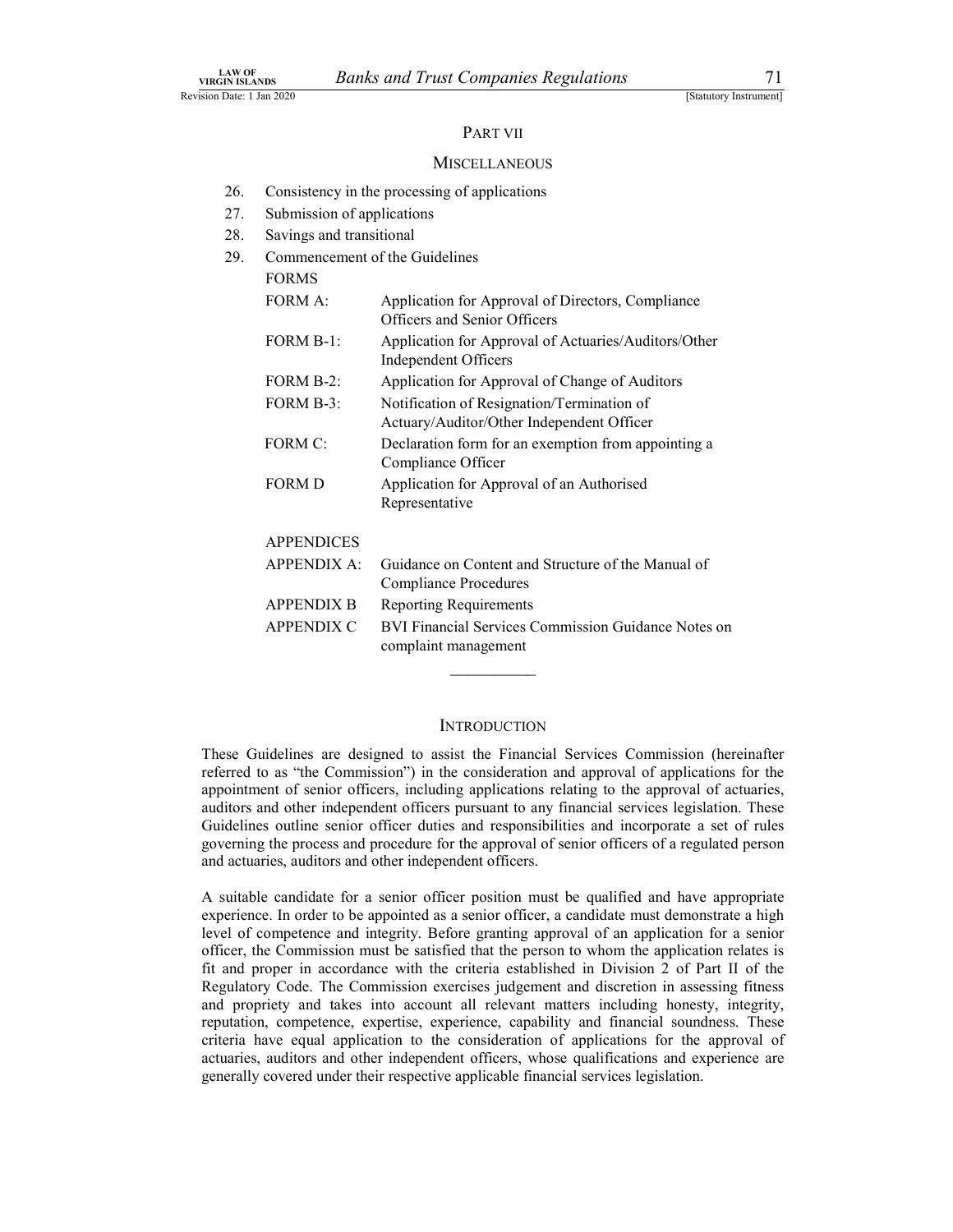<sup>72</sup><br><sup>[Statutory Instrument]<br><sup>[Statutory Instrument]<br>The Commission holds the regulated person directly responsible for the conduct of its senior<br>officers, including the performance of their duties, and hence the importanc</sup></sup> The Commission holds the regulated person directly responsible for the conduct of its senior officers, including the performance of their duties, and hence the importance of recommending suitably qualified persons to be approved for appointment as senior officers. Therefore a candidate for approval as a senior officer must be familiar with the business activities of the regulated person, relevant legislation governing the conduct of the regulated person, and the structure of internal controls within the regulated person. The candidate must also have the knowledge and professional competence to efficiently conduct the business of the regulated person.

In relation to actuaries, auditors and other independent officers, the respective legislation pursuant to which they are approved by the Commission place obligations on them. They are required to have a good knowledge and understanding of the legislation that govern their duties and responsibilities in order to be able to properly and effectively discharge their assignments. All reporting requirements must also be adhered to.

It is not sufficient that a person recommended for approval as a senior officer is in the estimation of the regulated person competent and therefore qualified for the discharge of a specified duty. It is equally not sufficient that a person recommended for approval as a senior officer has worked with a regulated person for a considerable period and has therefore by that fact alone acquired the relevant skills and experience. Every recommendation for approval must be accompanied by sufficient evidence to back up the recommendation. These Guidelines only set out the minimum required qualifications for the consideration of a recommendation for the approval of a person as a senior officer. It is therefore incumbent on the regulated person submitting a recommendation to submit as much evidence and detailed information as would demonstrate qualification or sufficient support for approval of the recommended person. This would equally apply to actuaries, auditors and other independent officers who are required to seek the approval of the Commission to enable them to act pursuant to any relevant financial services legislation.

### Interpretation

- 1. For the purpose of these Guidelines, unless the context otherwise requires—
- "board" means the governing body of a regulated person and includes any equivalent body established by or within a regulated person;
- "Commission" means the Financial Services Commission established under the Financial Services Commission Act;
- "Compliance Officer" means the person appointed as such in accordance with section 34(3) of the Financial Services Commission Act;
- "financial services legislation" means any principal legislation listed in Schedule 2 of the Financial Services Commission Act and any subsidiary legislation made thereunder;
- "other independent officer" means any other person (other than a senior officer, Compliance Officer or an auditor or actuary) who by virtue of the Financial Services Commission Act or any financial services legislation is required to be approved, licensed or authorised by the Commission;
- "regulated person" means a person authorised, licensed, registered or recognised or required to be so authorised, licensed, registered or recognised under a financial services legislation and is required to seek approval for senior officer appointment; and
- "senior officer" has the meaning prescribed in section 4 of the Regulatory Code, unless otherwise specified in the Financial Services Commission Act or a financial services legislation.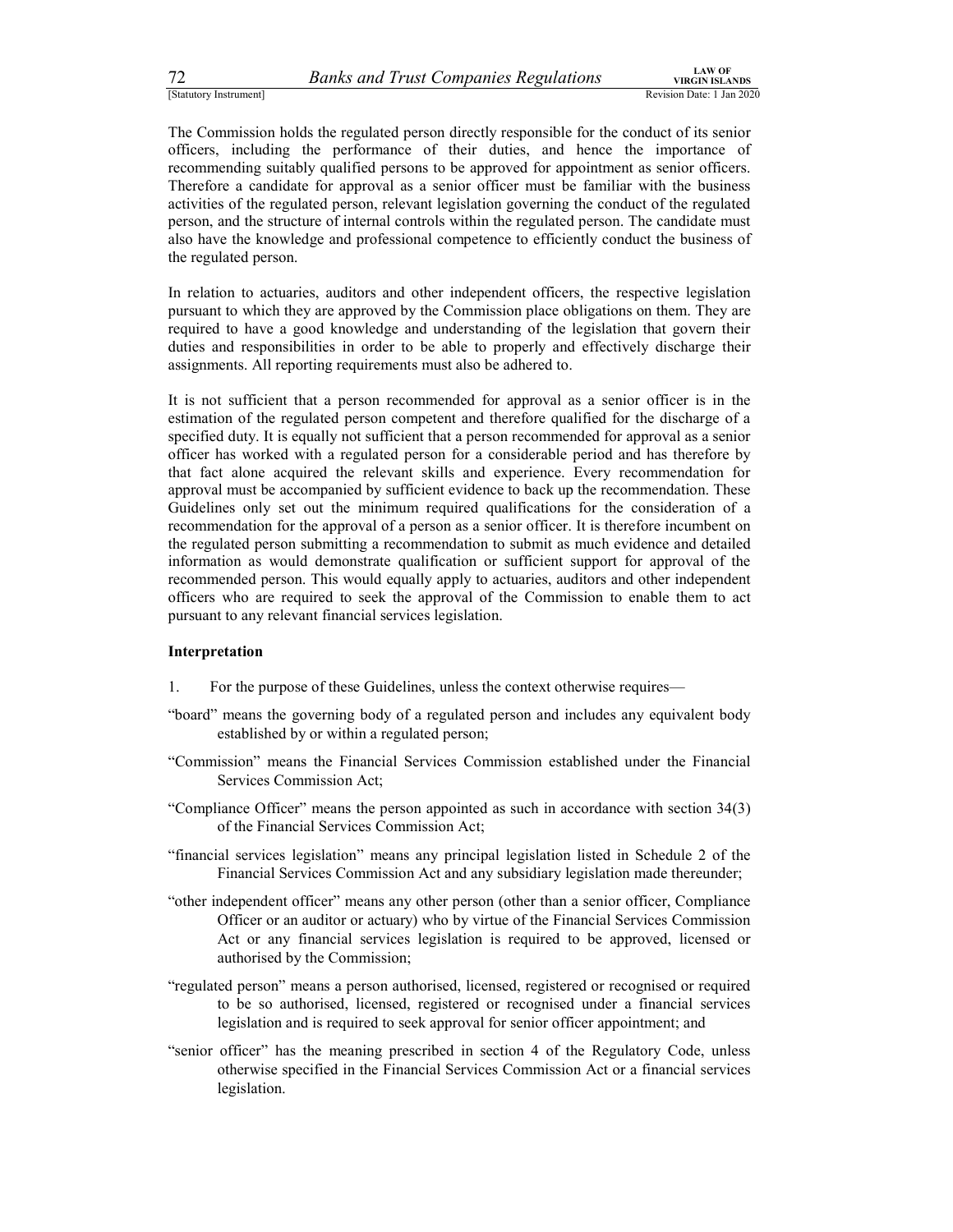### PART I

### SENIOR OFFICER POSITION

## LAW OF<br>
VIRGIN ISLANDS BANKS and Trust Companies Regulations<br>
[Statutory Instrument]<br>
PART I<br>
SENIOR OFFICER POSITION<br>
Application of Regulatory Code with respect to position of senior officer Application of Regulatory Code with respect to position of senior officer

2. A senior officer of a regulated person is expected to be an individual employed by the regulated person to perform either an audit function or a senior management function as prescribed in the Regulatory Code. Therefore an application for the approval of a senior officer must, unless otherwise determined in the Financial Services Commission Act or a financial services legislation, be considered in that context.

### [Explanatory Note:

(i) The Banks and Trust Companies Act, Company Management Act and Insurance Act define a "senior officer" to mean a person who is appointed to perform such supervisory and managerial functions as may be prescribed in the Regulatory Code. The Regulatory Code defines a "senior officer" in section 4 thereof and essentially includes any employee of a regulated person that performs a senior management function, whether in the capacity of chief executive or **equivalent position**. In addition, any employee that holds a position that requires the employee to be answerable to the regulated person's board, or whose responsibilities are of a nature that include a direct involvement in the management or decision-making process of the regulated person at a senior level, would qualify as a senior officer. It is therefore the duty of a regulated person to determine whether an employee properly fits within the established criteria of a senior officer before submitting an application to the Commission for approval. The Commission reserves the right not to approve an application for a senior officer position where it forms the opinion that, having regard to the duties prescribed for the position, the office does not constitute a senior management function. Section 4(3) of the Regulatory Code outlines what constitutes a "senior management function" and reference must be made thereto as necessary.<br>(ii) The reference to "equivalent position" in paragraph (i) relates to a position

within the regulated person that is differently named but whose authority and responsibilities are such that the position can be properly classified to constitute the performance of a management function. While the name the position is actually called is immaterial, consideration will be given to the nature, functions, duties and authority of the position in order to make a determination as to whether or not the position qualifies as an "equivalent position". The Commission will be the ultimate determiner as to whether or not a position designated for the appointment of a senior officer meets the requisite seniority level for purposes of approval under these Guidelines. It will be guided in this process by job descriptions presented in relation to the position as well as other relevant requisites that may be provided under the Regulatory Code, Financial Services Commission Act, any applicable financial services legislation and these Guidelines.]

### Application for approval of senior officer

3.1 Every application for the approval of a senior officer must be made by a regulated person in Form A and the application must be accompanied by supporting evidence as provided in the Form and these Guidelines including the following—

- (a) certified copies of identification documents;
- (b) certified copies of professional and educational qualifications;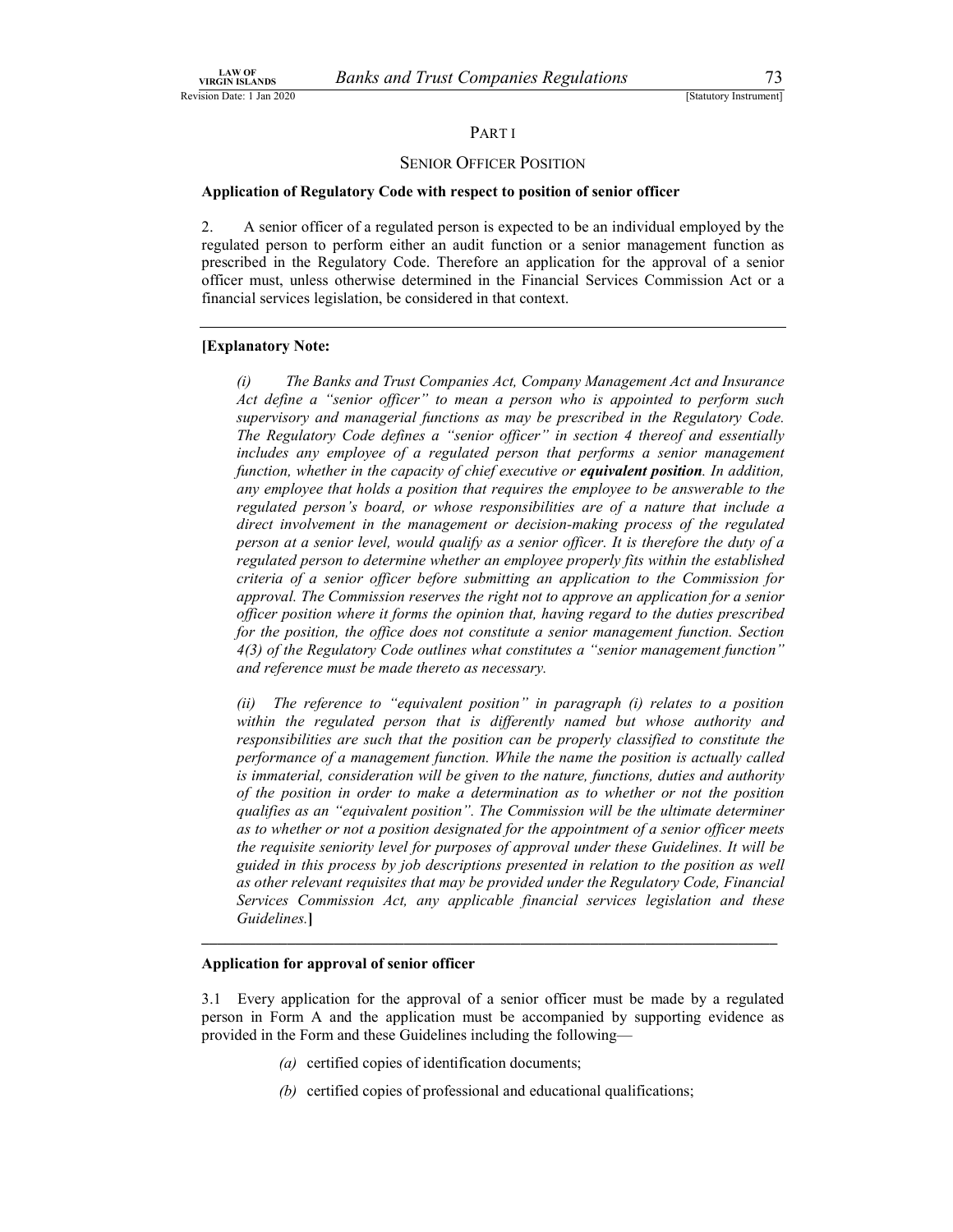- <sup>74</sup> Banks and Trust Companies Regulations<br>
<sup>14</sup> Estatutory Instrument]<br>
(c) a resume or curriculum vitae outlining the relevant qualifications and<br>
experience of the applicant. This should include the names, addresses and (c) a resume or curriculum vitae outlining the relevant qualifications and experience of the applicant. This should include the names, addresses and telephone numbers of previous employers;
	- (d) a police certificate or a sworn affidavit (where a certificate is not issued) as to the non-criminal record of the applicant for the past 3 years; and
	- (e) professional, personal and financial references. The professional reference should be from a person who can speak to the experience and ability of the proposed senior officer. The personal reference should be from a person who can vouch for the proposed senior officer's conduct and character. The financial reference must be submitted by a financial institution, directly to the Commission (clearly referencing the name of the regulated person).

3.2 A non-refundable administration fee of \$100 or such amount as may be prescribed pursuant to the Financial Services Commission Act or any financial services legislation (with the applicable fee in the latter enactments taking precedent where provided) must be submitted with the application for approval of the appointment of a senior officer.

### [Explanatory Note

(i) It should be noted that the application requirements are designed to facilitate necessary approvals required under the Financial Services Commission Act and relevant financial services legislation. Thus where pursuant to any such enactment an exemption applies or is granted to any requirement for application for approval of a senior officer, these Guidelines will not apply and therefore no application for approval will be required.

(ii) An application for approval of a senior officer must be submitted to the Commission as set out in Form A. Any additional information that an applicant considers relevant to the processing of an application or in relation to a proposed senior officer which the Commission should know shall be provided in writing and attached to the completed application form.

- (iii) Declarations are to be signed by-
	- A director or other authorised individual of the regulated person; and
	- The prospective senior officer seeking approval.

(iv) Copies of documents (for example, passport identification page(s)) must be properly certified, meaning that—

- a. the person certifying the document indicates that—
	- 1. he or she has seen and compared the original document verifying the identity and residential address of the prospective senior officer;
	- 2. the copy of the document which he or she certifies is a complete and accurate copy of the original; and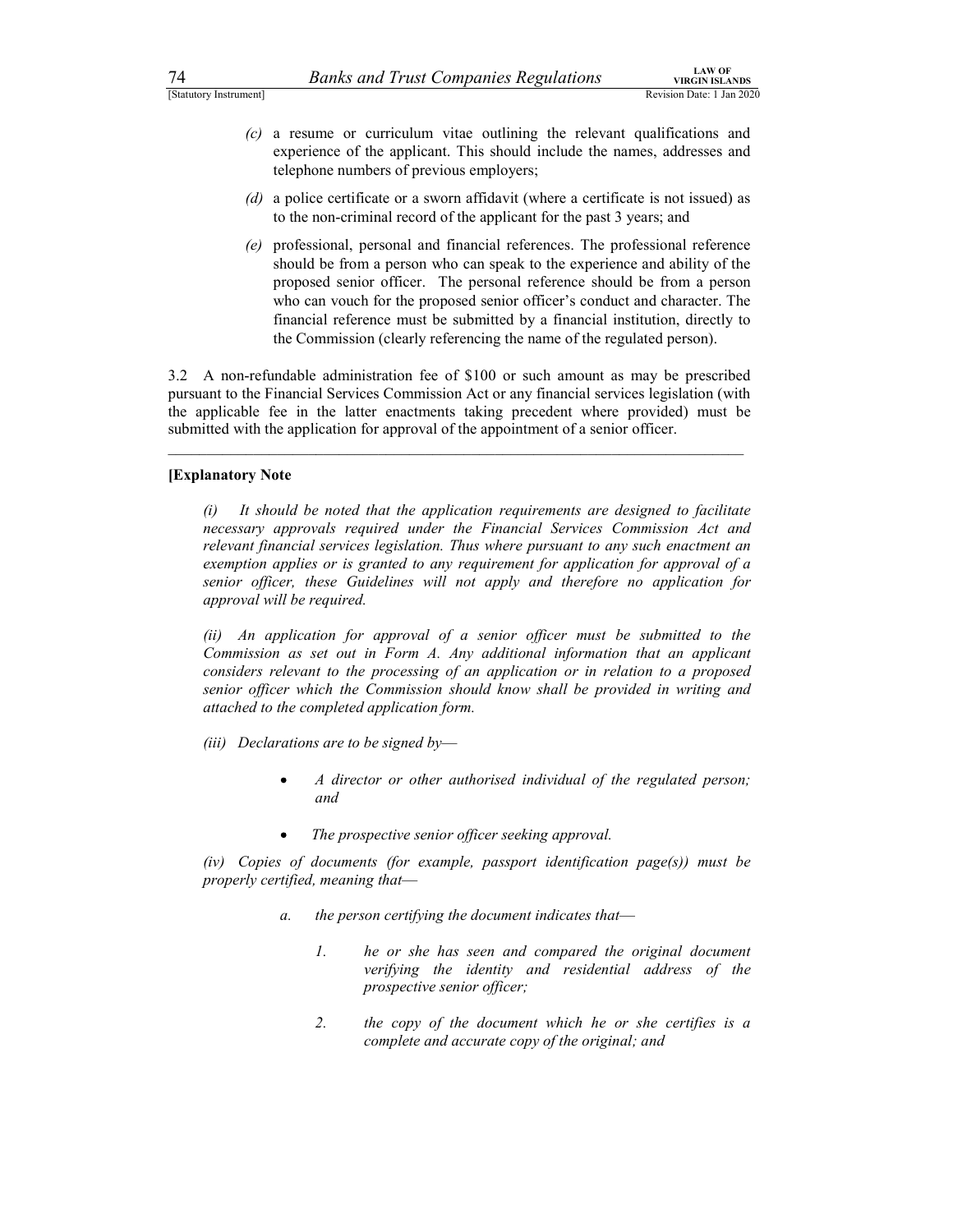- Banks and Trust Companies Regulations<br>
[Statutory Instrument]<br>
3. where the document contains a photograph of the prospective<br>
senior officer, the photograph bears a true likeness to the<br>
individual to whom the certificati LAW OF<br>
NIRGIN ISLANDS<br>
Revision Date: 1 Jan 2020<br>
3. Where the document contains a photograph of the prospective<br>
senior officer, the photograph bears a true likeness to the<br>
individual to whom the certification relates; 2. and *S* and *Trust Companies Regulations*<br>
[Statutory Instrument]<br>
3. where the document contains a photograph of the prospective<br>
senior officer, the photograph bears a true likeness to the<br>
individual to whom the cert senior officer, the photograph bears a true likeness to the individual to whom the certification relates;
	- b. the certificate—
		- 1. bears the date of the certification;
		- 2. bears the signature and seal of the person certifying the document; and
		- 3. provides adequate information to enable the person certifying the document to be contacted in the event of a query or further clarification.

Failure to adhere to these certification requirements may delay the processing of an application for approval of a senior officer position. Where a regulated person for good reason or reasons is unable to fully comply with the certification requirements, it must so state in writing (with any available evidence) outlining the reason or reasons. The Commission shall be the sole determiner as to whether or not any reason given for not fully complying with certification requirements is good enough and thus process an application accordingly, taking into account the other requirements of these Guidelines.

(v) The Commission can request additional information from the regulated person for the purposes of completeness or verification.]

### Consideration and approval of applications

4.1 Upon the receipt and consideration of an application under paragraph 3, the Commission may—

 $\mathcal{L}_\text{max}$ 

- (a) approve the application without any conditions;
- (b) approve the application with such conditions as the Commission considers fit;
- (c) request such additional information pursuant to these Guidelines as the Commission considers fit in order to enable a proper consideration of the application;
- (d) reject the application; or
- (e) defer the application to await the attainment of a specific occurrence (such as the attainment of a qualification) if such occurrence is likely within a period of not more than 6 months from the date of the consideration of the application.

4.2 The Commission shall, within 7 days of taking a decision pursuant to paragraph 4.1, notify the applicant concerned regarding the decision.

4.3 Where the Commission takes a decision under paragraph 4.1(b), (d) or (e), it shall provide the applicant with the Commission's reason or reasons for the decision.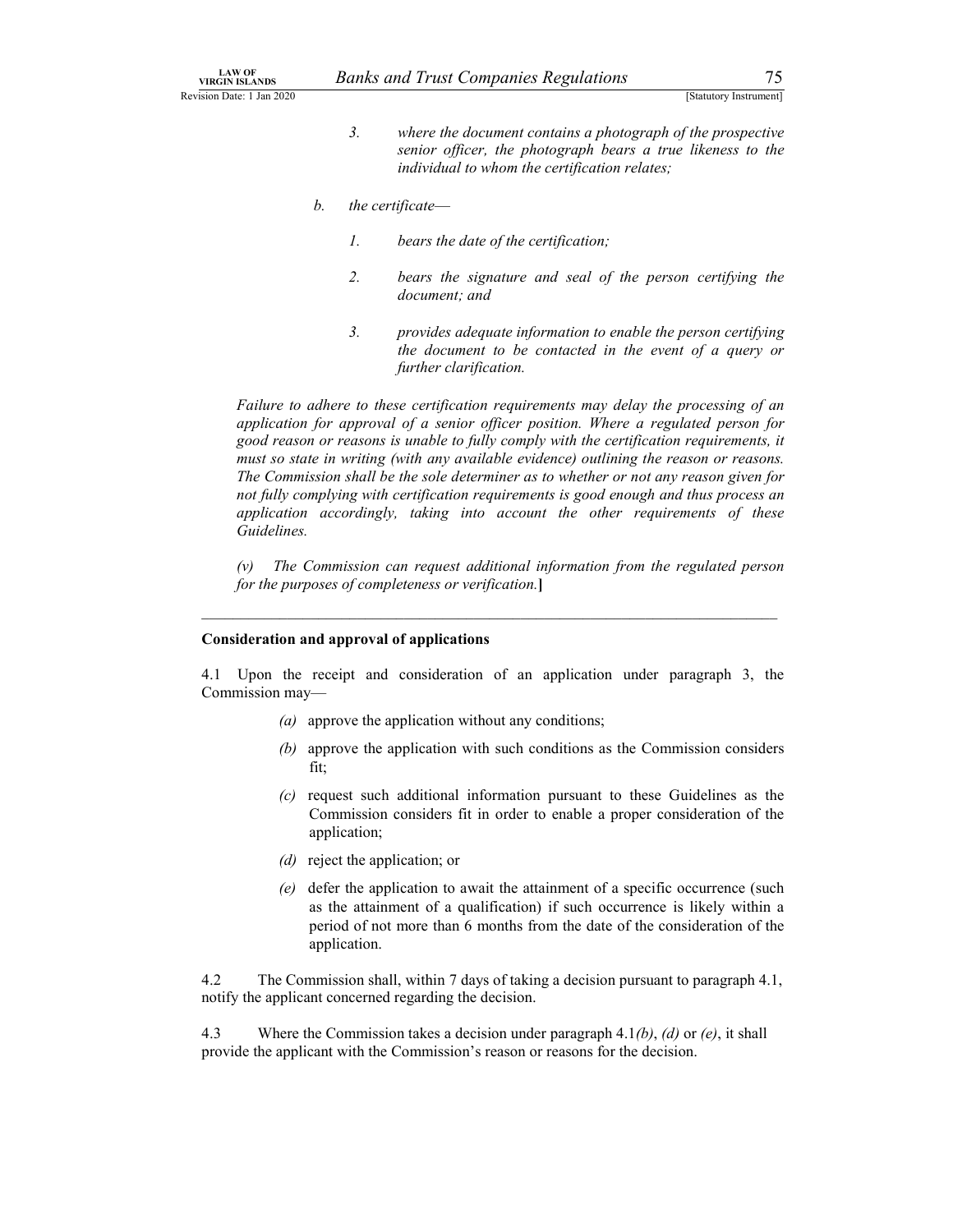### PART II

## 76 Banks and Trust Companies Regulations TRENS VIRGIN ISLANDS<br>
TStatutory Instrument<br>
PART II<br>
DUTIES AND RESPONSIBILITIES OF A SENIOR OFFICER DUTIES AND RESPONSIBILITIES OF A SENIOR OFFICER

### Role of a senior officer

5. A senior officer may be required to assume several roles within a regulated person, including those of a leader, strategist, decision maker, manager and/or adviser to the board and, in the case of a group of companies of which the regulated person is a part, to other decision-making bodies within the group. These responsibilities emphasise the importance of a senior officer to the operation of a regulated person and/or group.

### General duties and responsibilities of a senior officer

6. A senior officer of a regulated person is expected to perform a variety of duties and responsibilities which may include the following—

- (a) responsibility for the day-to-day operations of the regulated person;
- (b) advising the board of the regulated person;
- (c) ensuring that staff and the board have sufficient, up-to-date information concerning the operations and affairs of the regulated person;
- (d) acting as an intermediary between the board and employees;
- (e) formulating policies and making recommendations to the board;
- (f) deciding or guiding courses of action in operations by staff;
- (g) analysing and overseeing operations of the regulated person;
- (h) implementing policies and procedures of the regulated person;
- (i) assisting in the identification and evaluation of other senior officers and board members as may be appropriate; and
- (j) making recommendations to support the board in ongoing assessments and evaluations.

### [Explanatory Note:

The duties and responsibilities outlined above are not designed to be exhaustive or to apply in respect of every application for approval of a senior officer. They are designed as a guide to provide applicants with an idea as to the tier or level of duties and responsibilities that would be considered commensurate with the duties and responsibilities of a senior officer. An application which shows a proposed senior officer's duties and responsibilities to comprise the duties of filing clerk, transmitting documents, answering telephones, etc. will be considered on the basis of its merit, but is likely to raise questions regarding the level of seniority attached to the position.]

AML/CFT duties and responsibilities<br>7.1 Where part of the duties and responsibilities of a senior officer is to embody matters pertaining to combating money laundering and terrorist financing, it is expected that such senior officer would, on behalf of the regulated person—

 $\mathcal{L}_\text{max}$  and the contribution of the contribution of the contribution of the contribution of the contribution of the contribution of the contribution of the contribution of the contribution of the contribution of the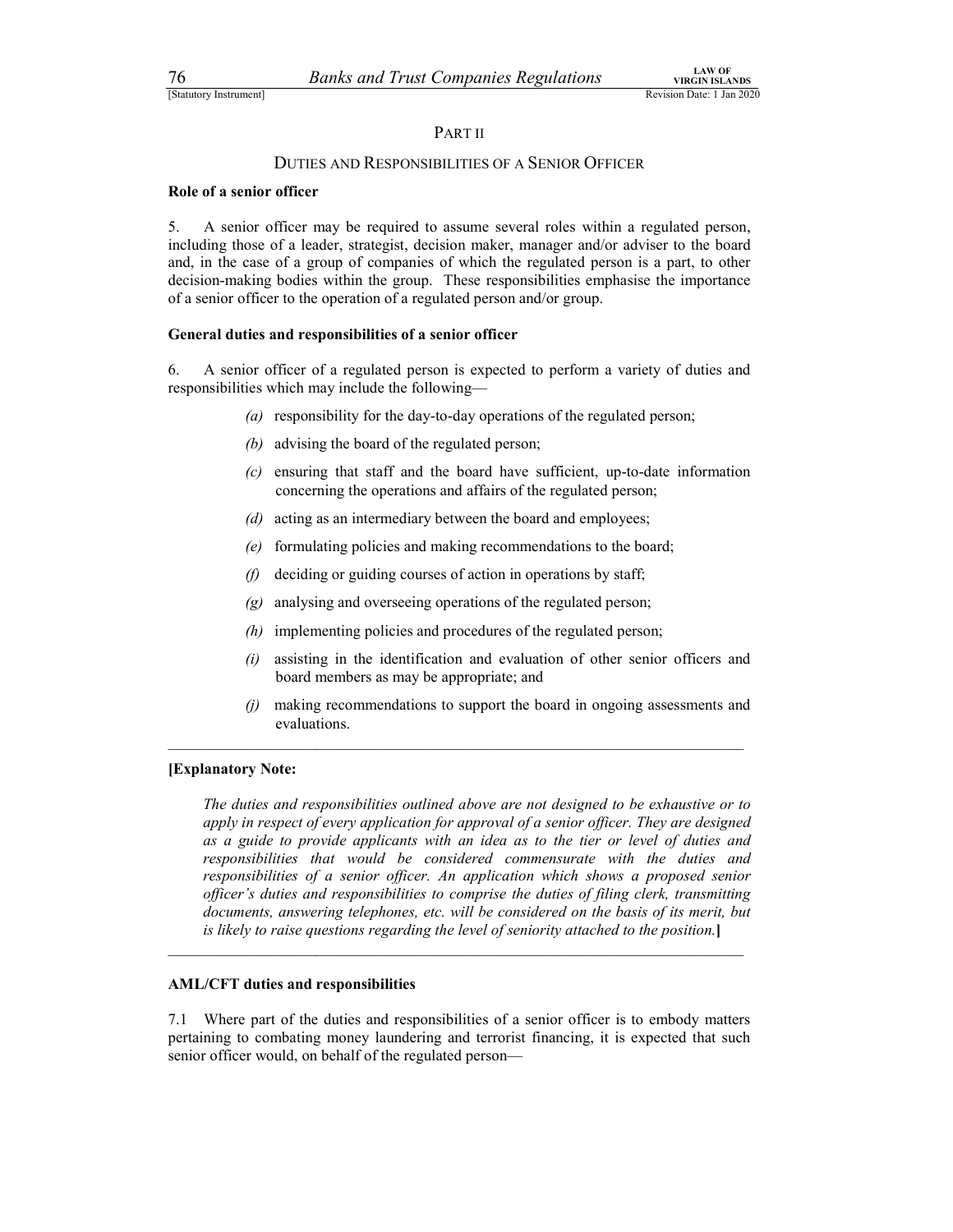- Banks and Trust Companies Regulations<br>
[Statutory Instrument]<br>
See upon such documented policies, consistent with the requirements of<br>
Anti-Money Laundering and Terrorist Financing Code of Practice<br>
einafter referred to as LAW OF<br>
Revision Date: 1 Jan 2020<br>
(a) advise upon such documented policies, consistent with the requirements of<br>
the Anti-Money Laundering and Terrorist Financing Code of Practice<br>
(hereinafter referred to as "the Code") (a) advise upon such documented policies, consistent with the requirements of the Anti-Money Laundering and Terrorist Financing Code of Practice (hereinafter referred to as "the Code") and the Anti-Money Laundering Regulations (hereinafter referred to as "the AMLR") and related enactments, as may be relevant to the prevention of money laundering and terrorist financing;
	- (b) ensure that the risk assessment required under the Code is carried out and submitted to the senior management for its consideration, approval and guidance;
	- (c) ensure that the established policies to prevent money laundering and terrorist financing and the risk assessments that are carried out are reviewed from time to time at appropriate levels and kept up-to-date as necessary;
	- (d) advise upon and guide responsibility for the establishment and maintenance of risk-based anti-money laundering and terrorist financing systems and controls and monitor the effectiveness of such systems and controls;
	- (e) ensure that overall the regulated person's anti-money laundering and terrorist financing systems and controls are kept under regular review and that breaches are dealt with promptly;
	- (f) oversee the regulated person's anti-money laundering and terrorist financing regime and ensure speedy action in effecting corrective measures with respect to any identified deficiencies;
	- (g) ensure that regular and timely information relevant to the management of the regulated person's anti-money laundering and terrorist financing risks is made available to the senior management;
	- (h) advise upon the importance and need for providing adequate resources to the Reporting Officer; and
	- $(i)$  advise upon the implementation of any anti-money laundering and combating the financing of terrorism obligations, including any related internal controls and procedures, which are imposed on or required of the regulated person.

7.2 The application of paragraph 7.1 is without prejudice to the exercise of any power or the requirement of any function, duty or responsibility provided in the Anti-money Laundering Regulations, Anti-money Laundering and Terrorist Financing Code of Practice or the Regulatory Code.

### [Explanatory Note:

It is an absolute necessity that a person recommended for approval as a senior officer who is partly expected to perform AML/CFT functions should have a good knowledge of the BVI laws relating to money laundering and terrorist financing. In addition, the person would be expected to be fully au fait with the regulated person's AML/CFT internal controls and procedures and also have a good knowledge of the BVI's international obligations concerning AML/CFT. It should be noted that paragraphs 7.1 and 7.2 are not designed and do not apply to create a regime for approving Money Laundering Reporting Officers who are required to be appointed pursuant to the AMLR.]

 $\mathcal{L}_\text{max}$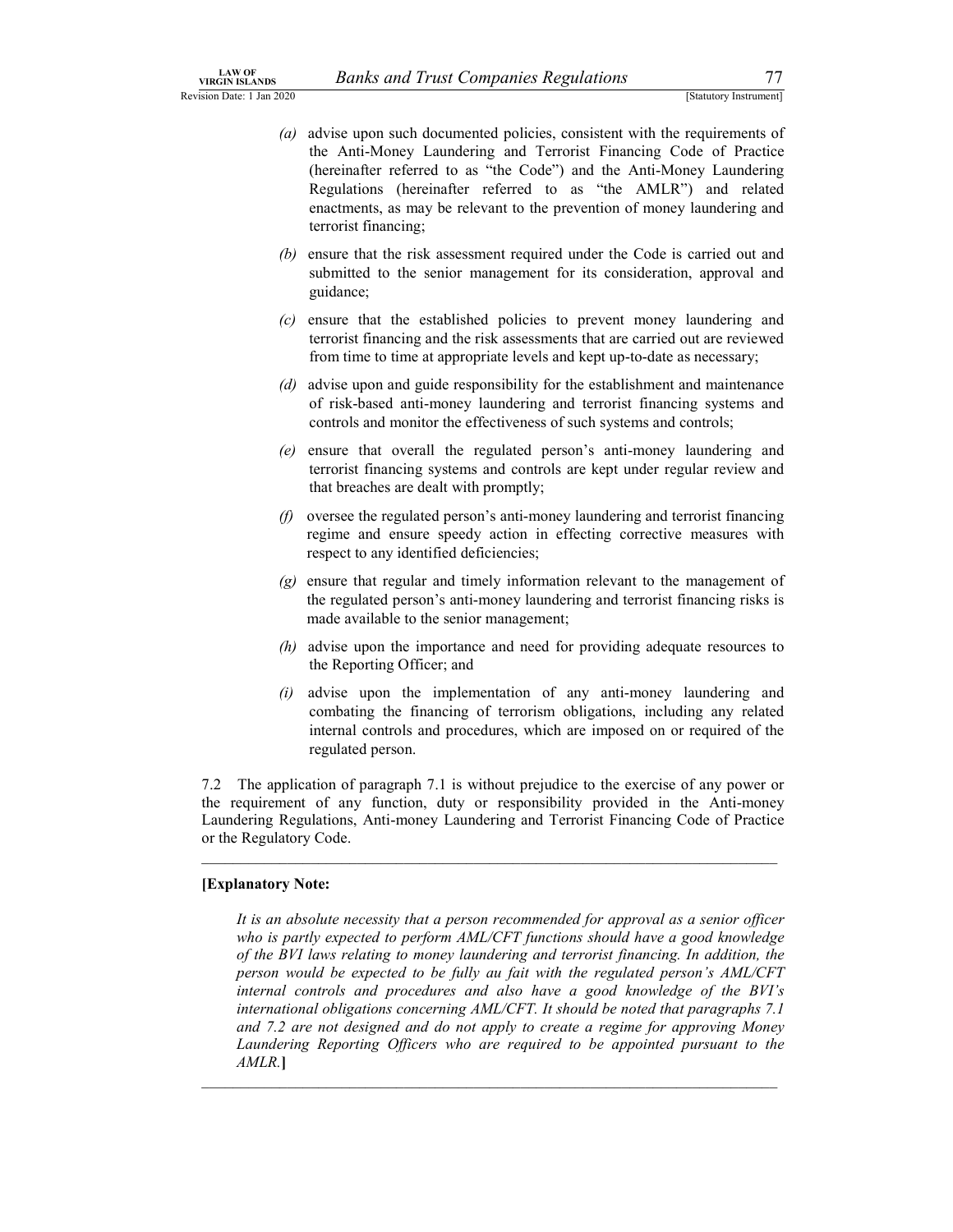### PART III

## 78 Banks and Trust Companies Regulations virtual terms of the Companies Regulations (Statutory Instrument)<br>
PART III<br>
QUALIFICATIONS AND EXPERIENCE OF A SENIOR OFFICER QUALIFICATIONS AND EXPERIENCE OF A SENIOR OFFICER

### Minimum required qualifications

8. In an effort to ensure consistency in the Commission's decision-making processes regarding the approval of senior officers of regulated persons, these Guidelines set forth the minimum requirements (unless otherwise specified) that a candidate should meet in order to be approved as a senior officer. Accordingly, the following comprise minimum qualifications for the appointment of senior officers—

- (a) Fit and Proper: The Commission exercises judgement and discretion in assessing fitness and propriety and takes into account all relevant matters, in accordance with the fit and proper criteria established under Division 2 of Part II of the Regulatory Code. Specifically, the Commission assesses the proposed senior officer's—
	- (i) honesty, integrity and reputation;
	- (ii) competence and capability; and
	- (iii) likely soundness of judgment in the discharge of duties and responsibilities assigned to him or her.
- (b) Education: The level of academic achievement should, at the minimum, be the possession of a diploma in a field considered relevant by the Commission in addition to the other requirements outlined in subparagraphs (c) and (d). However, where the Commission is satisfied that, although the person does not possess the requisite academic achievement, his or her experience in a relevant field (not being less than seven years) affords him or her with the necessary skill and competence to be approved for the position of senior officer. In circumstances where the Commission does not consider a qualification sufficient, it may (if it so considers appropriate in any particular case) require the person to undertake additional training in order to be better prepared to perform the duties of a senior officer. Such a decision, where taken, will be communicated to the relevant regulated person.
- (c) Experience: A candidate for approval as a senior officer must, subject to subparagraph (b), have at least 5 years experience working in a relevant field.
- (d) General Managerial Experience and Skills: A candidate should have the following general skills—
	- (i) effective verbal and written communication;
	- (ii) strong organisational skills and attention to detail;
	- (iii) familiarity with human resources policies and practices;
	- (iv) ability to adapt to and perform in stressful or emergency situations; and
	- (v) ability to comprehend a variety of informational documents.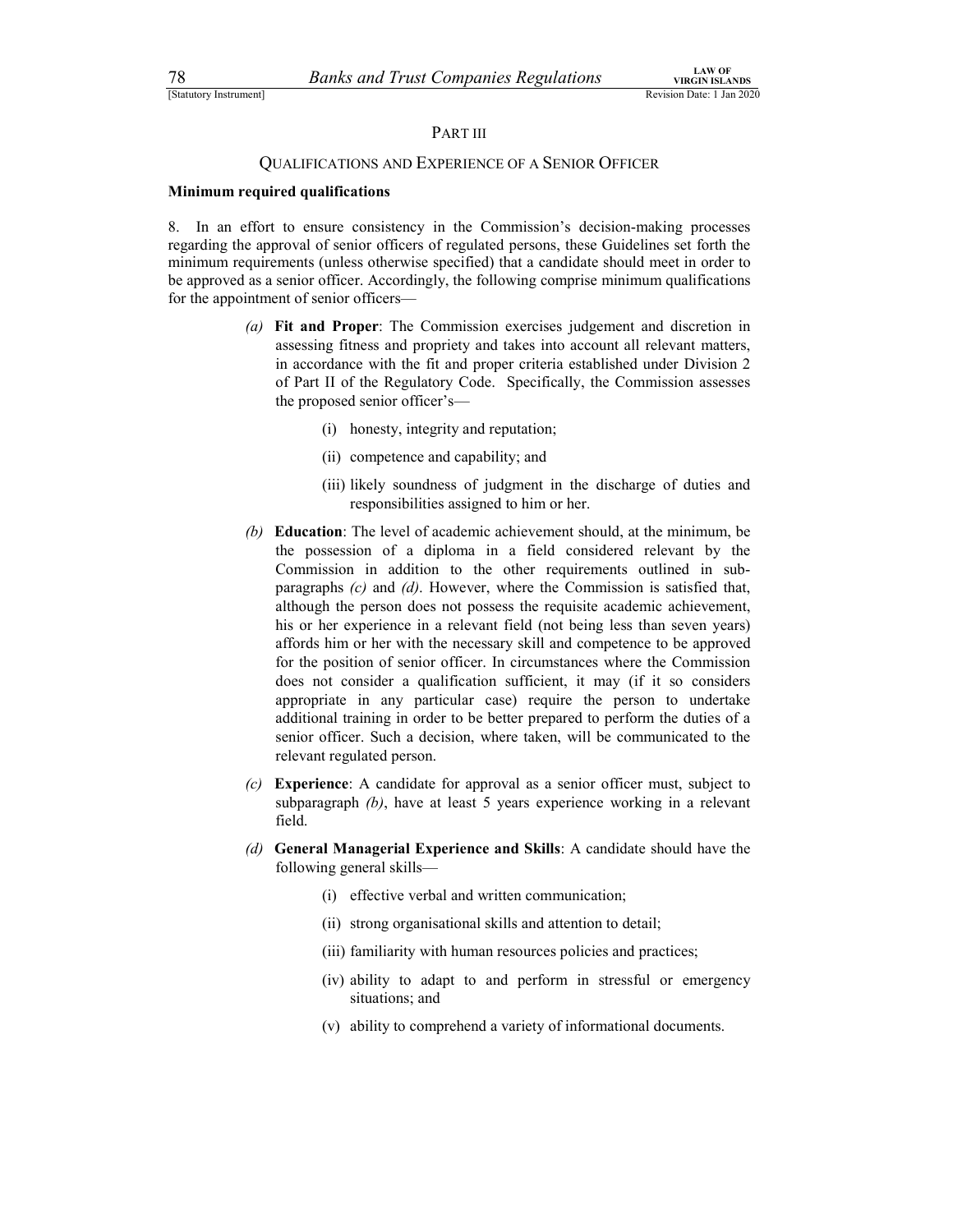### PART IV

### SUPPORTING EVIDENCE

### Copies of academic qualifications

9.1 Every application submitted to the Commission for the approval of a senior officer must, subject to paragraph 9.2, be accompanied by copies of the proposed senior officer's academic and other relevant qualifications, including such other supporting evidence that the regulated person considers essential in the due consideration of the application.

9.2 The Commission reserves the right to request certified copies of a proposed senior officer's academic and other relevant qualifications before processing any application relating to the proposed senior officer, notwithstanding that copies of such academic and other relevant qualifications had previously been submitted.

### [Explanatory Note:

(i) Generally, the Commission would accept copies of academic and other relevant qualifications that are not certified. It should be noted, however, best practice dictates that copies of such qualifications are certified. It is therefore strongly recommended that, where possible, academic and other qualifications submitted in support of an application should be accompanied by certified copies of the qualifications. This will aid the timely processing of an application in the event that the Commission finds it necessary to request certified copies of the relevant qualifications.

(ii) Where the Commission requests certified copies of academic and other relevant qualifications in respect of a proposed senior officer, the certification may be carried out by a notary public or by the authority that issued the original document. A document would be considered to be properly certified if, on the face of the certificate, the person certifying the document indicates that: (a) he or she has seen and compared the original document verifying the identity and address of the proposed senior officer; (b) the copy of the certified document is a complete and accurate copy of the original; and (c) where the document contains a photograph of the proposed senior officer, the photograph bears a true likeness to the individual to whom the certification relates. In addition, the certificate must bear the date of the certification, the signature and seal of the person certifying the document and provide adequate information to enable the person certifying the document to be contacted in the event of a query or further clarification. Failure to adhere to these certification requirements may delay the processing of an application for approval of a senior officer position. Where a regulated person for good reason or reasons is unable to fully comply with the certification requirements, it must so state in writing (with any available evidence) outlining the reason or reasons. The Commission shall be the sole determiner as to whether or not any reason given for not fully complying with certification requirements is good enough and thus process an application accordingly, taking into account the other requirements of these Guidelines.]

### Providing designation, job description, and organisational chart

10.1 Every application for the approval of a senior officer must be accompanied by—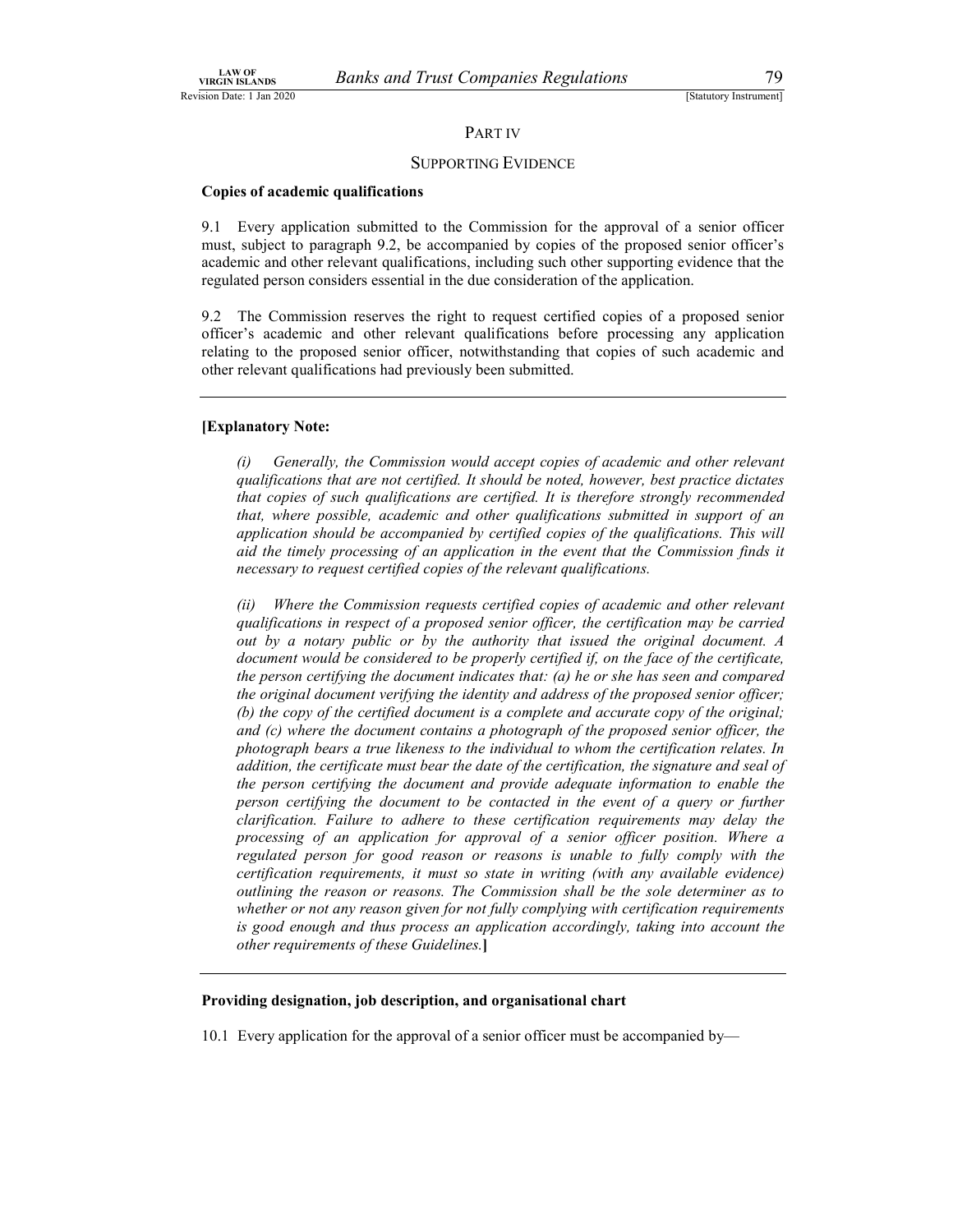- 80 Banks and Trust Companies Regulations  $\frac{L_{\text{AWOF}}}{R_{\text{evision Date}} + 1 \text{tan } 2020}$ <br>
(a) a clear and specific written designation or title of the post to which the application relates;<br>
(b) a job description detailing the duti (a) a clear and specific written designation or title of the post to which the application relates;
	- (b) a job description detailing the duties and responsibilities attached to the position to which the person proposed for approval is to be appointed; and
	- (c) an organisational chart of the regulated person which outlines the lines of reporting within the regulated person, including the line of reporting of the post for which approval is sought.

10.2 Every job description and organisational chart provided pursuant to paragraph  $10.1(b)$ and  $(c)$  must be signed by a director of the regulated person to which the application relates confirming the accuracy of the job description and organisational chart.

### [Explanatory Note:

(i) A job description may take several forms and may be presented in point or prose form. Whatever form is adopted, the duties and responsibilities attached to a position to which a senior officer's approval is sought must be clearly identified and presented. Duties and responsibilities that are otherwise identified and presented can only complicate the processing of the application and may cause delays.

(vi) It is also expected that every application would provide an organisational chart which outlines the various lines of reporting within the regulated person. This must include the line of reporting of the position for which approval is sought. This will assist the Commission to make an objective assessment regarding the level of seniority of the position and whether or not it fully meets the requirements for approval as a senior officer position.

(vii) In addition, it is imperative that every job description and organisational chart is signed by a director of the regulated person. It is not sufficient to affix the regulated person's seal on the job description and organisational chart. The signature of the director will be considered by the Commission as confirmation of the accuracy of the job description and organisational chart.]

### Providing a police report

11.1 The onus is on every regulated person that submits an application for the approval of a senior officer to ensure that—

- (a) the necessary background check has been made in respect of the person to whom the application relates for purposes of satisfying the requirements of these Guidelines; and
- (b) there is full and complete disclosure of any criminal record or other record relating to dishonesty, bankruptcy or arrangement with creditors, whether relating to or arising from a civil suit or otherwise.

11.2 With respect to conducting a background check to establish whether or not a person proposed as a senior officer has a criminal record, the regulated person shall obtain a written police report in respect of such record or the absence thereof and transmit it along with the application for approval. The written police report shall be treated as satisfying any background check and disclosure of criminal record required under paragraph 11.1.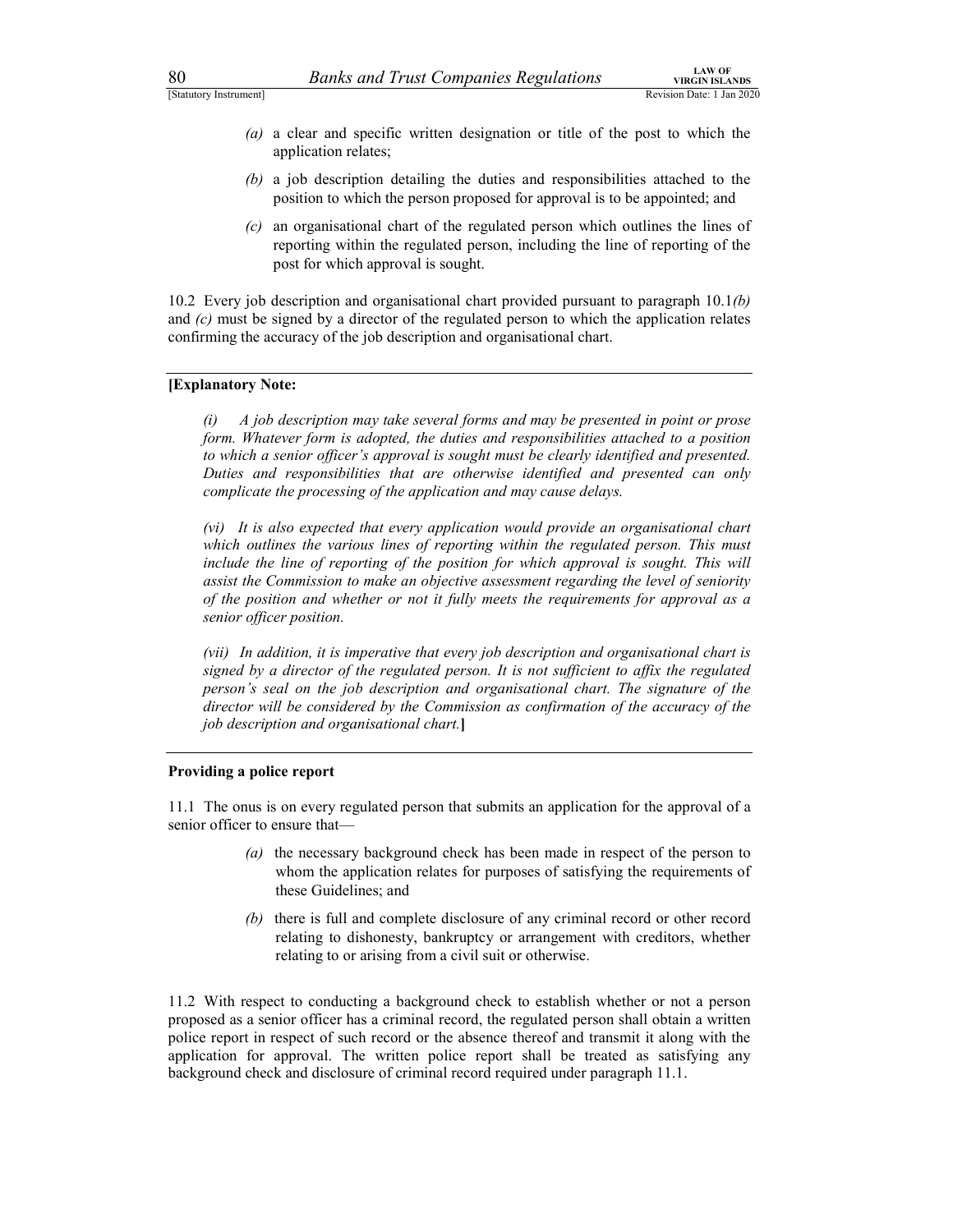Banks and Trust Companies Regulations 81<br>
[Statutory Instrument]<br>
paragraph 11.2 a written police report could not be obtained after a<br>
e taking of other necessary steps, the regulated person shall—<br>
e it has not been able LAW OF<br>
Revision Date: 1 Jan 2020<br>
Revision Date: 1 Jan 2020<br>
11.3 If pursuant to paragraph 11.2 a written police report could not be obtained after a<br>
formal request and the taking of other necessary steps, the regulated <sup>14NV</sup>OF<br>
<sup>14NV</sup>OF<br>
<sup>13</sup> ISON Date: 1 Jan 2020<br>
<sup>11.3</sup> If pursuant to paragraph 11.2 a written police report could not be obtained after a<br>
formal request and the taking of other necessary steps, the regulated person shall formal request and the taking of other necessary steps, the regulated person shall—

- (a) where it has not been able to identify the existence of a criminal record, notify that fact in the application; or
- (b) to the extent possible and where it is aware of the existence (whether currently or in the past) of a criminal record, provide the nature, description or proceedings, date, circumstances and related matters pertaining to the criminal record.

### [Explanatory Note:

(i) While the Commission may conduct due diligence enquiries in relation to a person to whom an application for approval relates, it is the primary duty of the regulated person to conduct background checks on its candidate for senior officer approval. The full and truthful disclosure of a person's criminal or other record is in itself not a bar to approval. However, failure to make a full and complete disclosure will be considered a failure of fitness and propriety under Part III of these Guidelines. The Commission would consider as acceptable a police report submitted in respect of a proposed person's criminal record or the absence thereof and this will thus satisfy the background check and disclosure requirements. What this means therefore is that every application must, to the extent possible, be accompanied by a police report attesting to a proposed senior officer's criminal record (where such exists) or clean record (where no crime is attributed).

(ii) Where it is believed that a person in respect of whom an application for approval relates has or has had a criminal or other record as stipulated in paragraph 11.1 above but no official police report could be obtained, the regulated person submitting the application must indicate in writing the steps it has taken to secure the relevant police report. It is a matter of judgment in respect of each case as to what steps are considered reasonably necessary in securing a police report. The Commission will apply its own mind as to whether the steps taken are sufficient in all the circumstances of the case.

(iii) It should be noted that there is no requirement to provide any information with respect to the "criminal record" of any person who had been granted a pardon. However, the provision of sufficient evidence to support the granting of the pardon is required. The evidence may be in the nature of an order, a certificate, a directive or a similar instrument which on the face of it sufficiently and genuinely demonstrates the granting of a pardon. As an alternative in such a case, the Commission will accept a police report attesting to the non-existence of a criminal record in respect of the person.

(iv) A police report in respect of a proposed senior officer is expected to be not more than 6 months old from the date of its issue to the date of its receipt at the Commission. The Commission will not accept any police report that falls outside of this period. In addition, a police report must be obtained from every jurisdiction to which a proposed senior officer's criminal record relates.

 (v) Where a police report of a known criminal record cannot be obtained but a written judgment exists in respect thereof and can be obtained, the written judgment must be provided.]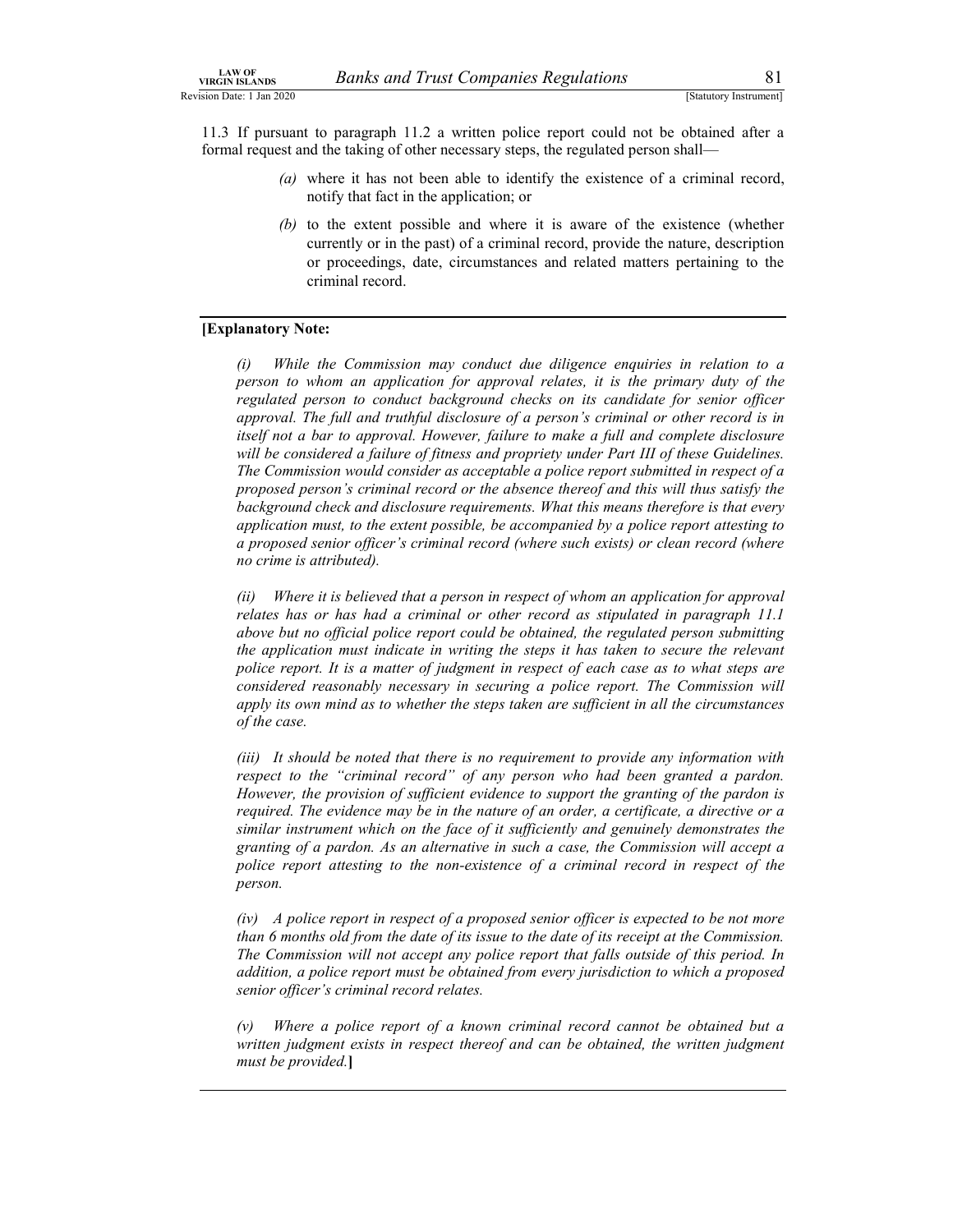### Providing report on dishonesty, bankruptcy, etc. of proposed senior officer

82 Banks and Trust Companies Regulations<br>
Statutory Instrument]<br>
Providing report on dishonesty, bankruptcy, etc. of proposed senior officer<br>
12.1 Every regulated person that wishes to submit an application pursuant to the 12.1 Every regulated person that wishes to submit an application pursuant to these Guidelines must, prior to submitting the application, conduct diligent enquiry as to whether or not a proposed senior officer has any record relating to dishonesty, bankruptcy or arrangement with creditors, whether relating to or arising from a civil suit or otherwise.

12.2 Where a diligent enquiry elicits any record referred to in paragraph 12.1, the regulated person shall provide written information on the subject and transmit it along with the application for the approval of a senior officer. The written information must outline the nature of the record and the date, description or proceedings, circumstances and related matters pertaining to the record.

12.3 Where a diligent enquiry pursuant to paragraph 12.1 does not reveal any record of dishonesty, bankruptcy or arrangement with creditors in respect of a proposed senior officer, the regulated person shall indicate that fact in its application to the Commission for the approval of the proposed senior officer.

### Requiring additional information

13.1 Where the Commission receives an application for the approval of a senior officer and forms the opinion that the application and/or its supporting evidence is insufficient or not legible to enable it to make an appropriate decision, it may in writing require the regulated person submitting the application to provide such additional evidence or other information and/or legible copies of the supporting evidence as the Commission considers fit.

13.2 The Commission may require any additional supporting evidence or other information required under paragraph 13.1 to be provided within such period as the Commission may provide in its written communication to the regulated person.

### [Explanatory Note:

The requirements of this paragraph represent standard practice. In order to avoid any unnecessary delay in the processing of an application for the approval of a senior officer, the regulated person is expected to ensure that all relevant supporting documentation that would aid the consideration of the application is submitted along with the application. The Commission reserves the right to require additional information where it considers that that would assist with the full and proper processing of an application. Where it provides a deadline for the provision of the additional information, failure to comply with the deadline entitles the Commission to take a decision on an application in the absence of the required additional information. Once the Commission takes a decision in that context, it will not entertain any reconsideration of the application except on the basis of a fresh application with all the required information in support of the application.]

### Use of affidavits

14.1 The Commission will accept an affidavit that is properly sworn to which seeks to attest to any particular facts or circumstances which are considered essential to the proper consideration of an application for the approval of a senior officer. It is therefore open to a regulated person to provide affidavit evidence to support an application for the approval of a senior officer.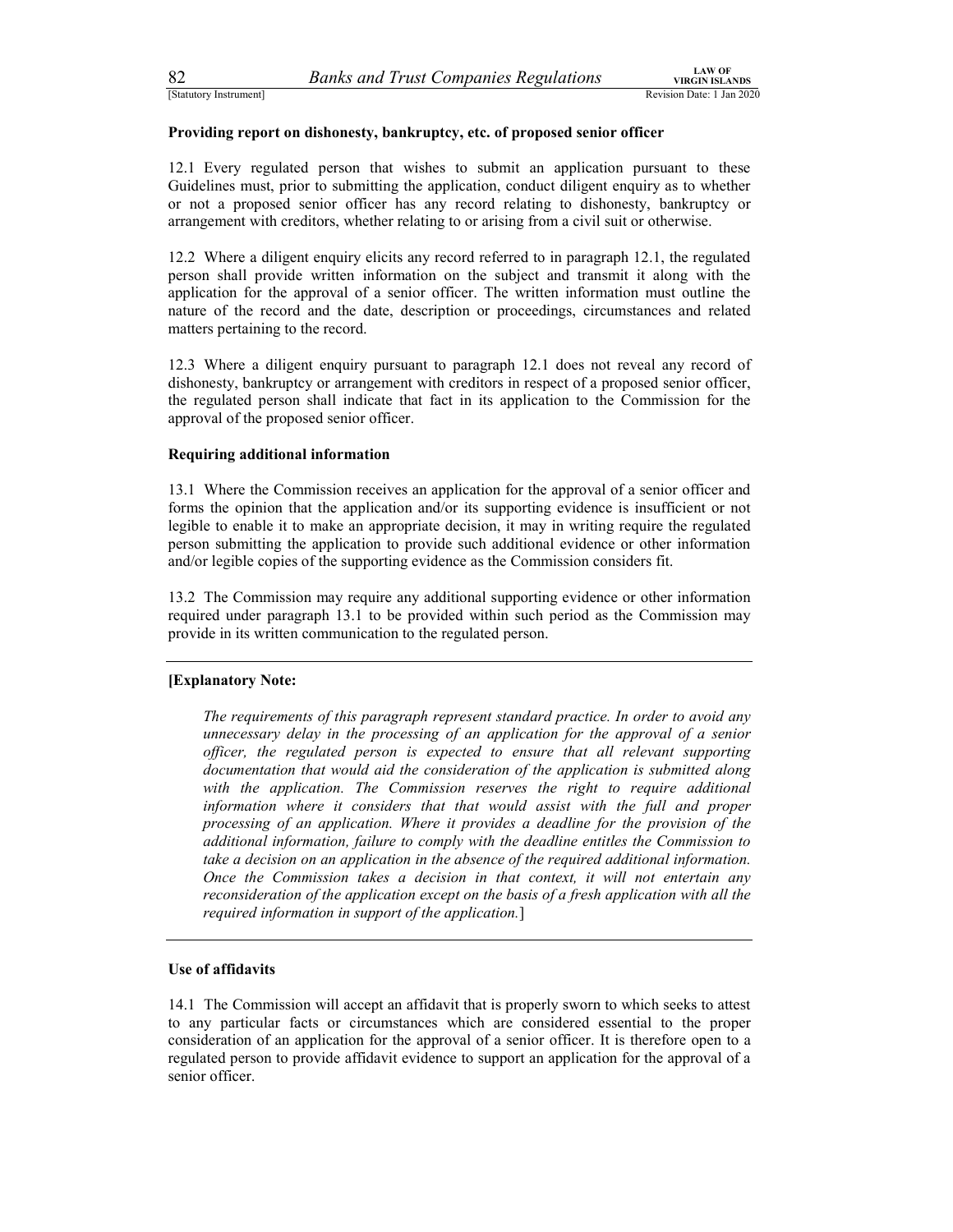- Banks and Trust Companies Regulations 83<br>
[Statutory Instrument]<br>
dence will be considered to be properly sworn to if—<br>
deposed to by the deponent indicating his or her full name and address; (a) it is deposed to by the deponent indicating his or her full name and address;
- LAW OF<br>
Revision Date: 1 Jan 2020<br>
Revision Date: 1 Jan 2020<br>
14.2 An affidavit evidence will be considered to be properly sworn to if—<br>
(a) it is deposed to by the deponent indicating his or her full name and address;<br>
(b  $14.2$  An affidavit evidence will be considered to be properly sworn to if—<br>
14.2 An affidavit evidence will be considered to be properly sworn to if—<br>
(a) it is deposed to by the deponent indicating his or her full name (b) it is sworn before a notary public or a commissioner for oaths or other person of equivalent rank;
	- (c) it properly and accurately describes the particular facts and/or circumstances to which it relates; and
	- (d) it is dated and properly executed by the person before whom it is sworn.

### [Explanatory Note:

It is to be noted that an affidavit of the existence of a document may not be accepted if the actual document or a certified copy thereof could be obtained with some diligence. It is expected that generally affidavit evidence would relate to an attestation of facts and/or circumstances which are in the knowledge of the deponent. Where the existence of a supporting document is confirmed but it has proven difficult to obtain the document, the affidavit must clearly indicate that fact, in addition to outlining the steps that have been taken to secure the document or a copy thereof. This will assist the Commission in its own enquiries and verifications.]

### PART V

### GENERAL PROVISIONS RELATING TO SENIOR OFFICERS

### Duty to report material change

15.1 Where, following the approval of a senior officer, there arises any new material fact or circumstance which would affect the senior officer if the application for his or her approval were being considered at the time of occurrence of the new material fact or circumstance, the regulated person appointing the senior officer shall, within 7 days of becoming aware of the new material fact or circumstance, notify the Commission in writing of such new fact or circumstance.

15.2 A new fact or circumstance arising in relation to a senior officer is considered material if the nature of it is such that had it occurred or been known at the time of the approval of a senior officer it would have been considered essential to the approval process. The materiality may relate, though not restricted, to any of the following—

- (a) conviction of the senior officer for a criminal offence other than a traffic offence in which he or she is sentenced to a fine;
- (b) where the senior officer is the subject of a criminal investigation or an extradition request;
- (c) liability of the senior officer in a civil suit which elicits unlawful or dishonest conduct;
- (d) bankruptcy of the senior officer;
- (e) where the senior officer has made an arrangement with his or her creditors;
- (f) where any documentary or other evidence presented in support of an application for approval of the senior officer is discovered to be false, not entirely accurate or to have been unlawfully obtained;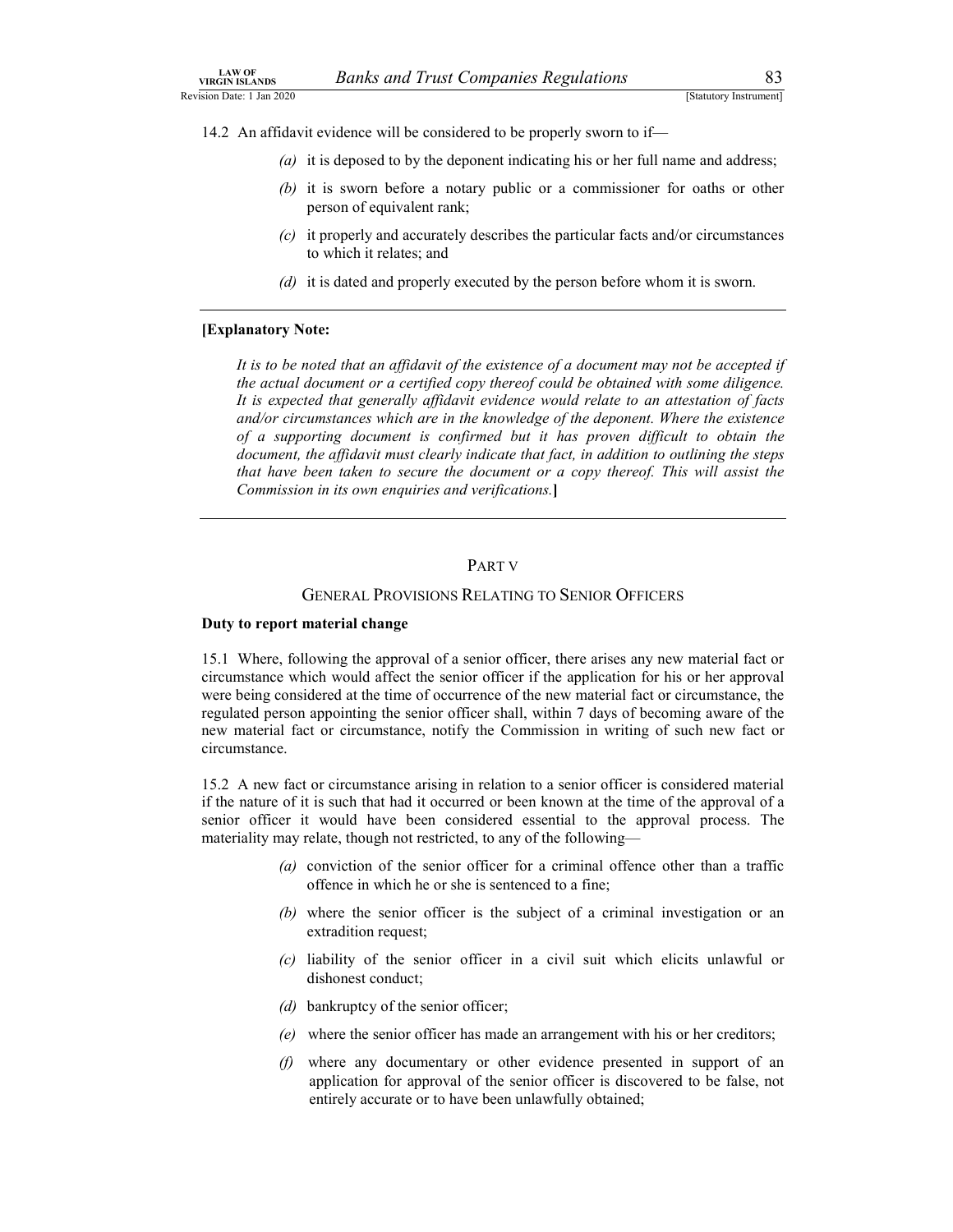- 84 Banks and Trust Companies Regulations<br>
Statutory Instrument]<br>
(g) where the senior officer has resigned from or been relieved of his or her<br>
duty with the regulated person, irrespective of whether or not the senior<br>
off (g) where the senior officer has resigned from or been relieved of his or her duty with the regulated person, irrespective of whether or not the senior officer has taken up employment with another person;
	- (h) where disciplinary action has been taken against the senior officer by the regulated person or, where the senior officer is a member of a professional organisation, by that organisation; and
	- $(i)$  where the role of the senior officer has changed significantly as to diminish or impair his or her position within the regulated person.

### [Explanatory Note:

(i) The need to report material changes in respect of a senior officer after he or she has been approved as such does not necessarily mean that the Commission will rescind the approval or exercise any power of revocation that may be granted to the Commission under the Financial Services Commission Act or any financial services legislation. However, it is essential for the Commission to be made aware of the new facts and circumstances to enable it to make an informed decision as part of its regulatory functions. Where the Commission rescinds or withdraws an approval, the rescission or withdrawal will take effect from the date stated with respect thereto.

(ii) Apart from the matters outlined in paragraph 15.2 above (which are not designed to be exhaustive, but rather to be illustrative of material changes), it is a matter of exercising sound judgment on the part of the regulated person as to whether or not any particular fact or circumstance relative to an approved senior officer is sufficiently significant to be considered a material change. Where, on the basis of available information, the regulated person is uncertain as to whether or not the information is sufficient to constitute a material change in respect of a senior officer, then the regulated person **must** report the matter to the Commission. All reports must be in writing and must clearly outline the new facts and/or circumstances.

(iii) In relation to paragraph  $15.2(i)$ , it is a question of fact (which ought to be known to a regulated person) as to whether a role assigned to a senior officer as represented in an application for approval has changed significantly. While it is not unexpected that a senior officer may be required to assume additional responsibilities on top of those already identified with respect to the post at the time of the application for approval from the Commission, it would normally be considered to be a departure from what was represented if the role of the senior officer is amended in such a way that he or she performs significant duties than those identified in the initial application or he or she no longer performs or minimally performs the duties initially assigned to the post. Such an amendment may constitute a significant impairment or diminution of the role of the senior officer and may therefore be viewed as a material change. Where it is intended to significantly alter the role of a senior officer, whether in terms of the duties assigned or otherwise, a new application must be submitted to the Commission for approval, complying with all the requirements of these Guidelines. This would enable the Commission to make an objective assessment of the duties vis-à-vis the qualifications of the person proposed to perform those duties and indeed whether the nature of the material change properly falls within the ambit of the duties of a senior officer.

(iv) Nothing prevents the Commission in an inspection or otherwise from making its own inquiry and arriving at its own judgment regarding whether or not a particular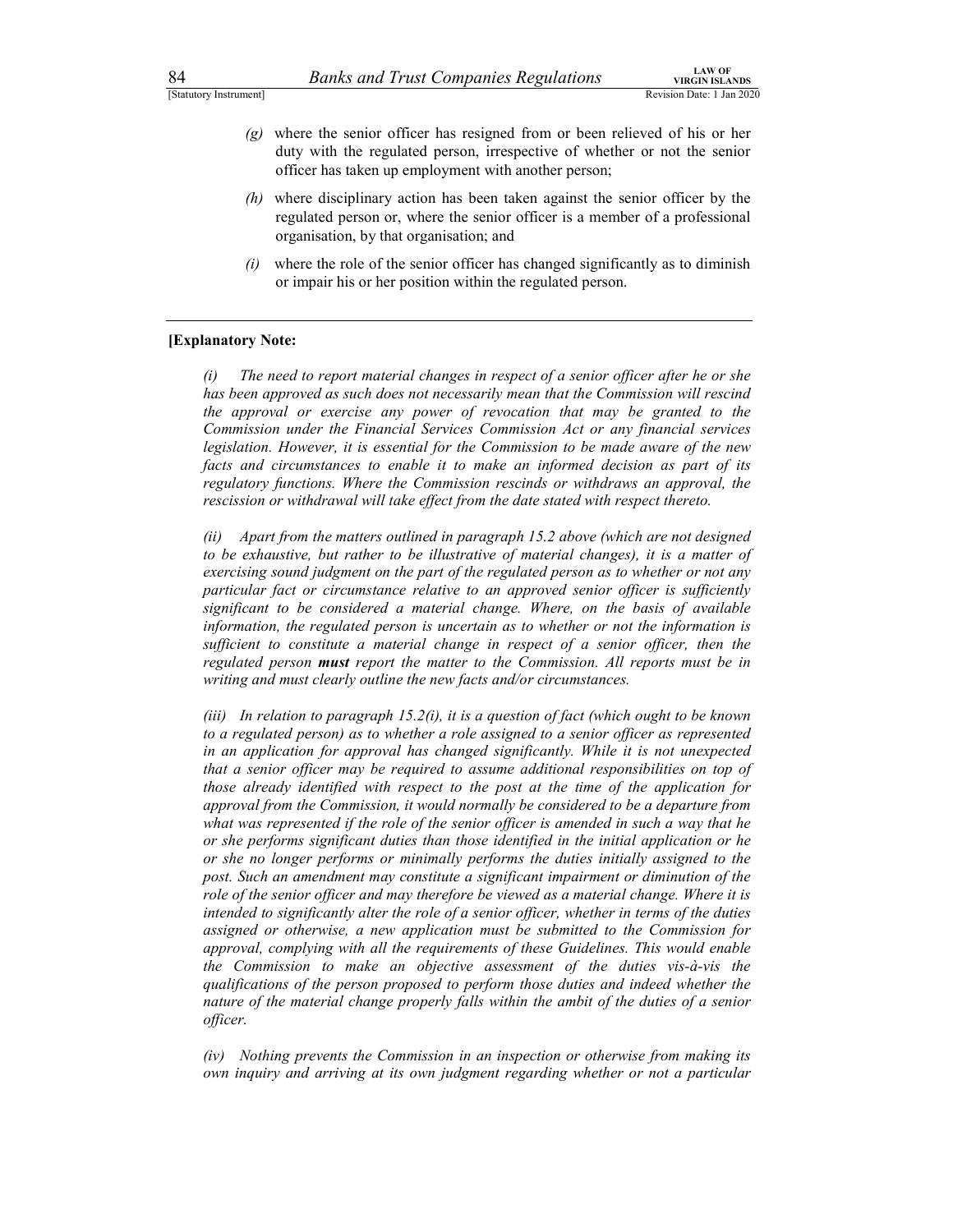Banks and Trust Companies Regulations<br>
[Statutory Instrument]<br>
state of affairs in respect of a senior officer constitutes a material<br>
ught to have been reported.] LAW OF<br>
Revision Date: 1 Jan 2020<br>
Revision Date: 1 Jan 2020<br>
Cocurrence or state of affairs in respect of a senior officer constitutes a material<br>
change which ought to have been reported.] occurrence or state of affairs in respect of a senior officer constitutes a material change which ought to have been reported.]

### Right to rescind an approval

16.1 The Commission may at any time after granting approval of a senior officer rescind the approval if, in its opinion, the person approved as a senior officer no longer qualifies as such, whether pursuant to any material change in his or her case referred to in paragraph 15 or for any other good reason.

16.2 Where the Commission rescinds an approval in relation to a senior officer, it shall, within 7 days of the rescission, notify in writing the regulated person concerned.

### [Explanatory Note:

While the reasons that may prompt a rescission of an approval by the Commission may be multiple and varied in nature, the ultimate responsibility is that of the Commission to make a determination as to whether or not it has a reason or has reasons that in its judgment it considers good enough to warrant the rescission. Where the Commission rescinds an approval, it will be expected to provide its reason or reasons for taking such a decision. It should be noted that the rescission by the Commission of any approval is without prejudice to the exercise of its power of revocation that may be provided in the Financial Services Commission Act or any financial services legislation.]

### Ceasing to be a senior officer

17.1 A person ceases to be an approved senior officer in accordance with these Guidelines if he or she is no longer in the employment of the regulated person in respect of whom he or she was approved as a senior officer.

17.2 Where a person ceases to be an approved senior officer pursuant to paragraph 17.1, the regulated person in respect of whom the person was approved as senior officer shall, within 7 days (or such other period as may be specified in the Financial Services Commission Act or an applicable financial services legislation) of the person ceasing to be a senior officer, notify the Commission in writing of that fact, outlining—

- (a) the reason or reasons for the person ceasing to be in the employment of the regulated person;
- (b) the circumstance or circumstances surrounding the cessation of employment by the approved senior officer;
- $(c)$  whether there are any specific issues with respect to the person which may relate to his or her fitness and propriety as a senior officer; and
- (d) any other matter that may be required under the Financial Services Commission Act or an applicable financial services legislation.

### Non-transferability of approval

18. The approval of a person as a senior officer is in respect of the regulated person that submits the application on his or her behalf and such approval is not transferable to any other employment that the approved person subsequently secures.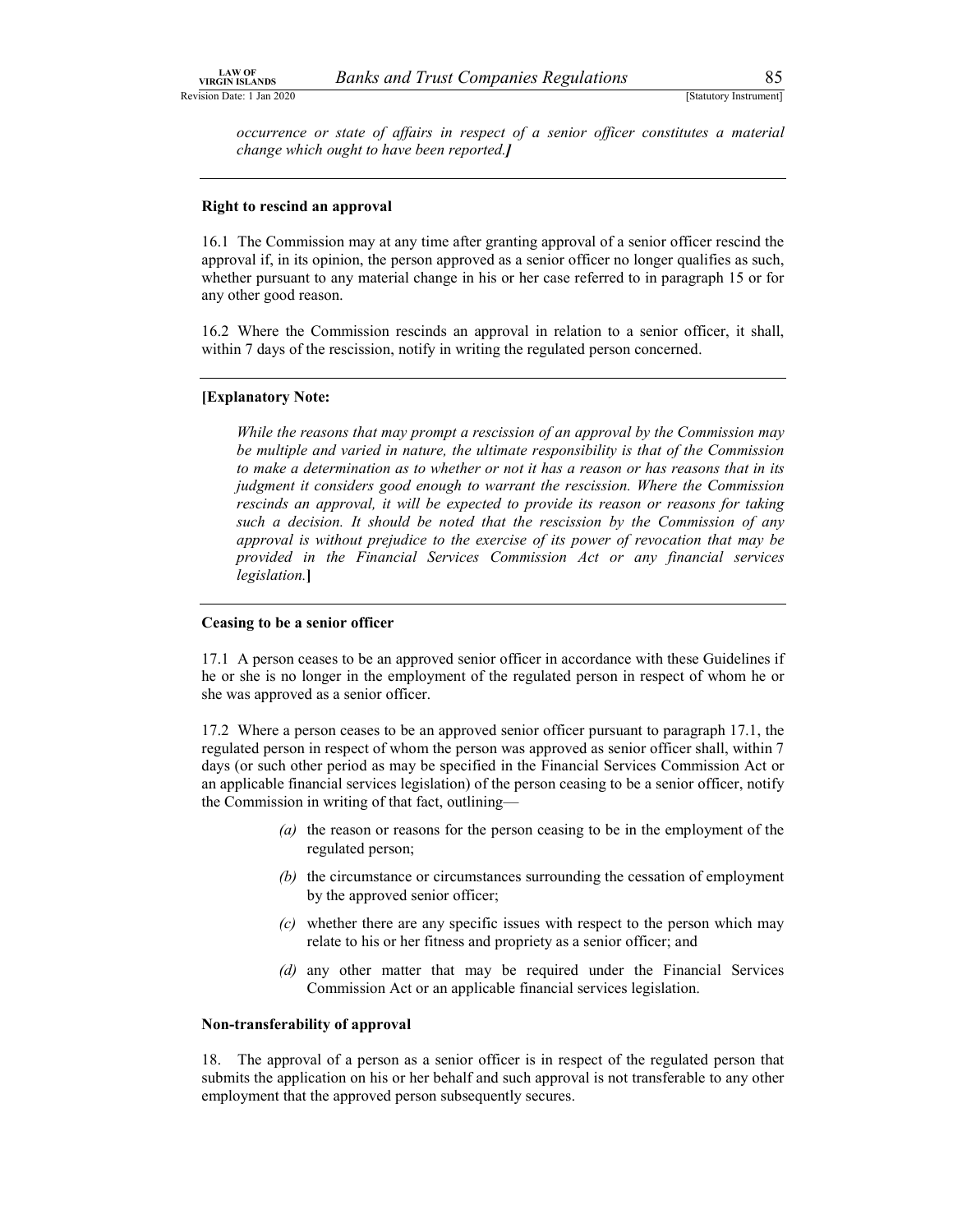### [Explanatory Note:

86 Banks and Trust Companies Regulations<br>
Statutory Instrument]<br> **Explanatory Note:**<br>
(i) When an application is made by a regulated person seeking the Commission's (i) When an application is made by a regulated person seeking the Commission's approval of a specified person as a senior officer, the approval granted by the Commission is valid only so long as the senior officer remains with the regulated person. If the approved person changes employment, the approval granted in his or her case does not transfer with him or her to his or her new employment. This paragraph, in effect, buttresses paragraph 17 above.

(ii) Where the new employer wishes to employ the same person as a senior officer, the new employer must submit a separate application in respect of the same person by ensuring full compliance with the requirements of these Guidelines. It should be noted that the previous approval of a person as a senior officer with a regulated person is in itself not a guarantee that the Commission will grant subsequent approval of the person as a senior officer in respect of a different regulated person. Every application will be determined on its own merits and in accordance with the provisions of these Guidelines.]

### PART VI

### PROVISIONS RELATING TO ACTUARIES, AUDITORS, ETC.

### Application of this Part

19. This Part applies to persons who are required under any financial services legislation to be approved by the Commission as actuaries, auditors or other independent officers in relation to regulated persons.

### [Explanatory Note

The reference to "other independent officers" is designed to take into account any current or future legislative measures which may require persons (other than senior officers, compliance officers, auditors and actuaries) who wish to be appointed to senior independent positions or require some form of licensing to obtain approval from the Commission. Such persons may also be considered for approval pursuant to the provisions of these Guidelines without the need for a separate guideline framework or amendment of these Guidelines (unless considered absolutely necessary or otherwise specified in a particular financial services legislation).]

### Application of other provisions to this Part

20.1 Paragraphs 4, 9, 11, 12, 13, 14, 15 (save paragraph  $15.2(i)$ ) and 16 will apply to an actuary, auditor or other independent officer and the reference in those paragraphs to a "senior officer" shall be construed as if it were a reference to an actuary, auditor or other independent officer as the context requires.

20.2 The accompanying Explanatory Notes to paragraphs 9, 11, 13, 14, 15 and 16 are to be given their appropriate construction as may be relevant in relation to an actuary, auditor or other independent officer.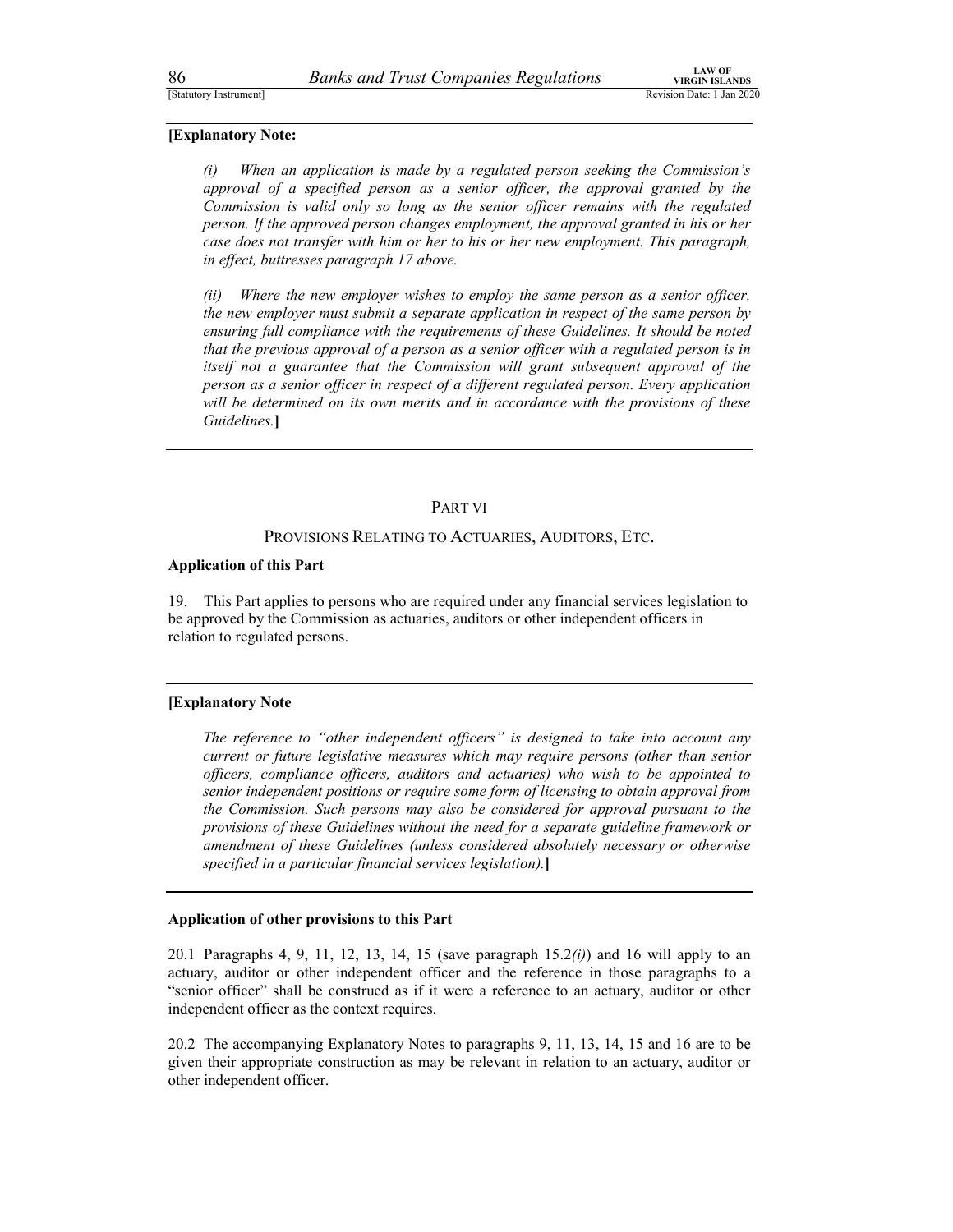Banks and Trust Companies Regulations<br>
[Statutory Instrument]<br> **Exactled Strain Coval of actuary, auditor or other independent officer**<br>
paragraph, every application for the approval of an actuary, auditor or LAW OF<br>Revision Date: 1 Jan 2020<br>Application for approval of actuary, auditor or other independent officer<br>21.1 Subject to this paragraph, every application for the approval of an actuary, auditor or<br>other independent offi 21.1 Subject to this paragraph, every application for the approval of an actuary, auditor or other independent officer must be made by a regulated person in Form B-1 and the application must be accompanied by supporting evidence as provided in the Form and these Guidelines.

21.2 An application for an independent officer other than an actuary or auditor may be made by that officer, unless the Commission directs otherwise in writing.

21.3 Subject to paragraph 21.4, in relation to an authorised representative, the application for approval shall, unless otherwise required by the Commission, be made in accordance with Form D. Where the applicant is a corporate entity, items 1 to 4, and item 6 must be completed by each director of the corporate entity. **EXECUTE:** Banks and Trust Companies Regulations<br>
(S20)<br>
(Bandway howevers)<br>
for approval of actuary, auditor or other independent officer<br>
to this paragraph, every application for the approval of an actuary, auditor or<br>

21.4 Where, in respect of an authorised representative, the application relates to—

- 
- (b) a corporate entity, at least one director of the corporate entity must be resident in the Virgin Islands.

21.5 The Commission may require an independent officer (other than an actuary or auditor) to submit an application for approval in accordance with Form A, but no such officer shall be required to submit an application in both Forms A and B-1.

21.6 A non-refundable administration fee of \$100 or such amount as may be prescribed pursuant to the Financial Services Commission Act or any financial services legislation (with the applicable fee in the latter enactments taking precedent where provided) must be submitted with the application for approval of the appointment of an auditor, actuary or other independent officer.

### Approval for change of auditor and notification

- 22. Where—
	- (a) a regulated person wishes to change an auditor, it must, if the person it wishes to appoint as its new auditor—
		- (i) has not been previously approved by the Commission, submit an application as prescribed in Form B-1; or
		- (ii) has previously been approved by the Commission and his or her approval has not been rescinded or revoked, submit an application as prescribed in Form B-2; and
	- (b) an actuary resigns or an actuary or auditor terminates his or her appointment or has his or her appointment terminated, he or she must notify the Commission of that fact as provided in Form B-3.

### Roles and duties of auditor, actuary or other independent officer

23. The roles and duties to be performed by an actuary, auditor or other independent officer shall be as prescribed in the Regulatory Code and relevant financial services legislation relating to him or her. The Commission will take into account such requirements when dealing with applications under this Part.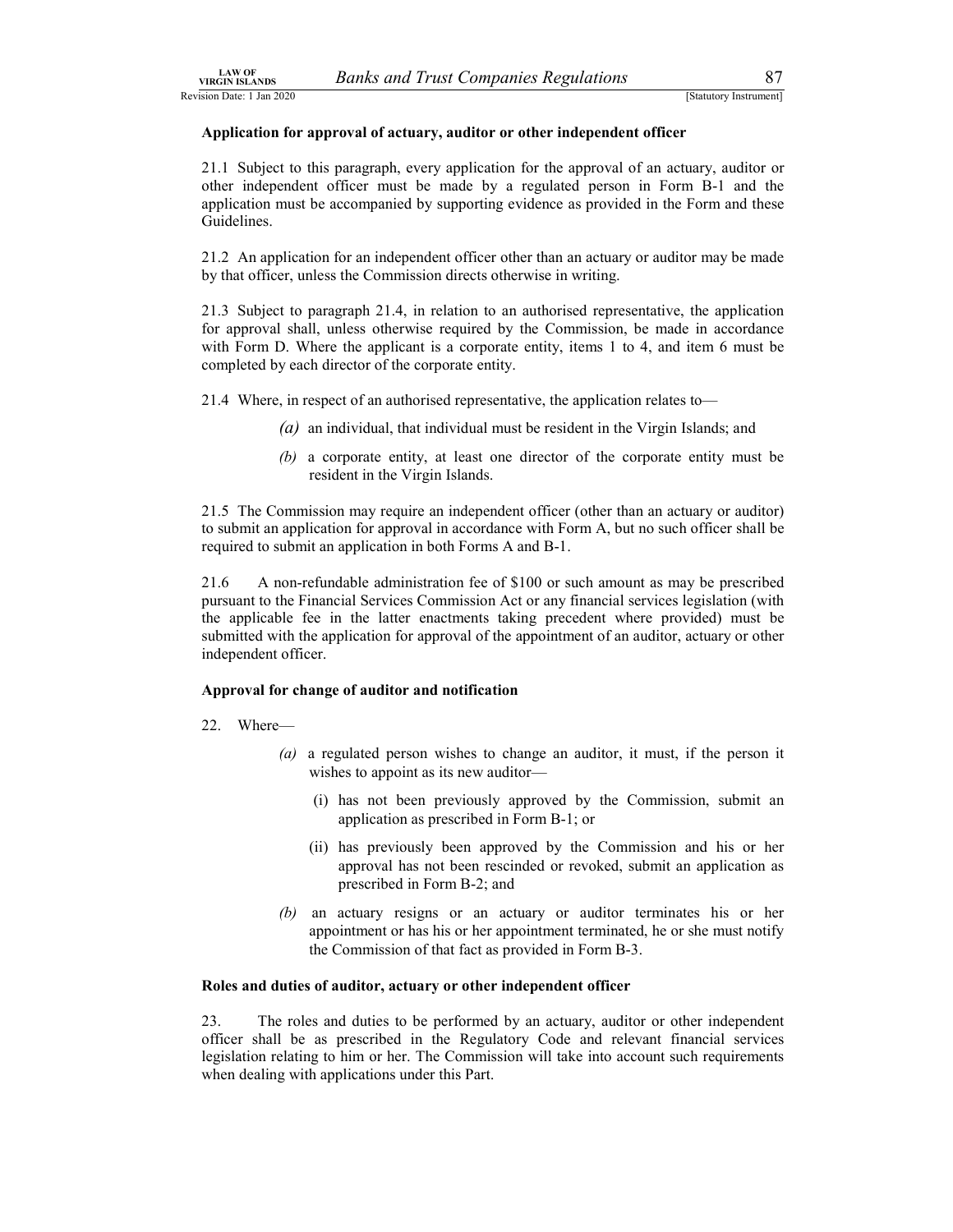### Qualification and experience of actuary, auditor or other independent officer

<sup>28</sup> Banks and Trust Companies Regulations<br>
<sup>1</sup> Revision Date: 1 Jan 2020<br> **24.** The qualifications and experience of actuary, auditor or other independent officer<br>
24. The qualifications and experience required for the ap 24. The qualifications and experience required for the appointment of an actuary, auditor or other independent officer will be those prescribed in the relevant financial services legislation in relation to such actuary, auditor or other independent officer. This will, however, be in addition to taking into account the fitness and propriety of the actuary, auditor or other independent officer, in particular, with respect to his or her—

- (a) honesty, integrity and reputation;
- (b) competence and capability; and
- (c) likely soundness of judgment in the discharge of duties and responsibilities assigned to him or her.

### Continuation of approval

25.1 Save where there is a material change in the facts or circumstances of an actuary, auditor or other independent officer to dictate the need for a re-evaluation by the Commission of its approval and subject to anything to the contrary contained in any financial services legislation, an approval granted in respect of that actuary, auditor or other independent officer continues in force until rescinded or revoked by the Commission or as otherwise provided in a relevant financial services legislation. Subject to paragraph 25.2, this is notwithstanding that the actuary, auditor or other independent officer performs assignments or accepts employment with different regulated persons.

25.2 Where an actuary, auditor or other independent officer who is already approved by the Commission wishes to perform an assignment or accept employment with another regulated person, he or she may do so only if he or she has the qualification and competence to perform that assignment or function in the employment. Account will be taken by the Commission of the actuary's, auditor's or other independent officer's knowledge and understanding of any obligations imposed on him or her by any financial services or other Virgin Islands legislation.

### [Explanatory Note

(i) The Commission will generally not require an actuary, auditor or other independent officer who has already been approved by the Commission in relation to employment with one regulated person to seek further approval if the employment with the first regulated person terminates. However, the non-requirement does not apply if there is a material change in the facts or circumstances relative to the approval granted by the Commission or if the Commission rescinds or revokes the approval. Thus if at any point in time there occurs a material change of facts or circumstances in relation to an approved actuary, auditor or other independent officer, the appropriate notification must be issued in order to enable the Commission to make a determination regarding the continuation of its approval.

(ii) Where an actuary, auditor or other independent officer is approved, he or she may, on the basis of that approval unless otherwise required, perform services for different regulated persons. This is, however, allowed only on the basis that the actuary, auditor or other independent officer has the knowledge and competence to perform such services. Such knowledge and competence is to be gauged, among other things, by considering whether there is an awareness and understanding of the obligations that apply with respect to the performance of the services to be undertaken. Such obligations may relate to reporting or other requirements, whether to the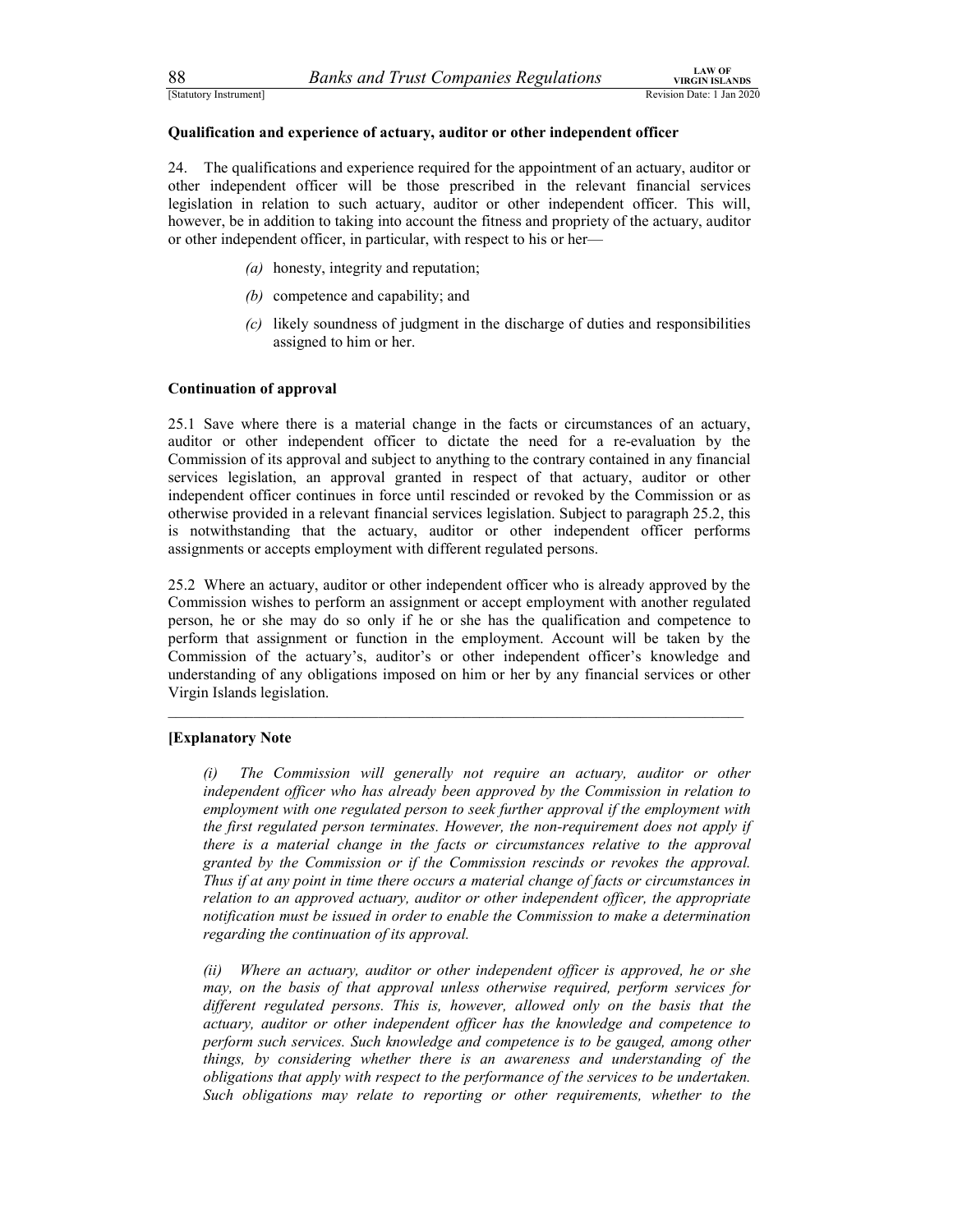Banks and Trust Companies Regulations<br>
[Statutory Instrument]<br>
the relevant board of the regulated person or both. It is therefore<br>
the continuation of an approval is not taken for granted as the<br>
uld expect to review such LAW OF<br>Revision Date: 1 Jan 2020<br>
Revision Date: 1 Jan 2020<br>
Commission or the relevant board of the regulated person or both. It is therefore<br>
imperative that the continuation of an approval is not taken for granted as th imperative that the continuation of an approval is not taken for granted as the Commission would expect to review such approval from time to time and as necessary.

(iii) It should be noted that the continued subsistence of an approval does not absolve a regulated person, where required to do so under any financial services legislation, from seeking approval to effect an appointment or to inform or notify the Commission of the resignation or termination of employment/engagement.]

### \_\_\_\_\_\_\_\_\_\_\_\_\_\_\_\_\_\_\_\_\_\_\_\_\_\_\_\_\_\_\_\_\_\_\_\_\_\_\_\_\_\_\_\_\_\_\_\_\_\_\_\_\_\_\_\_\_\_\_\_\_\_\_\_\_\_\_\_\_\_\_\_\_\_ PART VIA

### APPLICATION PROCESS FOR COMPLIANCE OFFICER

### Submitting application for approval of a Compliance Officer

25A.1 An application for approval of a Compliance Officer shall be made by the regulated person as set out in Form A, even in cases where the prospective regulated person is awaiting approval for licensing. The following documentation must be submitted in support of the application—

- (a) certified copies of identification documents;
- (b) certified copies of professional and educational qualifications;
- (c) a resume or curriculum vitae outlining the relevant qualifications and experience of the applicant. This should include the names, addresses and telephone numbers of previous employers;
- (d) a police certificate or a sworn affidavit (where a certificate is not issued) as to the non-criminal record of the applicant for the past 3 years; and
- (e) professional, personal and financial references. The professional reference should be from a person who can speak to the experience and ability of the proposed Compliance Officer. The personal reference should be from a person who can vouch for the proposed Compliance Officer's conduct and character. The financial reference must be submitted by a financial institution, directly to the Commission (clearly referencing the name of the regulated person).

25A.2 A non-refundable administration fee of \$100 or such amount as may be prescribed pursuant to the Financial Services Commission Act or any financial services legislation (with the applicable fee in the latter enactments taking precedent where provided) must be submitted with the Application for approval of the appointment of a Compliance Officer.

### [Explanatory Note:

(i) Applications for approval of a Compliance Officer are made pursuant to section 34(3) of the Financial Services Commission Act. However, in submitting an application for approval of the appointment of a Compliance Officer, attention must be paid to the requirements outlined in Division 4 of Part II of the Regulatory Code, including the guidelines outlined in the Explanatory Notes thereto.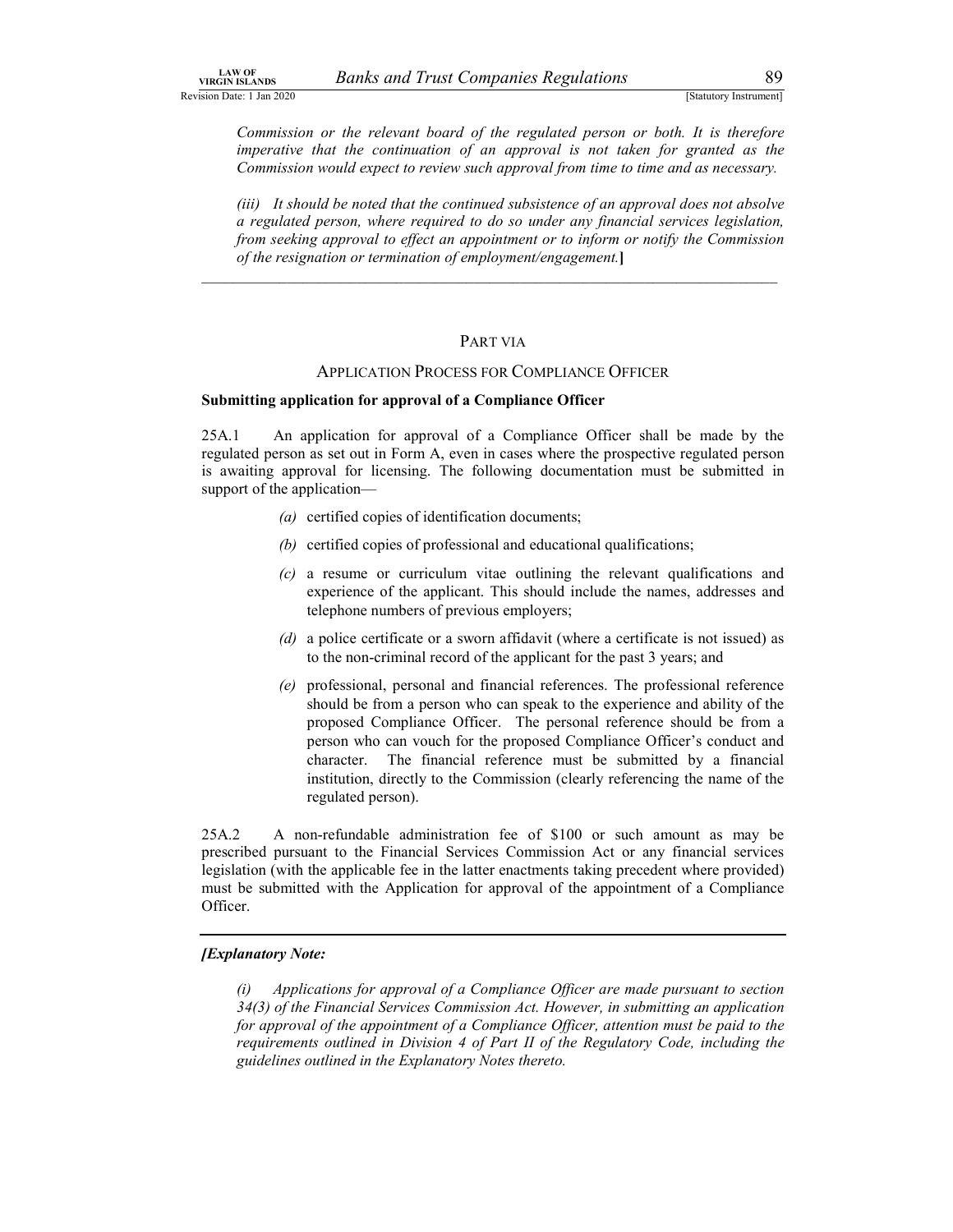90 Banks and Trust Companies Regulations<br>
Statutory Instrument]<br>
(ii) If an application for approval of a Compliance Officer is submitted and<br>
approved, a separate Senior Officer application need not be submitted as, upon<br> EXECUTE: However, and a meta-booking the meta-booking the system of a compliance Officer is submitted and (ii) If an application for approval of a Compliance Officer is submitted and approved, a separate Senior Officer ap approved, a separate Senior Officer application need not be submitted as, upon approval, the Compliance Officer shall be deemed to be a senior officer pursuant to section 34(4A) of the Financial Services Commission Act. Such approval does not restrict a person from submitting a Senior Officer application if the application is in relation to a position other than that of Compliance Officer. However, where an application for approval of appointment of a Compliance Officer is submitted along with an application for approval of senior officer in respect of the same person and the Commission approves that of the Compliance Officer, it will not consider the application of the same person for approval as a senior officer (as that would have been subsumed in the approval for appointment of Compliance Officer). Similarly, where the Commission does not give its approval for the appointment of a Compliance Officer, it will nevertheless consider the application for approval as a senior officer in respect of the same person.

(iii) An application for approval of a Compliance Officer must be submitted to the Commission as set out in Form A. Any additional information that an applicant considers relevant to the processing of an application or in relation to a proposed Compliance Officer which the Commission should know shall be provided in writing and attached to the completed application form.

(iv) A single application with a single fee may be submitted for a group of companies provided that those companies are subsidiaries of a common parent or share common ownership (sections 1, 2, 5 and 12 of the application form must be completed by each regulated person in the group).

(v) The regulated person must indicate whether the Compliance Officer will also serve as the Reporting Officer under the Anti-money Laundering Regulations and the Anti-money Laundering and Terrorist Financing Code of Practice (section F(3) of the application form).

(vi) Without prejudice to paragraph (ii) above, sections 1, 2, 5 and 12 of the application form should be completed by the regulated person submitting the application; sections 3, 6, 7 and 8 must be completed by or on behalf of the proposed Compliance Officer seeking approval.

- (vii) Declarations (sections 11 and 12 of the application form) are to be signed by-
	- A director or other individual of the regulated person communicating  $\bullet$ a board resolution to that effect; and
	- The prospective Compliance Officer seeking approval.

(viii) Copies of documents (for example, passport identification page(s)) must be properly certified, meaning that—

- (a) the person certifying the document indicates that-
	- 1. he or she has seen and compared the original document verifying the identity and residential address of the prospective Compliance Officer;
	- 2. the copy of the document which he or she certifies is a complete and accurate copy of the original; and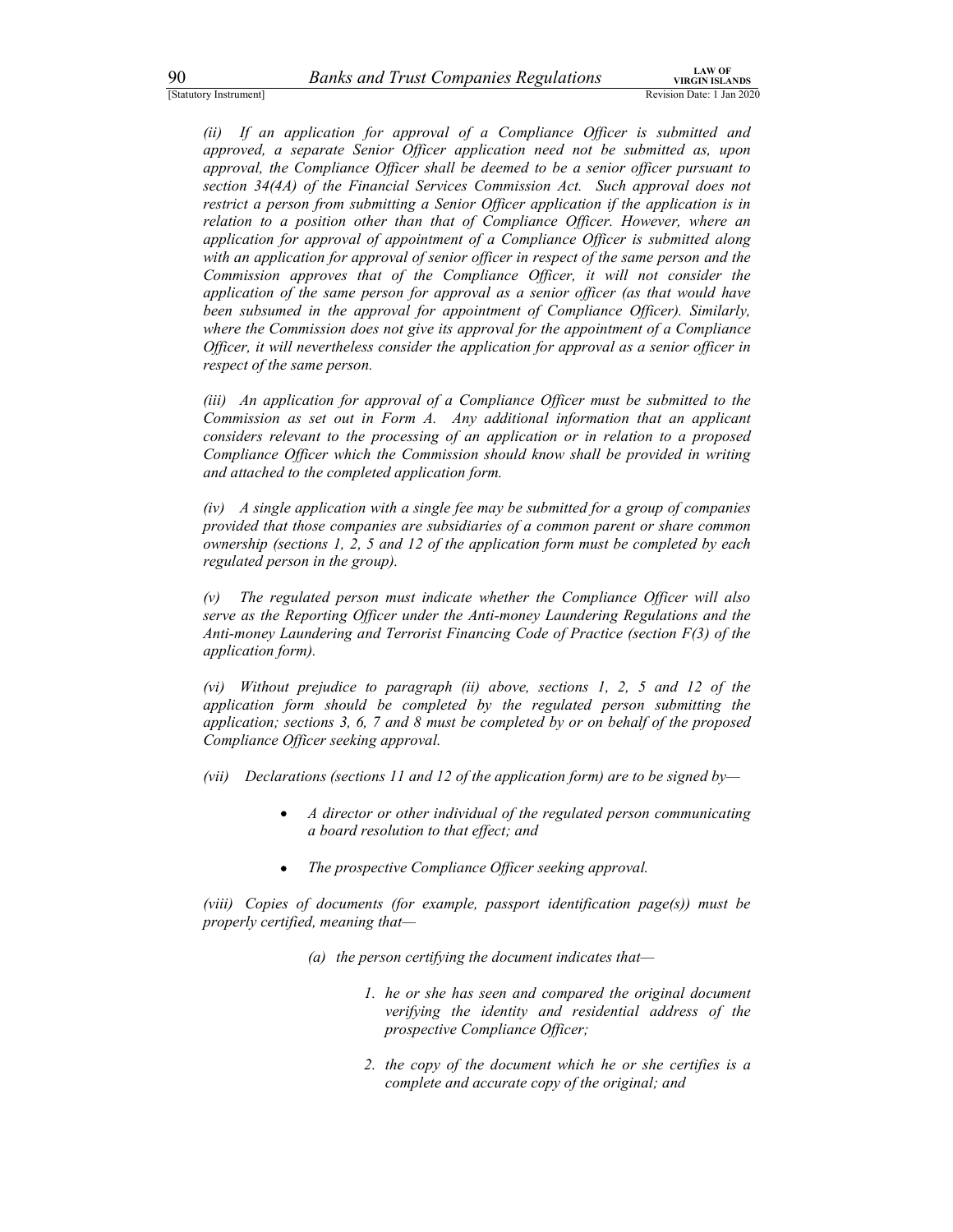- Banks and Trust Companies Regulations<br>
[Statutory Instrument]<br>
3. where the document contains a photograph of the<br>
prospective Compliance Officer, the photograph bears a LAW OF<br>
NIRGIN ISLANDS<br>
Revision Date: 1 Jan 2020<br>
3. where the document contains a photograph of the<br>
prospective Compliance Officer, the photograph bears a<br>
true likeness to the individual to whom the certification 3. where the document contains a photograph of the prospective Compliance Officer, the photograph bears a true likeness to the individual to whom the certification relates; and
	- (b) the certificate—
		- 4. bears the date of the certification;
		- 5. bears the signature and seal of the person certifying the document; and
		- 6. provides adequate information to enable the person certifying the document to be contacted in the event of a query or further clarification.

Failure to adhere to these certification requirements may delay the processing of an application for approval of appointment of a Compliance Officer. Where a regulated person for good reason or reasons is unable to fully comply with the certification requirements, it must so state in writing (with any available evidence) outlining the reason or reasons. The Commission shall be the sole determiner as to whether or not any reason(s) given for not fully complying with certification requirements is good enough and thus process an application accordingly, taking into account the other requirements of these Guidelines.

(ix) The Commission can request additional information from the regulated person for the purposes of completeness or verification.]

### Declaration form for exemption from appointing, or applying for approval of appointment of, a Compliance Officer

25B. Where a regulated person exempted from appointing or applying to the Commission for approval of a Compliance Officer by virtue of paragraph 1(1) of Schedule 1 of the Financial Services (Miscellaneous Exemptions) Regulations is required under subparagraph (2) thereof to subscribe to a declaration, the regulated person shall subscribe to the declaration outlined in Form C of these Guidelines.

### [Explanatory Note:

The Financial Services (Miscellaneous Exemptions) Regulations provide exemptions with respect to specified regulated persons from complying with certain provisions of the Financial Services Commission Act or financial services legislation. By virtue of Schedule 1 of the Regulations Class I, Class II or restricted Class II licensees (regulated persons) that do not have a physical presence in the Virgin Islands, Class III licensees, or restricted Class III trust licensees or company management licensees with 3 or less employees, are exempted from appointing, or applying for the Commission's approval the appointment of, a Compliance Officer. However, in order to verify their qualification for exemption, they are obligated to subscribe to and submit a declaration to the Commission in accordance with the requirements of these Guidelines. Accordingly, Form C is designed to facilitate that verification process and must be properly subscribed to before the exemption applied for can be granted by the Commission.]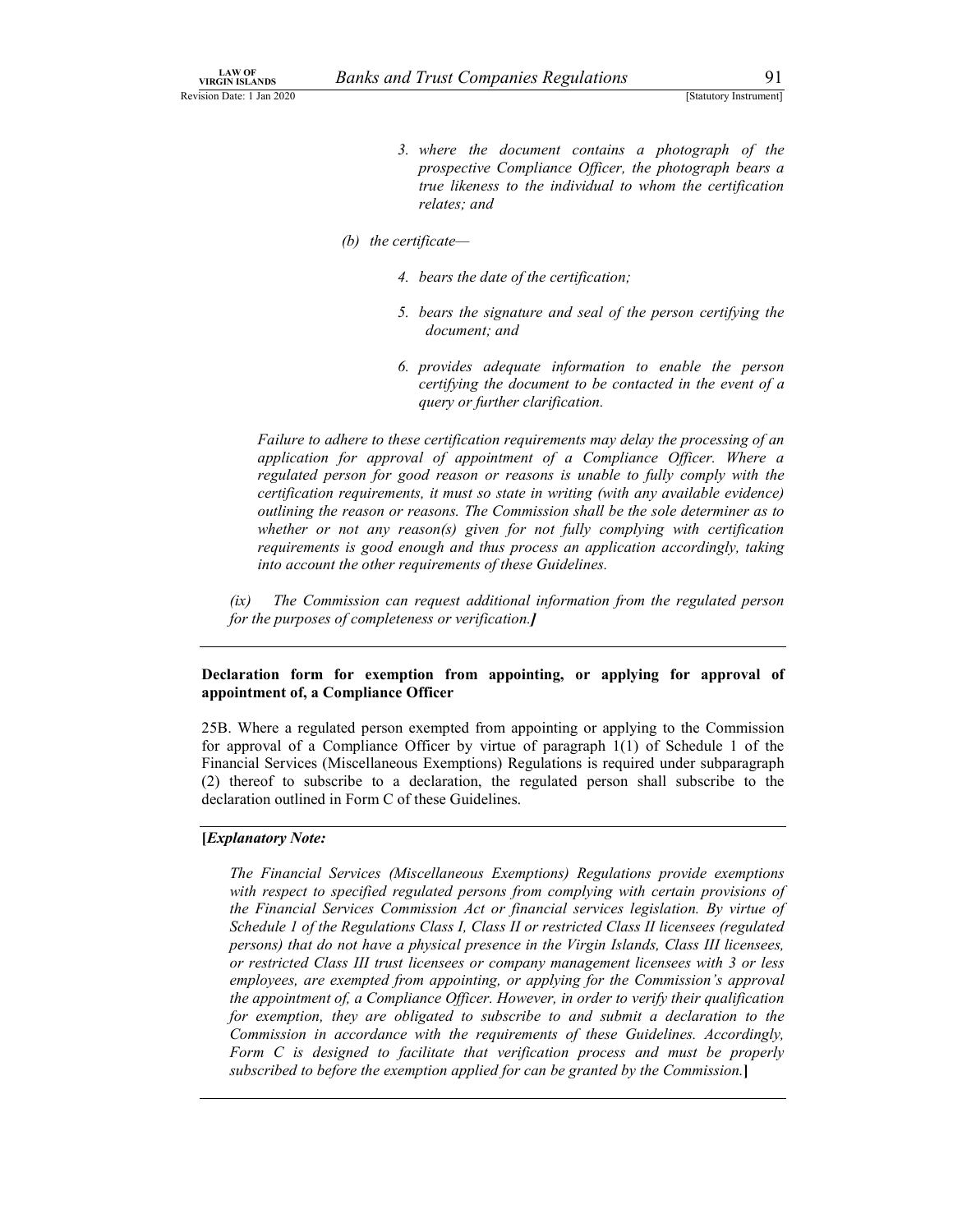### Meeting the Commission's fit and proper test

25C. Before granting approval of an application for a Compliance Officer, the Commission must be satisfied that the candidate is fit and proper in accordance with the criteria established in Division 2 of Part II of the Regulatory Code.

### **[Explanatory Note:**

(i) The criteria used to determine fitness and propriety established under the Regulatory Code will apply in relation to a Compliance Officer. The Commission relies on the prescribed fitness and propriety criteria for its assessment of an application for the approval of a Compliance Officer.

(ii) It is the responsibility of the applicant to demonstrate that the proposed Compliance Officer has the relevant skills and experience to perform his or her duties. The character and integrity of a proposed Compliance Officer are also key determining factors in the processing of an application for approval.

(iii) The Commission expects that fully completed applications for the approval of a Compliance Officer will be processed within 21 business days. If, however, the application is not fully completed the Commission can request further information from the regulated person. This will cause a delay in the approval process and thus extend the normal processing time of the Compliance Officer application. Furthermore, where the Commission has to obtain third party confirmation in performing due diligence, this may cause a delay in the approval process.

(iv) Where an application is submitted by a prospective regulated person not yet approved, the Commission may consider the approval of the Compliance Officer simultaneously with the granting of approval to the regulated person. However, no such consideration will be made in the absence of the actual consideration and approval of the regulated person. Further, it is essential that the consent of the proposed Compliance Officer, and the entity or regulated person in respect of the Compliance Officer who is to be employed (if this is an entity other than the regulated person) must also be obtained and presented to the Commission.

(v) A regulated person can withdraw an application for the approval of a Compliance Officer at any time before the Commission has reached a decision, provided that notification is given to the Commission. A full reason must be given for the withdrawal and, if the withdrawal is due to the Compliance Officer's resignation or dismissal from the employment with the regulated person (or other entity, if this is the case), an explanation of the reason for the dismissal or resignation must be provided.

(vi) Where the Commission refuses an application, it will provide the applicant with the reason for its decision. A regulated person may appeal to the Financial Services Appeal Board against a decision made by the Commission, in accordance with the Financial Services Commission Act.]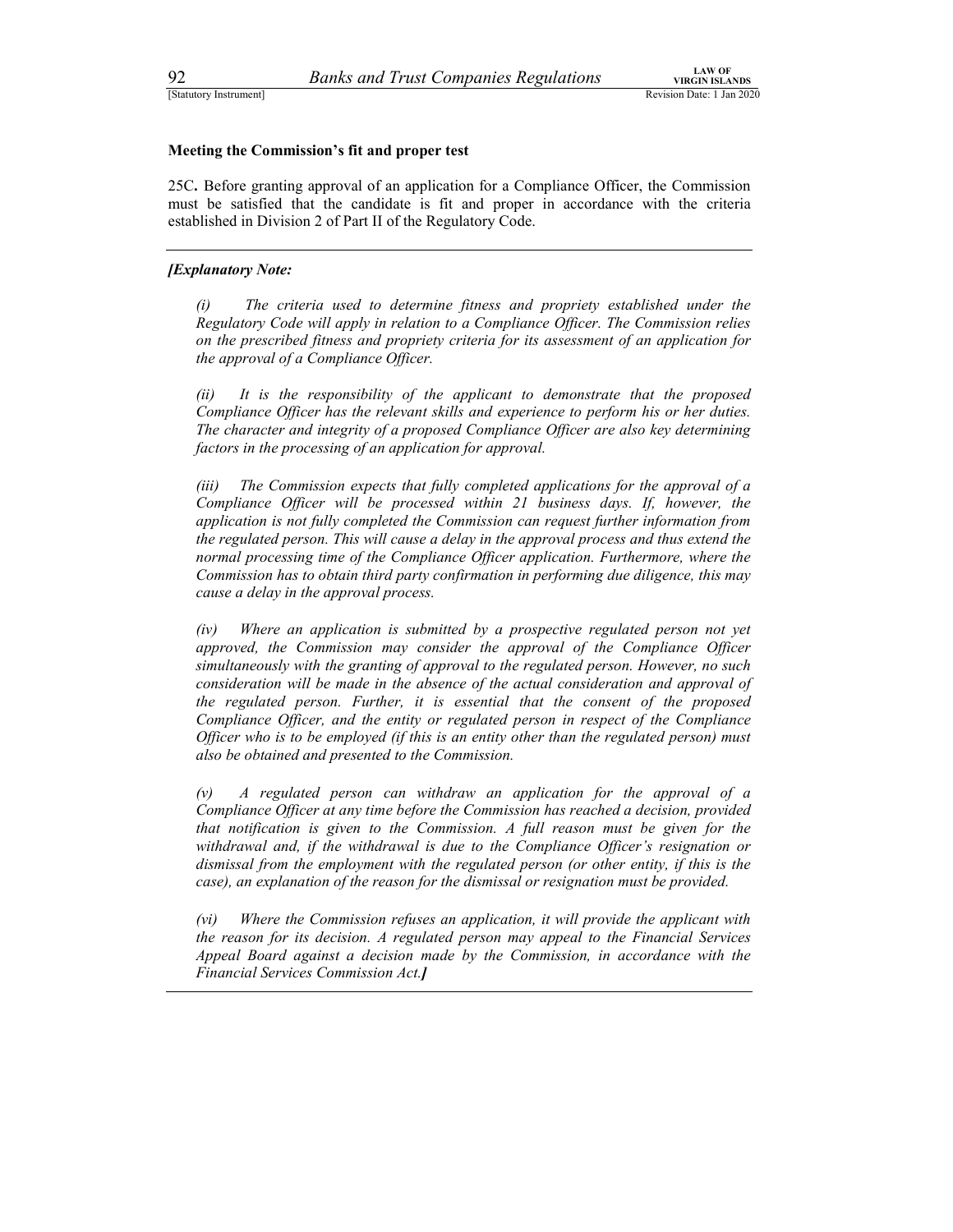Banks and Trust Companies Regulations 93<br>
[Statutory Instrument]<br>
ceasing to be fit and proper<br>  $(57(1)(d)(i))$  of the Financial Services Commission Act, the Commission EAW OF<br>Revision Date: 1 Jan 2020<br>
Revision Date: 1 Jan 2020<br> **Compliance Officer ceasing to be fit and proper**<br>
25D. Under section 37(1)(*d*)(i) of the Financial Services Commission Act, the Commission<br>
may take enforceme 25D. Under section  $37(1)(d)(i)$  of the Financial Services Commission Act, the Commission may take enforcement action against the regulated person if the Compliance Officer is at any time not a fit and proper person to carry out his or her duties and obligations.

### [Explanatory Notes:

(i) The onus is on the regulated person to ensure that the Compliance Officer is fit and proper at the application stage and on an ongoing basis. If at any point in time, in the opinion of the regulated person, the Compliance Officer ceases to be fit and proper, the regulated person is obligated to notify the Commission in writing of that fact immediately, and seek to apply for approval of the appointment of a fit and proper Compliance Officer.

(ii) In circumstances where the Commission exercises its power under section 40D of the Financial Services Commission Act, the licensee is responsible to identify another suitable individual for appointment and to submit an application for approval to the Commission.]

### An approval not conclusive of a future approval

25E. The Commission evaluates applications for the appointment of a Compliance Officer on an individual basis. The Commission, in approving applications for the appointment of a Compliance Officer, bears in mind that the approval of an individual as Compliance Officer for the regulated person does not indicate that the individual is or will be approved to act as Compliance Officer for another regulated person.

### Matters relevant to compliance function

25F. The matters outlined in Appendices A, B and C are considered fundamental to the due performance of a compliance function and every regulated person and Compliance Officer must be guided by them accordingly.

### PART VII

### **MISCELLANEOUS**

### Consistency in the processing of applications

26. The Commission will, as far as possible, aim to ensure a consistency of approach in the consideration of applications and the decision making process with respect to approvals under these Guidelines. The Commission therefore reserves the right to revisit any decision that it takes with a view to reviewing any specific application to ensure consistency and compliance with the requirements of these Guidelines. Such a review will not necessarily result in an amendment of the decision already taken, save and in accordance with the requirements of these Guidelines.

### Submission of applications

27. All applications seeking the approval of the Commission must be addressed and either hand delivered or mailed to-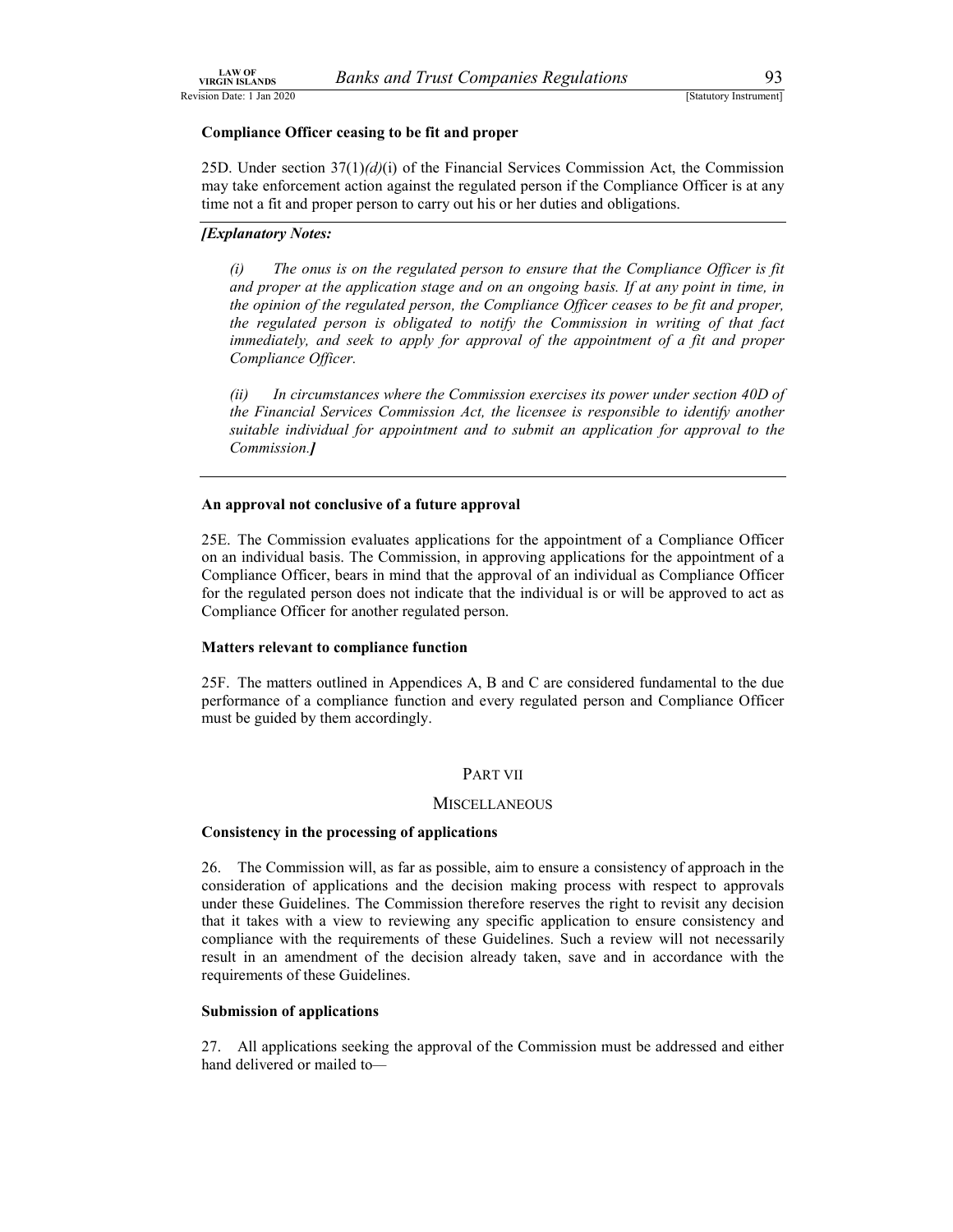94 Banks and Trust Companies Regulations<br>
Statutory Instrument]<br>
The Deputy Managing Director (Regulation)<br>
Financial Services Commission<br>
Pasea Estate The Deputy Managing Director (Regulation) Financial Services Commission Pasea Estate P. O. Box 418 Road Town, Tortola, VG 1110 British Virgin Islands.

### Savings and transitional

- 28. Where prior to the coming into force of these Guidelines—
	- (a) a person was approved by the Commission as a senior officer of a regulated person in whose employment he or she continues, that person will continue to be an approved senior officer as if he or she were approved in accordance with these Guidelines;
	- (b) a person was approved by the Commission as an actuary, auditor or other independent officer, that appointment continues to have effect until and unless rescinded or revoked by the Commission; and
	- (c) an application by a regulated person for the approval of a senior officer or by an actuary, auditor or other independent officer has been submitted and pending before the Commission, such application will be dealt with as if it were submitted in accordance with the requirements of these Guidelines.

### Commencement of the Guidelines

29. These Guidelines come into effect on the  $2<sup>nd</sup>$  day of March, 2009.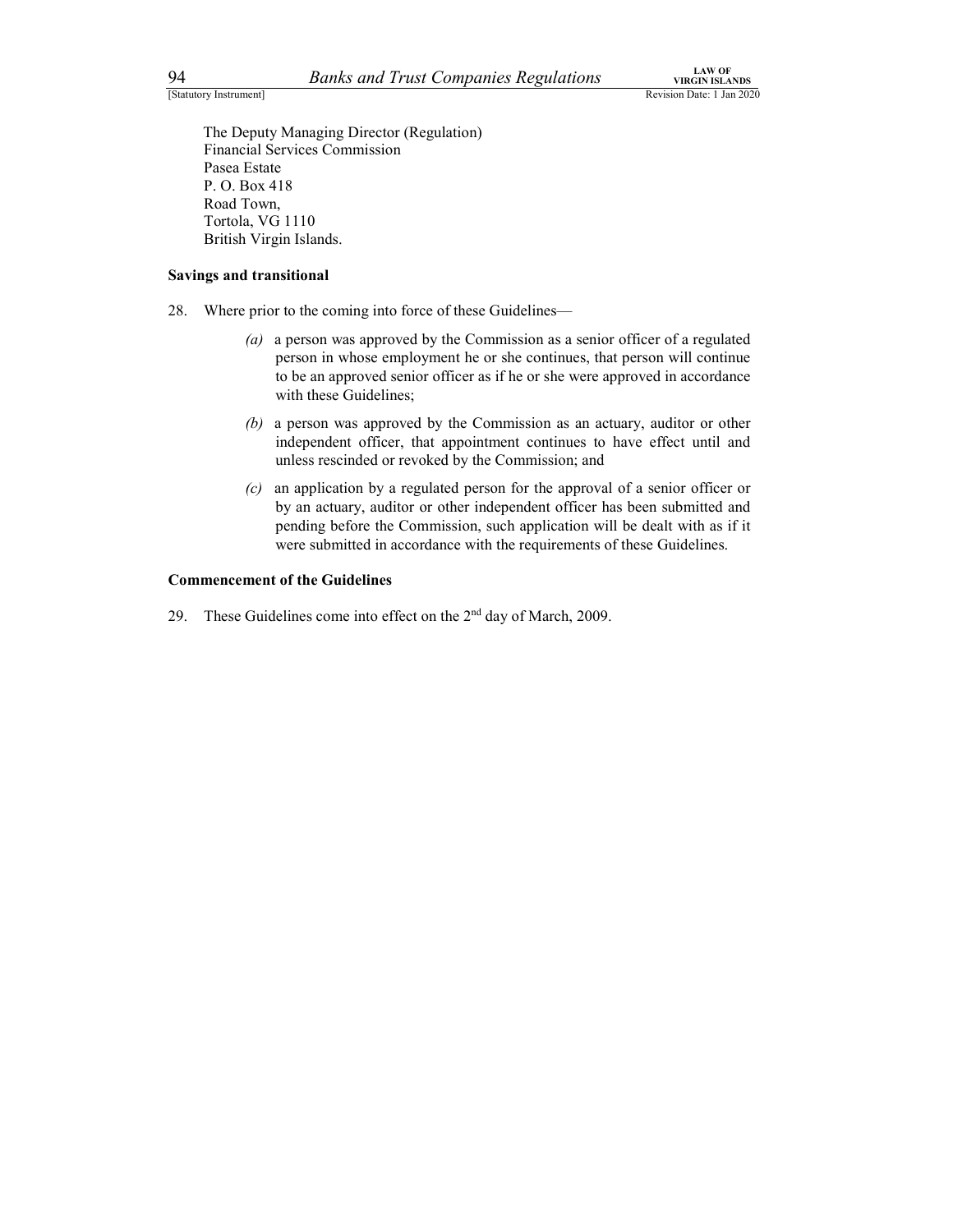### FORM A

|  |  |  |  |  | (Paragraphs 3 and $25A.1$ ) |
|--|--|--|--|--|-----------------------------|
|--|--|--|--|--|-----------------------------|

LAW OF URGIN ISLANDS Banks and Trust Companies Regulations 95<br>
Revision Date: 1 Jan 2020<br>
[Statutory Instrument]<br>
FORM A<br> *(Paragraphs 3 and 25A.1)*<br>
GOVERNMENT OF THE BRITISH VIRGIN ISLANDS GOVERNMENT OF THE BRITISH VIRGIN ISLANDS

BANKS AND TRUST COMPANIES ACT

# Banks and Trust Companies Regulations<br>
FORM A<br>
(Paragraphs 3 and 25A.1)<br>
SOVERNMENT OF THE BRITISH VIRGIN ISLANDS<br>
BANKS AND TRUST COMPANIES ACT<br> **APPLICATION FOR APPROVAL OF DIRECTORS,**<br>
COMPLIANCE OFFICERS AND SENIOR OFF

This application is for the approval by the Commission of:

 $Compliance$  Officer  $\Box$  Senior Officer  $\Box$ (Please specify):

### 1. Details of Regulated Person submitting application

Name of regulated person: \_\_\_\_\_\_\_\_\_\_\_\_\_\_\_\_\_\_\_\_\_\_\_\_\_\_\_\_\_\_\_\_\_\_\_\_\_\_\_\_\_\_\_\_\_\_\_\_\_\_\_\_

Address:<br>
<u>Interventional Contract Contract Contract Contract Contract Contract Contract Contract Contract Contract Contract Contract Contract Contract Contract Contract Contract Contract Contract Contract Contract Contrac</u>

### 2. Contact Person(s)

Please provide details of the individual who should be contacted in relation to this application:

| Name:                                       |                      |
|---------------------------------------------|----------------------|
|                                             |                      |
|                                             |                      |
| 3. Applicant Details                        |                      |
|                                             |                      |
|                                             |                      |
| Date of Birth: Place of Birth: Nationality: |                      |
| Passport No.: Social Security No.:          |                      |
|                                             |                      |
| Previous Name(s) (if any):                  | Date of Name Change: |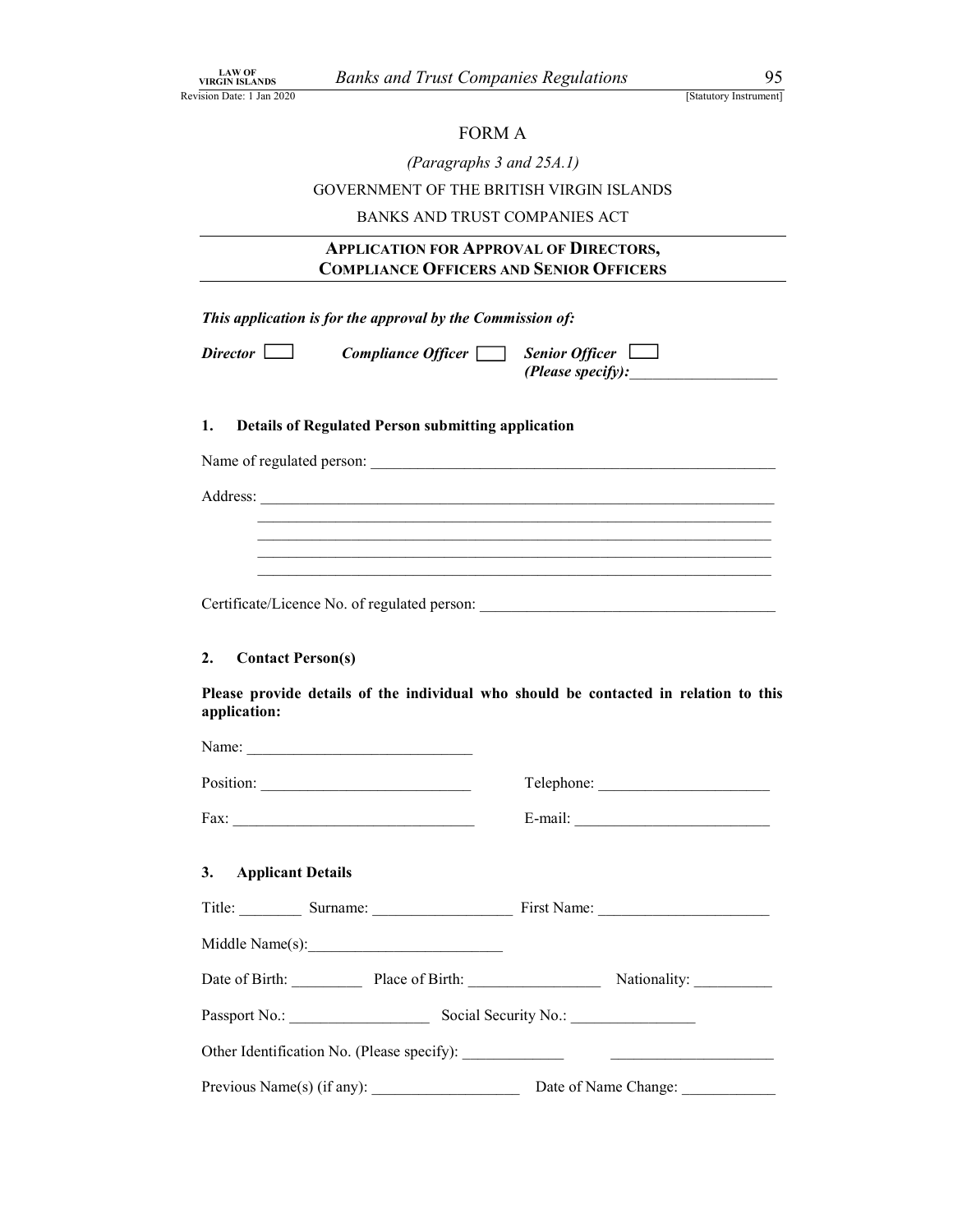| 96                                            | <b>LAW OF</b><br><b>Banks and Trust Companies Regulations</b><br><b>VIRGIN ISLANDS</b>                                                                                                                                                        |
|-----------------------------------------------|-----------------------------------------------------------------------------------------------------------------------------------------------------------------------------------------------------------------------------------------------|
| [Statutory Instrument]                        | Revision Date: 1 Jan 2020                                                                                                                                                                                                                     |
|                                               | Reason for change: <u>contract the contract of the contract of the contract of the contract of the contract of the contract of the contract of the contract of the contract of the contract of the contract of the contract of t</u>          |
|                                               | <u> 1989 - Johann John Stoff, deutscher Stoffen und der Stoffen und der Stoffen und der Stoffen und der Stoffen u</u>                                                                                                                         |
|                                               |                                                                                                                                                                                                                                               |
|                                               |                                                                                                                                                                                                                                               |
| Previous address(es):<br>(within last 10 yrs) | <u> 1989 - Johann John Stein, mars an deutscher Stein und der Stein und der Stein und der Stein und der Stein und</u><br><u> 1980 - Jan James James James James James James James James James James James James James James James James J</u> |
|                                               |                                                                                                                                                                                                                                               |
| Resided from until                            | <u> 1990 - Jan Barbara III, martx</u>                                                                                                                                                                                                         |
| 4.                                            | <b>Details of Position Being Sought</b>                                                                                                                                                                                                       |
|                                               |                                                                                                                                                                                                                                               |
| Proposed date effecting                       |                                                                                                                                                                                                                                               |
|                                               | In the case of an application for Compliance Officer, will the Applicant also serve as the<br>regulated person's Money Laundering Reporting Officer? Yes   No                                                                                 |
| 5.                                            | <b>Relationship Between Applicant and Regulated Person</b>                                                                                                                                                                                    |
|                                               | What is the nature of the arrangement between the regulated person and the person proposed<br>for appointment as director/compliance officer/senior officer:                                                                                  |
| Employee: FT/PT                               | Group Employee:                                                                                                                                                                                                                               |
|                                               |                                                                                                                                                                                                                                               |
|                                               | Contract for services: <u>Due Partner</u> /Sole Trader: <u>Due</u>                                                                                                                                                                            |
| Other: [                                      |                                                                                                                                                                                                                                               |
| provide details of terms of employment:       | If you checked "Other", or if the Applicant will be employed on a part-time basis, please                                                                                                                                                     |
|                                               | <u> 1989 - Johann Stoff, amerikansk politiker (* 1908)</u>                                                                                                                                                                                    |
|                                               |                                                                                                                                                                                                                                               |
|                                               |                                                                                                                                                                                                                                               |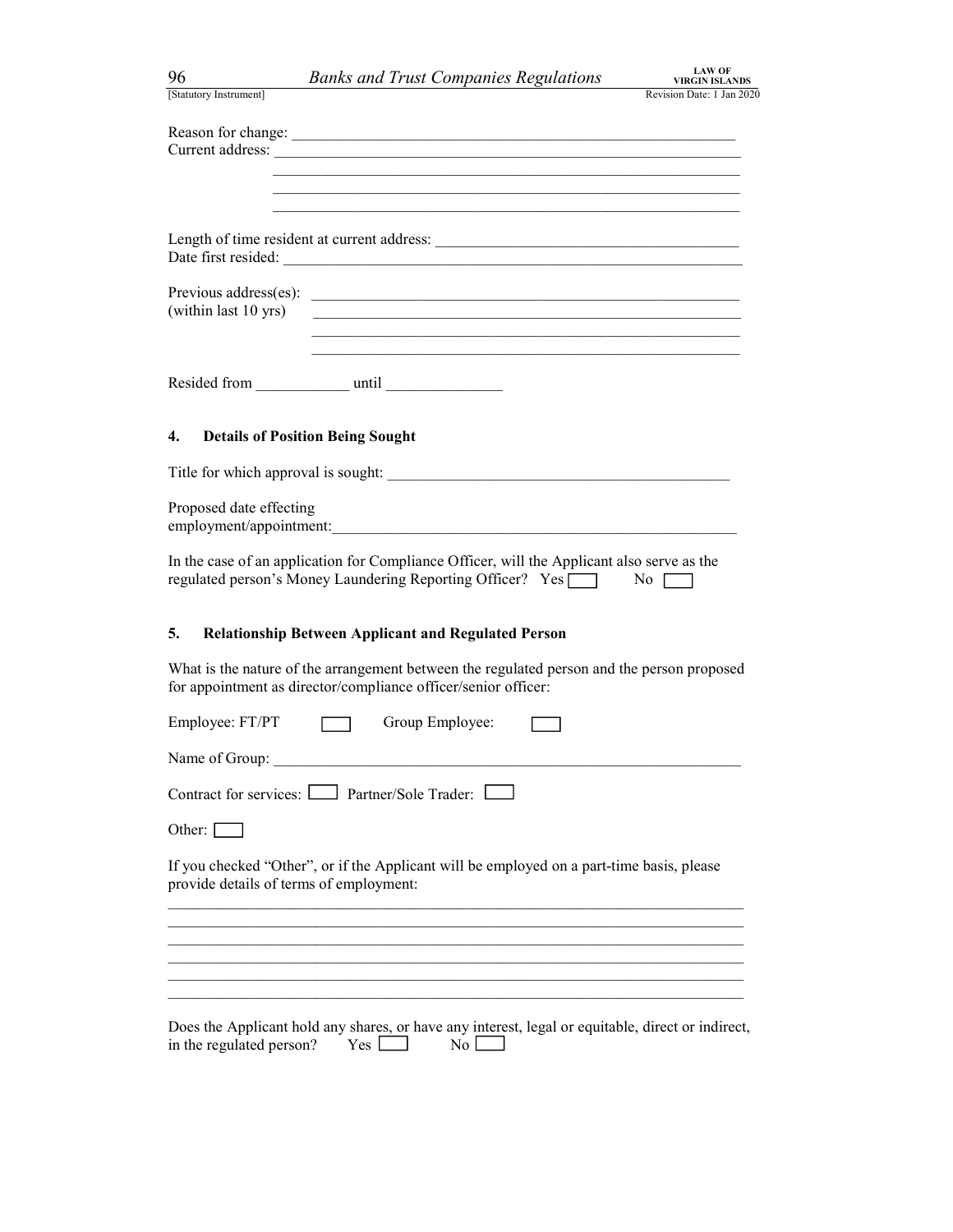|  | <b>LAW OF</b><br><b>VIRGIN ISLANDS</b> |  |  |
|--|----------------------------------------|--|--|
|  | 2009 - ممال المعمول مصنعتين            |  |  |

LAW OF<br>
VIRGIN ISLANDS<br>
Revision Date: 1 Jan 2020<br>
[Statutory Instrument]<br>
If "Yes", provide details of shareholding or other interest:

If "Yes", provide details of shareholding or other interest:<br>
<br>
Is the Applicant able, directly, to exercise more than 10% of the voting power of the firm?  $Yes \frown \qquad No \frown$ 

If "Yes", please provide details: \_\_\_\_\_\_\_\_\_\_\_\_\_\_\_\_\_\_\_\_\_\_\_\_\_\_\_\_\_\_\_\_\_\_\_\_\_\_\_\_\_\_\_\_\_\_\_\_\_\_\_\_\_\_\_\_\_\_\_\_\_\_\_\_\_\_\_\_\_\_\_\_\_\_ \_\_\_\_\_\_\_\_\_\_\_\_\_\_\_\_\_\_\_\_\_\_\_\_\_\_\_\_\_\_\_\_\_\_\_\_\_\_\_\_\_\_\_\_\_\_\_\_\_\_\_\_\_\_\_\_\_\_\_\_\_\_\_\_\_\_\_\_\_\_\_\_\_\_ \_\_\_\_\_\_\_\_\_\_\_\_\_\_\_\_\_\_\_\_\_\_\_\_\_\_\_\_\_\_\_\_\_\_\_\_\_\_\_\_\_\_\_\_\_\_\_\_\_\_\_\_\_\_\_\_\_\_\_\_\_\_\_\_\_\_\_\_\_\_\_\_\_\_ \_\_\_\_\_\_\_\_\_\_\_\_\_\_\_\_\_\_\_\_\_\_\_\_\_\_\_\_\_\_\_\_\_\_\_\_\_\_\_\_\_\_\_\_\_\_\_\_\_\_\_\_\_\_\_\_\_\_\_\_\_\_\_\_\_\_\_\_\_\_\_\_\_\_ \_\_\_\_\_\_\_\_\_\_\_\_\_\_\_\_\_\_\_\_\_\_\_\_\_\_\_\_\_\_\_\_\_\_\_\_\_\_\_\_\_\_\_\_\_\_\_\_\_\_\_\_\_\_\_\_\_\_\_\_\_\_\_\_\_\_\_\_\_\_\_\_\_\_ \_\_\_\_\_\_\_\_\_\_\_\_\_\_\_\_\_\_\_\_\_\_\_\_\_\_\_\_\_\_\_\_\_\_\_\_\_\_\_\_\_\_\_\_\_\_\_\_\_\_\_\_\_\_\_\_\_\_\_\_\_\_\_\_\_\_\_\_\_\_\_\_\_\_

### 6. Education

| Name of Institution(s)<br>Attended | Degree/Diploma/Other<br>Qualification received | Date of Completion |
|------------------------------------|------------------------------------------------|--------------------|
|                                    |                                                |                    |
|                                    |                                                |                    |
|                                    |                                                |                    |
|                                    |                                                |                    |

### 7. Memberships in Professional Bodies

| Organisation/Association | Membership Status<br>(e.g. Student,<br>Associate, Fellow, etc.) | Member Since Membership Number<br>(if applicable) |  |
|--------------------------|-----------------------------------------------------------------|---------------------------------------------------|--|
|                          |                                                                 |                                                   |  |
|                          |                                                                 |                                                   |  |
|                          |                                                                 |                                                   |  |
|                          |                                                                 |                                                   |  |

8. Experience (Employment History for past 7 years including current position if currently employed) (If there is relevant employment history spanning beyond 7 years, that may be included)

| $(a)$ Position held:       | Period:                        |  |
|----------------------------|--------------------------------|--|
| Name of Employer:          | Nature of Business:            |  |
| Supervisor/Contact Person: | Name of Regulator(s) (if any): |  |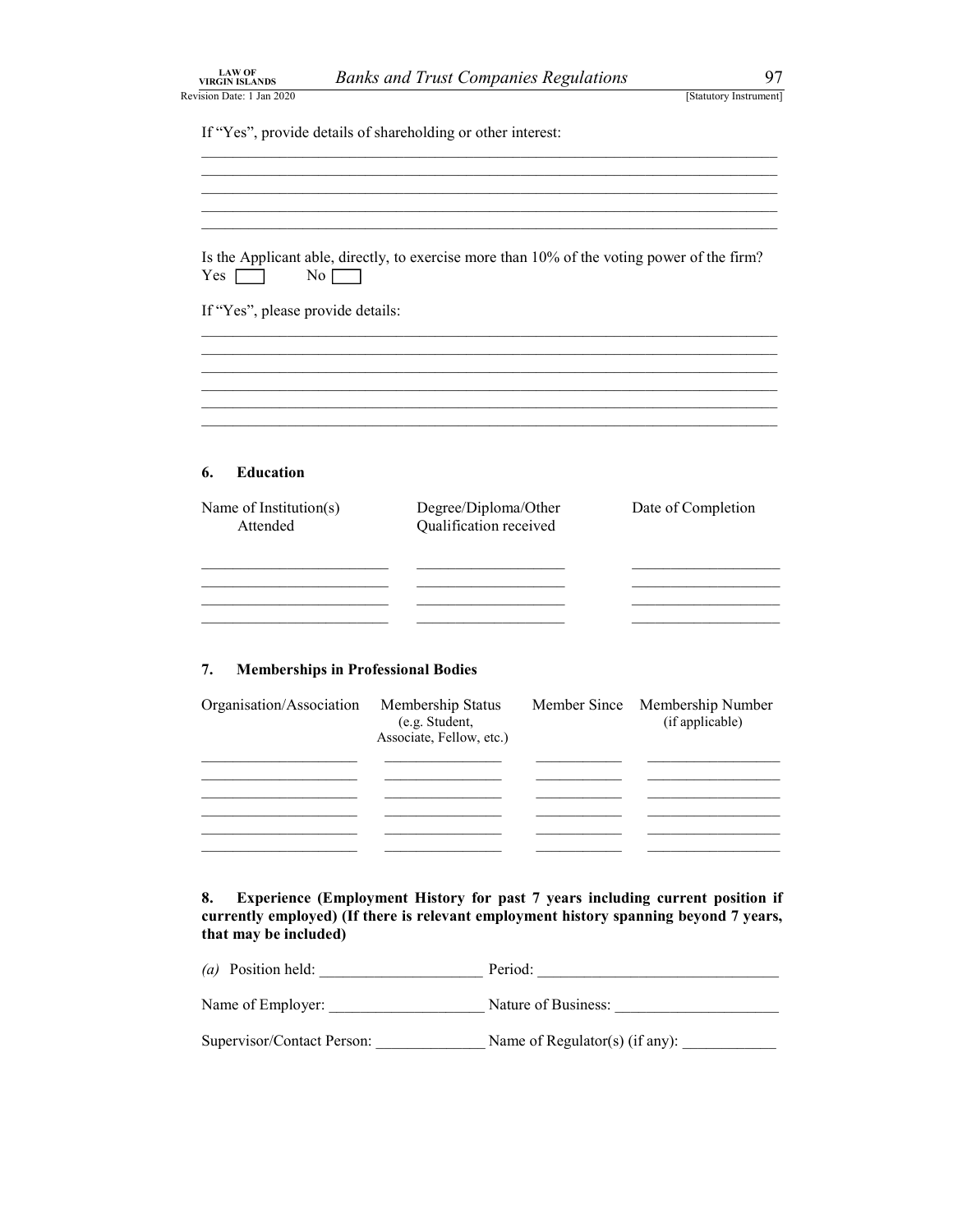| 98                              |                                                                            | <b>Banks and Trust Companies Regulations</b>                                             | <b>LAW OF</b><br><b>VIRGIN ISLANDS</b> |
|---------------------------------|----------------------------------------------------------------------------|------------------------------------------------------------------------------------------|----------------------------------------|
| [Statutory Instrument]          |                                                                            |                                                                                          | Revision Date: 1 Jan 2020              |
|                                 |                                                                            | Outline responsibilities held: _________                                                 |                                        |
|                                 | the control of the control of the control of the control of the control of |                                                                                          |                                        |
| Reason for leaving: Resignation | Retirement $\Box$                                                          | Expiration of Contract<br>Termination/Dismissal                                          | Redundancy <sub>[100]</sub><br>Other   |
| If "Other", please specify:     |                                                                            |                                                                                          |                                        |
|                                 |                                                                            | ,我们也不能在这里的时候,我们也不能在这里的时候,我们也不能会在这里,我们也不能会不能会不能会不能会。""我们的人,我们也不能会不能会不能会不能会不能会不能会不         |                                        |
|                                 |                                                                            | If "Termination/Dismissal", please state the reason(s) for the termination or dismissal: |                                        |
|                                 |                                                                            |                                                                                          |                                        |
|                                 |                                                                            |                                                                                          |                                        |
|                                 |                                                                            |                                                                                          |                                        |
|                                 |                                                                            |                                                                                          |                                        |
|                                 |                                                                            | Supervisor/Contact Person: Name of Regulator(s) (if any):                                |                                        |
|                                 |                                                                            | Outline responsibilities held:                                                           |                                        |
|                                 |                                                                            |                                                                                          |                                        |
|                                 | Reason for leaving: Resignation Expiration of Contract<br>Retirement       | Termination/Dismissal                                                                    | Redundancy [<br>Other                  |
| If "Other", please specify:     |                                                                            |                                                                                          |                                        |
|                                 |                                                                            |                                                                                          |                                        |
|                                 |                                                                            |                                                                                          |                                        |
|                                 |                                                                            | If "Termination/Dismissal", please state the reason(s) for the termination or dismissal: |                                        |
|                                 |                                                                            |                                                                                          |                                        |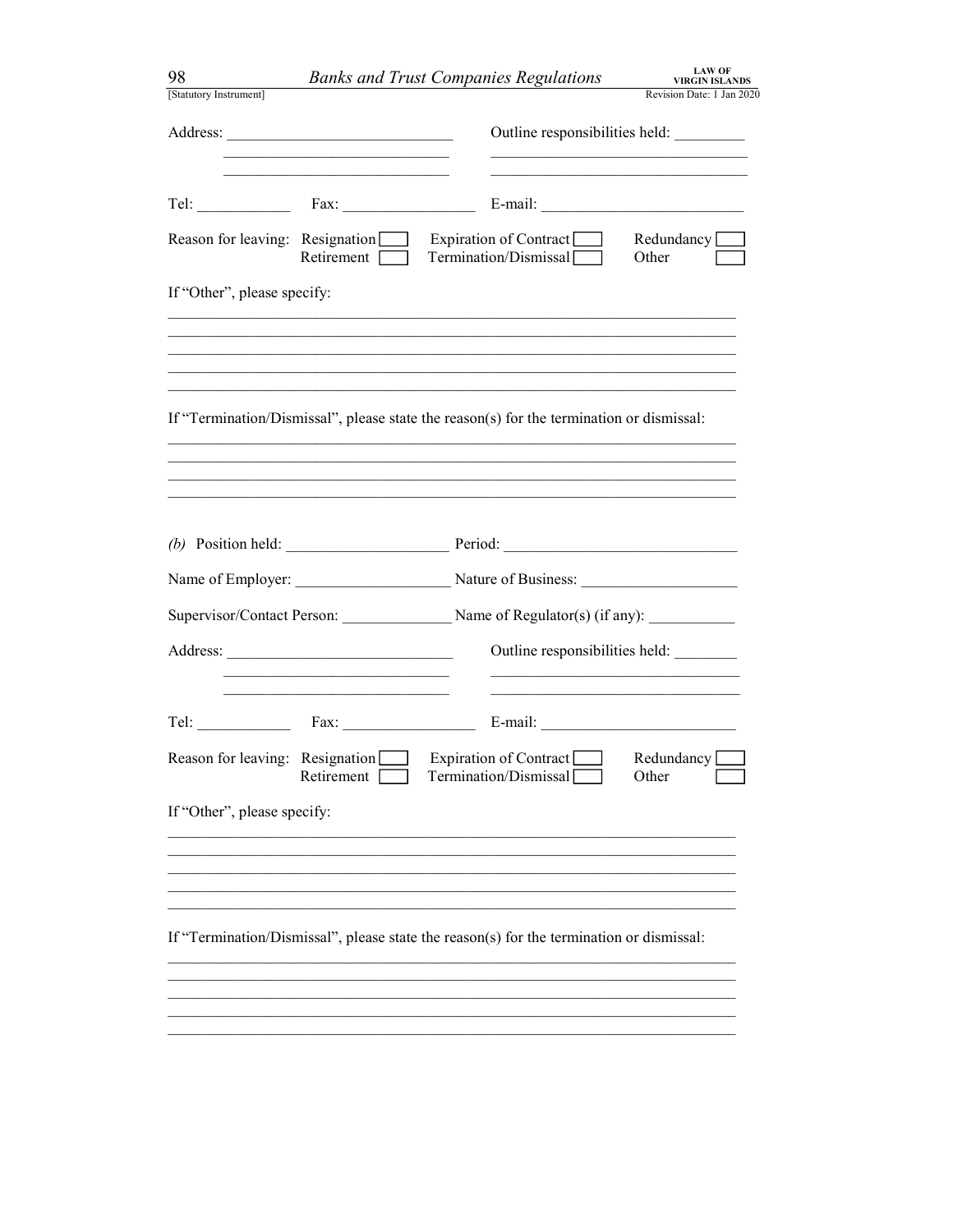| <b>LAW OF</b><br><b>VIRGIN ISLANDS</b>                                                                                                                                                                                                 | <b>Banks and Trust Companies Regulations</b>      |                     | 99                     |
|----------------------------------------------------------------------------------------------------------------------------------------------------------------------------------------------------------------------------------------|---------------------------------------------------|---------------------|------------------------|
| Revision Date: 1 Jan 2020                                                                                                                                                                                                              | Period:                                           |                     | [Statutory Instrument] |
|                                                                                                                                                                                                                                        |                                                   |                     |                        |
| Supervisor/Contact Person: Name of Regulator(s) (if any):                                                                                                                                                                              |                                                   |                     |                        |
| <u> 1989 - Johann Barn, fransk politik forhat (d. 1989)</u>                                                                                                                                                                            | Outline responsibilities held:                    |                     |                        |
| Fax:<br>Tel: The contract of the contract of the contract of the contract of the contract of the contract of the contract of the contract of the contract of the contract of the contract of the contract of the contract of the contr | E-mail: $\qquad \qquad$                           |                     |                        |
| Reason for leaving: Resignation<br>Retirement                                                                                                                                                                                          | Expiration of Contract [<br>Termination/Dismissal | Redundancy<br>Other |                        |
| If "Other", please specify:                                                                                                                                                                                                            |                                                   |                     |                        |
|                                                                                                                                                                                                                                        |                                                   |                     |                        |
| If "Termination/Dismissal", please state the reason(s) for the termination or dismissal:                                                                                                                                               |                                                   |                     |                        |
|                                                                                                                                                                                                                                        |                                                   |                     |                        |
| Fitness and Propriety (To be completed by the person proposed for appointment as<br>9.<br>Director/Compliance Officer/Senior Officer)                                                                                                  |                                                   |                     |                        |
| If you answer YES to any of the questions below you must supply full details by way of<br>a written attachment to the application:                                                                                                     |                                                   |                     |                        |
| Has an application for your regulatory approval ever been<br>refused?                                                                                                                                                                  |                                                   | Yes                 | N <sub>0</sub>         |
| Have you ever been asked to resign, or been dismissed from<br>any fiduciary position of trust?                                                                                                                                         |                                                   |                     |                        |
| Have you been refused, restricted in, or had suspended, the<br>right to carry on a trade, business or profession for which a<br>specific licence, authorisation, registration, membership or<br>other permission is required?          |                                                   |                     |                        |
| Have you at any time been convicted of any criminal offence<br>by any court in the Virgin Islands or elsewhere?                                                                                                                        |                                                   |                     |                        |
| Are you currently the subject of a criminal investigation or an<br>extradition request?                                                                                                                                                |                                                   |                     |                        |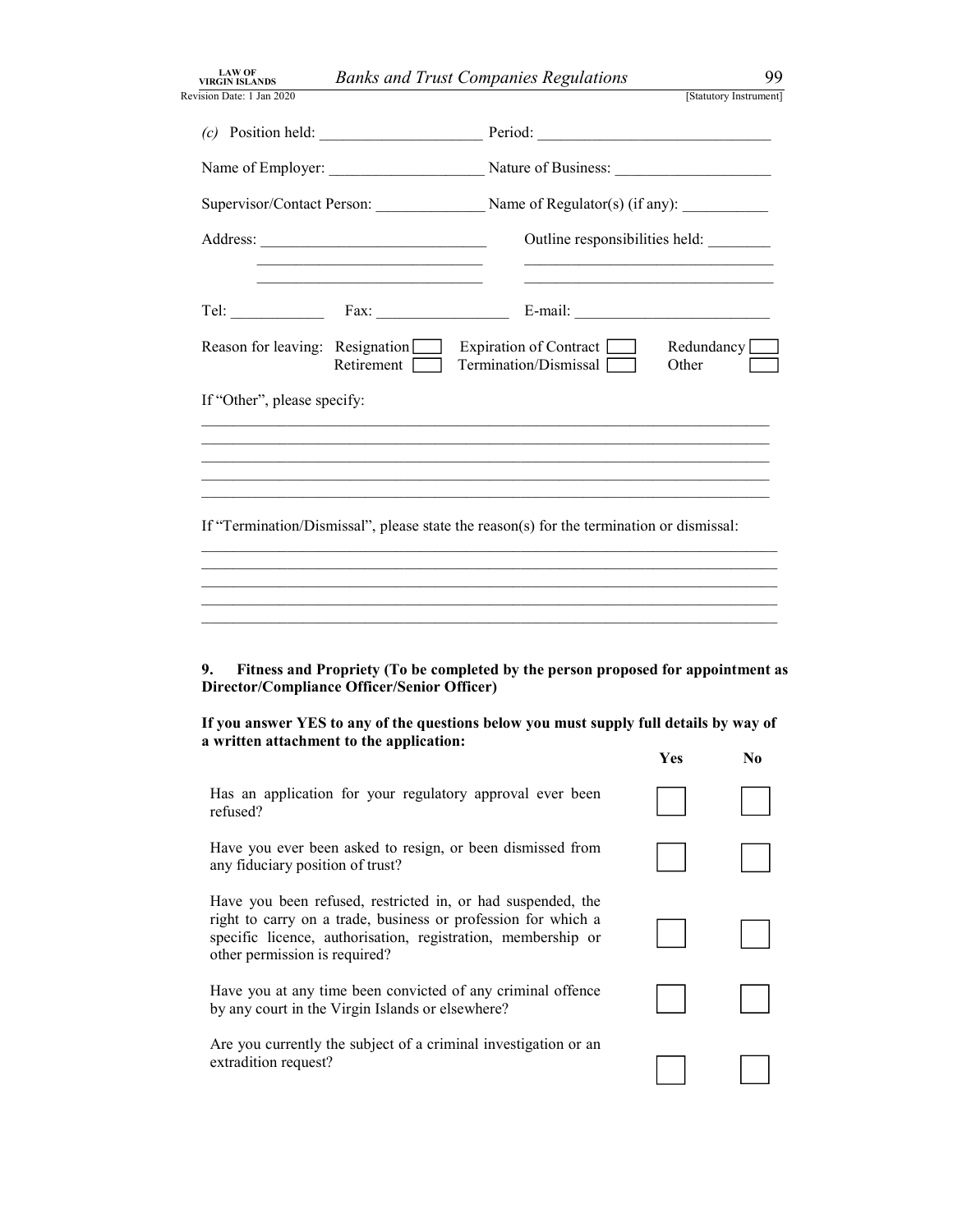100 Banks and Trust Companies Regulations<br>
Statutory Instrument]<br>
Have you been found guilty of conducting any unauthorised<br>
regulated activity or been investigated for possible conduct of<br>
unauthorised regulated activity? Have you been found guilty of conducting any unauthorised regulated activity or been investigated for possible conduct of unauthorised regulated activity?

Have you been found guilty of conducting any unauthorised<br>
Have you been found guilty of conducting any unauthorised<br>
regulated activity or been investigated for possible conduct of<br>
unauthorised regulated activity?<br>
Have any professional body to which you belong or belonged, or been dismissed from office or employment or refused entry to any profession or occupation in the Virgin Islands or elsewhere? any professional body to which you belong or belonged, or<br>been dismissed from office or employment or refused entry to<br>any profession or occupation in the Virgin Islands or<br>elsewhere?<br>Have you, in the last 10 years, filed

institution with which you were associated as a director, shareholder or controller, anywhere, been fined or censured by any securities commission, banking commission or any similar regulatory commission or body?

### 10. Personal Statement (must be completed by the person proposed for appointment as Director, Compliance Officer or Senior Officer)

Explain briefly why you consider yourself qualified to carry out the functions of this position. Please indicate any directorships or other positions previously or currently held and the jurisdictions in which they were/are held.

### 11. Declaration by the Proposed Director/Compliance Officer/Senior Officer

I, and information provided information provided information provided in this application is, true and accurate, and that all documents submitted with this

| $00\,$               | <b>Banks and Trust Companies Regulations</b>                                                                                                                                                                                                                                                                                                                                                                                       | <b>LAW OF</b><br><b>VIRGIN ISLANDS</b> |
|----------------------|------------------------------------------------------------------------------------------------------------------------------------------------------------------------------------------------------------------------------------------------------------------------------------------------------------------------------------------------------------------------------------------------------------------------------------|----------------------------------------|
| tatutory Instrument] |                                                                                                                                                                                                                                                                                                                                                                                                                                    | Revision Date: 1 Jan 2020              |
|                      | Have you been found guilty of conducting any unauthorised<br>regulated activity or been investigated for possible conduct of<br>unauthorised regulated activity?                                                                                                                                                                                                                                                                   |                                        |
| elsewhere?           | Have you, in the last 10 years, been censured or disciplined by<br>any professional body to which you belong or belonged, or<br>been dismissed from office or employment or refused entry to<br>any profession or occupation in the Virgin Islands or                                                                                                                                                                              |                                        |
| elsewhere?           | Have you, in the last 10 years, filed for bankruptcy or been<br>adjudicated bankrupt by a court in the Virgin Islands or                                                                                                                                                                                                                                                                                                           |                                        |
|                      | Have you at any time failed to satisfy any debt due and<br>payable to you as a judgment-debtor under an order of a court<br>in the Virgin Islands or elsewhere?                                                                                                                                                                                                                                                                    |                                        |
|                      | Have you, in the last 10 years, been found liable in a civil suit<br>which elicited dishonest or unlawful conduct on your part?                                                                                                                                                                                                                                                                                                    |                                        |
|                      | Have you, in connection with the formation, control or<br>management of any corporate, partnership or unincorporated<br>institution, within the last 10 years, been adjudged by a court<br>in any jurisdiction civilly liable for any fraud, malfeasance or<br>other misconduct by you towards such a body or company, or<br>towards any members thereof?                                                                          |                                        |
| associated with it?  | Has any body corporate, partnership or unincorporated<br>institution with which you were associated as a director,<br>shareholder or controller, anywhere, been compulsorily<br>wound up or made any compromise or arrangement with its<br>creditors where they did not receive or have not yet received<br>full settlement of their claims, either while you were<br>associated with it or within one year after you ceased to be |                                        |
|                      | Has any body corporate, partnership or unincorporated<br>institution with which you were associated as a director,<br>shareholder or controller, anywhere, been fined or censured by<br>any securities commission, banking commission or any                                                                                                                                                                                       |                                        |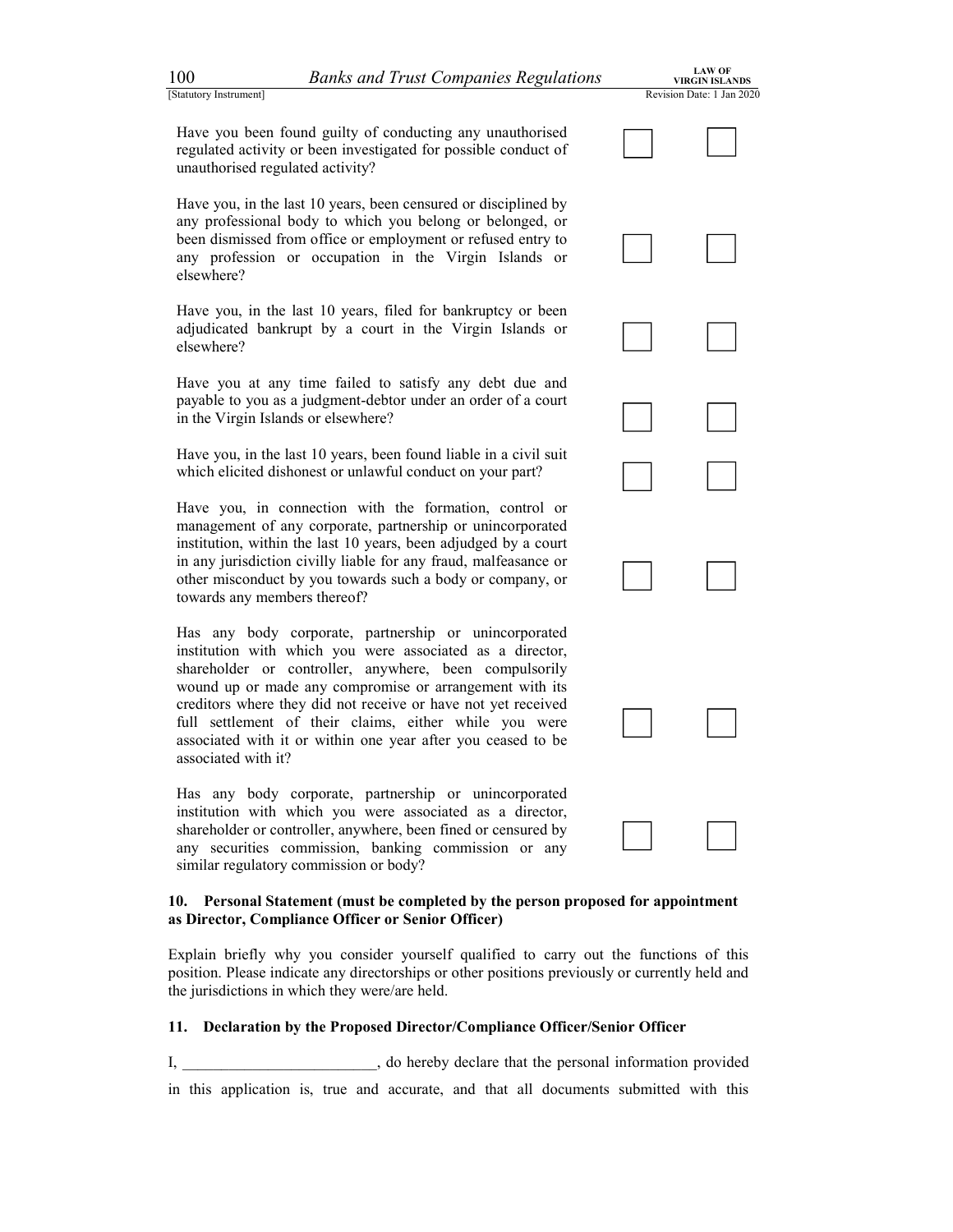Banks and Trust Companies Regulations 101<br>
[Statutory Instrument]<br>
thereof are authentic. I understand that providing false or misleading<br>
t of this application may cause the Commission to deny the application LAW OF<br>
Revision Date: 1 Jan 2020<br>
Revision Date: 1 Jan 2020<br>
application in respect thereof are authentic. I understand that providing false or misleading<br>
information in respect of this application may cause the Commissi application in respect thereof are authentic. I understand that providing false or misleading information in respect of this application may cause the Commission to deny the application and any subsequent applications which may be submitted on my behalf.

Signed by: \_\_\_\_\_\_\_\_\_\_\_\_\_\_\_\_\_\_\_\_\_\_\_\_\_\_\_\_

Name (Print): \_\_\_\_\_\_\_\_\_\_\_\_\_\_\_\_\_\_\_\_\_\_\_\_\_\_

Date:

EXAN BLAND BY THE COMPUTE COMPARIES REGULATIONS ISSISTON EXAMPLE (STATURES) (STATURES) (STATURES) (STATURES) (STATURES) (STATURES) (STATURES) (STATURES) (STATURES) (STATURES) (DETITY ISSISTON DRIVER COMPUTERS) (SUPPOSE) ( I, and the original domestic domestic domestic declare, on behalf of \_\_\_\_\_\_\_\_\_\_\_\_\_\_\_\_\_\_\_\_\_\_\_\_\_\_\_\_\_\_\_\_\_\_ (name of regulated person) that the information provided in this application is, to our knowledge and belief, true and accurate and that all documents submitted with this application with respect to the Applicant have been verified as authentic. I understand that providing false or misleading information in respect of this application may cause the Commission to deny the application and any subsequent information in respect of this application may cause the Commission to deny the application<br>and any subsequent applications which may be submitted on my behalf.<br>
Signed by:<br>
Name (Print):<br>
Date:<br>
Date:<br>
Date:<br>
Date:<br>  $\frac{1$ enforcement action to be taken against us.

| enforcement action to be taken against us.                                                                                                                                                                                                                                                                                                                                                                  |                 |  |
|-------------------------------------------------------------------------------------------------------------------------------------------------------------------------------------------------------------------------------------------------------------------------------------------------------------------------------------------------------------------------------------------------------------|-----------------|--|
|                                                                                                                                                                                                                                                                                                                                                                                                             |                 |  |
| Signed by: $\frac{1}{\sqrt{1-\frac{1}{2}}\sqrt{1-\frac{1}{2}}\sqrt{1-\frac{1}{2}}\sqrt{1-\frac{1}{2}}\sqrt{1-\frac{1}{2}}\sqrt{1-\frac{1}{2}}\sqrt{1-\frac{1}{2}}\sqrt{1-\frac{1}{2}}\sqrt{1-\frac{1}{2}}\sqrt{1-\frac{1}{2}}\sqrt{1-\frac{1}{2}}\sqrt{1-\frac{1}{2}}\sqrt{1-\frac{1}{2}}\sqrt{1-\frac{1}{2}}\sqrt{1-\frac{1}{2}}\sqrt{1-\frac{1}{2}}\sqrt{1-\frac{1}{2}}\sqrt{1-\frac{1}{2}}\sqrt{1-\frac$ |                 |  |
| Name (Print): $\frac{1}{\sqrt{1-\frac{1}{2}} \cdot \frac{1}{2}}$                                                                                                                                                                                                                                                                                                                                            |                 |  |
| On behalf of: $\qquad \qquad$                                                                                                                                                                                                                                                                                                                                                                               |                 |  |
| Date: $\frac{1}{\sqrt{1-\frac{1}{2}} \cdot \frac{1}{2}}$                                                                                                                                                                                                                                                                                                                                                    |                 |  |
| <b>BVI Financial Services Commission Use Only</b>                                                                                                                                                                                                                                                                                                                                                           |                 |  |
|                                                                                                                                                                                                                                                                                                                                                                                                             |                 |  |
|                                                                                                                                                                                                                                                                                                                                                                                                             |                 |  |
|                                                                                                                                                                                                                                                                                                                                                                                                             |                 |  |
| <b>Application Status:</b> Approved Denied                                                                                                                                                                                                                                                                                                                                                                  | <b>Deferred</b> |  |
| Reason(s) for denial or deferral (if applicable):                                                                                                                                                                                                                                                                                                                                                           |                 |  |
| <u> 1989 - Johann John Stoff, deutscher Stoff, der Stoff, der Stoff, der Stoff, der Stoff, der Stoff, der Stoff, </u>                                                                                                                                                                                                                                                                                       |                 |  |
| <u> 1989 - Johann Stoff, amerikansk politiker (d. 1989)</u>                                                                                                                                                                                                                                                                                                                                                 |                 |  |
| <u> 1989 - Johann Harry Harry Harry Harry Harry Harry Harry Harry Harry Harry Harry Harry Harry Harry Harry Harry</u>                                                                                                                                                                                                                                                                                       |                 |  |
|                                                                                                                                                                                                                                                                                                                                                                                                             |                 |  |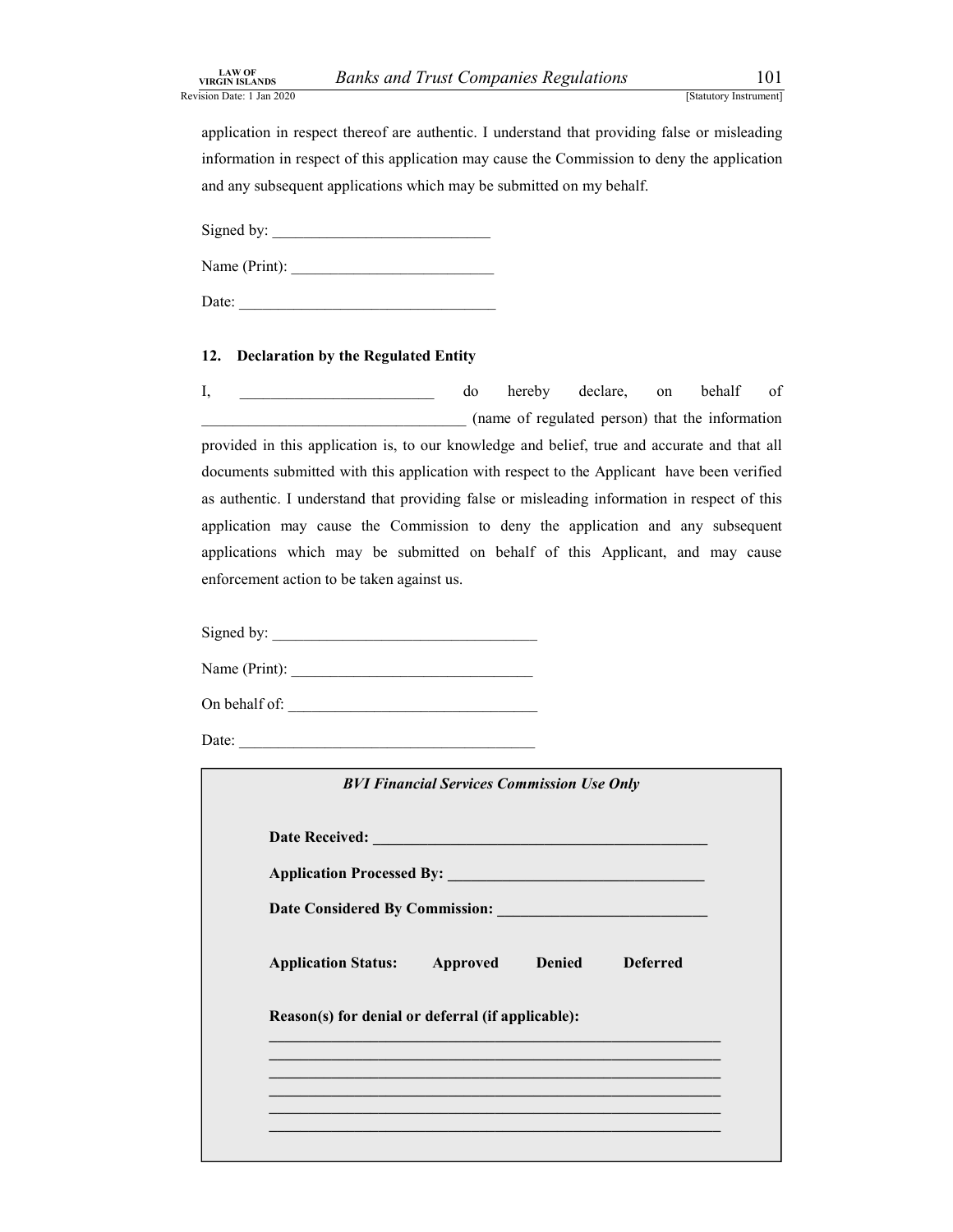102 Banks and Trust Companies Regulations<br>
Estatutory Instrument<br> **DOCUMENT CHECKLIST**<br>
The following documents must be submitted together with this application for the Exatutory Instrument<br>
[Statutory Instrument]<br> **Exacts SEANDS**<br> **Exacts SEANDS**<br> **EXECUMENT CHECKLIST**<br>
The following documents must be submitted together with this application for the<br>
Application to be considered complete The following documents must be submitted together with this application for the Application to be considered complete.

- 1. Certified copies of academic and other qualifications
- 2. Resume or curriculum vitae—
	- (i) outlining the relevant qualifications and experience of the Applicant; and
	- (ii) including the names, addresses and telephone numbers of previous employers
- 3. Current job description for position for which approval is being sought
- 4. Current organisational chart for regulated entity completing application
- 5. Notarised copies of identification documents (e.g. passport identification pages)
- 6. Professional reference from a person who can speak to the experience and ability of the Applicant
- 7. Financial reference from a financial institution in respect of the Applicant
- 8. Personal reference from an individual who has known the Applicant for at least 5 years
- 9. Certification of absence of criminal record
- 10. Certification of absence of dishonesty, bankruptcy or any arrangement with creditors.

### **NOTES**

- 1. This form should be completed by all regulated persons submitting applications for approval.
- 2. An application for approval should be made by the regulated person, not the prospective Director/Compliance Officer or Other Senior Officer, even in cases where the prospective regulated person is awaiting approval for licensing or authorisation.
- 3. A non-refundable administration fee of \$100 must be submitted with this application form.
- 4. In the case of an application for Compliance Officer, a single application form with a single fee may be submitted for a group of companies, provided that those companies are subsidiaries of a common parent or share common ownership. Sections 1, 2, 5 and 12 of this form must be completed by each regulated person in the group. Please print additional pages of these sections as necessary.
- 5. A police report must be submitted in respect of every person proposed for approval as a director, Compliance Officer or senior officer. Where a police report cannot be obtained in a case where a criminal record exists, evidence of the nature of the criminal record, including description of proceedings, dates, circumstances and other related matters pertaining to the criminal record must be submitted with the Application. If a written judgment exists and can be obtained, this must be submitted.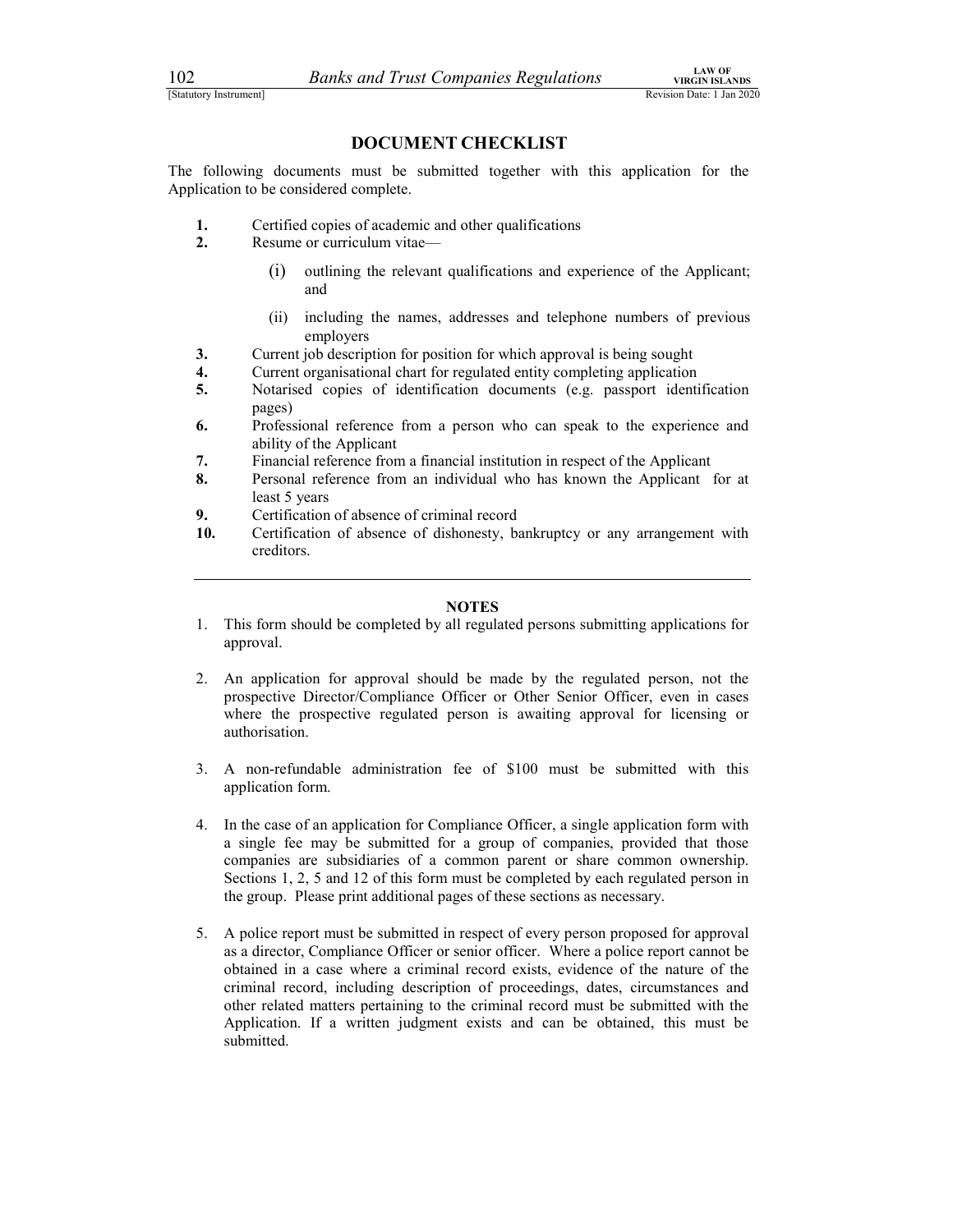- Banks and Trust Companies Regulations 103<br>
[Statutory Instrument]<br>
found that the Applicant does possess a history of such, written<br>
outlining the nature of the record, dates, description of proceedings,<br>
se and other rela LAW OF<br>
Revision Date: 1 Jan 2020<br>
Revision Date: 1 Jan 2020<br>
Sevision Date: 1 Jan 2020<br>
(Statutory Instrument]<br>
6. Where it is found that the Applicant does possess a history of such, written<br>
information outlining the na <sup>(N OF</sup><br>
<sup>8. ISLANDS</sup><br>
<sup>103</sup><br>
<sup>[Slatutory Instrument]<br>
6. Where it is found that the Applicant does possess a history of such, written<br>
information outlining the nature of the record, dates, description of proceedings,<br>
ci</sup> information outlining the nature of the record, dates, description of proceedings, circumstances and other related matters pertaining to the record must be submitted with the Application.
	- 7. Please note that the Commission may request additional information from the Applicant for the purposes of completeness or verification.
	- 8. An approval fee is required to be paid upon approval by the Commission of this Application. This fee is payable in accordance with such instrument made pursuant to the Financial Services Commission Act or any regulatory legislation, or such directive as may be provided by the Commission.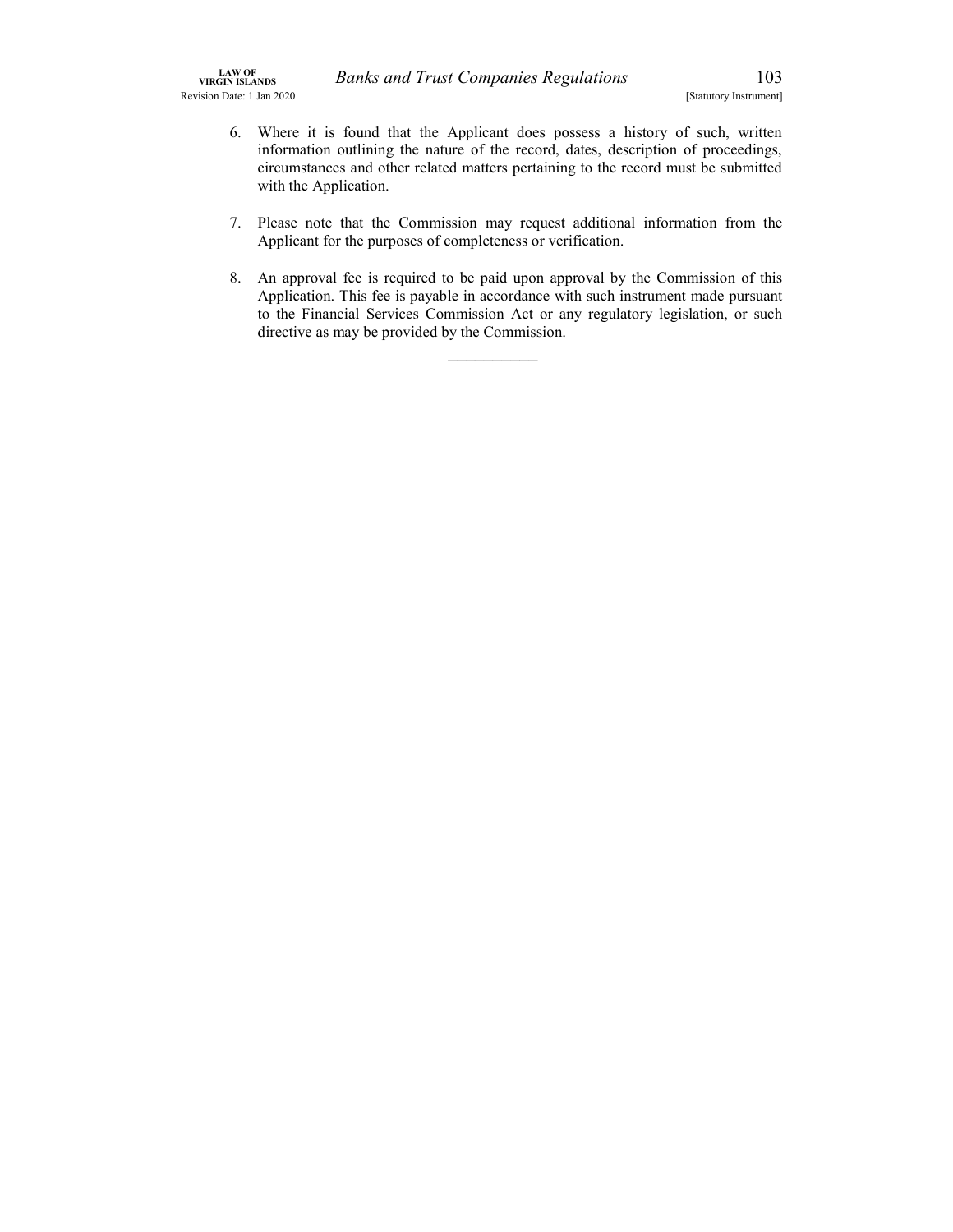| (Paragraph 21) |  |
|----------------|--|
|----------------|--|

## of Companies Regulations<br>
FORM B-1<br>
FORM B-1<br>
Paragraph 21)<br>
FIE BRITISH VIRGIN ISLANDS<br>
TRUST COMPANIES ACT GOVERNMENT OF THE BRITISH VIRGIN ISLANDS

### BANKS AND TRUST COMPANIES ACT

### APPLICATION FOR APPROVAL OF ACTUARIES/ AUDITORS/ OTHER INDEPENDENT OFFICERS

|         | This application is for the approval by the Commission of:                                                                            |                                                                                                                        |  |  |
|---------|---------------------------------------------------------------------------------------------------------------------------------------|------------------------------------------------------------------------------------------------------------------------|--|--|
| Auditor |                                                                                                                                       | Other (Please specify): $\Box$                                                                                         |  |  |
| 1.      | <b>Details of Regulated Person Submitting Application</b>                                                                             |                                                                                                                        |  |  |
|         |                                                                                                                                       |                                                                                                                        |  |  |
|         |                                                                                                                                       |                                                                                                                        |  |  |
| 2.      |                                                                                                                                       |                                                                                                                        |  |  |
|         |                                                                                                                                       | <u> 1989 - Johann John Stoff, deutscher Stoffen und der Stoffen und der Stoffen und der Stoffen und der Stoffen</u>    |  |  |
|         |                                                                                                                                       |                                                                                                                        |  |  |
|         |                                                                                                                                       |                                                                                                                        |  |  |
|         | $3(a)$ Where the Actuary, Auditor or other Independent Officer is a Company or Firm:                                                  |                                                                                                                        |  |  |
|         |                                                                                                                                       |                                                                                                                        |  |  |
|         |                                                                                                                                       |                                                                                                                        |  |  |
|         |                                                                                                                                       |                                                                                                                        |  |  |
|         |                                                                                                                                       | <u> 1989 - Johann John Stoff, deutscher Stoffen und der Stoffen und der Stoffen und der Stoffen und der Stoffen u</u>  |  |  |
|         |                                                                                                                                       |                                                                                                                        |  |  |
|         | Name of Person Responsible:                                                                                                           | <u> 1989 - Johann John Harry Harry Harry Harry Harry Harry Harry Harry Harry Harry Harry Harry Harry Harry Harry H</u> |  |  |
|         | $3(b)$ Where the Actuary, Auditor or other Independent Officer is an Individual:                                                      |                                                                                                                        |  |  |
|         | Title:<br>Dr. Mr. Mrs. Ms. Ms.                                                                                                        |                                                                                                                        |  |  |
|         | Surname:<br><u> 1989 - Johann Barbara, martin amerikan ba</u>                                                                         |                                                                                                                        |  |  |
|         | First Name:<br><u> 1989 - Johann John Harry Harry Harry Harry Harry Harry Harry Harry Harry Harry Harry Harry Harry Harry Harry H</u> |                                                                                                                        |  |  |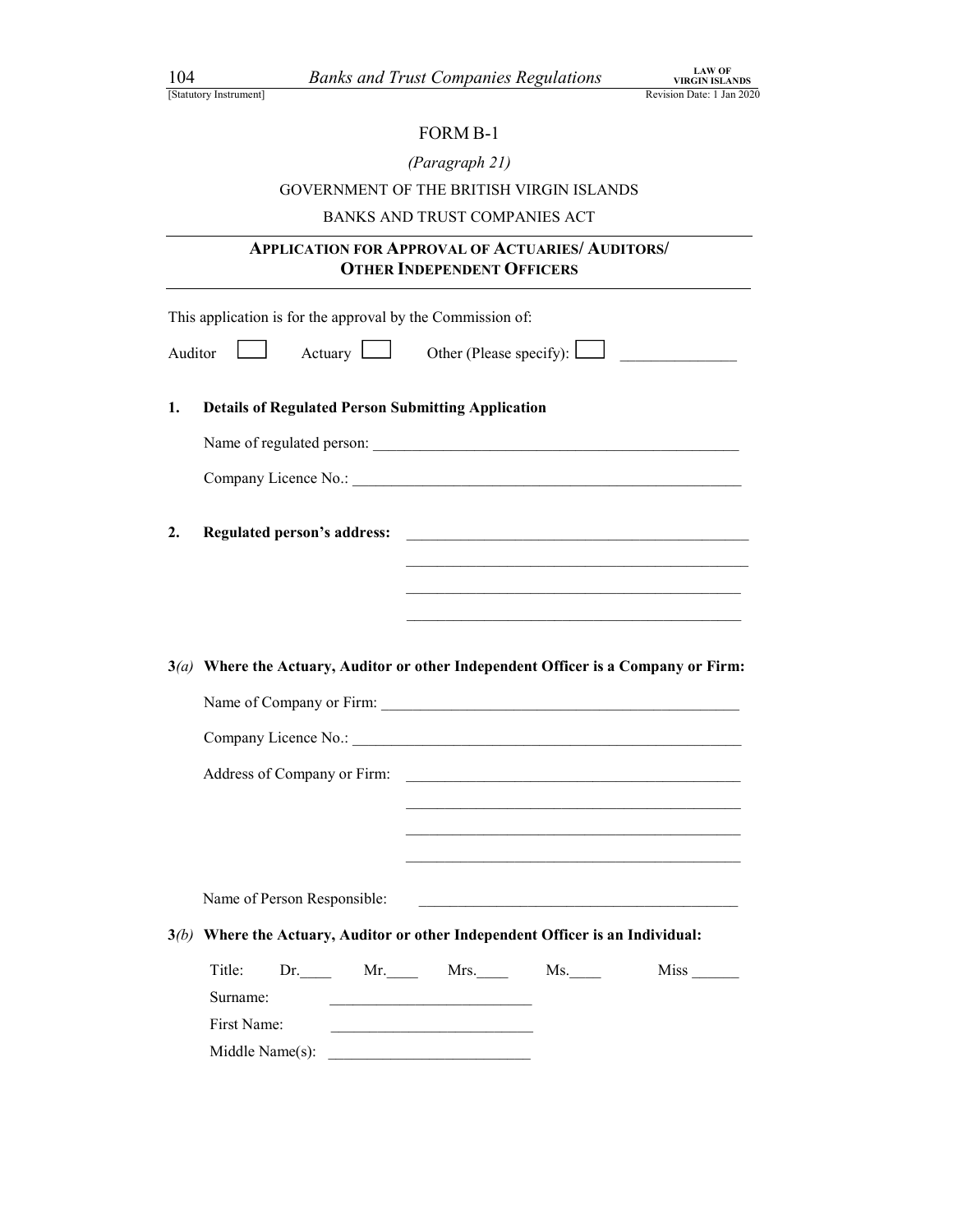| <b>LAW OF</b><br><b>VIRGIN ISLANDS</b> | <b>Banks and Trust Companies Regulations</b>                                                                                                                                                                                                                                                        | 105                    |  |
|----------------------------------------|-----------------------------------------------------------------------------------------------------------------------------------------------------------------------------------------------------------------------------------------------------------------------------------------------------|------------------------|--|
| Revision Date: 1 Jan 2020              |                                                                                                                                                                                                                                                                                                     | [Statutory Instrument] |  |
| Address:                               | <u> 1989 - Johann John Stein, mars ar yw i brenin y cynnwys y cynnwys y cynnwys y cynnwys y cynnwys y cynnwys y c</u>                                                                                                                                                                               |                        |  |
|                                        | <u> 1989 - Johann John Stoff, deutscher Stoff und der Stoff und der Stoff und der Stoff und der Stoff und der Stoff</u>                                                                                                                                                                             |                        |  |
| Qualifications<br>4.                   |                                                                                                                                                                                                                                                                                                     |                        |  |
| $\mathbf{r}$                           | $\mathbb{R}^{n+1}$ for $\mathbb{R}^{n}$ for $\mathbb{R}^{n}$ for $\mathbb{R}^{n}$ for $\mathbb{R}^{n}$ for $\mathbb{R}^{n}$ for $\mathbb{R}^{n}$ for $\mathbb{R}^{n}$ for $\mathbb{R}^{n}$ for $\mathbb{R}^{n}$ for $\mathbb{R}^{n}$ for $\mathbb{R}^{n}$ for $\mathbb{R}^{n}$ for $\mathbb{R}^{n}$ |                        |  |

| Degree/Diploma/Other<br>Qualification Attained | Name of Institution(s) Attended | Date of Completion |
|------------------------------------------------|---------------------------------|--------------------|
|                                                |                                 |                    |
|                                                |                                 |                    |
|                                                |                                 |                    |

5. Experience (where the person to whom the Application relates is a company or firm, please state the qualifications of the individuals intended to undertake the actuarial, audit or other work)

Number of years of experience:

Provide details of experience: (This should relate to experience in the relevant field of actuarial, auditing or other expertise)

### 6. Type of Regulated Person to be Audited

| Banking |  | Investment Business | $-H1$ ductary.<br>$-$ |  |
|---------|--|---------------------|-----------------------|--|
|---------|--|---------------------|-----------------------|--|

Other (please specify):<br>
If regulated person holds any specific class or category of licence, please specify:

### 7. Indemnity Coverage

(a) Please indicate whether the actuary, auditor or other independent officer, or the

company or firm for which he/she acts, holds Professional Indemnity insurance:

| <b>Yes</b> | No |
|------------|----|
|            |    |

(b) If your answer to  $(a)$  is YES, please indicate the amount of indemnity coverage held by the actuary, auditor or other independent officer, or the company or firm for which he/she acts:

### 8. Consent

Has the Auditor/Actuary/Other Independent Officer consented to act in this capacity:

| <b>Yes</b> |  | No |  |
|------------|--|----|--|
|------------|--|----|--|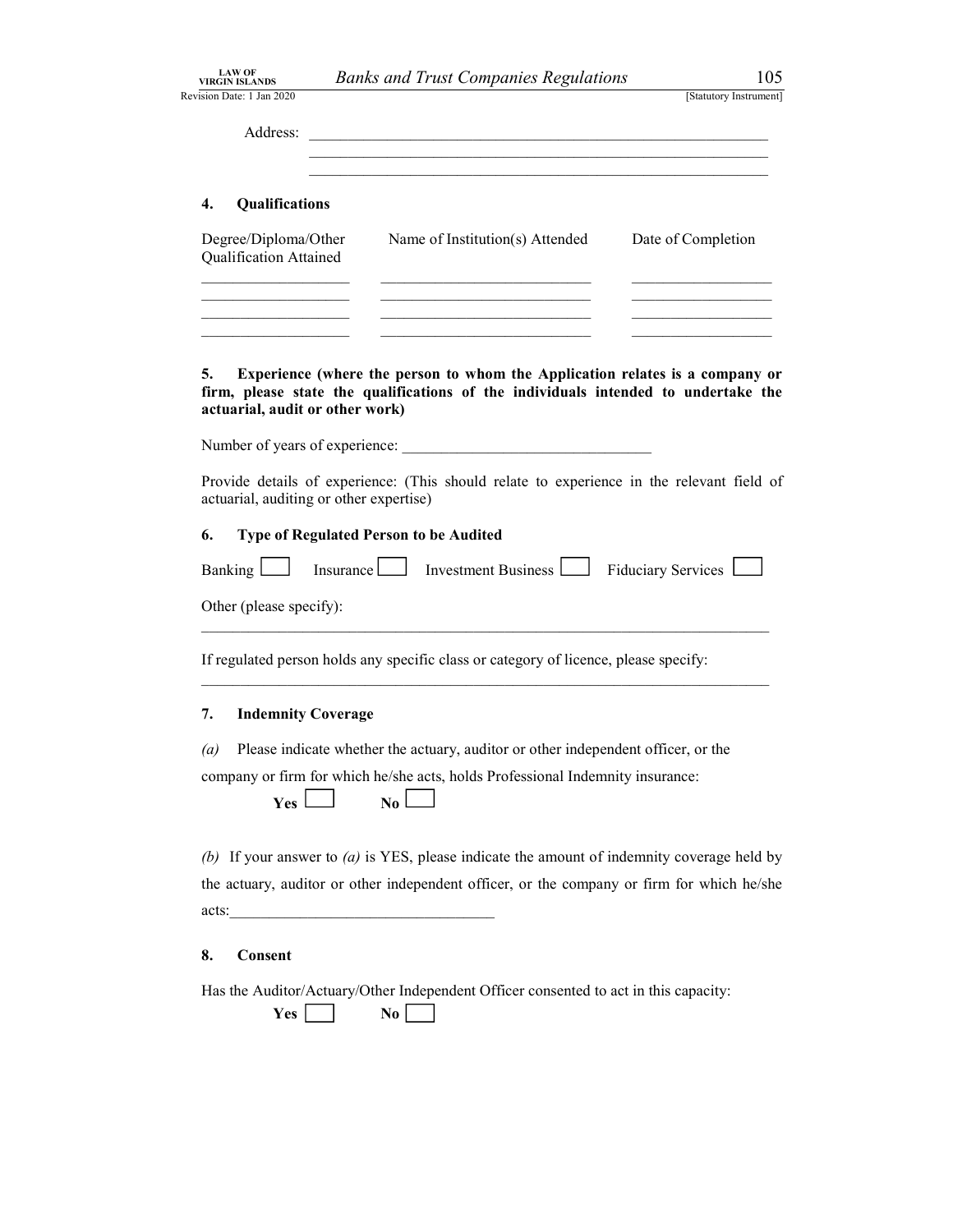106 *Banks and Trust Companies Regulations VIRGIN ISLANDS*<br>
Estatutory Instrument]<br> **19.** Fitness and Propriety (To be completed by the auditor/actuary or other independent officer) 9. Fitness and Propriety (To be completed by the auditor/actuary or other independent officer)

If you answer YES to any of the questions below you must supply full details by way of a written attachment to the Application:

Have you ever been asked to resign, or been dismissed from any fiduciary position of trust?

Have you been refused, restricted in, or had suspended, the right to carry on a trade, business or profession for which a specific licence, authorisation, registration, membership or other permission is required?

Have you at any time been convicted of any criminal offence by any court in the Virgin Islands or elsewhere?

Are you currently the subject of a criminal investigation or an extradition request?

any professional body to which you belong or belonged, or been dismissed from office or employment or refused entry to any profession or occupation in the Virgin Islands or elsewhere? any professional body to which you belong or belonged, or<br>been dismissed from office or employment or refused entry to<br>any profession or occupation in the Virgin Islands or<br>elsewhere?<br>Have you, in the last 10 years, filed

adjudicated bankrupt by a court in the Virgin Islands or elsewhere? Have you, in the last 10 years, filed for bankruptcy or been<br>adjudicated bankrupt by a court in the Virgin Islands or<br>elsewhere?<br>Have you at any time failed to satisfy any debt due and

payable to you as a judgment-debtor under an order of a court in the Virgin Islands or elsewhere? Have you at any time failed to satisfy any debt due and payable to you as a judgment-debtor under an order of a court in the Virgin Islands or elsewhere?<br>Have you, in the last 10 years, been found liable in a civil suit

which elicited dishonest or unlawful conduct on your part?

Have you, in connection with the formation, control or management of any corporate, partnership or unincorporated institution, within the last 10 years, been adjudged by a court in any jurisdiction civilly liable for any fraud, malfeasance or other misconduct by you towards such a body or company, or towards any members thereof?

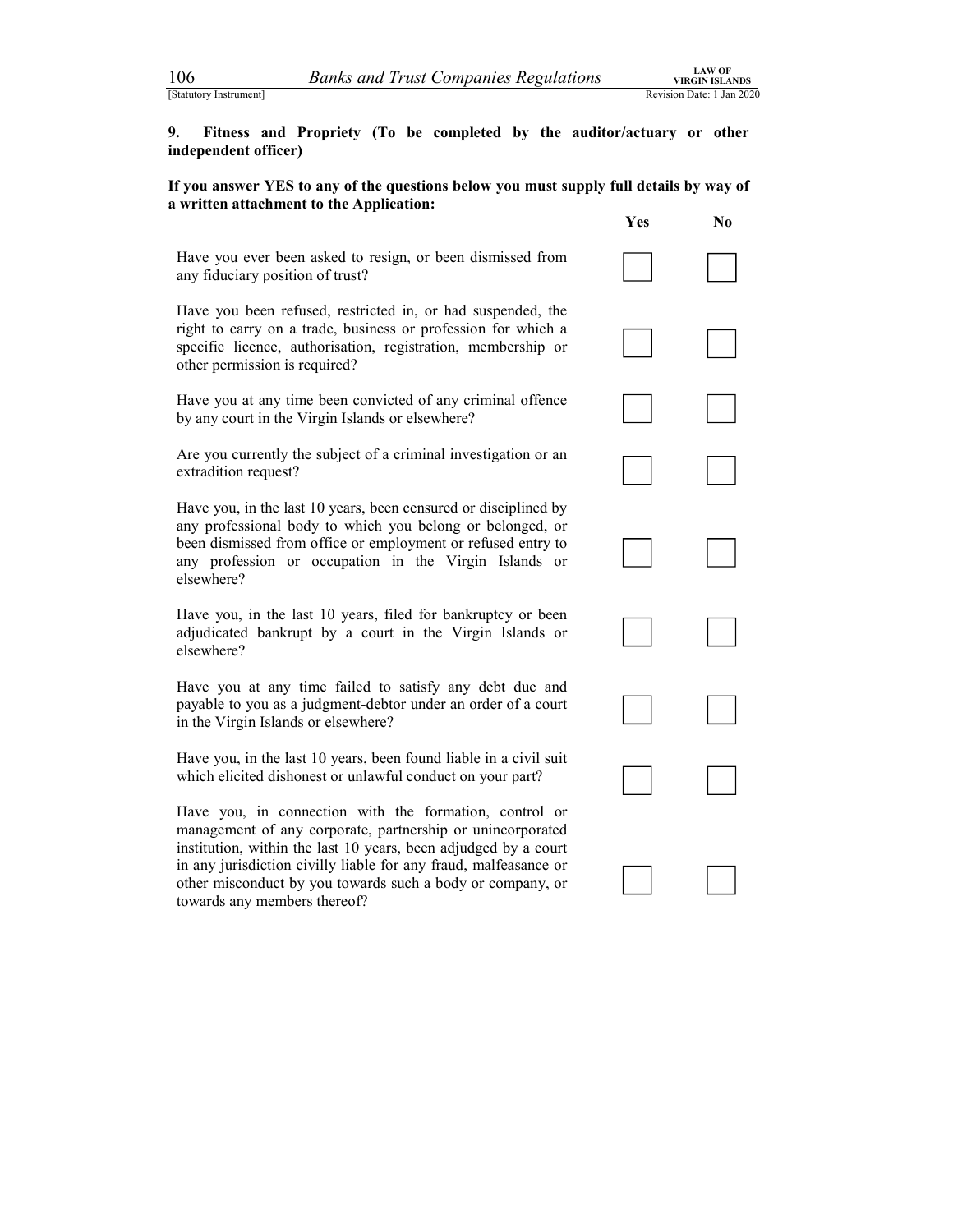|  |  |  |  |  |  |  | anks and Trust Companies Regulations |
|--|--|--|--|--|--|--|--------------------------------------|
|--|--|--|--|--|--|--|--------------------------------------|

Banks and Trust Companies Regulations<br>
[Statutory Instrument]<br>
prporate, partnership or unincorporated<br>
uch you were associated as a director,<br>
ntroller, anywhere, been compulsorily LAW OF<br>Revision Date: 1 Jan 2020<br>Revision Date: 1 Jan 2020<br>Has any body corporate, partnership or unincorporated<br>institution with which you were associated as a director,<br>shareholder or controller, anywhere, been compulsor institution with which you were associated as a director, shareholder or controller, anywhere, been compulsorily wound up or made any compromise or arrangement with its creditors where they did not receive or have not yet received full settlement of their claims, either while you were associated with it or within one year after you ceased to be associated with it? Materiorcal of bondship, any mater, body comparisonly<br>wound up or made any compromise or arrangement with its<br>creditors where they did not receive or have not yet received<br>full settlement of their claims, either while you

institution with which you were associated as a director, shareholder or controller , anywhere, been fined or censured by any securities commission, banking commission or any similar regulatory commission or body?

### 10. Declaration by Actuary/ Auditor/ Other Independent Officer

(a) I,  $\qquad \qquad$  1,  $\qquad \qquad$  1,  $\qquad \qquad$  1,  $\qquad \qquad$  1,  $\qquad \qquad$  1,  $\qquad \qquad$  1,  $\qquad \qquad$  1,  $\qquad \qquad$  1,  $\qquad \qquad$  1,  $\qquad \qquad$  1,  $\qquad \qquad$  1,  $\qquad \qquad$  1,  $\qquad \qquad$  1,  $\qquad \qquad$  1,  $\qquad \qquad$  1,  $\qquad \qquad$  1,  $\qquad \qquad$  1,  $\qquad \qquad$  1 relation to which this application for approval is being made, and in which the duties and responsibilities of an actuary/auditor/other independent officer\* are detailed and understand the provisions set out therein.

Signed by: \_\_\_\_\_\_\_\_\_\_\_\_\_\_\_\_\_\_\_\_\_\_\_\_\_\_\_\_\_\_\_\_\_\_\_\_\_

Name  $(Print):$ 

On behalf of: (Where applicable)

Date:

(b) Please list the relevant legislation that relate to the duties and responsibilities for which this application for approval is being made:

\_\_\_\_\_\_\_\_\_\_\_\_\_\_\_\_\_\_\_\_\_\_\_\_\_\_\_\_\_\_\_\_\_\_\_\_\_\_\_\_\_\_\_\_\_\_\_\_\_\_\_\_\_\_\_\_\_\_\_\_\_\_\_\_\_\_\_\_\_\_\_\_\_ \_\_\_\_\_\_\_\_\_\_\_\_\_\_\_\_\_\_\_\_\_\_\_\_\_\_\_\_\_\_\_\_\_\_\_\_\_\_\_\_\_\_\_\_\_\_\_\_\_\_\_\_\_\_\_\_\_\_\_\_\_\_\_\_\_\_\_\_\_\_\_\_\_ \_\_\_\_\_\_\_\_\_\_\_\_\_\_\_\_\_\_\_\_\_\_\_\_\_\_\_\_\_\_\_\_\_\_\_\_\_\_\_\_\_\_\_\_\_\_\_\_\_\_\_\_\_\_\_\_\_\_\_\_\_\_\_\_\_\_\_\_\_\_\_\_\_ \_\_\_\_\_\_\_\_\_\_\_\_\_\_\_\_\_\_\_\_\_\_\_\_\_\_\_\_\_\_\_\_\_\_\_\_\_\_\_\_\_\_\_\_\_\_\_\_\_\_\_\_\_\_\_\_\_\_\_\_\_\_\_\_\_\_\_\_\_\_\_\_\_ \_\_\_\_\_\_\_\_\_\_\_\_\_\_\_\_\_\_\_\_\_\_\_\_\_\_\_\_\_\_\_\_\_\_\_\_\_\_\_\_\_\_\_\_\_\_\_\_\_\_\_\_\_\_\_\_\_\_\_\_\_\_\_\_\_\_\_\_\_\_\_\_\_ \_\_\_\_\_\_\_\_\_\_\_\_\_\_\_\_\_\_\_\_\_\_\_\_\_\_\_\_\_\_\_\_\_\_\_\_\_\_\_\_\_\_\_\_\_\_\_\_\_\_\_\_\_\_\_\_\_\_\_\_\_\_\_\_\_\_\_\_\_\_\_\_\_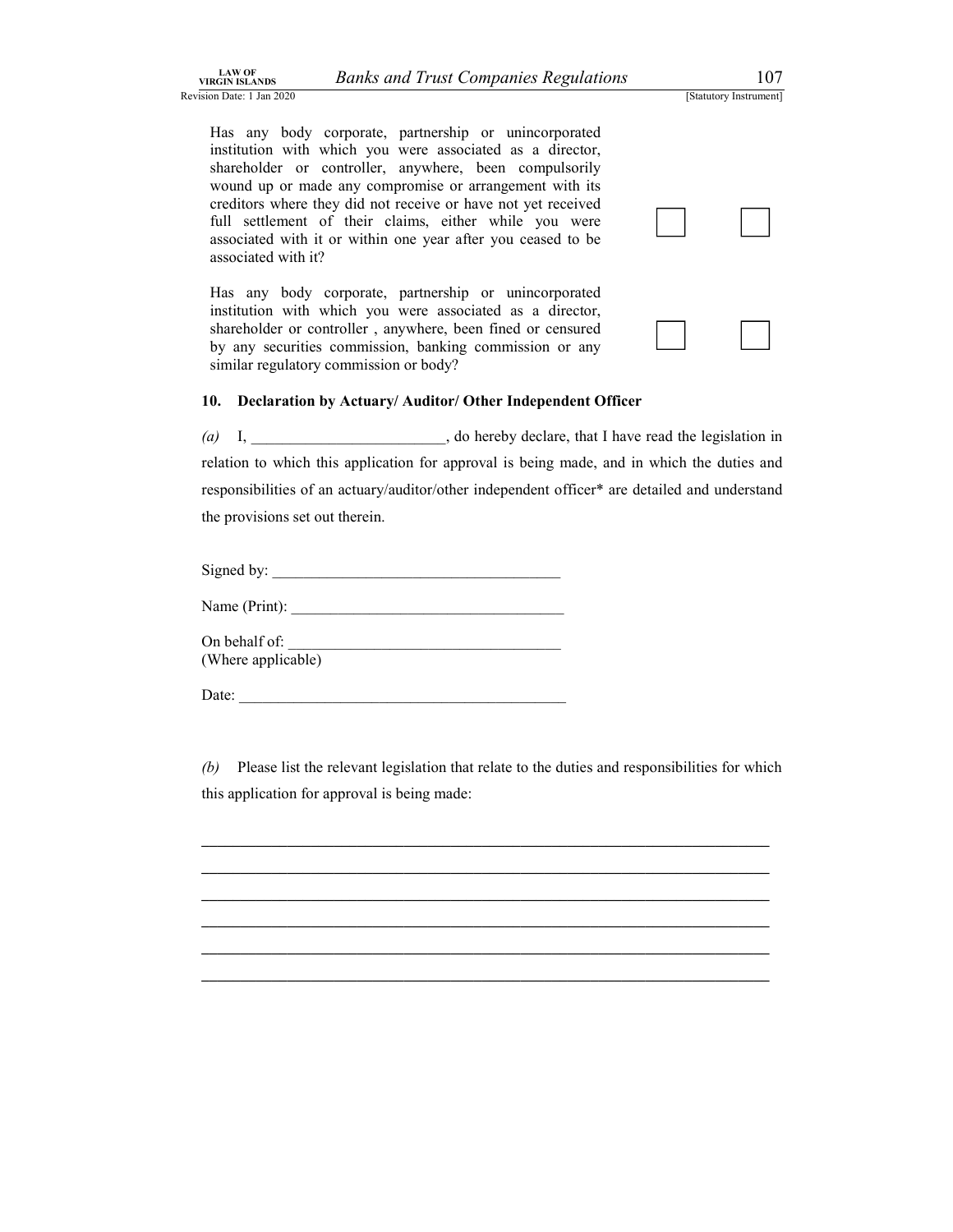108 Banks and Trust Companies Regulations TRECIN ISLANDS<br>
Estatutory Instrument]<br>
11. Declaration by Regulated Person<br>
15. Jonathannel States, and thereby declare, on behalf of EXAM THE STATUTE COMPANIES Regulations<br>
ESTATUTE IS NEXANDS<br>
ENGINEE AND TRIANDIS REVISION DATE: 1 Jan 2020<br>
11. Declaration by Regulated Person<br>
1, \_\_\_\_\_\_\_\_\_\_\_\_, do hereby declare, on behalf of<br>
that the information provi 108 Banks and Trust Companies Regulations<br>
Statutory Instrument]<br>
11. Declaration by Regulated Person<br>
1, do hereby declare, on behalf<br>
1, that the information provided in this application<br>
to our knowledge, true and accur I, and the observed of the behalf of the behalf of the behalf of the behalf of the behalf of the behalf of the behalf of the behalf of the behalf of the behalf of the behalf of the behalf of the behalf of the behalf of the \_\_\_\_\_\_\_\_\_\_\_\_\_\_\_\_\_\_\_\_\_\_\_\_\_\_\_\_\_\_\_\_, that the information provided in this application is, to our knowledge, true and accurate, and that all documents submitted with this application **EXECUTE:** 108 **Banks and Trust Companies Regulations EXECUTE TO THE FORT CONSTANT TO THE PRESENT THE PRESENT TO THE PRESENT TO THE PRESENT TO THE PRESENT TO THE PRESENT TO THE PRESENT CONSTANT TO THE PRESENT OF THE PRE** application may cause the Commission to deny this and any subsequent applications which may be submitted, and may cause enforcement action to be taken against us.

Signed by:

| Name (Print):<br>. |  |
|--------------------|--|
|--------------------|--|

On behalf of:

| Signed by:<br><u> 1990 - Johann John Harry Barbara, martin a shekara 1991 - 1991 - 1991 - 1991 - 1991 - 1991 - 1991 - 1991 - 19</u>                                                                                                                   |                 |  |
|-------------------------------------------------------------------------------------------------------------------------------------------------------------------------------------------------------------------------------------------------------|-----------------|--|
| Name (Print):<br><u> 2002 - Johann Johann Johann Johann Johann Johann Johann Johann Johann Johann Johann Johann Johann Johann Johann Johann Johann Johann Johann Johann Johann Johann Johann Johann Johann Johann Johann Johann Johann Johann Joh</u> |                 |  |
| On behalf of:<br><u> 1990 - Johann Barbara, martin amerikan basar da</u>                                                                                                                                                                              |                 |  |
| Date:                                                                                                                                                                                                                                                 |                 |  |
|                                                                                                                                                                                                                                                       |                 |  |
| <b>BVI Financial Services Commission Use Only</b>                                                                                                                                                                                                     |                 |  |
|                                                                                                                                                                                                                                                       |                 |  |
|                                                                                                                                                                                                                                                       |                 |  |
|                                                                                                                                                                                                                                                       |                 |  |
|                                                                                                                                                                                                                                                       |                 |  |
|                                                                                                                                                                                                                                                       |                 |  |
| <b>Application Status:</b><br>Approved<br><b>Denied</b>                                                                                                                                                                                               | <b>Deferred</b> |  |
| Reason(s) for denial or deferral (if applicable)                                                                                                                                                                                                      |                 |  |
|                                                                                                                                                                                                                                                       |                 |  |
|                                                                                                                                                                                                                                                       |                 |  |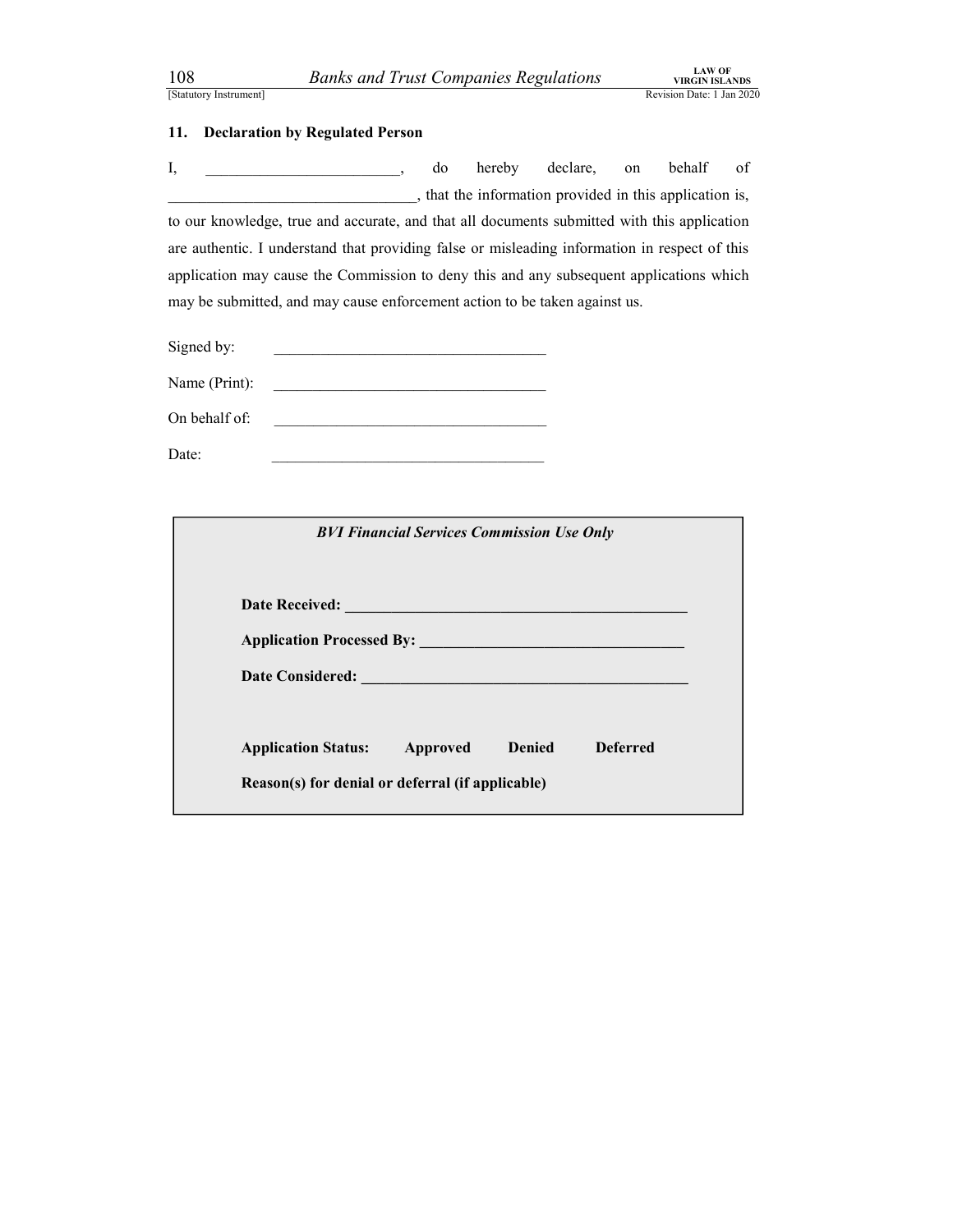Banks and Trust Companies Regulations<br>
[Statutory Instrument]<br> **DOCUMENT CHECKLIST**<br>
Iments must be submitted together with this application for the<br>
sidered complete. LAW OF<br>
Revision Date: 1 Jan 2020<br>
Revision Date: 1 Jan 2020<br> **DOCUMENT CHECKLIST**<br>
The following documents must be submitted together with this application for the<br>
Application to be considered complete. The following documents must be submitted together with this application for the Application to be considered complete.

 $\blacksquare$ Three references (Banking, Professional and Personal)

In the case of an application for Auditor of Public Mutual Funds, the following information should also be provided in support of the Application:

- 1. Company profile, including an outline of the firm's business and services (a corporate brochure will be accepted)
- 2. Latest accounts of the firm
- 3. Details of the firm's senior managers/audit managers who will be involved in or oversee the audits performed by the office
- 4. Statement of the accounting principles to which the firm will perform audits (this will not apply where the accounting principles outlined in the Regulatory Code apply)
- 5. List of the firm's mutual fund clients
- 6. List of the BVI mutual funds to which services will be provided
- 7. In the case of a non-BVI auditor, a copy of the letter of approval from the home country regulatory authority to audit domestic mutual funds, or if no such letter is issued, other evidence of approval to audit mutual funds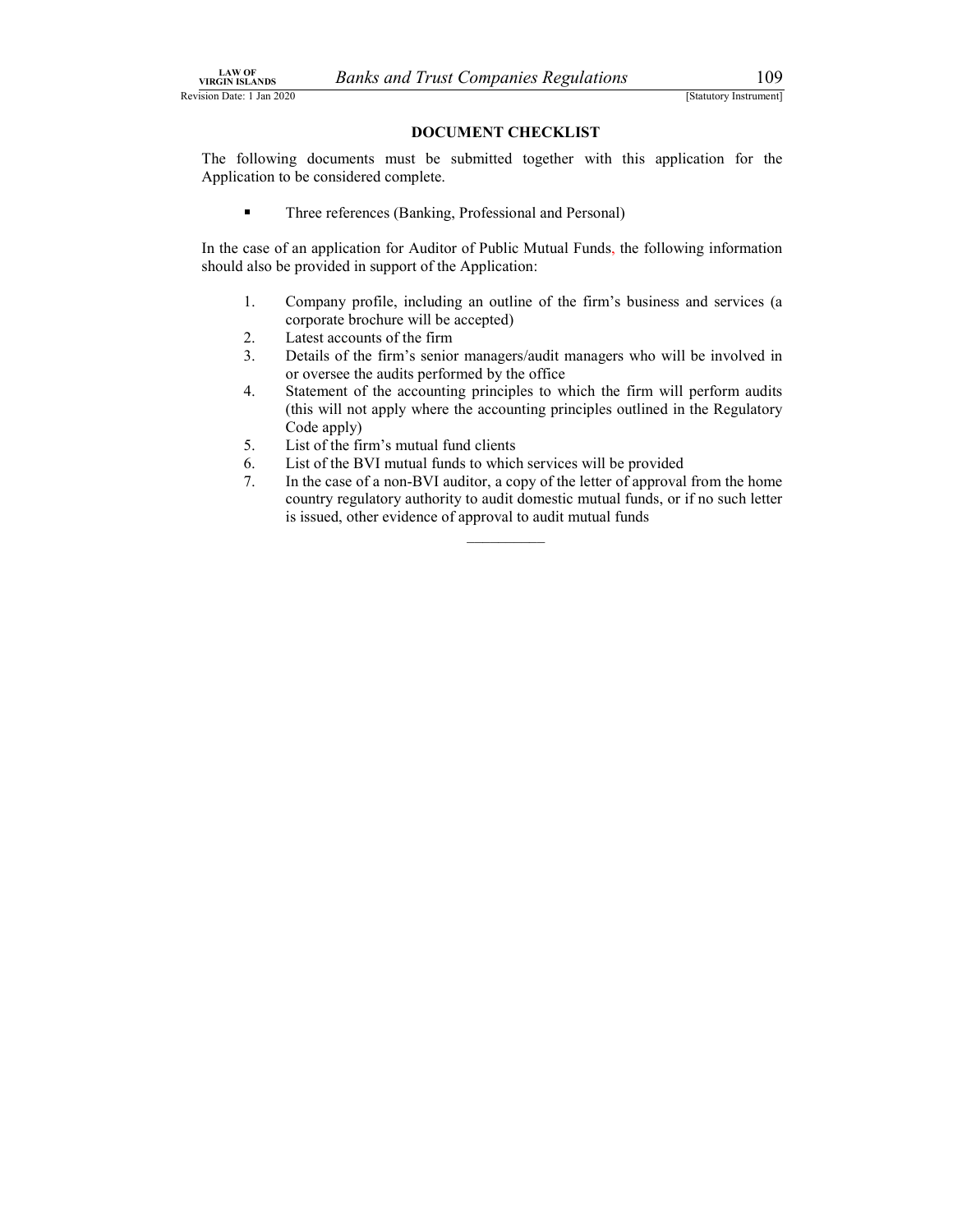### FORM B-2

### (Paragraph 22(a)(ii))

### GOVERNMENT OF THE BRITISH VIRGIN ISLANDS BANKS AND TRUST COMPANIES ACT

### APPLICATION FOR APPROVAL OF CHANGE OF AUDITORS

This application applies ONLY to a change in auditor where the auditor to be appointed is already an auditor approved by the Commission. If the auditor to be appointed has not been approved by the Commission Form B-1 should be completed

1. Details of Regulated Person Submitting Application

| Name of regulated person: |  |  |
|---------------------------|--|--|
|---------------------------|--|--|

Company Licence No.:

2. Regulated Person's Address :

| 3. Type of Regulated Person to be Audited |
|-------------------------------------------|

| Banking [                | Insurance | Investment Business                                                                                                   | Fiduciary Services |  |
|--------------------------|-----------|-----------------------------------------------------------------------------------------------------------------------|--------------------|--|
|                          |           |                                                                                                                       |                    |  |
|                          |           | If the regulated person holds any specific class or category of licence, please specify:                              |                    |  |
|                          |           |                                                                                                                       |                    |  |
|                          |           |                                                                                                                       |                    |  |
|                          |           |                                                                                                                       |                    |  |
| <b>Details of Change</b> |           |                                                                                                                       |                    |  |
| 4.                       |           |                                                                                                                       |                    |  |
| Name of Former Auditor:  |           | <u> 1980 - Johann Stoff, deutscher Stoff, der Stoff, der Stoff, der Stoff, der Stoff, der Stoff, der Stoff, der S</u> |                    |  |
| Address:                 |           |                                                                                                                       |                    |  |
|                          |           |                                                                                                                       |                    |  |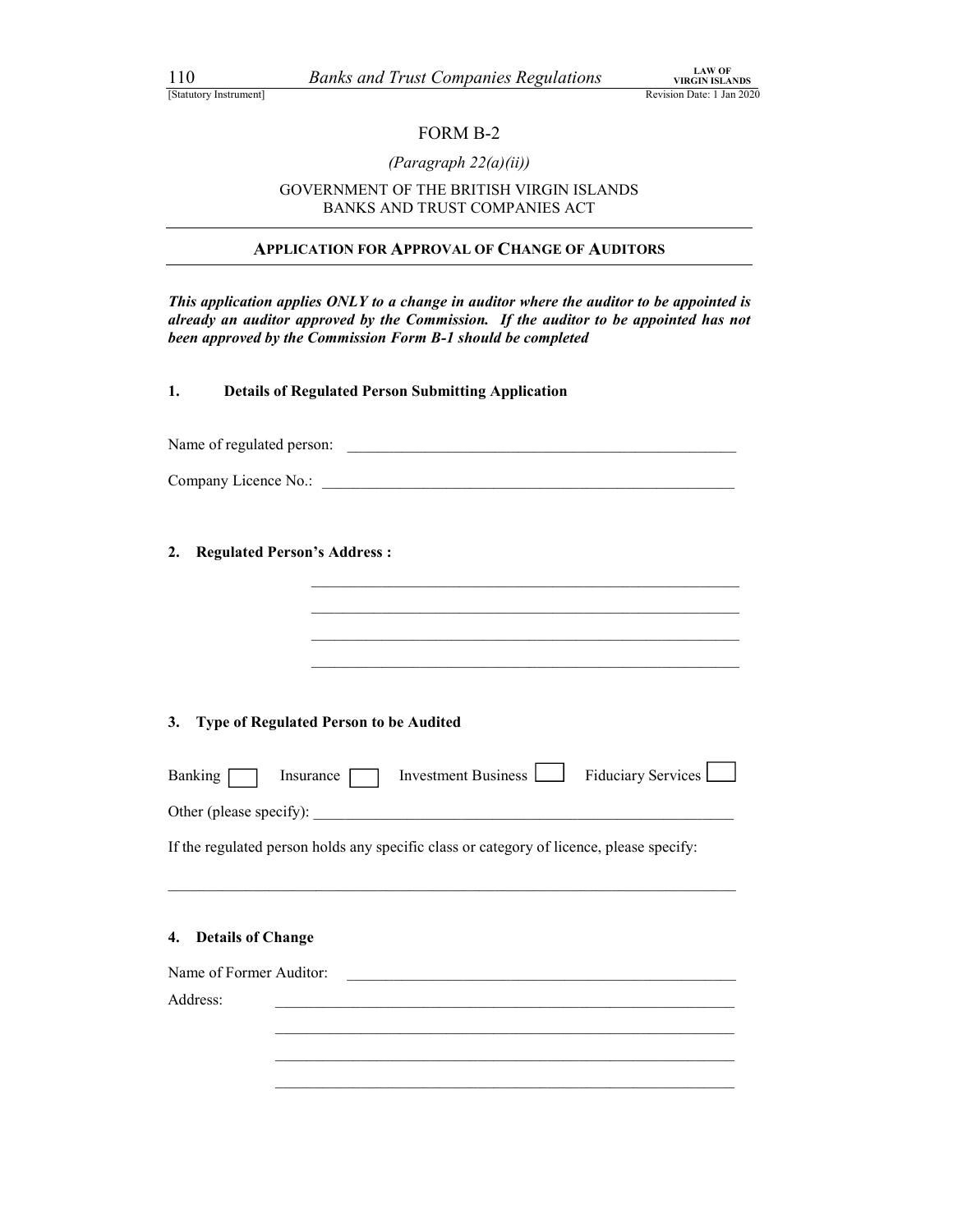| $\begin{array}{c} \text{LAW OF} \\ \text{VIRGIN ISLANDS} \end{array}$<br>Revision Date: 1 Jan 2020 | <b>Banks and Trust Companies Regulations</b>                      | 111<br>[Statutory Instrument] |
|----------------------------------------------------------------------------------------------------|-------------------------------------------------------------------|-------------------------------|
| Name of Auditor<br>to be appointed:                                                                |                                                                   |                               |
| Address:                                                                                           |                                                                   |                               |
|                                                                                                    |                                                                   |                               |
|                                                                                                    |                                                                   |                               |
| <b>Reason(s) for Change:</b><br>5.                                                                 |                                                                   |                               |
|                                                                                                    |                                                                   |                               |
|                                                                                                    |                                                                   |                               |
|                                                                                                    |                                                                   |                               |
|                                                                                                    |                                                                   |                               |
| 6. Verification                                                                                    |                                                                   |                               |
| Signed by:                                                                                         | <u> 1989 - Johann John Stein, mars an deus Frankrik (f. 1989)</u> |                               |
|                                                                                                    |                                                                   |                               |
| Name (Print):                                                                                      | <u> 1989 - Johann Barn, mars eta bainar eta mondo eta mondo</u>   |                               |

| 5.    | <b>Reason(s)</b> for Change: |                                                                                           |                                                   |  |  |
|-------|------------------------------|-------------------------------------------------------------------------------------------|---------------------------------------------------|--|--|
|       |                              |                                                                                           |                                                   |  |  |
|       |                              |                                                                                           |                                                   |  |  |
|       |                              |                                                                                           |                                                   |  |  |
|       |                              |                                                                                           |                                                   |  |  |
| 6.    | Verification                 |                                                                                           |                                                   |  |  |
|       | Signed by:                   |                                                                                           |                                                   |  |  |
|       | Name (Print):                |                                                                                           |                                                   |  |  |
|       | On behalf of:                | the control of the control of the control of the control of the control of the control of |                                                   |  |  |
| Date: |                              |                                                                                           |                                                   |  |  |
|       |                              |                                                                                           |                                                   |  |  |
|       |                              |                                                                                           | <b>BVI Financial Services Commission Use Only</b> |  |  |

| 6. Verification                                                                                                                       |
|---------------------------------------------------------------------------------------------------------------------------------------|
| Signed by:<br><u> 2000 - Jan James James James James James James James James James James James James James James James James J</u>    |
| Name (Print):<br><u> 2008 - Andrea Andrew Maria (h. 1878).</u>                                                                        |
| On behalf of:<br><u> 1989 - Johann John Stone, mars eta bainar eta bainar eta baina eta baina eta baina eta baina eta baina eta b</u> |
| Date:                                                                                                                                 |
|                                                                                                                                       |
| <b>BVI Financial Services Commission Use Only</b>                                                                                     |
|                                                                                                                                       |
|                                                                                                                                       |
|                                                                                                                                       |
|                                                                                                                                       |
| <b>Application Status: Approved</b><br><b>Denied</b><br><b>Deferred</b>                                                               |
| Reason(s) for denial or deferral (if applicable)                                                                                      |
|                                                                                                                                       |
|                                                                                                                                       |
|                                                                                                                                       |

 $\mathcal{L}=\mathcal{L}=\mathcal{L}=\mathcal{L}=\mathcal{L}=\mathcal{L}=\mathcal{L}=\mathcal{L}=\mathcal{L}=\mathcal{L}=\mathcal{L}=\mathcal{L}=\mathcal{L}=\mathcal{L}=\mathcal{L}=\mathcal{L}=\mathcal{L}=\mathcal{L}=\mathcal{L}=\mathcal{L}=\mathcal{L}=\mathcal{L}=\mathcal{L}=\mathcal{L}=\mathcal{L}=\mathcal{L}=\mathcal{L}=\mathcal{L}=\mathcal{L}=\mathcal{L}=\mathcal{L}=\mathcal{L}=\mathcal{L}=\mathcal{L}=\mathcal{L}=\mathcal{L}=\mathcal{$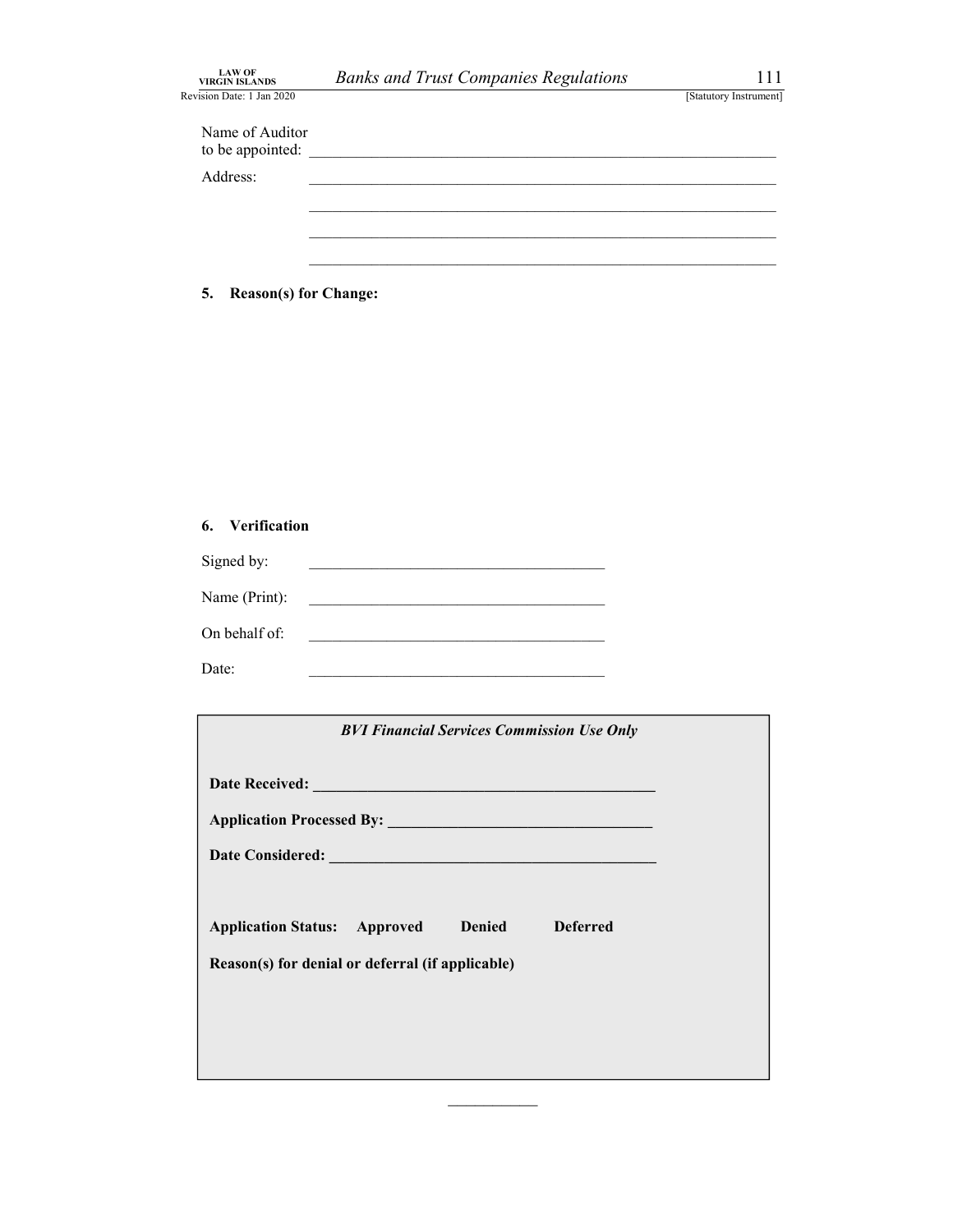### (Paragraph 22(b))

## <sup>LAW OF</sup><br> *EXAMPLE 1*<br>
FORM B-3<br>
FORM B-3<br> *FORM B-3*<br> *FORM B-3*<br> *FORM B-3*<br> *FINE BRITISH VIRGIN ISLANDS*<br>
THE BRITISH VIRGIN ISLANDS<br>
TRUST COMPANIES ACT GOVERNMENT OF THE BRITISH VIRGIN ISLANDS BANKS AND TRUST COMPANIES ACT

### NOTIFICATION OF RESIGNATION/TERMINATION

| <i>Banks and Trust Companies Regulations</i> <b>EXAMPLE AND FEARING</b><br>112<br>[Statutory Instrument] | <b>LAW OF</b><br>Revision Date: 1 Jan 2020 |
|----------------------------------------------------------------------------------------------------------|--------------------------------------------|
|                                                                                                          |                                            |
| FORM B-3                                                                                                 |                                            |
| (Paragraph 22(b))                                                                                        |                                            |
| GOVERNMENT OF THE BRITISH VIRGIN ISLANDS<br>BANKS AND TRUST COMPANIES ACT                                |                                            |
| NOTIFICATION OF RESIGNATION/TERMINATION<br>OF ACTUARY/ AUDITOR/ OTHER INDEPENDENT OFFICER                |                                            |
| being the duly appointed actuary/auditor/other<br>$I/We$ ,                                               |                                            |
| independent officer* (please specify)                                                                    | for                                        |
| (regulated person) do hereby notify the Commission that                                                  |                                            |
| I/we have ceased to act as actuary/auditor/independent officer* for                                      |                                            |
|                                                                                                          |                                            |
| resignation/termination* of my/our services, and declare that the reasons and/or                         |                                            |
| circumstances set out below are a true reflection of the events which gave rise to such                  |                                            |
| resignation/termination*.                                                                                |                                            |

\* Please delete as appropriate

| <b>Verification</b> |                                                                                                                      |  |
|---------------------|----------------------------------------------------------------------------------------------------------------------|--|
| Signed by:          |                                                                                                                      |  |
| Name (Print):       | <u> 1980 - Johann John Stein, markin film yn y brenin y brenin y brenin y brenin y brenin y brenin y brenin y br</u> |  |
| On behalf of:       | <u> 1980 - John Stein, Amerikaansk politiker (</u>                                                                   |  |
| Date:               |                                                                                                                      |  |

NOTE: A copy of your resignation or termination letter should be submitted with this form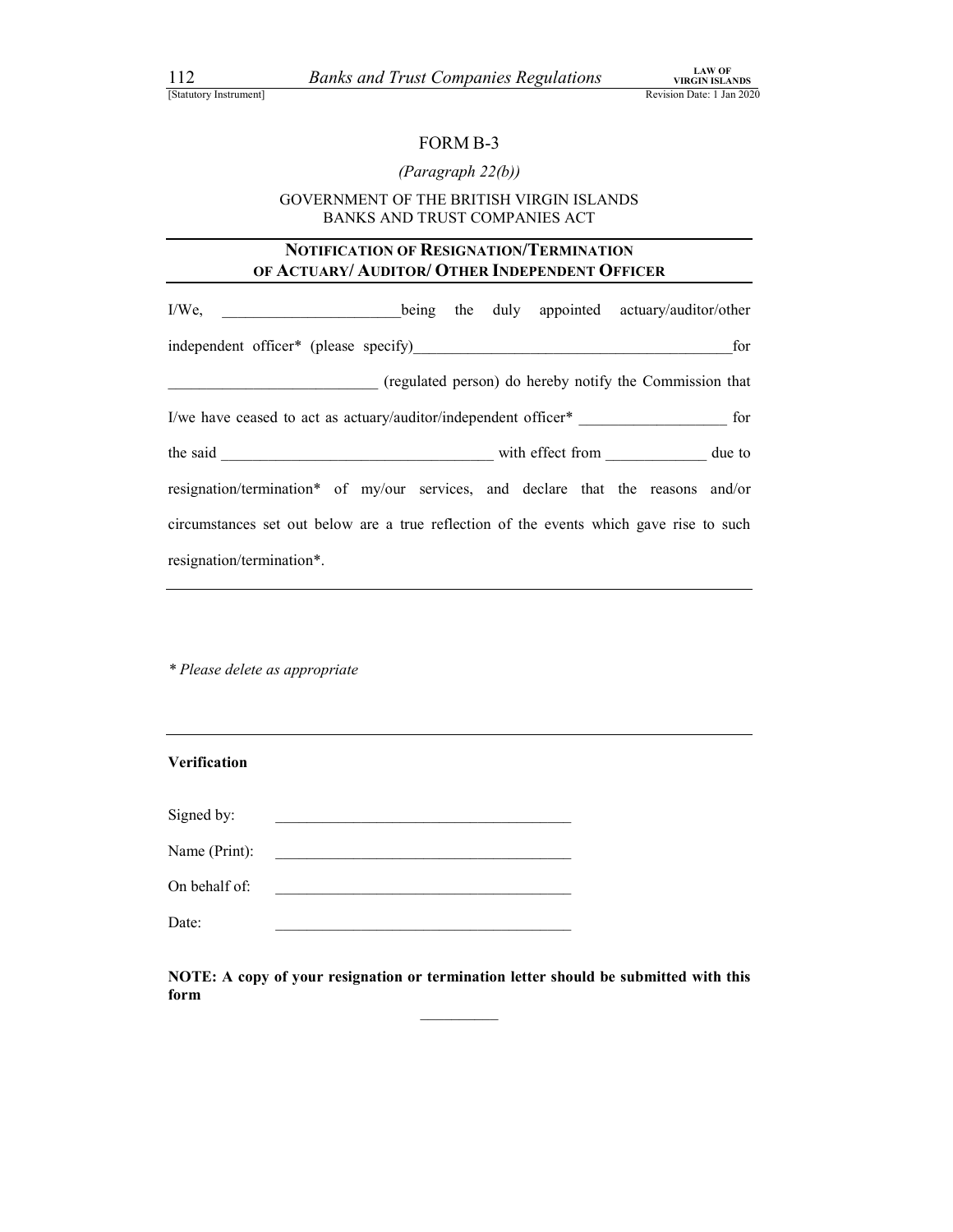### Banks and Trust Companies Regulations 113<br>
[Statutory Instrument]<br>
FORM C<br>
VERNMENT OF THE BRITISH VIRGIN ISLANDS LAW OF BLANDS BANKS And Trust Companies Regulations [Statutory Instrument]<br>
[Statutory Instrument]<br>
EORM C<br>
GOVERNMENT OF THE BRITISH VIRGIN ISLANDS<br>
BANKS AND TRUST COMPANIES ACT Companies Regulations<br>
FORM C<br>
FORM C<br>
HE BRITISH VIRGIN ISLANDS<br>
RUST COMPANIES ACT<br>
M FOR AN EXEMPTION FROM GOVERNMENT OF THE BRITISH VIRGIN ISLANDS BANKS AND TRUST COMPANIES ACT

### DECLARATION FORM FOR AN EXEMPTION FROM APPOINTING A COMPLIANCE OFFICER

TO: Managing Director/CEO Financial Services Commission Pasea Estate Road Town Tortola BRITISH VIRGIN ISLANDS

I, …………………………………….. (name of person making the declaration) being a director/senior officer of …………….…………………………. (name of regulated person), whose registered address is at…………………………………………. hereby makes this declaration for and on behalf of the said .....……………………….. (name of regulated person) as follows:

I declare that in support of the application by …………………………………………. (name of regulated person) for an exemption from appointing a Compliance Officer, the said ………………………………………………….. (name of regulated person) is

(a) a Class I/Class II/Restricted Class II\* licensee without a physical presence in the Virgin Islands and it is regulated in …………………………………………….. (name of the jurisdiction where its business is conducted)/it is a part of a group of companies known as ………………………………………………..… (state name) that is subject to regulatory supervision by ……….……………………………… (name of supervisory body) of  $\ldots$   $\ldots$   $\ldots$   $\ldots$   $\ldots$   $\ldots$  (name of jurisdiction)\*; or

(b) a Class III/Restricted Class III trust\* licensee with …….. (state number) employees.

I further declare that the information provided in this declaration is true and correct according to my knowledge and belief.

| This declaration is made this                  | day of | . 20 |
|------------------------------------------------|--------|------|
| (Name of declarant)                            |        |      |
| <br>(Signature of declarant)                   |        |      |
|                                                |        |      |
|                                                |        |      |
|                                                |        |      |
| (Address of declarant)<br>*Delete as necessary |        |      |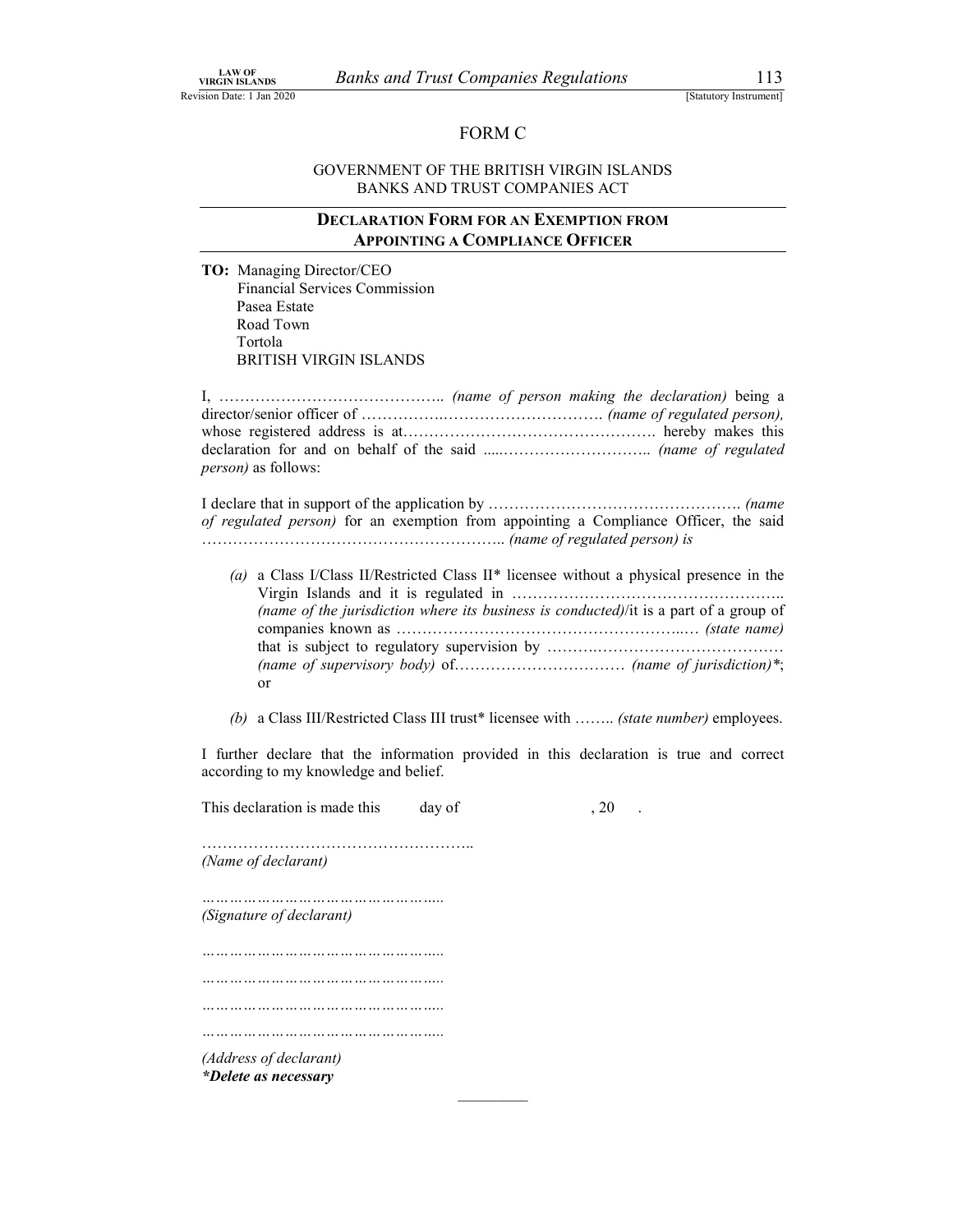### (Paragraph 21)

## Companies Regulations<br>
NEGINISLANDS<br>
Revision Date: 1 Jan 2020<br>
FORM D<br>
FERITISH VIRGIN ISLANDS<br>
RUST COMPANIES ACT GOVERNMENT OF THE BRITISH VIRGIN ISLANDS BANKS AND TRUST COMPANIES ACT

### APPLICATION FOR APPROVAL OF AN AUTHORISED REPRESENTATIVE

### 1. Details of Applicant

(If Applicant is a corporate entity items 1 to 4, and item 6 must be completed by each director. Additionally, one or more directors of the corporate entity must be ordinarily or habitually resident in the Virgin Islands).

|                                             | Date of Birth: Place of Birth: Nationality:                                                                                                                                                                                   |  |
|---------------------------------------------|-------------------------------------------------------------------------------------------------------------------------------------------------------------------------------------------------------------------------------|--|
|                                             |                                                                                                                                                                                                                               |  |
|                                             |                                                                                                                                                                                                                               |  |
|                                             |                                                                                                                                                                                                                               |  |
|                                             | Reason for change: expression of the contract of the contract of the contract of the contract of the contract of the contract of the contract of the contract of the contract of the contract of the contract of the contract |  |
|                                             |                                                                                                                                                                                                                               |  |
|                                             | <u> 1989 - Johann Stoff, deutscher Stoff, der Stoff, der Stoff, der Stoff, der Stoff, der Stoff, der Stoff, der S</u>                                                                                                         |  |
| Length of time resident at current address: | <u> 1989 - Johann John Stone, markin sanadi amerikan bahasa dalam berasal dalam berasal dalam berasal dalam beras</u>                                                                                                         |  |
| Date first resided:                         |                                                                                                                                                                                                                               |  |
|                                             | (within last 10 yrs)                                                                                                                                                                                                          |  |
|                                             | <u> 1989 - Johann John Stone, markin sanat masjid ayyı bir alan bir alan bir alan bir alan bir alan bir alan bir</u>                                                                                                          |  |
|                                             |                                                                                                                                                                                                                               |  |
| Fax:                                        | E-mail:                                                                                                                                                                                                                       |  |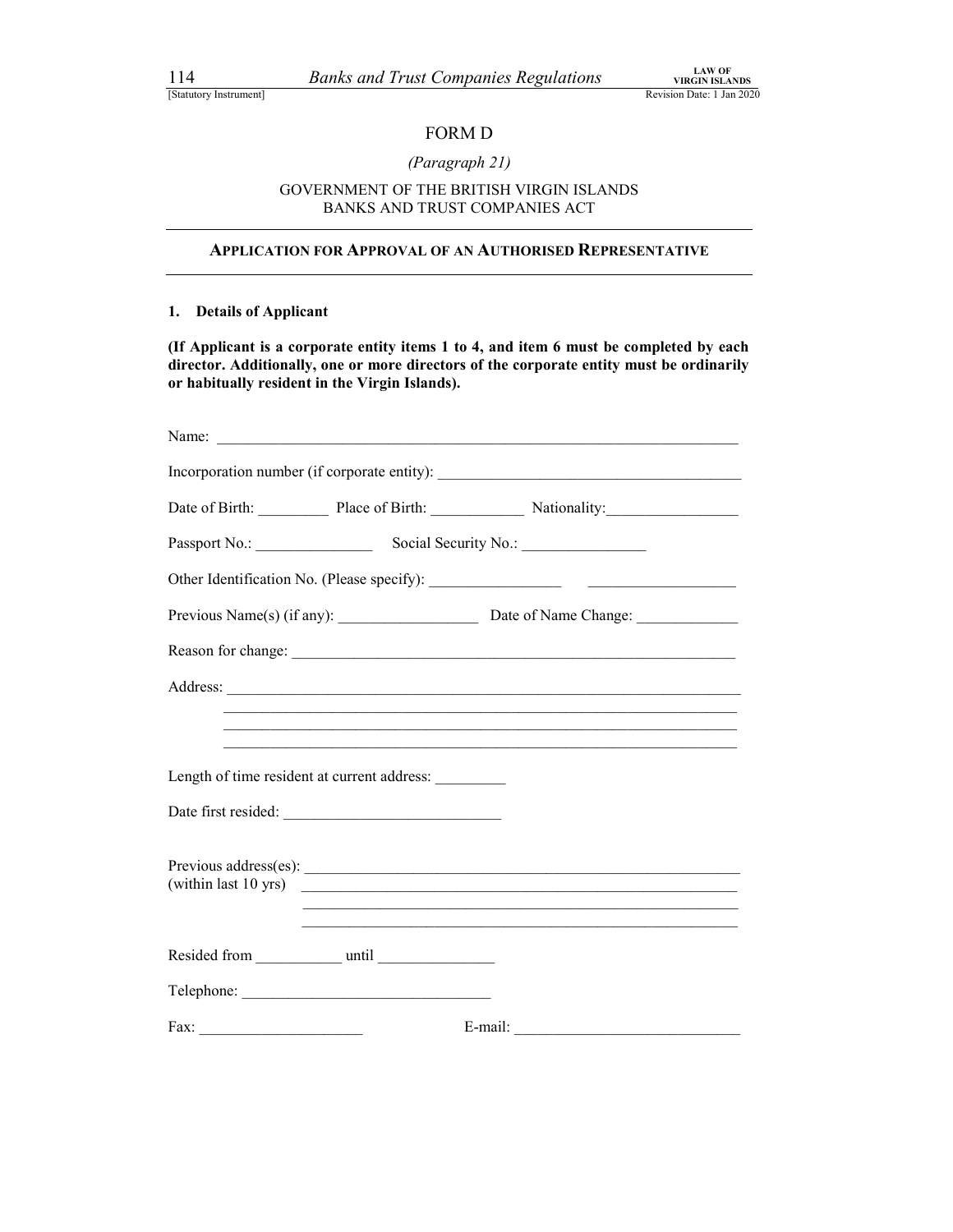| <b>LAW OF</b>         |  |
|-----------------------|--|
| <b>/IRGIN ISLANDS</b> |  |

| <b>LAW OF</b>                                                                                                                                                                                                                                                                                                                                                   |                                                                                                                  |
|-----------------------------------------------------------------------------------------------------------------------------------------------------------------------------------------------------------------------------------------------------------------------------------------------------------------------------------------------------------------|------------------------------------------------------------------------------------------------------------------|
| <b>Banks and Trust Companies Regulations</b><br><b>VIRGIN ISLANDS</b>                                                                                                                                                                                                                                                                                           | 115                                                                                                              |
| Revision Date: 1 Jan 2020<br>2. Education<br>Name of Institution(s) Attended<br>Degree/Diploma/Other<br>Qualification Received<br>the control of the control of the control of the control of the control of the control of the control of the control of the control of the control of the control of the control of the control of the control of the control | [Statutory Instrument]<br>Date of Completion<br>and the control of the control of the control of                 |
| the control of the control of the control of<br>$\sim$                                                                                                                                                                                                                                                                                                          |                                                                                                                  |
| <b>Memberships in Professional Bodies</b><br>3.                                                                                                                                                                                                                                                                                                                 |                                                                                                                  |
| Organisation/Association<br>Membership Status<br>Member Since<br>(e.g. Student, Associate,<br>Fellow, etc.)                                                                                                                                                                                                                                                     | Membership Number<br>(if applicable)                                                                             |
| $\sim$<br>$\sim$                                                                                                                                                                                                                                                                                                                                                | $\frac{1}{2}$<br>the control of the control of the control of<br><u> De Barbara (Barbara de Barbara)</u><br>$ -$ |

### 3. Memberships in Professional Bodies

| Organisation/Association Membership Status Member Since Membership Number | (e.g. Student, Associate,<br>Fellow, etc.) | (if applicable) |  |
|---------------------------------------------------------------------------|--------------------------------------------|-----------------|--|
|                                                                           |                                            |                 |  |
|                                                                           |                                            |                 |  |
|                                                                           |                                            |                 |  |

4. Experience (Employment History for past 7 years including current position if currently employed) (If there is relevant employment history spanning beyond 7 years, that may be included)

|                             |                                                       | Supervisor/Contact Person: Name of Regulator(s) (if any): _______________________                                                                                                                          |  |
|-----------------------------|-------------------------------------------------------|------------------------------------------------------------------------------------------------------------------------------------------------------------------------------------------------------------|--|
|                             |                                                       | Outline responsibilities held:                                                                                                                                                                             |  |
|                             | Tel: $\qquad \qquad \qquad \text{Fax:} \qquad \qquad$ |                                                                                                                                                                                                            |  |
|                             | Reason for leaving: Resignation<br>Retirement         | $\Box$ Expiration of Contract $\Box$<br>Redundancy [<br>Termination/Dismissal [<br>Other                                                                                                                   |  |
| If "Other", please specify: |                                                       |                                                                                                                                                                                                            |  |
|                             |                                                       | <u> 1989 - Johann Barn, amerikan berkeman dalam berkeman berkeman dalam berkeman dalam berkeman dalam berkeman da</u><br>,我们也不能在这里的人,我们也不能在这里的人,我们也不能在这里的人,我们也不能在这里的人,我们也不能在这里的人,我们也不能在这里的人,我们也不能在这里的人,我们也 |  |
|                             |                                                       | If "Termination/Dismissal", please state the reason(s) for the termination or dismissal:                                                                                                                   |  |
|                             |                                                       | ,我们也不能会在这里,我们的人们就会在这里,我们的人们就会在这里,我们也不会在这里,我们也不会在这里,我们也不会在这里。""我们的人们,我们也不会不会不会。""                                                                                                                           |  |
|                             |                                                       |                                                                                                                                                                                                            |  |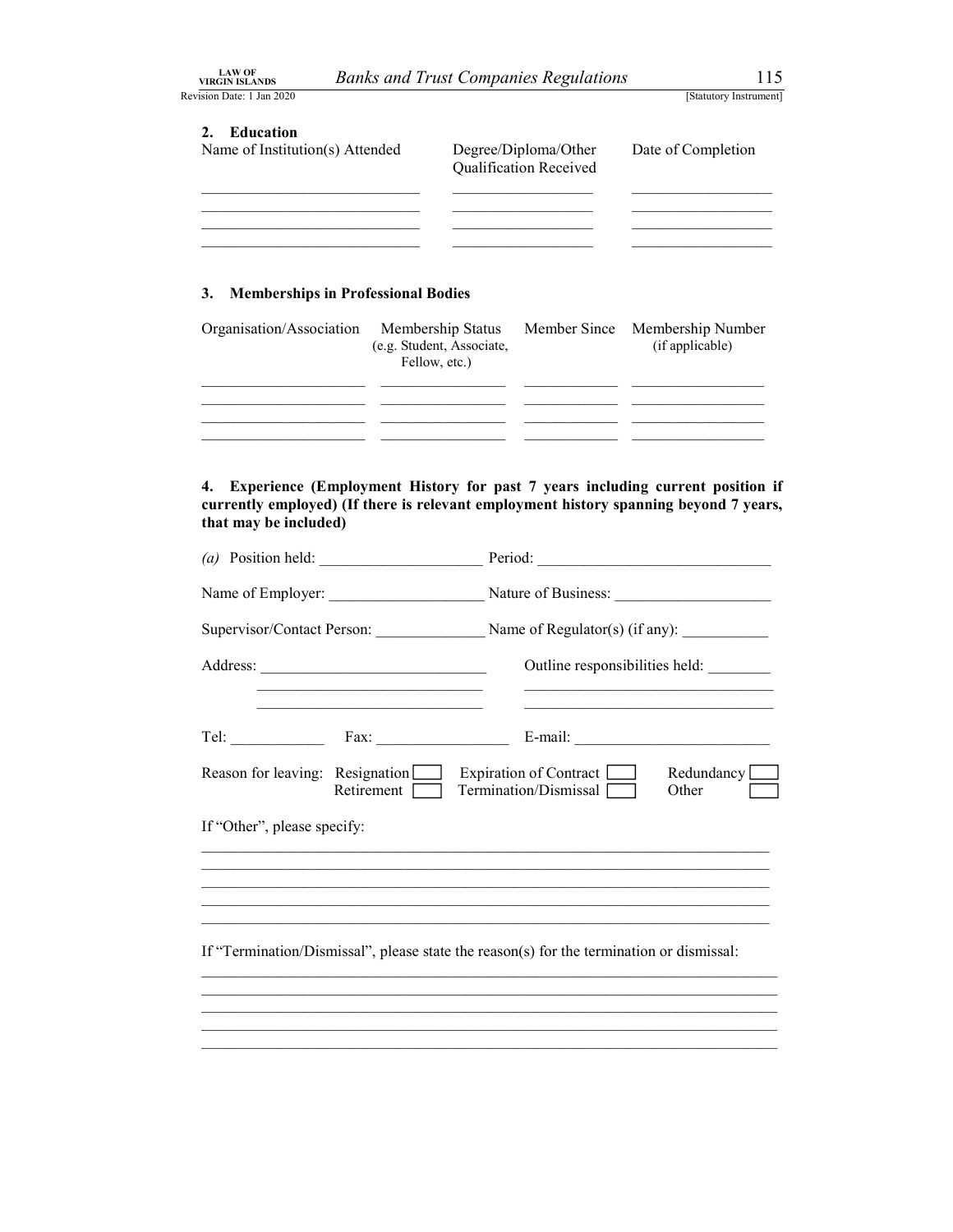| 116                                                                           | <b>LAW OF</b><br><b>Banks and Trust Companies Regulations</b><br><b>VIRGIN ISLANDS</b>    |
|-------------------------------------------------------------------------------|-------------------------------------------------------------------------------------------|
| [Statutory Instrument]                                                        | Revision Date: 1 Jan 2020                                                                 |
|                                                                               | (b) Position held: $\qquad \qquad$ Period: $\qquad \qquad$                                |
|                                                                               | Name of Employer: Nature of Business: Nature of Business:                                 |
|                                                                               |                                                                                           |
|                                                                               | Outline responsibilities held:                                                            |
| Tel: $\qquad \qquad \text{Fax:}$                                              | the control of the control of the control of the control of the control of the control of |
| Reason for leaving: Resignation Expiration of Contract<br>$Retirement$ $\Box$ | Redundancy<br>Termination/Dismissal<br>Other                                              |
| If "Other", please specify:                                                   |                                                                                           |
|                                                                               |                                                                                           |
|                                                                               |                                                                                           |
|                                                                               | If "Termination/Dismissal", please state the reason(s) for the termination or dismissal:  |
|                                                                               |                                                                                           |
|                                                                               |                                                                                           |
|                                                                               |                                                                                           |
| Position held:<br>(c)                                                         |                                                                                           |
|                                                                               |                                                                                           |
|                                                                               |                                                                                           |
|                                                                               | Supervisor/Contact Person: Name of Regulator(s) (if any): _______________________         |
|                                                                               | Outline responsibilities held:                                                            |
|                                                                               |                                                                                           |
| Fax:<br>$\text{Tel:}$                                                         | E-mail: $\qquad \qquad$                                                                   |
| Reason for leaving: Resignation Expiration of Contract [                      | Redundancy <sup>[</sup><br>Retirement Termination/Dismissal<br>Other                      |
| If "Other", please specify:                                                   |                                                                                           |
|                                                                               |                                                                                           |
|                                                                               |                                                                                           |
|                                                                               |                                                                                           |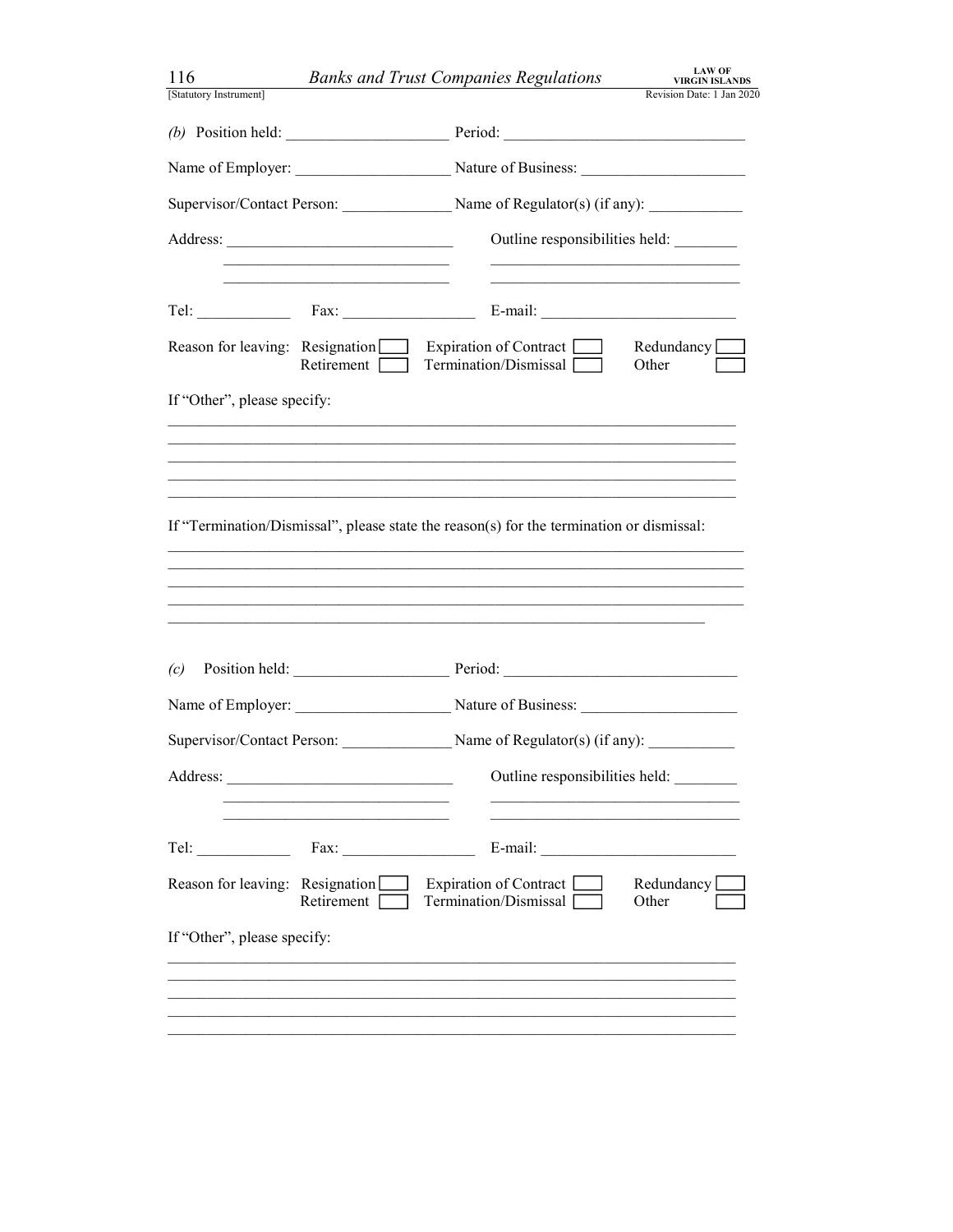Banks and Trust Companies Regulations<br>
[Statutory Instrument]<br>
issal", please state the reason(s) for the termination or dismissal: LAW OF<br>
Revision Date: 1 Jan 2020<br>
Revision Date: 1 Jan 2020<br>
If "Termination/Dismissal", please state the reason(s) for the termination or dismissal: If "Termination/Dismissal", please state the reason(s) for the termination or dismissal:

### 5. Ownership Structure

| <b>LAW OF</b><br><b>VIRGIN ISLANDS</b>                                                                                             |        |                   | <b>Banks and Trust Companies Regulations</b> |                                                                                        | 117                       |
|------------------------------------------------------------------------------------------------------------------------------------|--------|-------------------|----------------------------------------------|----------------------------------------------------------------------------------------|---------------------------|
| sion Date: 1 Jan 2020                                                                                                              |        |                   |                                              |                                                                                        | [Statutory Instrument]    |
| If "Termination/Dismissal", please state the reason(s) for the termination or dismissal:                                           |        |                   |                                              |                                                                                        |                           |
|                                                                                                                                    |        |                   |                                              |                                                                                        |                           |
|                                                                                                                                    |        |                   |                                              |                                                                                        |                           |
|                                                                                                                                    |        |                   |                                              |                                                                                        |                           |
|                                                                                                                                    |        |                   |                                              |                                                                                        |                           |
| 5. Ownership Structure                                                                                                             |        |                   |                                              |                                                                                        |                           |
|                                                                                                                                    |        |                   |                                              |                                                                                        |                           |
| Shareholders and Controllers                                                                                                       |        |                   |                                              |                                                                                        |                           |
| shareholders and controllers of the Applicant.                                                                                     |        |                   |                                              | Please provide information relating to the legal owner of the Applicant by listing all |                           |
|                                                                                                                                    |        |                   |                                              |                                                                                        |                           |
| Shareholder's/Controller's No. of<br>Name                                                                                          | Shares | Type of<br>Shares | Nominal or<br>Par value of                   | $%$ of the<br>voting rights                                                            | For Official<br>Financial |
|                                                                                                                                    |        |                   | <b>Shares</b>                                | exercisable                                                                            | Services                  |
|                                                                                                                                    |        |                   |                                              | directly or<br>indirectly                                                              | Commission<br>Use Only    |
|                                                                                                                                    |        |                   |                                              | (where                                                                                 |                           |
|                                                                                                                                    |        |                   |                                              | applicable)                                                                            | Approved                  |
|                                                                                                                                    |        |                   |                                              |                                                                                        | (Y/N)                     |
|                                                                                                                                    |        |                   |                                              |                                                                                        |                           |
|                                                                                                                                    |        |                   |                                              |                                                                                        |                           |
|                                                                                                                                    |        |                   |                                              |                                                                                        |                           |
|                                                                                                                                    |        |                   |                                              |                                                                                        |                           |
| (Note: Continue on a separate sheet if required)                                                                                   |        |                   |                                              |                                                                                        |                           |
|                                                                                                                                    |        |                   |                                              |                                                                                        |                           |
| 6. Fitness and Propriety                                                                                                           |        |                   |                                              |                                                                                        |                           |
|                                                                                                                                    |        |                   |                                              |                                                                                        |                           |
| If you answer YES to any of the questions below you must supply full details by way of<br>a written attachment to the Application: |        |                   |                                              |                                                                                        |                           |
|                                                                                                                                    |        |                   |                                              | Yes                                                                                    | N <sub>0</sub>            |
| Has an application for your regulatory approval ever been<br>refused?                                                              |        |                   |                                              |                                                                                        |                           |
|                                                                                                                                    |        |                   |                                              |                                                                                        |                           |
| Have you ever been asked to resign, or been dismissed from                                                                         |        |                   |                                              |                                                                                        |                           |

### 6. Fitness and Propriety

|                                                                                                                                                                                                                               | 1 CS | $\mathbf{1}$ |
|-------------------------------------------------------------------------------------------------------------------------------------------------------------------------------------------------------------------------------|------|--------------|
| Has an application for your regulatory approval ever been<br>refused?                                                                                                                                                         |      |              |
| Have you ever been asked to resign, or been dismissed from<br>any fiduciary position of trust?                                                                                                                                |      |              |
| Have you been refused, restricted in, or had suspended, the<br>right to carry on a trade, business or profession for which a<br>specific licence, authorisation, registration, membership or<br>other permission is required? |      |              |
| Have you at any time been convicted of any criminal offence<br>by any court in the Virgin Islands or elsewhere?                                                                                                               |      |              |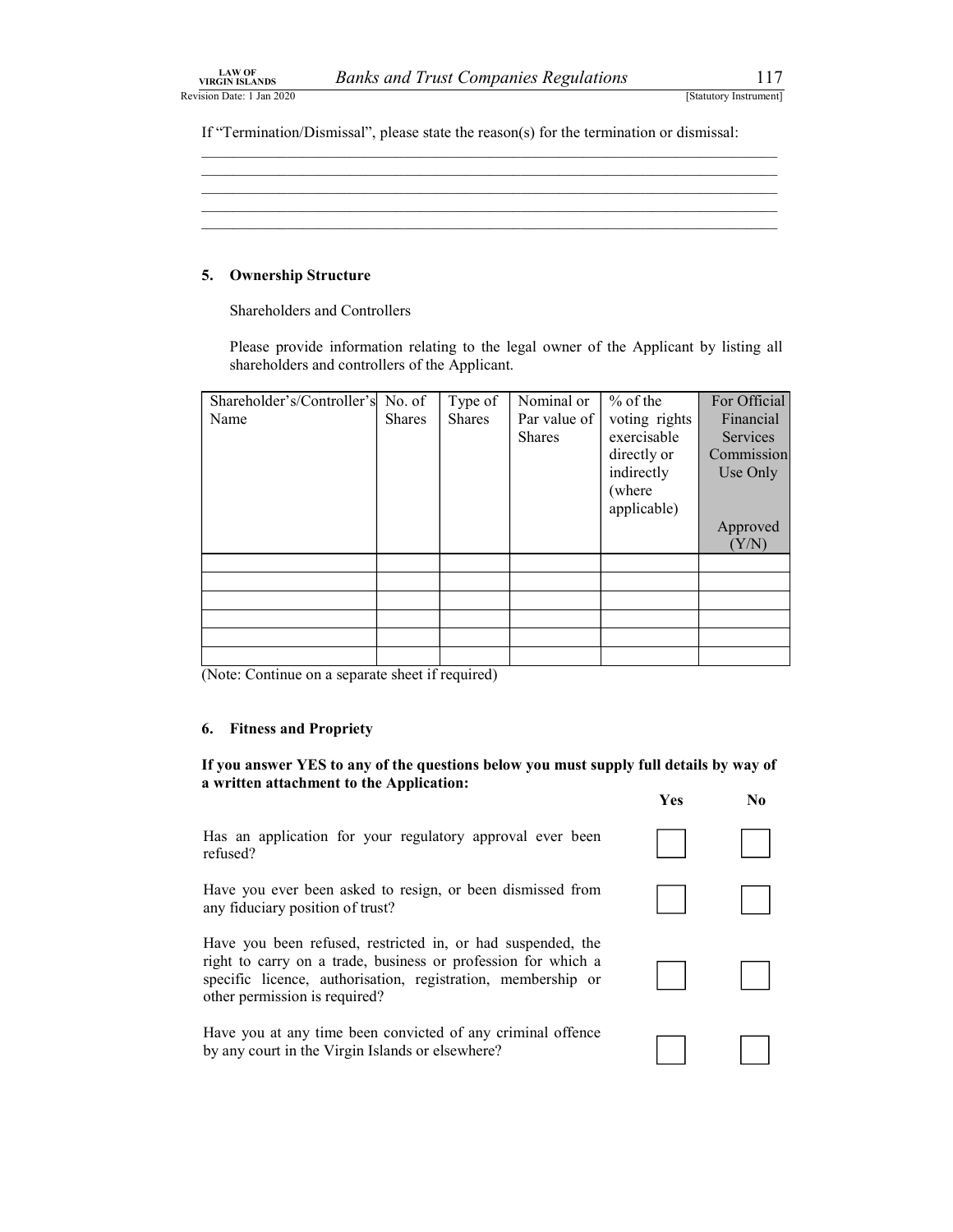

Have you been found guilty of conducting any unauthorised regulated activity or been investigated for possible conduct of unauthorised regulated activity?

Have you, in the last 10 years, been censured or disciplined by any professional body to which you belong or belonged, or been dismissed from office or employment or refused entry to any profession or occupation in the Virgin Islands or elsewhere? any professional body to which you belong or belonged, or<br>been dismissed from office or employment or refused entry to<br>any profession or occupation in the Virgin Islands or<br>elsewhere?<br>Have you, in the last 10 years, filed

adjudicated bankrupt by a court in the Virgin Islands or elsewhere? Have you, in the last 10 years, filed for bankruptcy or been<br>adjudicated bankrupt by a court in the Virgin Islands or<br>elsewhere?<br>Have you at any time failed to satisfy any debt due and payable

to you as a judgment-debtor under an order of a court in the Virgin Islands or elsewhere? Have you at any time failed to satisfy any debt due and payable<br>to you as a judgment-debtor under an order of a court in the<br>Virgin Islands or elsewhere?<br>Have you, in the last 10 years, been found liable in a civil suit

which elicited dishonest or unlawful conduct on your part? Have you, in the last 10 years, been found liable in a civil suit<br>which elicited dishonest or unlawful conduct on your part?<br>Have you, in connection with the formation, control or

management of any corporate, partnership or unincorporated institution, within the last 10 years, been adjudged by a court in any jurisdiction civilly liable for any fraud, malfeasance or other misconduct by you towards such a body or company, or towards any members thereof?

 Has any body corporate, partnership or unincorporated institution with which you were associated as a director, shareholder or controller, anywhere, been compulsorily wound up or made any compromise or arrangement with its creditors where they did not receive or have not yet received full settlement of their claims, either while you were associated with it or within one year after you ceased to be associated with it? Marchester of controller, any more, coen comparisonly weaked<br>up or made any compromise or arrangement with its creditors<br>where they did not receive or have not yet received full<br>settlement of their claims, either while you Has any body corporate, partnership or unincorporated institution with which you were associated as a director<br>ishareholder or controller, anywhere, been compulsorily wound<br>up or made any compromise or arrangement with its

institution with which you were associated as a director, shareholder or controller , anywhere, been fined or censured by any securities commission, banking commission or any similar regulatory commission or body?

### 7. Experience in relevant business

Does the Applicant or some other person in an employment relationship with the Applicant possess practical experience in any form of business which would require authorisation or approval under the Securities and Investment Business Act. If Yes, please provide as an attachment and

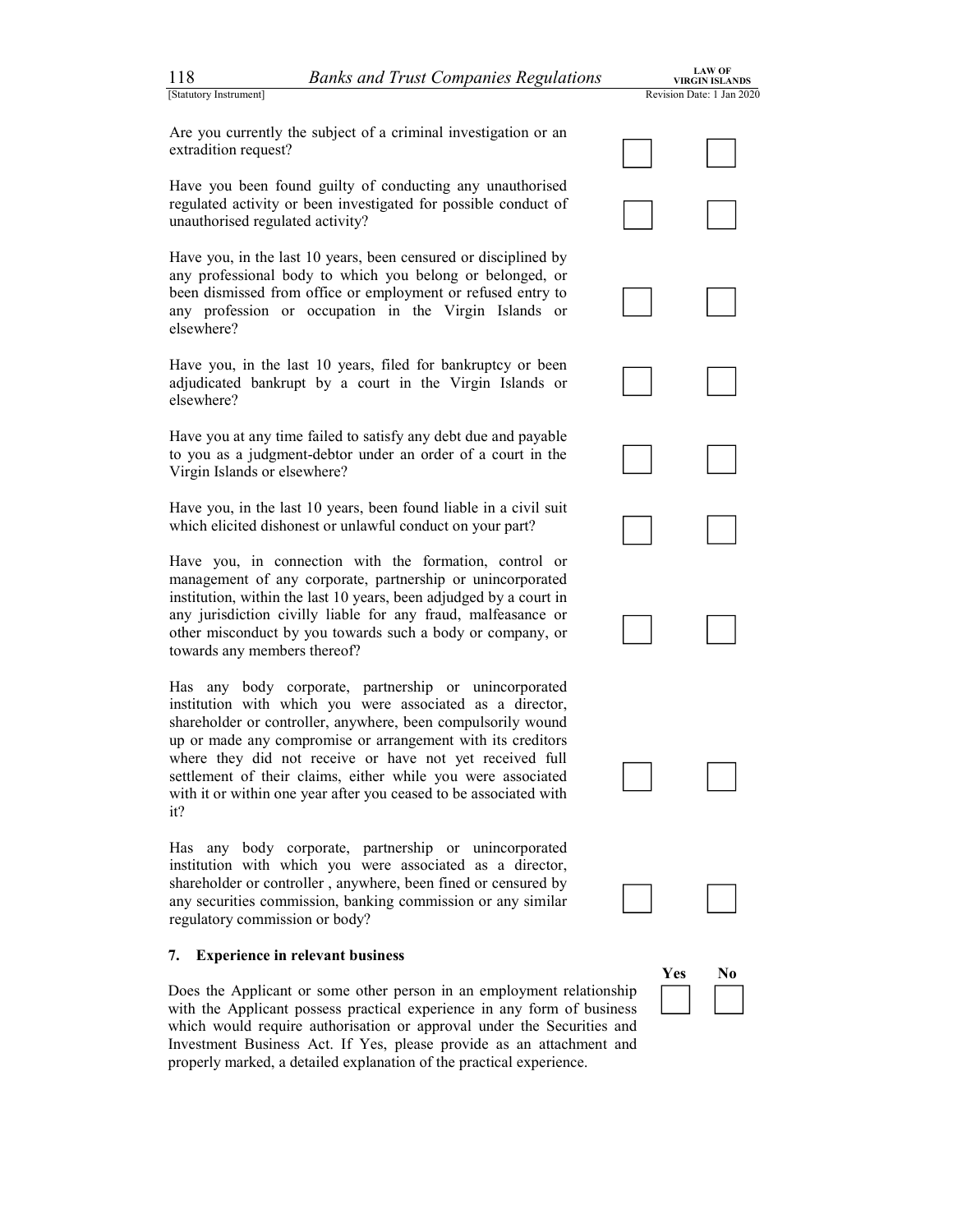Banks and Trust Companies Regulations<br>
[Statutory Instrument]<br> **EXECUTE:** The Proposed Authorised Representative<br>
119<br>
3. do hereby declare that the information provided in this EAN OF<br>
Revision Date: 1 Jan 2020<br>
Revision Date: 1 Jan 2020<br> **Revision Date: 1 Jan 2020**<br> **Revision Date: 1 Jan 2020**<br> **Revision Date: 1 Jan 2020**<br> **Revision Date: 1 Jan 2020**<br> **Revision Date: 2 Authorised Representative** 8. Declaration by the Proposed Authorised Representative I, \_\_\_\_\_\_\_\_\_\_\_\_\_\_\_\_\_\_\_\_\_\_, do hereby declare that the information provided in this **EXAN OF**<br>
Sign Date: 1.1an 2020<br> **EXALANDER SIZANDE SURFER IS A SURFER ACCURATE ASSAUTE ASSAUTE (SURFER ACCURATE SURFER ACCURATE 1,<br>
1. Allow the Proposed Authorised Representative<br>
1. Allow the proposed Authorised Repres** respect thereof are authentic. I understand that providing false or misleading information in respect of this application may cause the Commission to deny the application and any subsequent applications which may be submitted.

| subsequent applications which may be submitted.                                                                       |  |
|-----------------------------------------------------------------------------------------------------------------------|--|
| Signed by:<br><u> 1980 - Andrea Andrew Maria (h. 1980).</u>                                                           |  |
| Name (Print): $\qquad \qquad$                                                                                         |  |
| Date:                                                                                                                 |  |
|                                                                                                                       |  |
| <b>BVI Financial Services Commission Use Only</b>                                                                     |  |
|                                                                                                                       |  |
|                                                                                                                       |  |
|                                                                                                                       |  |
| <b>Approved</b> Denied<br><b>Deferred</b><br><b>Application Status:</b>                                               |  |
| Reason(s) for denial or deferral (if applicable):                                                                     |  |
| <u> 1989 - Johann Barn, amerikan berkemaan di sebagai berkemaan di sebagai berkemaan di sebagai berkemaan di seba</u> |  |
| <u> 1990 - Jan James James Barnett, amerikan bahasa di Indonesia dan berasal dan berasal dan berasal dalam berasa</u> |  |
|                                                                                                                       |  |
|                                                                                                                       |  |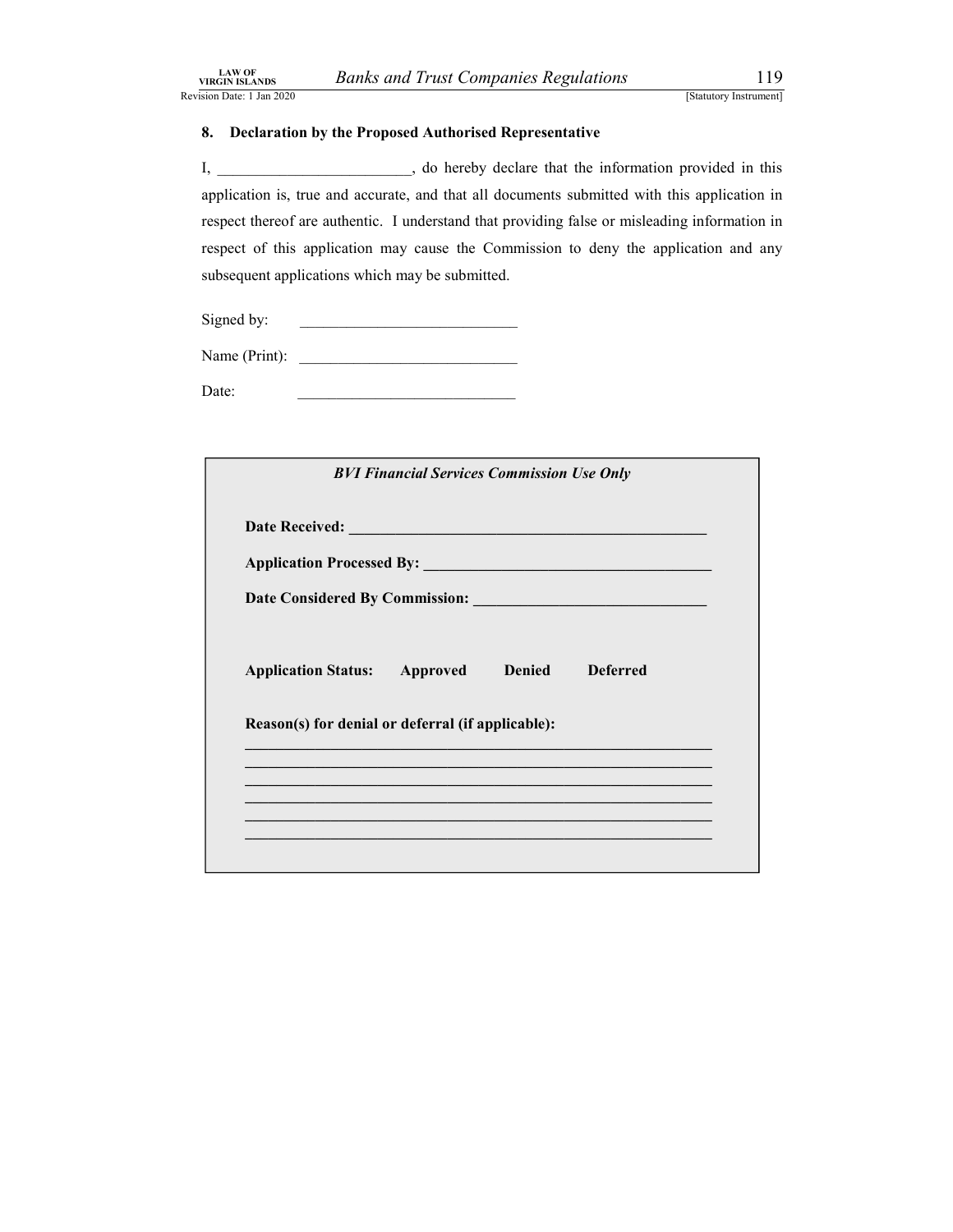120 Banks and Trust Companies Regulations<br>
Estatutory Instrument<br> **DOCUMENT CHECKLIST**<br>
The following documents must be submitted together with this application for the Extractory Instrument<br>
[Statutory Instrument]<br> **Example 2020**<br> **Example 2020**<br> **Example 2020**<br> **Example 2020**<br> **Example 2020**<br> **Example 2020**<br> **Example 2020**<br> **Example 2020**<br> **Example 2020**<br> **Example 2020**<br> **Example 2020**<br> The following documents must be submitted together with this application for the Application to be considered complete. Where the Applicant is a corporate entity, this information must be submitted in relation to each director of the corporate entity.

- 1. A copy of the Memorandum and Articles of Association or other constitutional documents certified by the Registry of Corporate Affairs
- 2. Certified copies of academic and other qualifications
- 3. Resume or curriculum vitae—
	- (i) outlining the relevant qualifications and experience of the Applicant; and
	- (ii) including the names, addresses and telephone numbers of previous employers
- 4. Current job description for position for which approval is being sought
- 5. Current organisational chart for regulated entity completing application (where applicable)
- 6. Notarised copies of identification documents (e.g. passport identification pages)
- 7. Professional reference from a person who can speak to the experience and ability of the Applicant
- 8. Financial reference from a financial institution in respect of the Applicant
- 9. Personal reference from an individual who has known the Applicant for at least 5 years
- 10. Certification of absence of criminal record
- 11. Certification of absence of dishonesty, bankruptcy or any arrangement with creditors.

### NOTES

- 1. This form should be completed by the Applicant for approval. Where the Applicant is a corporate entity, items 1 to 4 and item 6 should be completed by each director.
- 2. A non-refundable administration fee of \$1,000 must be submitted with this application form.
- 3. A police report must be submitted in respect of every Applicant. Where the Applicant is a corporate entity, a report must be submitted on behalf of every director. Where a police report cannot be obtained in a case where a criminal record exists, evidence of the nature of the criminal record, including description of proceedings, dates, circumstances and other related matters pertaining to the criminal record must be submitted with the Application. If a written judgment exists and can be obtained, this must be submitted.
- 4. Where it is found that the Applicant does possess a history of such, written information outlining the nature of the record, dates, description of proceedings, circumstances and other related matters pertaining to the record must be submitted with the Application.
- 5. Please note that the Commission may request additional information from the Applicant for the purposes of completeness or verification.
- 6. An approval fee is required to be paid upon approval by the Commission of this application. This fee is payable in accordance with such instrument made pursuant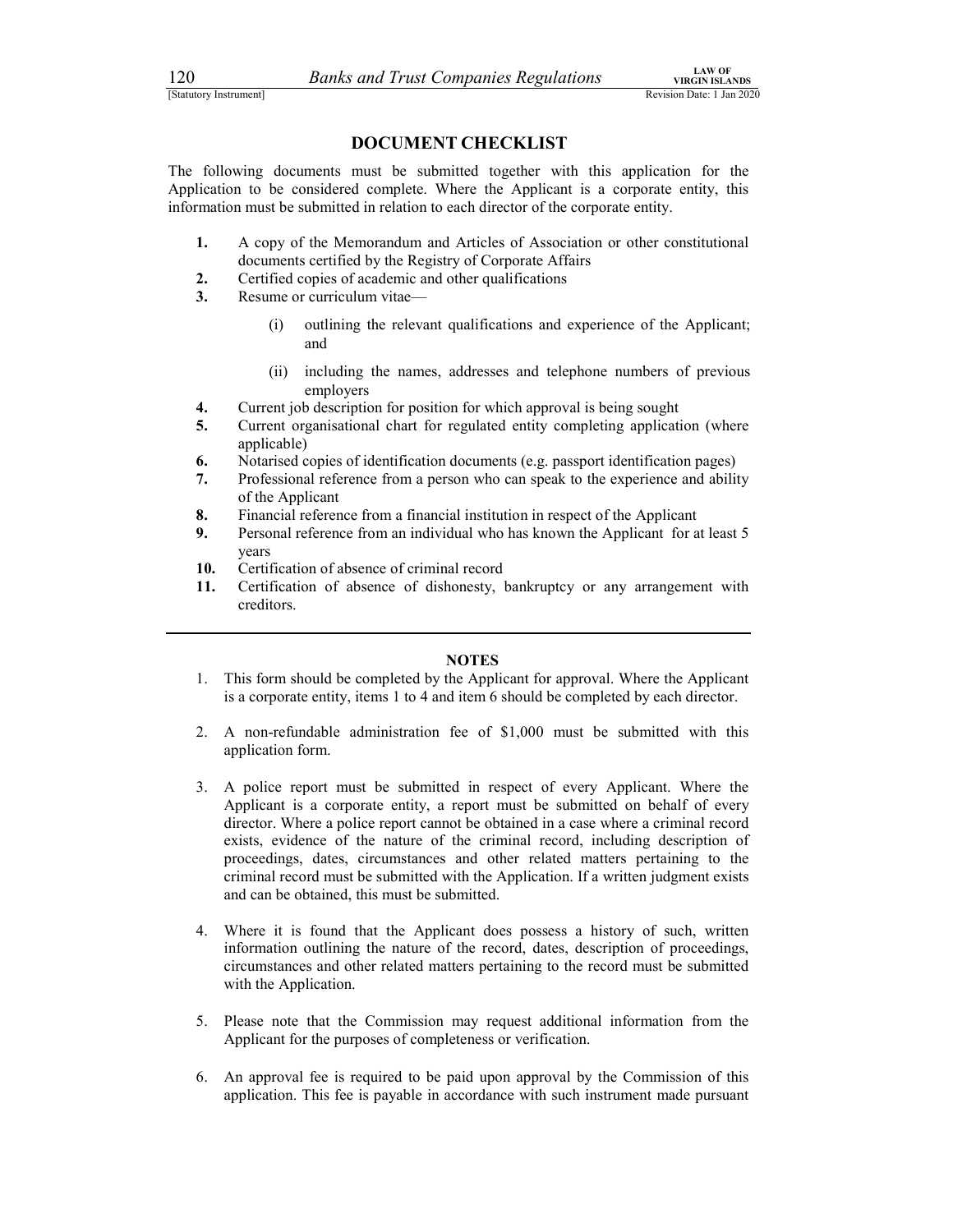Banks and Trust Companies Regulations<br>
[Statutory Instrument]<br>
cial Services Commission Act or any regulatory legislation, or such<br>
may be provided by the Commission. LAW OF<br>
Revision Date: 1 Jan 2020<br>
Revision Date: 1 Jan 2020<br>
Levision Date: 1 Jan 2020<br>
Levision Date: 1 Jan 2020<br>
Levision Date: 1 Jan 2020<br>
Levision Date: 1 Jan 2020<br>
Levision Date: Commission Act or any regulatory legi Runs<br>
Jan 2020<br>
IStatutory Instrument]<br>
to the Financial Services Commission Act or any regulatory legislation, or such<br>
directive as may be provided by the Commission. directive as may be provided by the Commission.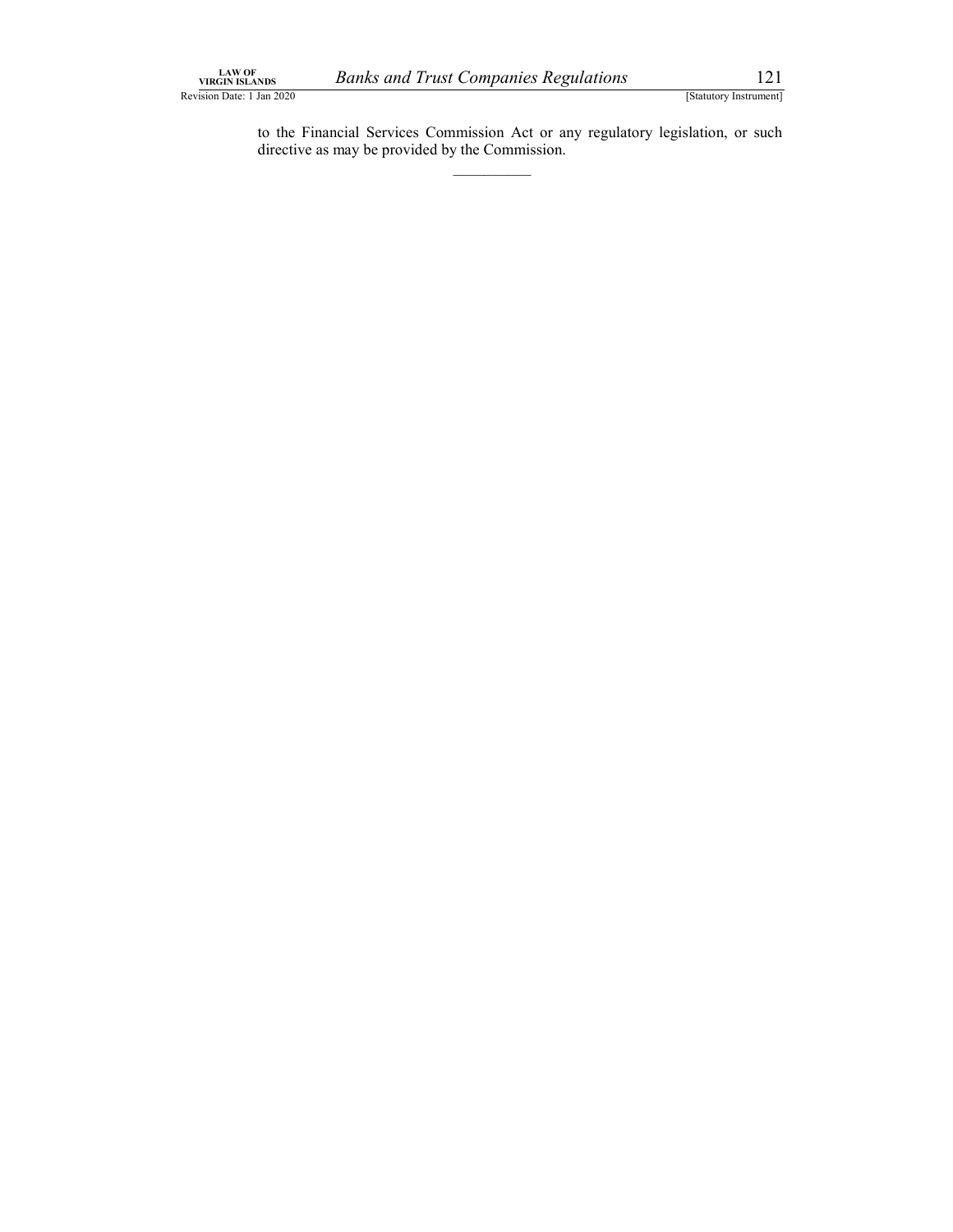### (Paragraph 25F)

## Extratory Instrument<br>
EStatutory Instrument<br>
Revision Date: 1 Jan 2020<br>
APPENDIX A<br>
(Paragraph 25F)<br>
GUIDANCE ON CONTENT AND STRUCTURE OF<br>
THE MANUAL OF COMPLIANCE PROCEDURES GUIDANCE ON CONTENT AND STRUCTURE OF THE MANUAL OF COMPLIANCE PROCEDURES

1. Under Section 34 of the Financial Services Commission Act, every regulated person shall establish and maintain a manual of compliance procedures, the implementation of which shall be overseen by the Compliance Officer.

### **[Explanatory Note:**

(i) This Guidance on the Structure of the Manual of Compliance Procedures serves as a guide with respect to the structure and content of a manual of compliance procedures and is not definitive or exhaustive. The contents of the manual of compliance procedures will depend on the nature, size and complexity of the business activity undertaken by the regulated person. It is therefore the duty of every regulated person to ensure that it has in place an appropriate manual of compliance procedures that is properly and effectively suited to its business and for the Compliance Officer to have it implemented.

(ii) The manual of compliance procedures should be reviewed periodically and any recommendations for any updates or revisions should be submitted to the board of directors of the regulated person for consideration and approval.]

2. In preparing a manual of compliance procedures a regulated person shall have regard to the provisions of Division 4 of Part II of the Regulatory Code.

### [Explanatory Note:

The manual of compliance procedures should provide sufficient information concerning the legal and practical framework to enable staff to apply general principles to specific situations that may be outside the precise scope of the manual.]

3. Although the manual of compliance procedures will cover specific tasks in detail, it should not be considered as simply a "tick box" checklist of procedures. A manual of compliance procedures should, apart from the general areas outlined in section 46 of the Regulatory Code at a minimum address the following:

### (a) Record Keeping and Disclosure

- (i) the records to be kept (for example, identification, transaction and accounting records);
- (ii) how records should be kept and whether it would be useful to provide pro forma records;
- (iii) how long records should be kept (those covered by the Anti-money Laundering Regulations and Anti-money Laundering and Terrorist Financing Code of Practice must be kept for a minimum period of 5 years);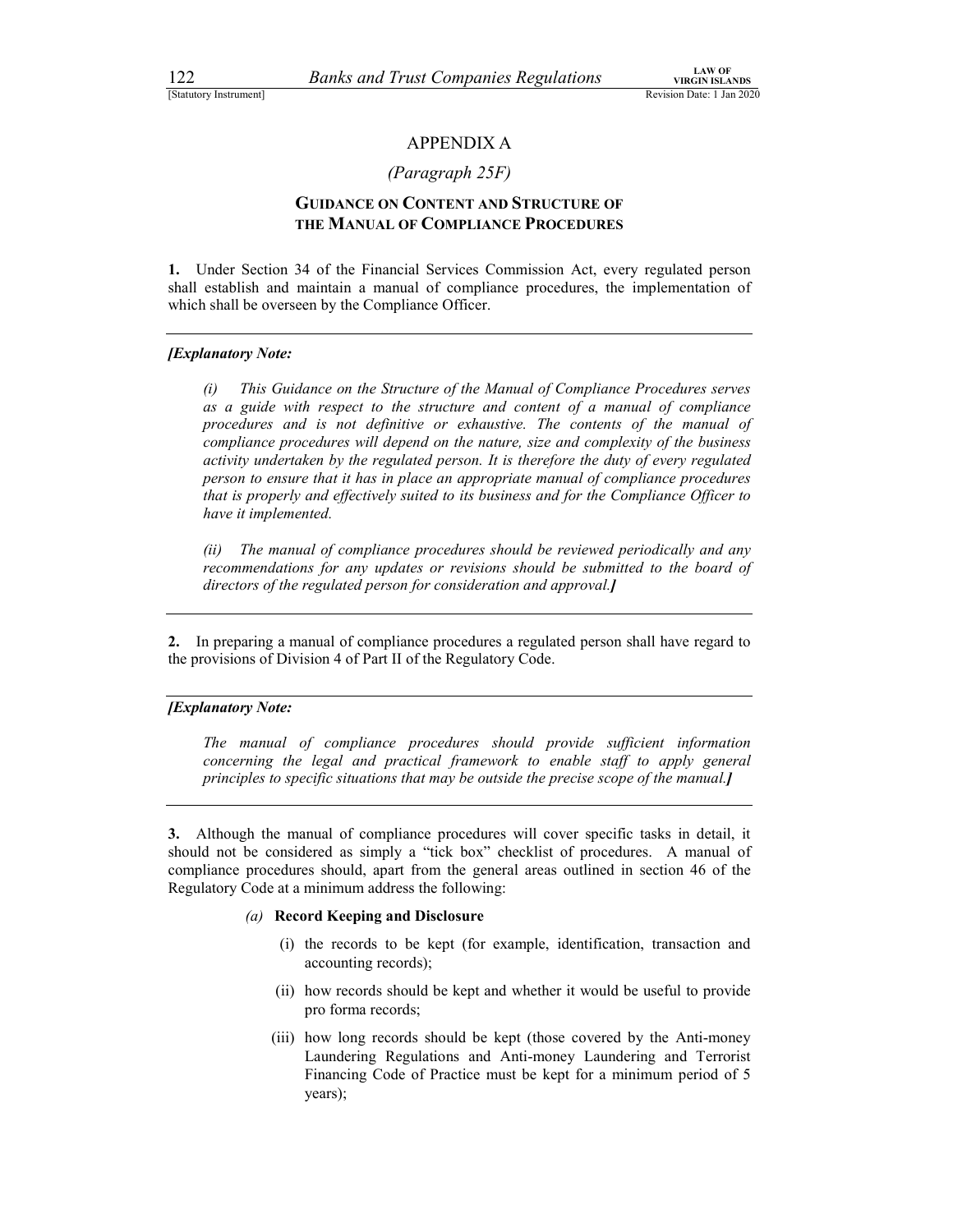- Banks and Trust Companies Regulations<br>
[Statutory Instrument]<br>
the risks (including legislative and regulatory) associated with keeping<br>
incorrect or insufficient records;<br>
how records are to be stored (for example, hard o LAW OF<br>
Revision Date: 1 Jan 2020<br>
(iv) the risks (including legislative and regulatory) associated with keeping<br>
incorrect or insufficient records;<br>
(v) how records are to be stored (for example, hard or electronic record (iv) the risks (including legislative and regulatory) associated with keeping incorrect or insufficient records;
	- (v) how records are to be stored (for example, hard or electronic records, in a safe, or secured filing cabinet); and
	- (vi) how and when compliance is monitored (whether by the Compliance Officer or external auditor).

### (b) Know Your Customer (KYC), Client Acceptance and Due Diligence Procedures

- (i) the KYC, client acceptance and due diligence procedures, if not detailed in writing elsewhere (significant guidance is provided in the Anti-money Laundering and Terrorist Financing Code of Practice);
- (ii) the risks associated with a failure to apply KYC, client acceptance and due diligence procedures (in respect of customers, intermediaries and external service providers); and
- (iii) the procedures for the ongoing monitoring of clients and service providers.

### (c) Training and Recruitment

- (i) a training manual indicating what type of programmes will be conducted;
- (ii) a staff training plan covering type and frequency of training and a succession plan (in respect of key personnel and new staff);
- (iii) who will provide staff training;
- (iv) staff training records;
- (v) the risks (legislative and regulatory) of inadequate staff training; and
- (vi) how the effectiveness of staff training will be assessed.

### (d) Compliance with Statutory Filing, Reporting and Other Regulatory **Obligations**

This should cover all statutory and regulatory obligations, including the procedures for reporting suspicious transactions to the Financial Investigation Agency. The manual should also identify persons responsible for compliance in respect of each obligation referred to above and indicate the procedures for recording and monitoring compliance.

### (e) Significant Complaints Handling

- (i) the person responsible for handling complaints;
- (ii) procedures for dealing with complaints (for example, the time period for an initial decision on complaints and which complaints should be referred to the Compliance Officer or other senior management);
- (iii) how complaints will be investigated;
- (iv) what action should be taken where complaints are found to be justified;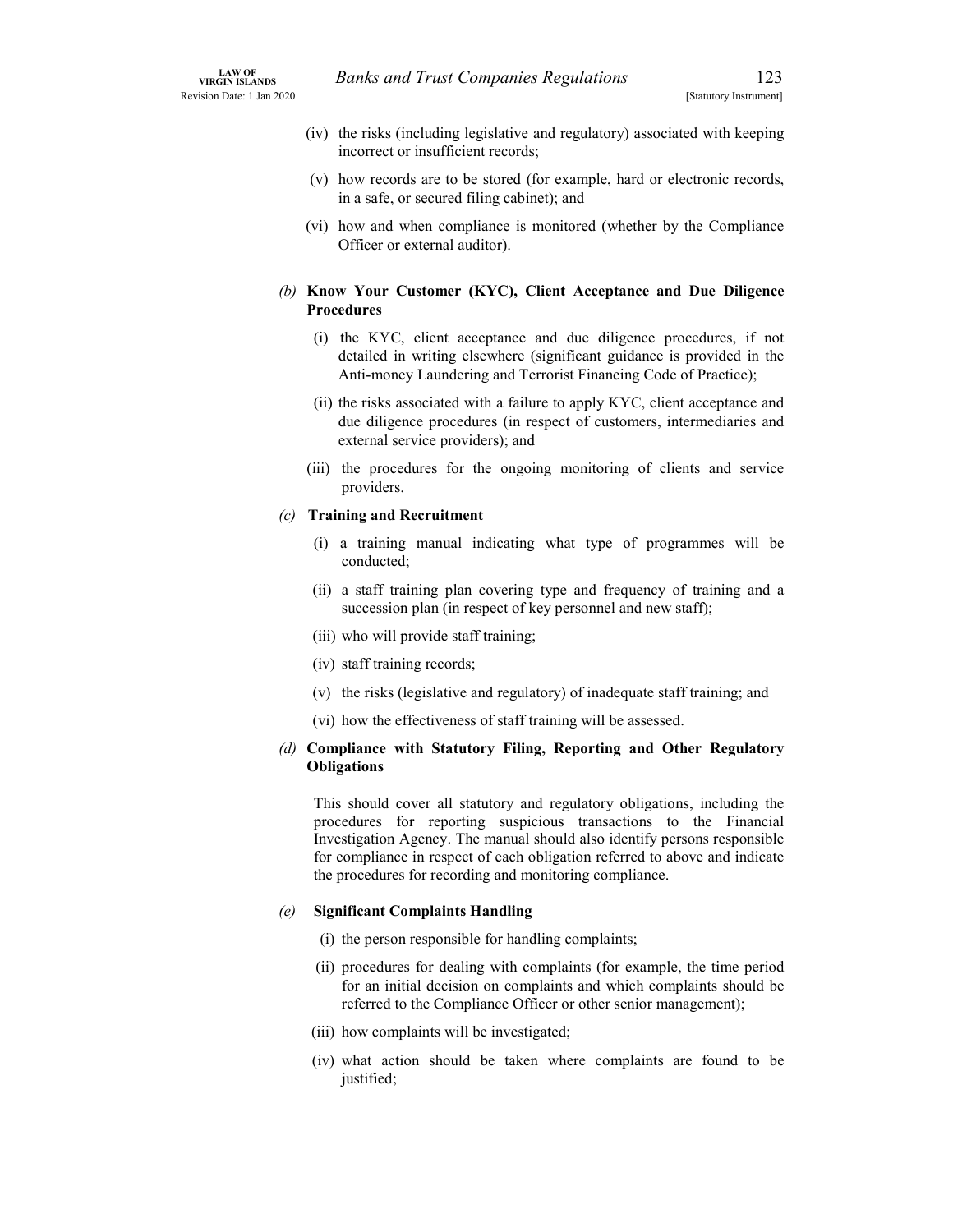- (v) records to be kept of complaints;
- (vi) communication with complainant; and
- (vii) monitoring of complaints handling.

### (f) Reporting Breaches of Compliance

The manual should include detailed procedures for reporting breaches of compliance, including reporting lines and penalties.

### **[Explanatory Note:**

The specific contents of a manual of compliance procedures will vary depending on the size and complexity of the regulated person's business activities. For example, a trust company will have specific trust and company management functions, and fund managers, banks and insurance companies will all have their own specific functions. It is for each regulated person to identify the scope of the material that should be embodied in its manual of compliance procedures.]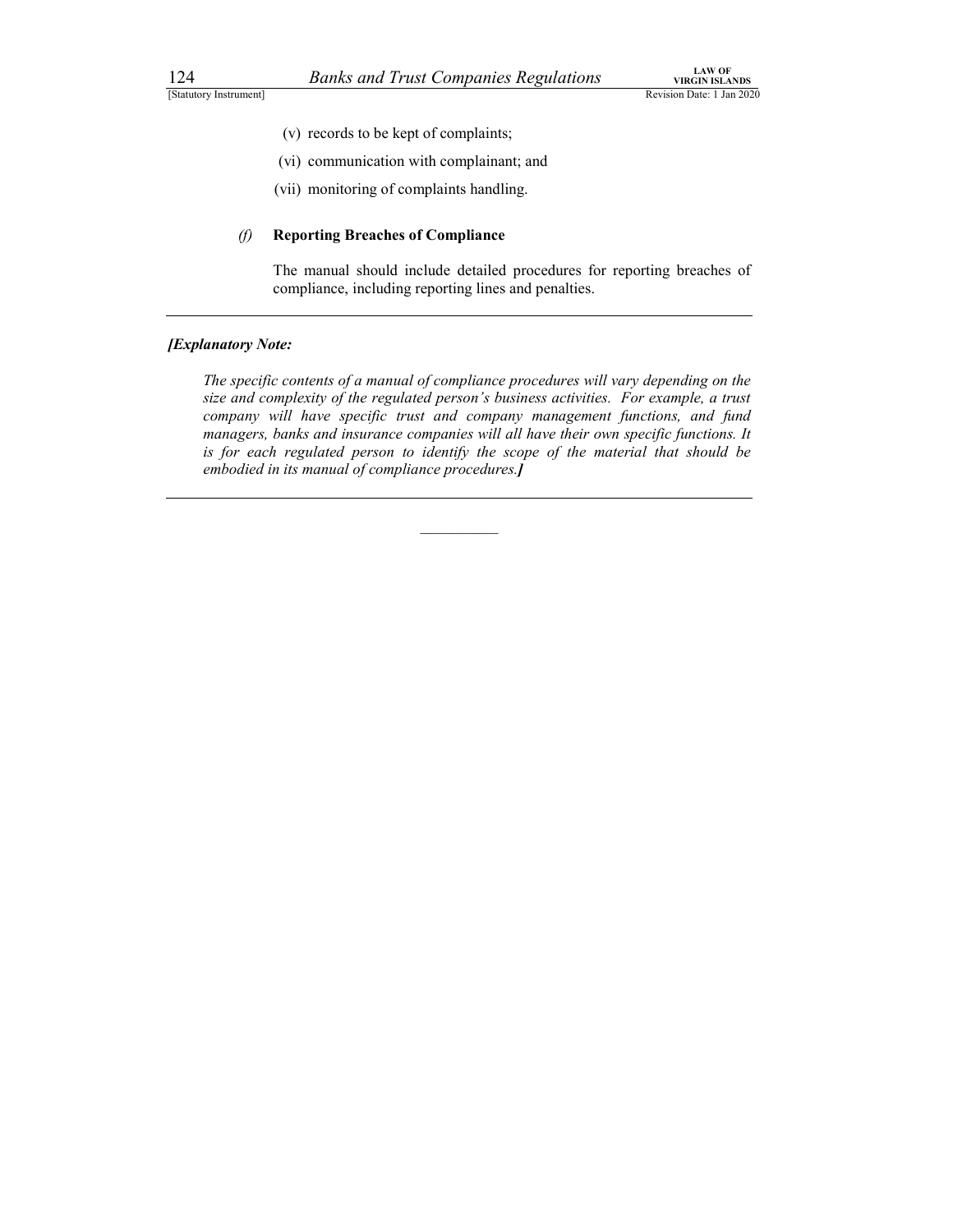### (Paragraph 25F)

### REPORTING REQUIREMENTS

1. Section  $34(7)(d)$  of the Financial Services Commission Act makes provisions for the Commission to require a Compliance Officer to prepare and submit to the Commission a report detailing the level of the regulated person's compliance with—

- (a) the provisions of the Financial Services Commission Act and other relevant financial services legislation;
- (b) the Regulatory Code, or any Guidance issued by the Commission, that applies to the regulated person; and
- (c) any directives or practice directions issued by the Commission that apply to the regulated person.

### [Explanatory Note:

These reporting requirements provide guidance to the Compliance Officer as to the structure and contents of such a report. The report will vary depending on the type of business that the regulated person undertakes.]

2. The report submitted by the Compliance Officer shall at a minimum contain the matters outlined in section 48 of the Regulatory Code.

### (Explanatory Note:

The Commission may specify further details as to the manner and frequency of reporting by a Compliance Officer.)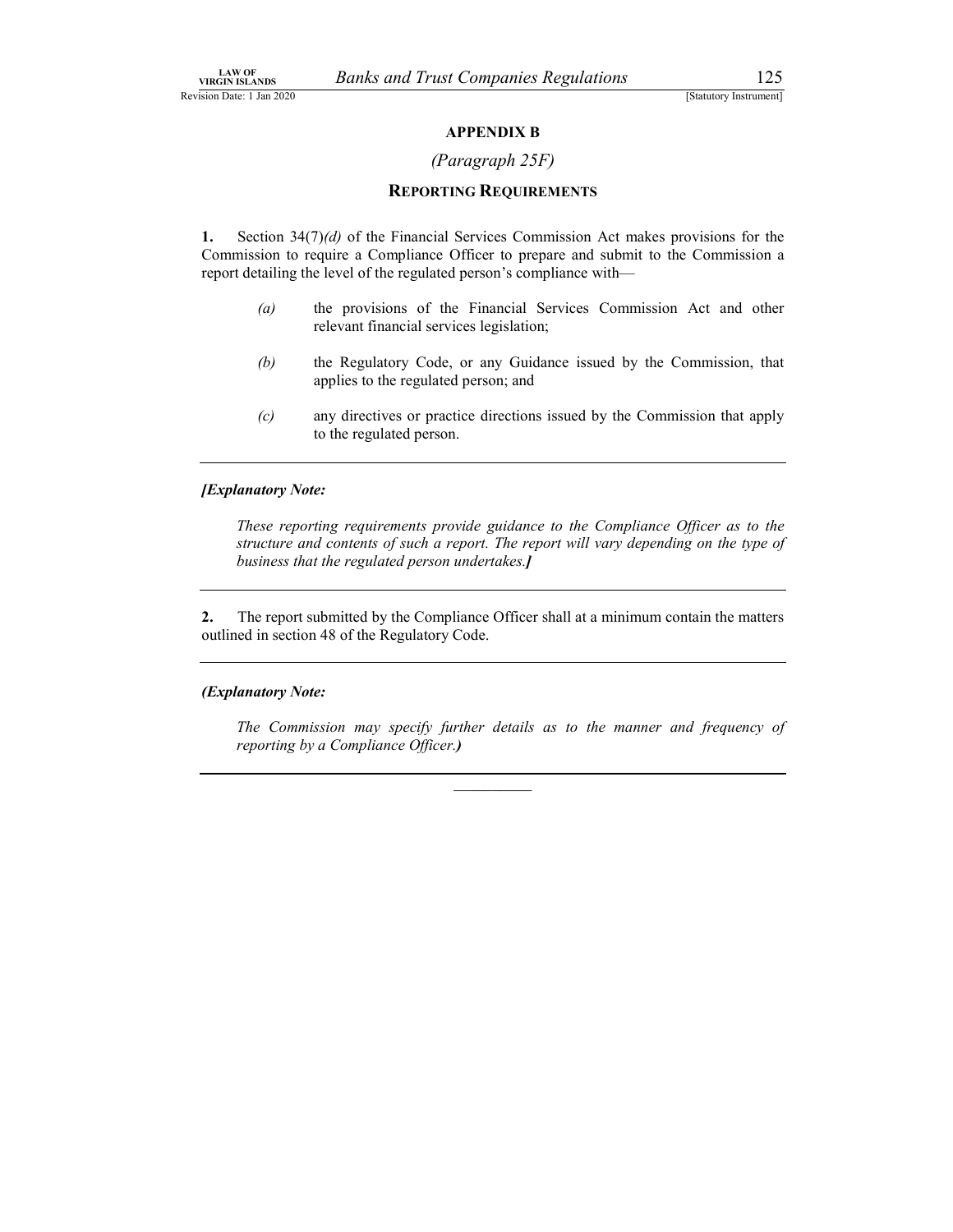### (Paragraph 25F)

# EXAMPLE THE MARK COMPANIES Regulations<br>
EVICIN ISLANDS<br>
ERVISION DATE: 1 Jan 2020<br>
APPENDIX C<br>
(Paragraph 25F)<br>
GUIDANCE NOTES ON COMPLAINT MANAGEMENT GUIDANCE NOTES ON COMPLAINT MANAGEMENT

### **INTRODUCTION**

These Guidance Notes essentially outline the requirement for regulated persons to establish and maintain a complaints procedure for the monitoring and handling of complaints.

Regulated persons must maintain a complaint register documenting complaints received and actions taken to address each complaint. It is to be noted that the provisions of these Guidance Notes are expected to be complied with fully.

1. (1) A regulated person must establish and maintain a complaints procedure for the monitoring and handling of complaints received by it in relation to the conduct of its business, activities and employees.

(2) A regulated person must take reasonable steps to ensure that all of its employees are aware of the complaints procedure and of the duty to comply with it.

2. The complaints procedure established and maintained by the regulated person should, at a minimum, address the following—

- $(a)$  the person responsible for handling complaints—
- (b) procedures for dealing with complaints (for example, the time period for an initial decision on complaints and which complaints should be referred to the Compliance Officer or other senior management);
- (c) how complaints are to be investigated;
- (d) what action should be taken where complaints are found to be justified;
- (e) records to be kept of complaints;
- (f) communication with complainant; and
- (g) monitoring of complaints handling.

3. A complaint must be considered by an officer or employee of suitable seniority who was not concerned in the matter or, where this is not possible, by another person of appropriate standing who is not an officer or employee of the regulated person, and a substantive response must be sent to the complainant within a reasonable period after the receipt of the complaint. While the response period may vary depending on the nature, complexity and investigation to be conducted into the complaint, it is expected that a substantive response should be sent within 4 weeks after the date of receipt of the complaint.

4. After being received, a complaint shall be investigated and, if necessary, relevant action shall be taken to rectify the complaint.

5. All complaints and follow-up actions shall be duly recorded in the complaints register, as shown in paragraph 11.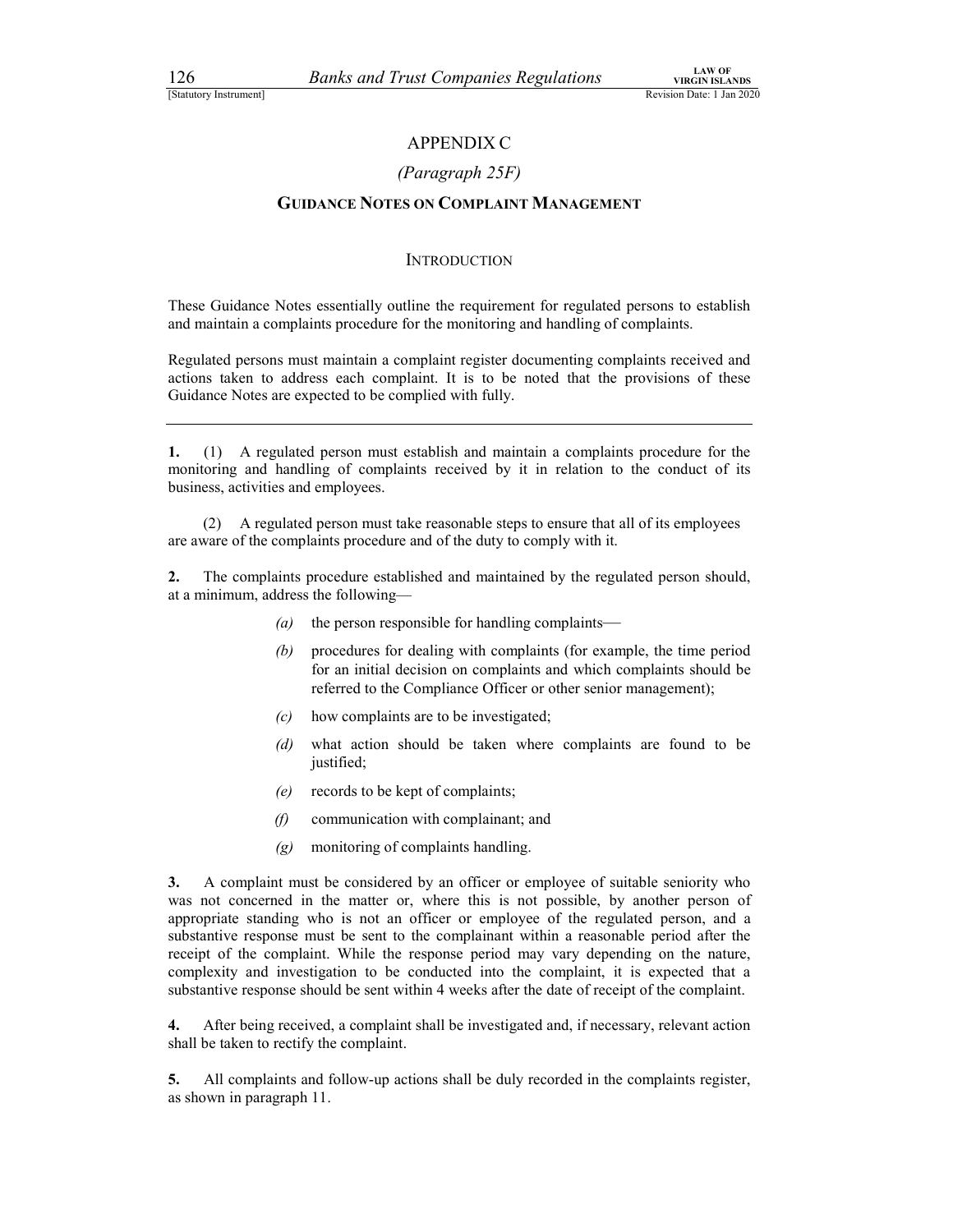- LAW OF<br>
WIRGIN ISLANDS<br>
Revision Date: 1 Jan 2020<br> **Exactle 11 An 2020** [Statutory Instrument]<br> **6.** The complaints register shall include the following information—<br>
(a) complainant's name and address;<br>
(b) date when comp 6. The complaints register shall include the following information—
	- (a) complainant's name and address;
	- (b) date when complaint was made;
	- (c) date when complaint was reported to the person with authority to deal with complaints;
	- (d) details of the nature of the complaint;
	- (e) how and when the complaint was investigated; and
	- $(f)$  what action was taken regarding the complaint.

7. The complaints register shall be used by all regulated persons. This register shall document complaints received by regulated persons and provide a record of the manner in which regulated persons respond to rectify complaints.

8. The complaints register may be in summary form provided that a full record is kept elsewhere. A full record of each complaint and of the action taken in response to it shall be kept by the regulated person for at least 5 years after the date of the last response.

9. The details of each complaint made to the regulated person, including investigations into the complaint and action(s) taken to rectify the subject matter of the complaint, shall be reviewed by senior management. Senior management shall sign off on the complaint form after it has been completed and reviewed.

| 10. If a customer registers a complaint with the regulated person and it is not dealt with<br>senior management. | satisfactorily in the first instance, the customer may issue the complaint to any member of |  |
|------------------------------------------------------------------------------------------------------------------|---------------------------------------------------------------------------------------------|--|
| The complaints register shall include the following information:<br>11.                                          |                                                                                             |  |
| <b>COMPLAINT REGISTER</b>                                                                                        |                                                                                             |  |
| Complainant's Name                                                                                               |                                                                                             |  |
| Complainant's Address                                                                                            |                                                                                             |  |
| Date Complaint Made                                                                                              |                                                                                             |  |
| Date Complaint Reported to Person with<br>Authority to deal with Complaints                                      |                                                                                             |  |
| Details of the Nature of Complaint                                                                               |                                                                                             |  |
| Details of Investigation into Complaint                                                                          |                                                                                             |  |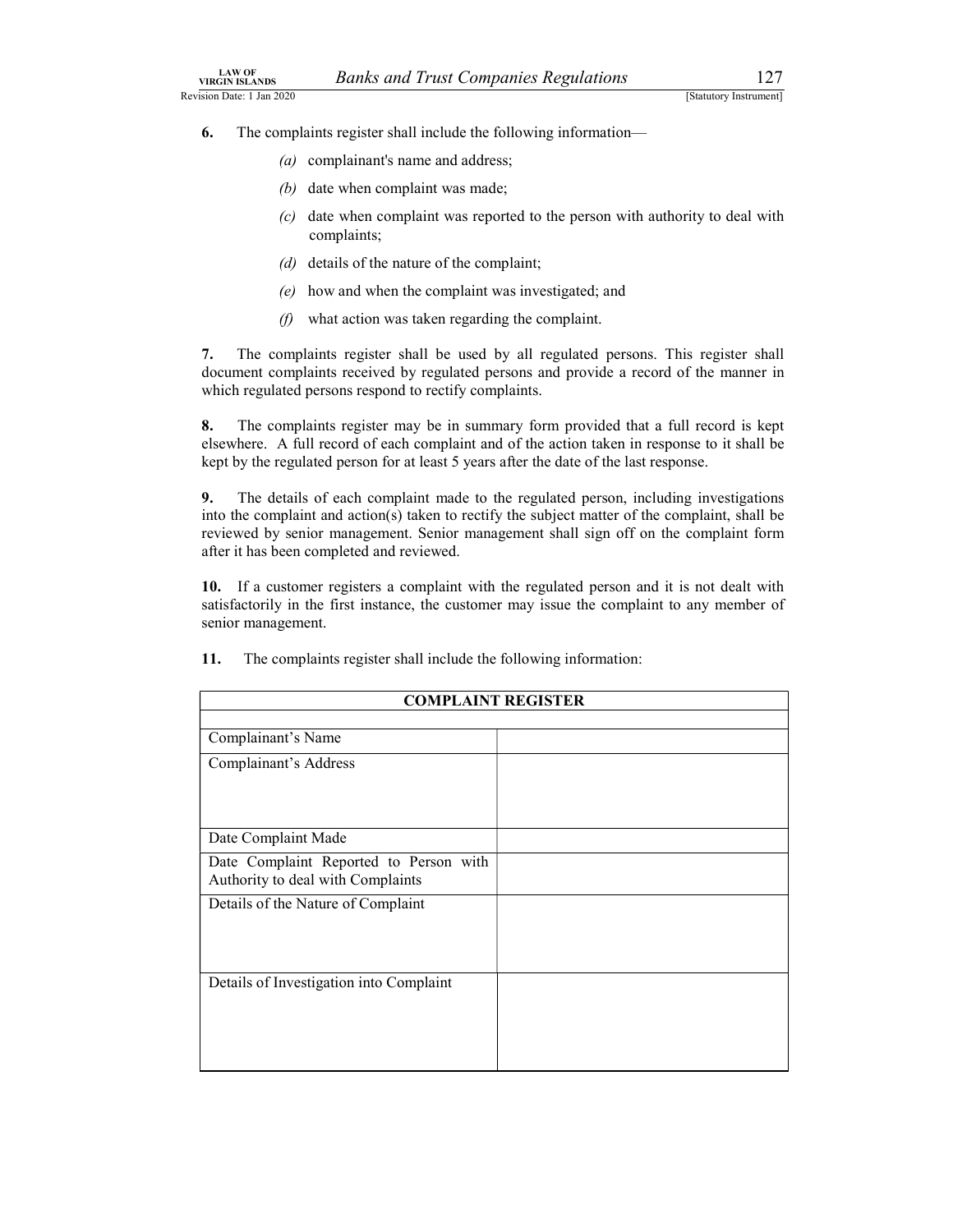

128 Banks and Trust Companies Regulations TREVIN BLANDS<br>
Estatutory Instrument]<br>
Action Taken<br>
Action Taken Action Taken

Senior Management Date